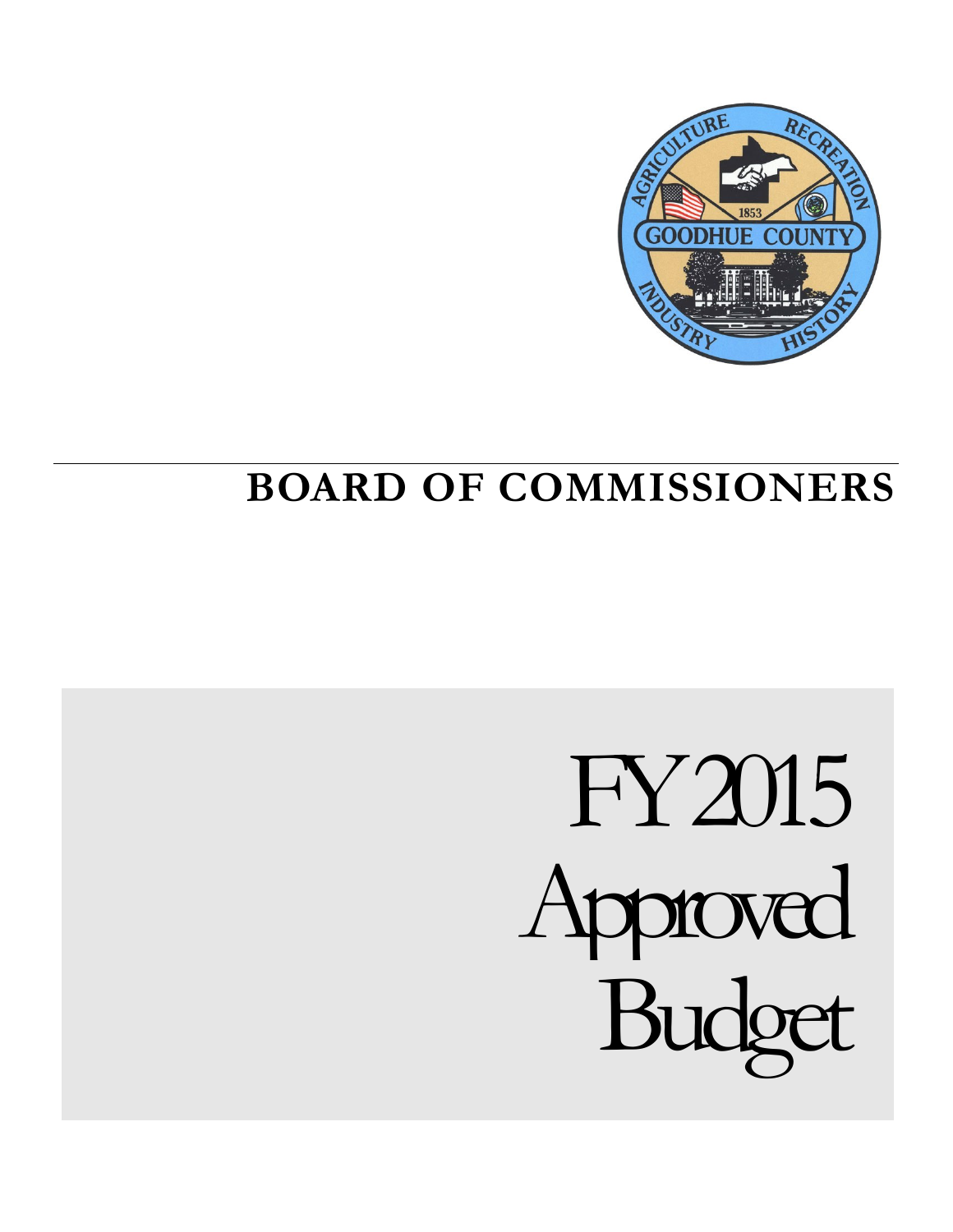



District 1 Commissioner Ron Allen 1713 Siewert Street Red Wing, MN 55066



District 4 Commissioner Jason Majerus 39111 County 2 Boulevard Goodhue, MN 55027



District 2 Commissioner Brad Anderson 10679 375<sup>th</sup> Street Way Cannon Falls, MN 55009



Commissioner Dan Rechtzigel 1140  $2^{nd}$  Street Kenyon, MN 55946





District 5 Commissioner Ted Seifert 633  $9<sup>th</sup>$  Street Red Wing, MN 55066

County Administrator Scott O. Arneson 509 West 5<sup>th</sup> Street Red Wing, MN 55066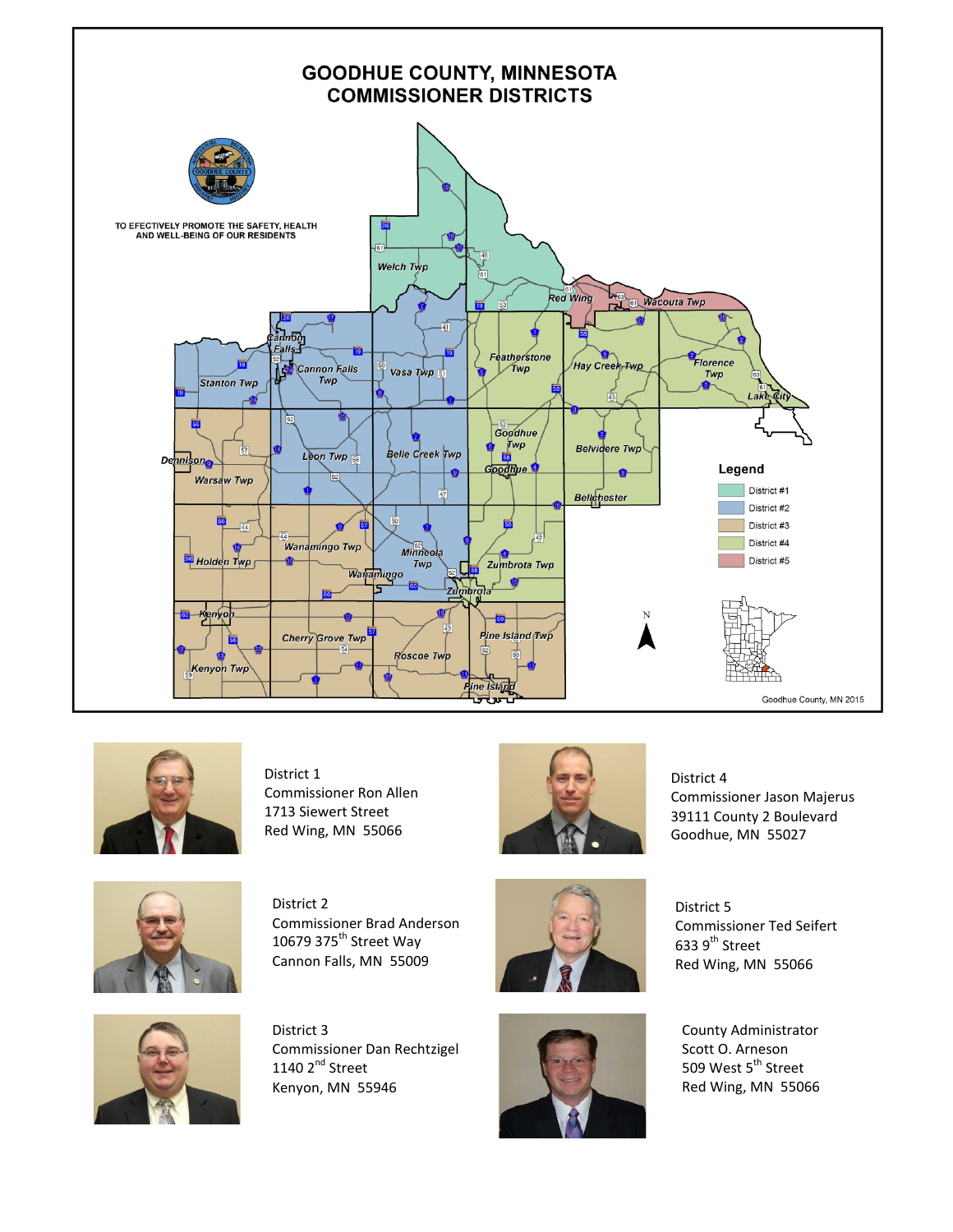#### **BOARD OF COUNTY COMMISSIONERS GOODHUE COUNTY, MINNESOTA**

Date: December 16, 2014

Moved by C/Rechtzigel, seconded by C/Bryant, and carried (3:2:0) with C/Allen and C/Seifert dissenting to approve the following resolution adopting the 2015 Budget and Levy and Capital Plan:

WHEREAS, The Goodhue County Board and Department Heads have conducted a lengthy, detailed budget planning process, and;

WHEREAS, The County Board has seriously considered all correspondence regarding the same, and has again reviewed said proposed budget to determine that it does in fact represent fiscally responsible county government;

|                                  | 2015                |    | 2015            |
|----------------------------------|---------------------|----|-----------------|
| <b>FUND</b>                      | <b>Expenditures</b> |    | <b>Revenues</b> |
| <b>General Fund</b>              | \$<br>24,391,870    | \$ | 8,327,595       |
| <b>Public Works</b>              | \$<br>11,556,289    | Ś  | 7,948,481       |
| <b>Health and Human Services</b> | \$<br>13,676,623    | Ś  | 8,308,969       |
| ISTS & Well Loan Program         | \$<br>17,568        | \$ | 17,568          |
| EDA                              | \$<br>72,694        | \$ | 69,800          |
| Capital Plan                     | \$<br>1,583,046     | \$ | 923,579         |
| <b>Debt Services</b>             | \$<br>3,347,512     | \$ | 1,347,512       |
| <b>Waste Management</b>          | \$<br>729,022       | Ś  | 415,630         |
| <b>2015 Levy</b>                 |                     |    | \$28,015,490    |
| Total                            | \$<br>55,374,624    |    | \$55,374,624    |

NOW, THEREFORE, BE IT RESOLVED, that the proposed 2015 Goodhue County Budget be approved as presented.

WHEREAS, Goodhue County Department Heads have submitted 2015 proposed department budgets which include anticipated revenues and expenditures; and

WHEREAS, The County Administrator has compiled all 2015 funding requests, revised and presented said requests to the County Board; and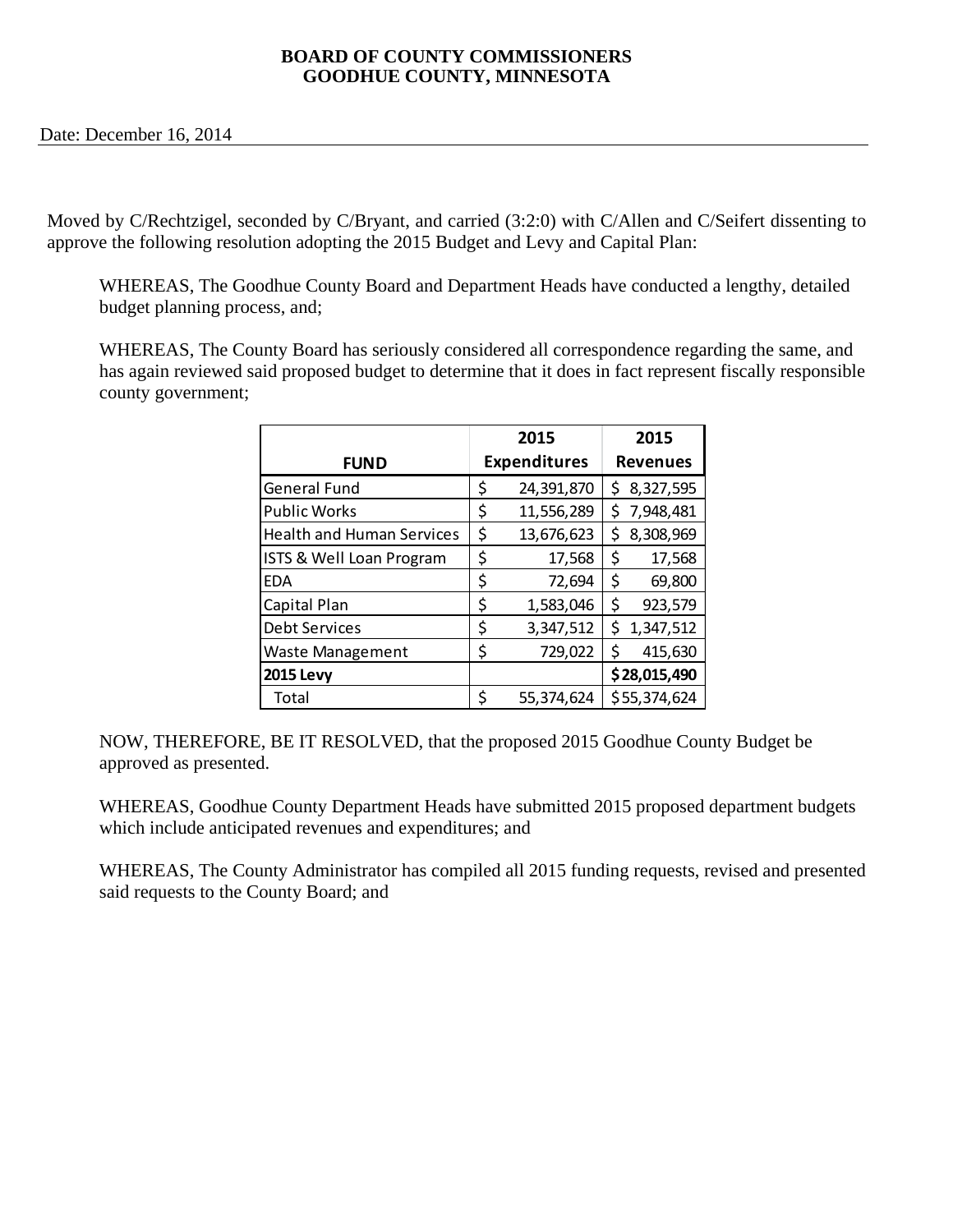#### **BOARD OF COUNTY COMMISSIONERS GOODHUE COUNTY, MINNESOTA**

NOW, THEREFORE, BE IT RESOLVED, that the Goodhue County Board of Commissioners does hereby certify to the State of Minnesota the following proposed property tax levy:

| <b>Fund</b>                      |    | 2015 Final Levy |
|----------------------------------|----|-----------------|
| <b>General Fund</b>              | \$ | 16,064,275      |
| <b>Public Works</b>              | \$ | 3,607,808       |
| <b>Health and Human Services</b> | \$ | 5,367,654       |
| ISTS & Well Loan Program         | \$ |                 |
| <b>EDA</b>                       | \$ | 2,894           |
| Capital Plan                     | \$ | 659,467         |
| <b>Debt Services</b>             | Ś  | 2,000,000       |
| <b>Waste Management</b>          | \$ | 313,392         |
| <b>Total</b>                     | ς  | 28,015,490      |

BE IT FURTHER RESOLVED, that the County Auditor-Treasurer hereby certify the abovereferenced levy to the Minnesota Department of Revenue.

#### State of Minnesota County of Goodhue

| <b>Bryant</b> | Yes X               | No                            |
|---------------|---------------------|-------------------------------|
| Allen         | Yes                 | No X                          |
| Seifert       | Yes.                | No X                          |
| Rechtzigel    | Yes<br>$\mathbf{X}$ | No the North Street Section 1 |
| Samuelson     | Yes                 | No                            |

I, Scott O. Arneson, duly appointed, County Administrator of the County of Goodhue, State of Minnesota, do hereby certify that I have compared the foregoing copy of a resolution with the original minutes of the proceedings of the Board of County Commissioners, Goodhue County, Minnesota at their session held on the  $16<sup>th</sup>$  day of December, 2014, now on file in my office, and have found the same to be a true and correct copy thereof.

Witness my hand and official seal at Red Wing, Minnesota, this  $16<sup>th</sup>$ day of December, 2014.

aucon  $\triangle$ 

Scott O. Arneson County Administrator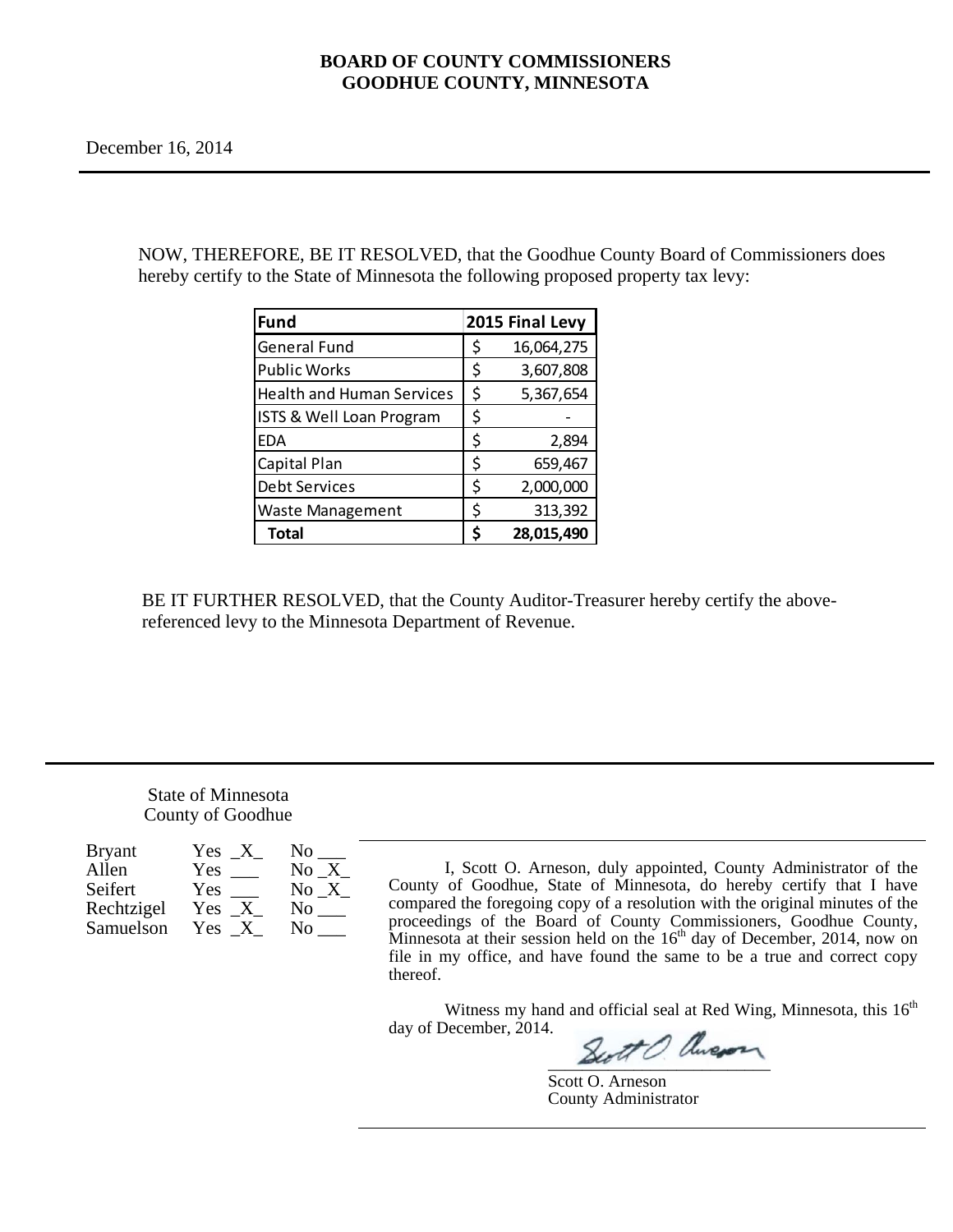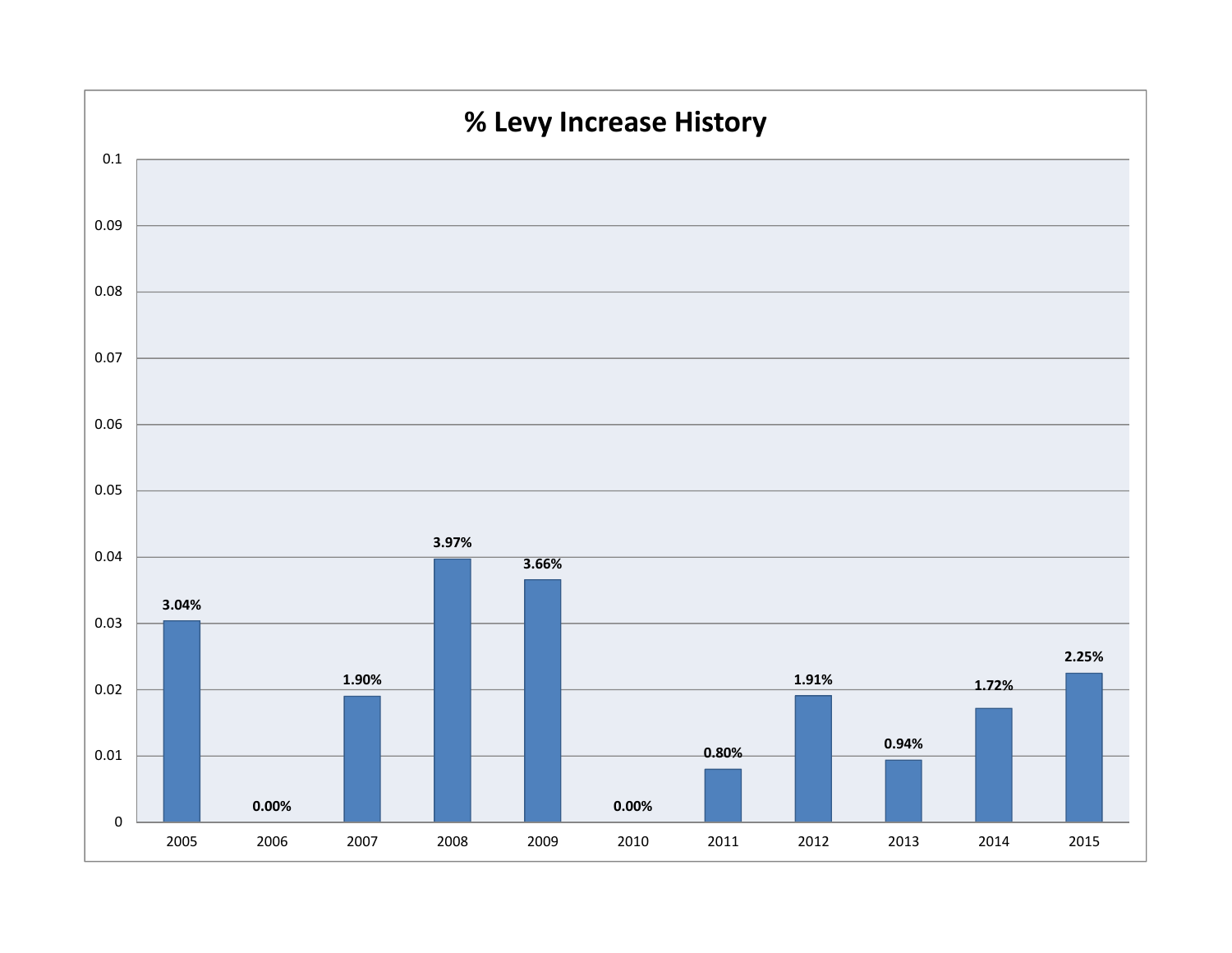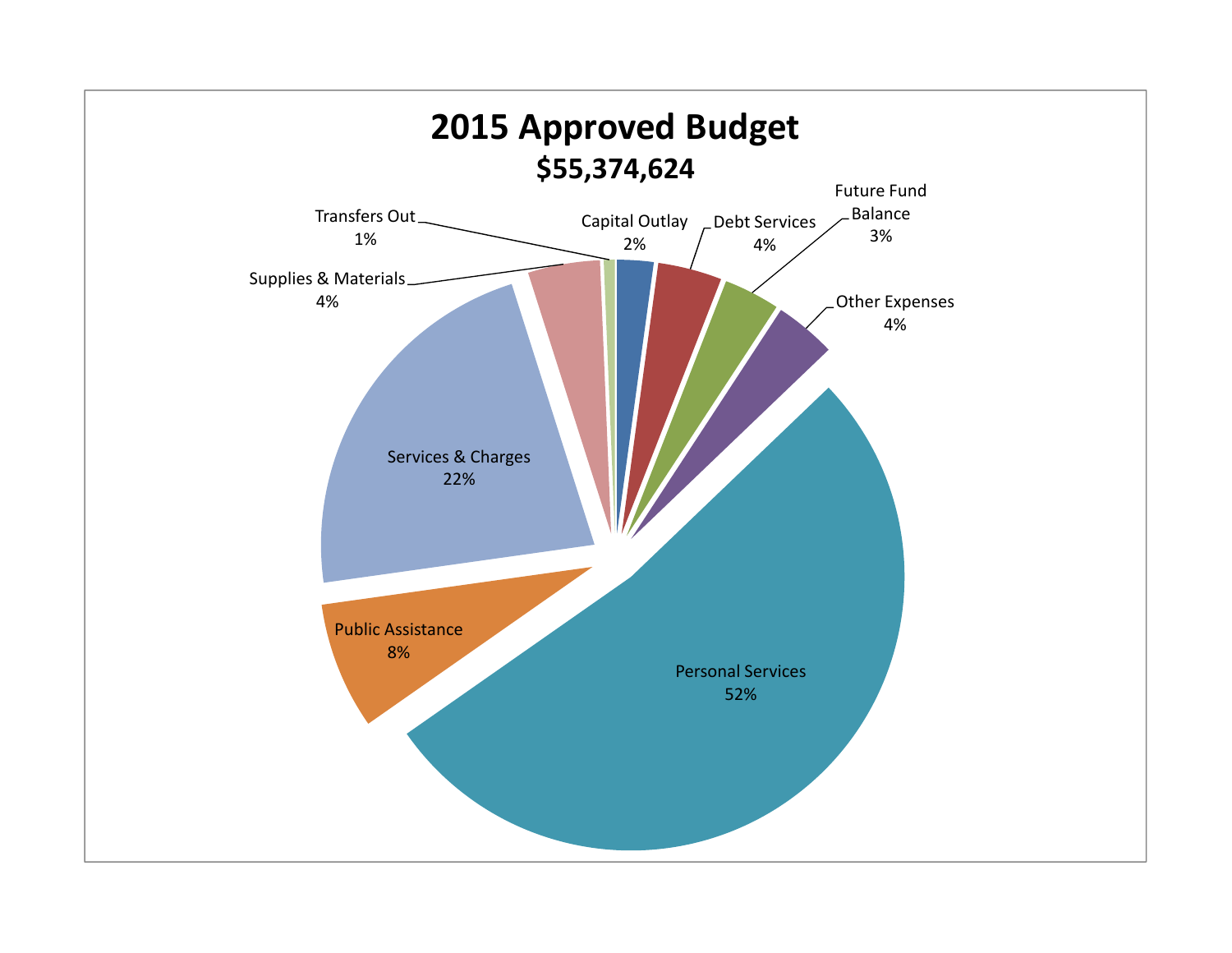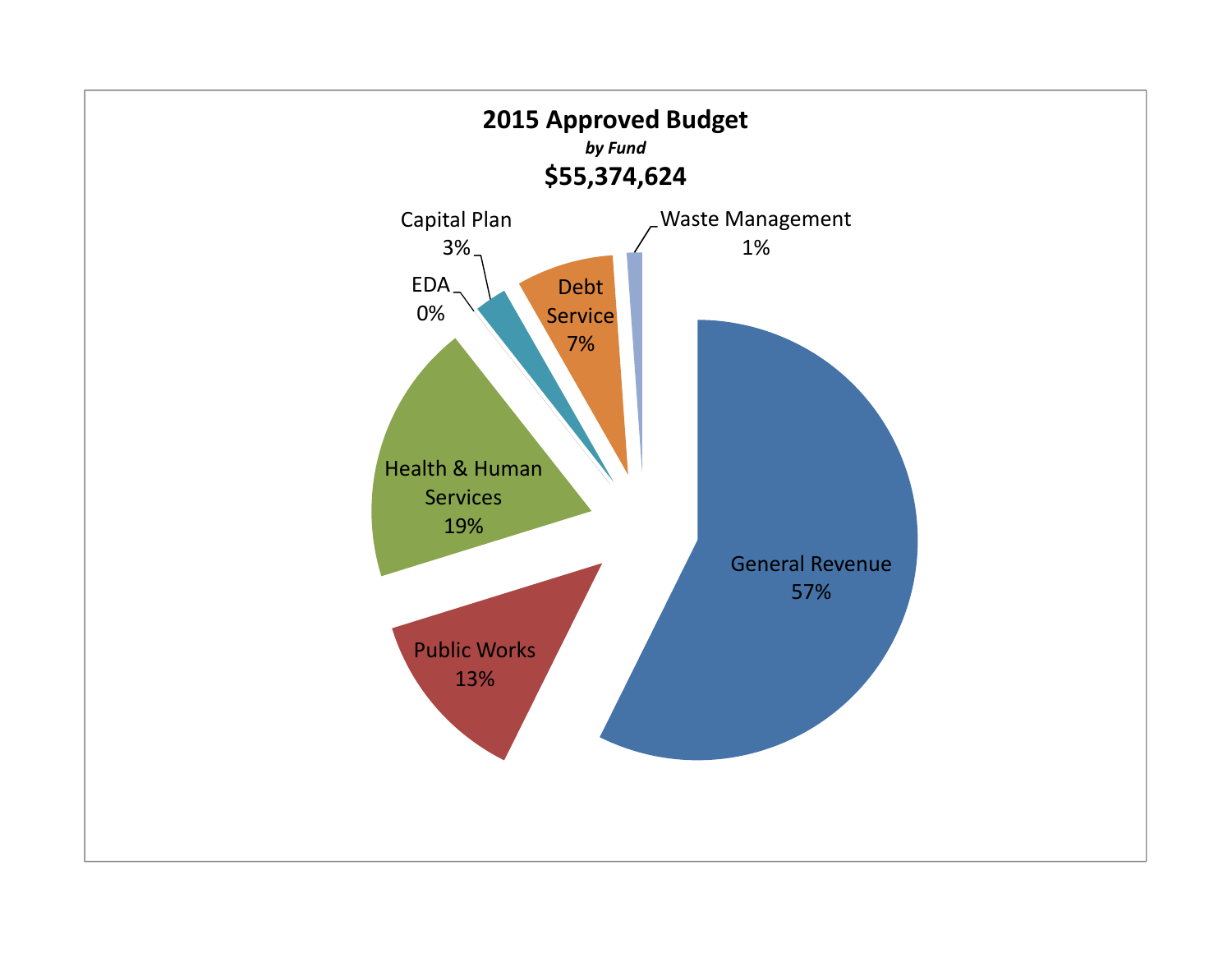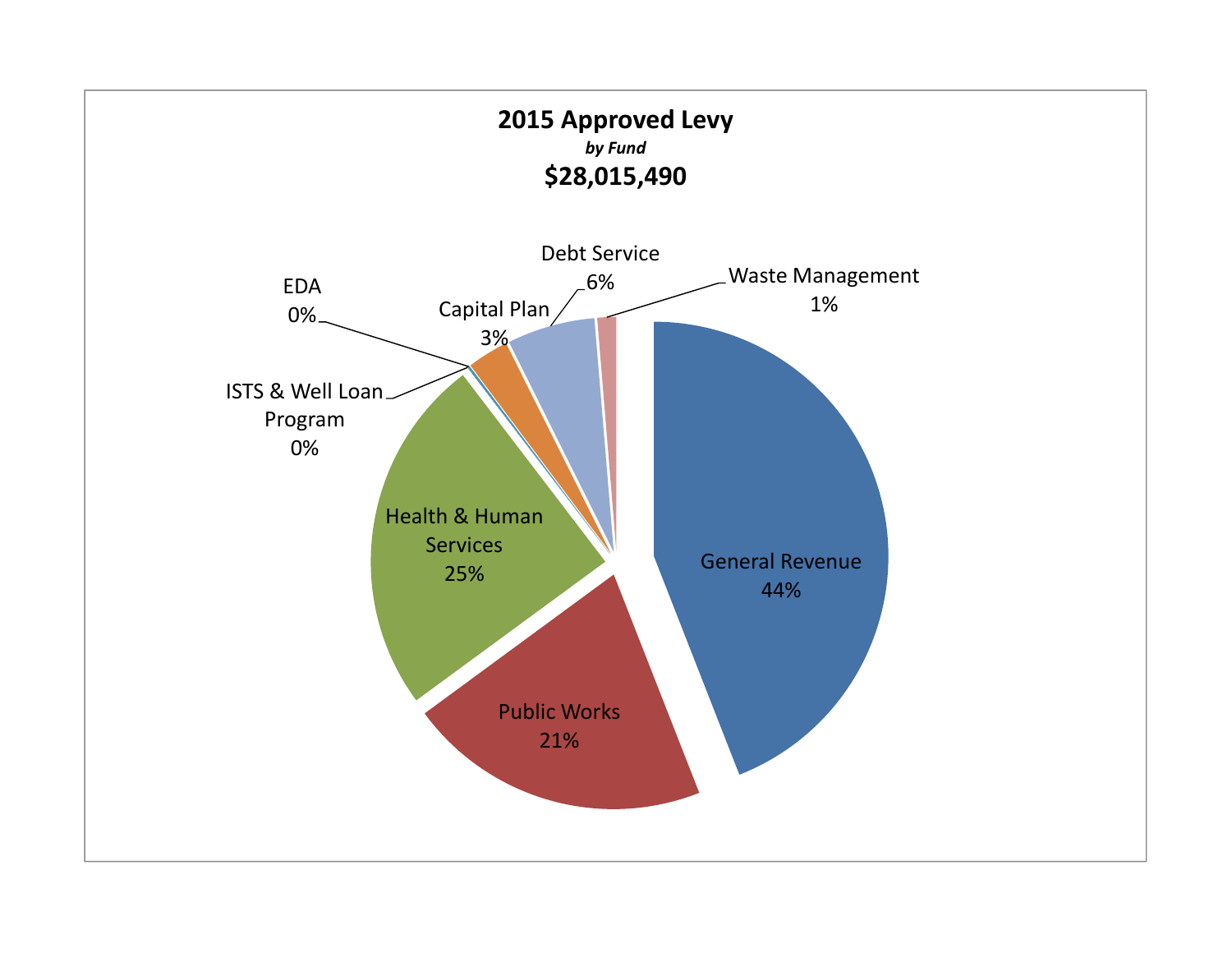1/8/15

9:50AM

### **Goodhue County**

**USER-SELECTED BUDGET REPORT**

INTEGRATED<br>FINANCIAL SYSTEMS

Report Basis: Cash

Page 2

|                                        |                                    | 2015          |
|----------------------------------------|------------------------------------|---------------|
| Account Number                         | <b>Account Description</b>         | <b>Budget</b> |
| 001<br>General Government Misc<br>Dept |                                    |               |
| 01-001-000-0000-5001                   | Current Real & Personal Property T | 15,902,057 -  |
| 01-001-000-0000-5058                   | Power Lines                        | 34,000 -      |
| 01-001-000-0000-5060                   | <b>Current Mobile Home Taxes</b>   | 20,000 -      |
| 01-001-000-0000-5064                   | Delinquent Taxes-Mobile Home       | $2,000 -$     |
| 01-001-000-0000-5070                   | Penalty & Interest-Taxes           | 165,000 -     |
| 01-001-000-0000-5081                   | Mortgage Registry                  | $30,000 -$    |
| 01-001-000-0000-5082                   | State Deed Tax                     | $13,000 -$    |
| 01-001-000-0000-5206                   | PILT-DNR Land Pymt Law 477A.14     | 173,000 -     |
| 01-001-000-0000-5207                   | PILT-Public Hunting & Game Refug   | $33,512 -$    |
| 01-001-000-0000-5208                   | <b>PILT-Gross Shelter Rent</b>     | $17,000 -$    |
| 01-001-000-0000-5209                   | PILT-30% Rental Reimbursement      | $300 -$       |
| 01-001-000-0000-5211                   | Market Value Credit Aid            | 157,843 -     |
| 01-001-000-0000-5213                   | PERA Rate Aid                      | $37,657 -$    |
| 01-001-000-0000-5215                   | County Program Aid                 | 1,531,407 -   |
| 01-001-000-0000-5218                   | Indian Casino Aid-Petroleum Tax    | $50,000 -$    |
| 01-001-000-0000-5312                   | 10.561 Admin Match Food Stamp P    | 24,000 -      |
| 01-001-000-0000-5318                   | 15.226 PILT-Federal Entitlement La | $11,500 -$    |
| 01-001-000-0000-5356                   | 93.563 Child Support Enforcement   | 83,000 -      |
| 01-001-000-0000-5367                   | 93.658 Foster Care Title IV-E      | $3,000 -$     |
| 01-001-000-0000-5379                   | 93.778 Medical Assistance-Federal  | 65,000 -      |
| 01-001-000-0000-5710                   | Interest                           | 200,000 -     |
| 01-001-000-0000-5851                   | <b>Invenergy Agreement</b>         | 282,208 -     |
| 01-001-000-0000-5852                   | P-Card Rebates                     | $2,400 -$     |
| 01-001-000-0000-5949                   | Use of Fund Balance-General Fund   | $29,400 -$    |
| 01-001-000-0000-6172                   | Unemployment Compensation          | 5,000         |
| 01-001-000-0000-6173                   | Workmans Compensation              | 126,198       |
| 01-001-000-0000-6195                   | Employee Incentives-Service Award  | 5,000         |
| 01-001-000-0000-6243                   | Membership Dues & Fees             | 950           |
| 01-001-000-0000-6345                   | Postage Meter                      | 1,200         |
| 01-001-000-0000-6351                   | Insurance                          | 190,550       |
| 01-001-000-0000-6783                   | Service Charges                    | 7,000         |
| 01-001-000-0000-6997                   | <b>Transfers Out</b>               | $6,400 -$     |
| 01-001-000-0000-6999                   | Future Fund Balance-27th Payroll   | 75,000        |
| Program<br>000                         | Revenue<br>Undesignated            | 18,867,284 -  |
|                                        | Expend.                            | 404.498       |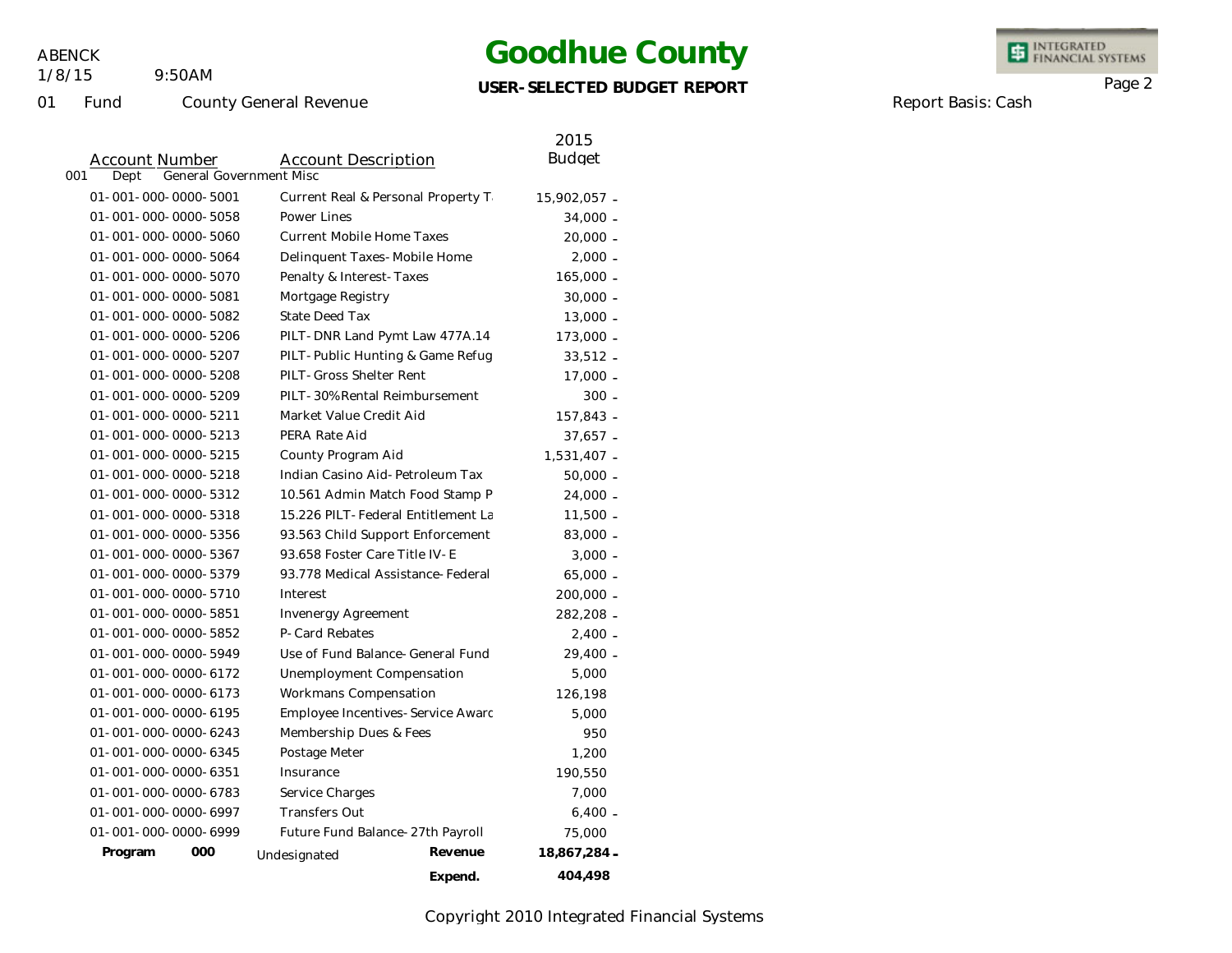1/8/15

9:50AM

### **Goodhue County**

### **USER-SELECTED BUDGET REPORT**

INTEGRATED<br>FINANCIAL SYSTEMS

Page 3

Report Basis: Cash

| <b>County General Revenue</b><br>01<br>Fund |  |
|---------------------------------------------|--|
|---------------------------------------------|--|

| <b>Account Number</b>                                                                         | <b>Account Description</b>                                                                            | Net                   | 2015<br><b>Budget</b><br>18,462,786 - |
|-----------------------------------------------------------------------------------------------|-------------------------------------------------------------------------------------------------------|-----------------------|---------------------------------------|
| 01-001-100-0000-5085<br>01-001-100-0000-6999<br>100<br>Program                                | Aggregate Material Production Tax<br>Future Fund Balance-Aggregate Pit<br>Reserve for Pit Restoration | Revenue               | $16,000 -$<br>16,000<br>$16,000 -$    |
|                                                                                               |                                                                                                       | Expend.<br><b>Net</b> | 16,000<br>0                           |
| 01-001-102-0000-5947<br>01-001-102-0000-5949<br>Dept<br>001<br><b>General Government Misc</b> | Transfers In<br>Use of Fund Balance-Ordinance Ent                                                     | Revenue               | 40,000<br>$40,000 -$<br>18,883,284 -  |
|                                                                                               |                                                                                                       | Expend.<br><b>Net</b> | 420,498<br>18,462,786 -               |
| 002<br>Outside Agencies<br>Dept                                                               |                                                                                                       |                       |                                       |
| 01-002-000-0000-6820                                                                          | <b>SELCO Allocation</b>                                                                               |                       | 476,424                               |
| 01-002-000-0000-6821                                                                          | Goodhue County Historical Soc Allo                                                                    |                       | 92,000                                |
| 01-002-000-0000-6822                                                                          | Kenyon Historical Society Allocatio                                                                   |                       | 500                                   |
| 01-002-000-0000-6823                                                                          | Cannon Valley Trail Allocation                                                                        |                       | 35,507                                |
| 01-002-000-0000-6825                                                                          | Soil & Water Conservation District,                                                                   |                       | 340,000                               |
| 01-002-000-0000-6826                                                                          | Goodhue County Fair Allocation                                                                        |                       | 22,000                                |
| 01-002-000-0000-6827                                                                          | Cannon Valley Fair Allocation                                                                         |                       | 5,000                                 |
| 01-002-000-0000-6829                                                                          | Goodhue County Humane Society A                                                                       |                       | 17,000                                |
| 01-002-000-0000-6830                                                                          | SEMCAC Community Action Agency                                                                        |                       | 5,000                                 |
| Program<br>000                                                                                | Undesignated                                                                                          | Revenue               |                                       |
|                                                                                               |                                                                                                       | Expend.               | 993,431                               |
|                                                                                               |                                                                                                       | <b>Net</b>            | 993,431                               |
| 01-002-010-0000-5260                                                                          | DNR-Cannon Valley Ski Trail Annu                                                                      |                       | $3,800 -$                             |
| 01-002-010-0000-6823                                                                          | Cannon Valley Trail Grant Payment                                                                     |                       | 3,800                                 |
| 010<br>Program                                                                                | Cannon Valley Trail                                                                                   | Revenue               | $3,800 -$                             |
|                                                                                               |                                                                                                       | Expend.               | 3,800                                 |
|                                                                                               |                                                                                                       | <b>Net</b>            | 0                                     |
| 01-002-015-0000-5263                                                                          | MN Snowmobile Trails Assistance F                                                                     |                       | 89,000 -                              |
| 01-002-015-0000-6824                                                                          | Snowmobile Grant Payments                                                                             |                       | 89,000                                |
| 015<br>Program                                                                                | Snowmobile Grant                                                                                      | Revenue               | 89,000 -                              |
|                                                                                               |                                                                                                       | Expend.               | 89,000                                |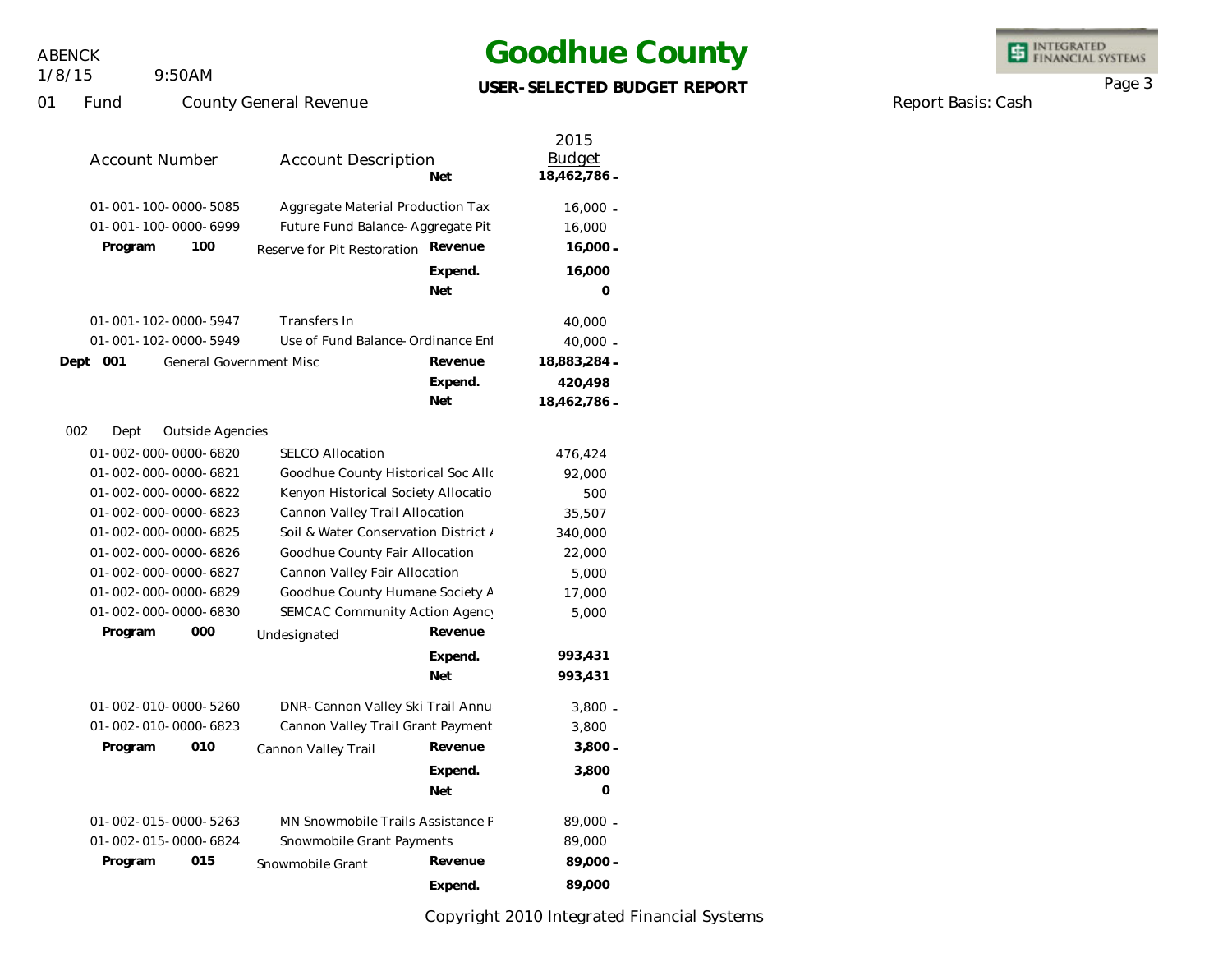1/8/15

9:50AM

### **Goodhue County**

**USER-SELECTED BUDGET REPORT**

INTEGRATED<br>FINANCIAL SYSTEMS

Report Basis: Cash

Page 4

|      | <b>Account Number</b> |                               |                     | <b>Account Description</b>   | <b>Net</b>                         | 2015<br><b>Budget</b><br>O |
|------|-----------------------|-------------------------------|---------------------|------------------------------|------------------------------------|----------------------------|
|      |                       | 01-002-020-0000-5270          |                     |                              | Water & Soil Resources Block Grant | $100,000 -$                |
|      |                       | 01-002-020-0000-6825          |                     | Soil & Water Grant Payments  |                                    | 100,000                    |
|      | Program               | 020                           | Soil & Water Grants |                              | Revenue                            | $100,000 -$                |
|      |                       |                               |                     |                              | Expend.                            | 100,000                    |
|      |                       |                               |                     |                              | Net                                | 0                          |
| Dept | 002                   | <b>Outside Agencies</b>       |                     |                              | Revenue                            | 192,800 -                  |
|      |                       |                               |                     |                              | Expend.                            | 1,186,231                  |
|      |                       |                               |                     |                              | <b>Net</b>                         | 993,431                    |
| 005  | Dept                  | County Board of Commissioners |                     |                              |                                    |                            |
|      |                       | 01-005-000-0000-6106          |                     | Per Diem in Lieu of Salaries |                                    | 10,000                     |
|      |                       | 01-005-000-0000-6107          |                     |                              | Salaries & Wages - Department Hea  | 103,740                    |
|      |                       | 01-005-000-0000-6151          |                     | Group Health Insurance       |                                    | 41,398                     |
|      |                       | 01-005-000-0000-6152          |                     | <b>HSA Contribution</b>      |                                    | 8,750                      |
|      |                       | 01-005-000-0000-6153          |                     | Family Insurance Supplement  |                                    | 52,918                     |
|      |                       | 01-005-000-0000-6154          |                     | Life Insurance               |                                    | 312                        |
|      |                       | 01-005-000-0000-6161          | PERA                |                              |                                    | 6,975                      |
|      |                       | 01-005-000-0000-6171          | <b>FICA</b>         |                              |                                    | 3,195                      |
|      |                       | 01-005-000-0000-6174          |                     | Mandatory Medicare           |                                    | 1,649                      |
|      |                       | 01-005-000-0000-6201          | Telephone           |                              |                                    | 100                        |
|      |                       | 01-005-000-0000-6203          | Postage             |                              |                                    | 80                         |
|      |                       | 01-005-000-0000-6242          | Legal Notices       |                              |                                    | 3,500                      |
|      |                       | 01-005-000-0000-6243          |                     | Membership Dues & Fees       |                                    | 16,892                     |
|      |                       | 01-005-000-0000-6284          |                     | <b>Contracted Services</b>   |                                    | 5,000                      |
|      |                       | 01-005-000-0000-6302          |                     | Copies/Copier Maintenance    |                                    | 1,106                      |
|      |                       | 01-005-000-0000-6331          |                     | Mileage & Transportation     |                                    | 4,000                      |
|      |                       | 01-005-000-0000-6332          |                     | Meals & Lodging              |                                    | 2,000                      |
|      |                       | 01-005-000-0000-6357          |                     | Conferences/Schools          |                                    | 2,000                      |
|      |                       | 01-005-000-0000-6402          |                     | Copy Machine Paper & Toner   |                                    | 250                        |
|      |                       | 01-005-000-0000-6405          |                     | Office Supplies              |                                    | 250                        |
|      |                       | 01-005-000-0000-6414          |                     | Food & Beverages             |                                    | 900                        |
|      |                       | 01-005-000-0000-6997          |                     | Transfers Out-1916 Building  |                                    | 10,000                     |
|      | Program               | 000                           | Undesignated        |                              | Revenue                            |                            |
|      |                       |                               |                     |                              | Expend.                            | 275,015                    |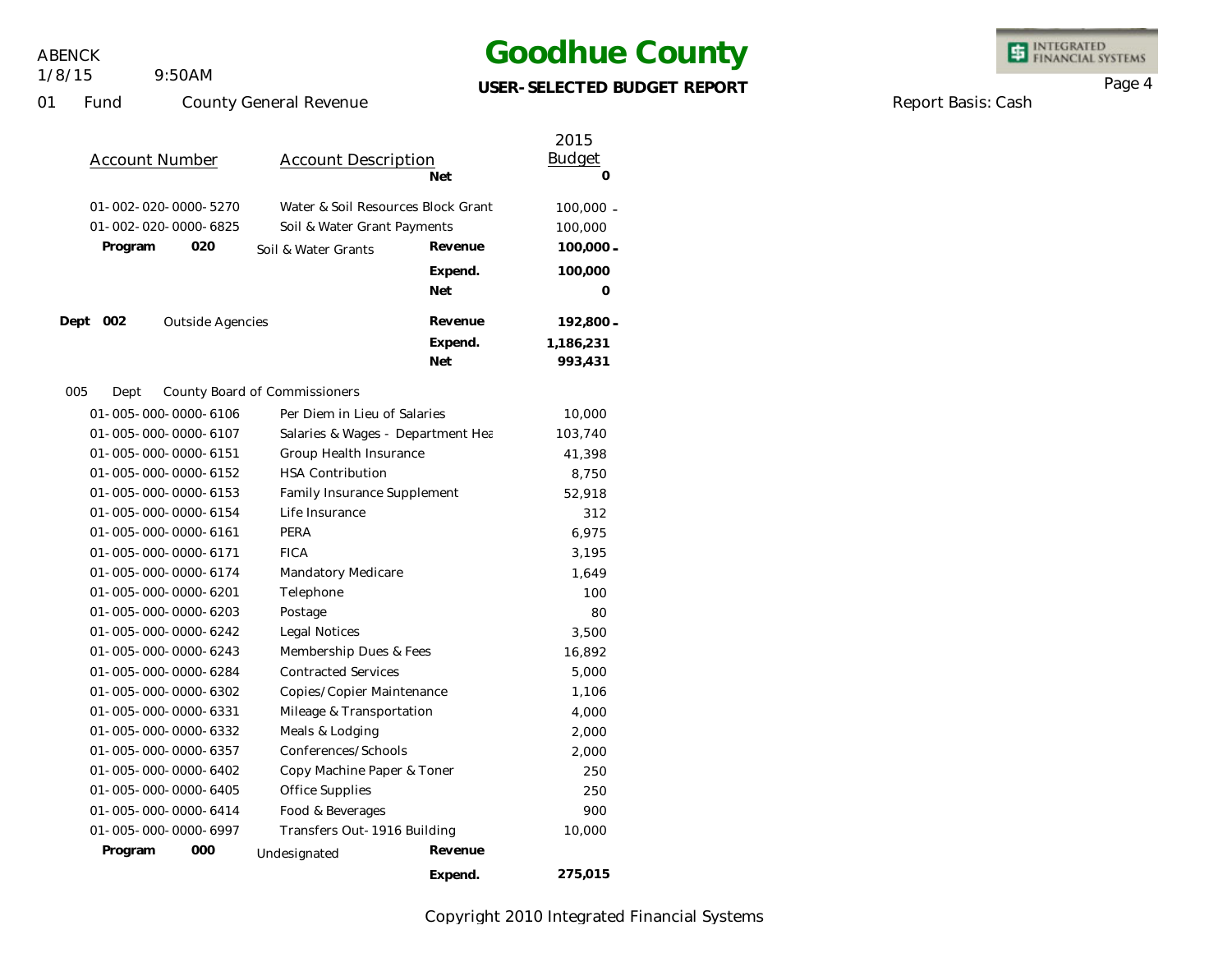1/8/15

9:50AM

### **Goodhue County**

### **USER-SELECTED BUDGET REPORT**

INTEGRATED<br>FINANCIAL SYSTEMS

Report Basis: Cash

Page 5

|                       |         |                       |                                  |                       | 2015          |
|-----------------------|---------|-----------------------|----------------------------------|-----------------------|---------------|
| <b>Account Number</b> |         |                       | <b>Account Description</b>       |                       | <b>Budget</b> |
|                       |         |                       |                                  | Net                   | 275,015       |
| Dept                  | 005     |                       | County Board of Commissioners    | Revenue               |               |
|                       |         |                       |                                  | Expend.               | 275,015       |
|                       |         |                       |                                  | Net                   | 275,015       |
| 011                   | Dept    | District Court        |                                  |                       |               |
|                       |         | 01-011-000-0000-6265  | Sexually Dangerous Civil Commitm |                       | 7,500         |
|                       |         | 01-011-000-0000-6271  | <b>Attorney Fees</b>             |                       | 85,000        |
|                       |         | 01-011-000-0000-6272  | Physician & Medical Fees         |                       | 15,000        |
|                       |         | 01-011-000-0000-6283  | <b>Other Professional Fees</b>   |                       | 1,500         |
|                       |         | 01-011-000-0000-6285  | Sexual Assault Exam Fees         |                       | 5,000         |
|                       | Program | 000                   | Undesignated                     | Revenue               |               |
|                       |         |                       |                                  |                       | 114,000       |
|                       |         |                       |                                  | Expend.<br><b>Net</b> | 114,000       |
|                       |         |                       |                                  |                       |               |
| Dept                  | 011     | <b>District Court</b> |                                  | Revenue               |               |
|                       |         |                       |                                  | Expend.               | 114,000       |
|                       |         |                       |                                  | <b>Net</b>            | 114,000       |
| 025                   | Dept    | Law Library           |                                  |                       |               |
|                       |         | 01-025-000-0000-5480  | Law Library Fees                 |                       | $67,550 -$    |
|                       |         | 01-025-000-0000-6201  | Telephone                        |                       | 200           |
|                       |         | 01-025-000-0000-6203  | Postage                          |                       | 100           |
|                       |         | 01-025-000-0000-6244  | Subscriptions                    |                       | 12,000        |
|                       |         | 01-025-000-0000-6283  | Other Professional Fees          |                       | 9,000         |
|                       |         | 01-025-000-0000-6302  | Copies/Copier Maintenance        |                       | 300           |
|                       |         | 01-025-000-0000-6402  | Copy Machine Paper & Toner       |                       | 250           |
|                       |         | 01-025-000-0000-6405  | <b>Office Supplies</b>           |                       | 200           |
|                       |         | 01-025-000-0000-6414  | Food & Beverages                 |                       | 100           |
|                       |         | 01-025-000-0000-6452  | Ledgers, Reference, & Law Books  |                       | 45,000        |
|                       |         | 01-025-000-0000-6480  | Equipment/Furniture<\$5,000      |                       | 200           |
|                       |         | 01-025-000-0000-6669  | Equipment/Furniture>=5,000       |                       | 200           |
|                       | Program | 000                   | Undesignated                     | Revenue               | $67,550 -$    |
|                       |         |                       |                                  | Expend.               | 67,550        |
|                       |         |                       |                                  | <b>Net</b>            | O             |
| Dept                  | 025     | Law Library           |                                  | Revenue               | $67,550 -$    |
|                       |         |                       |                                  |                       |               |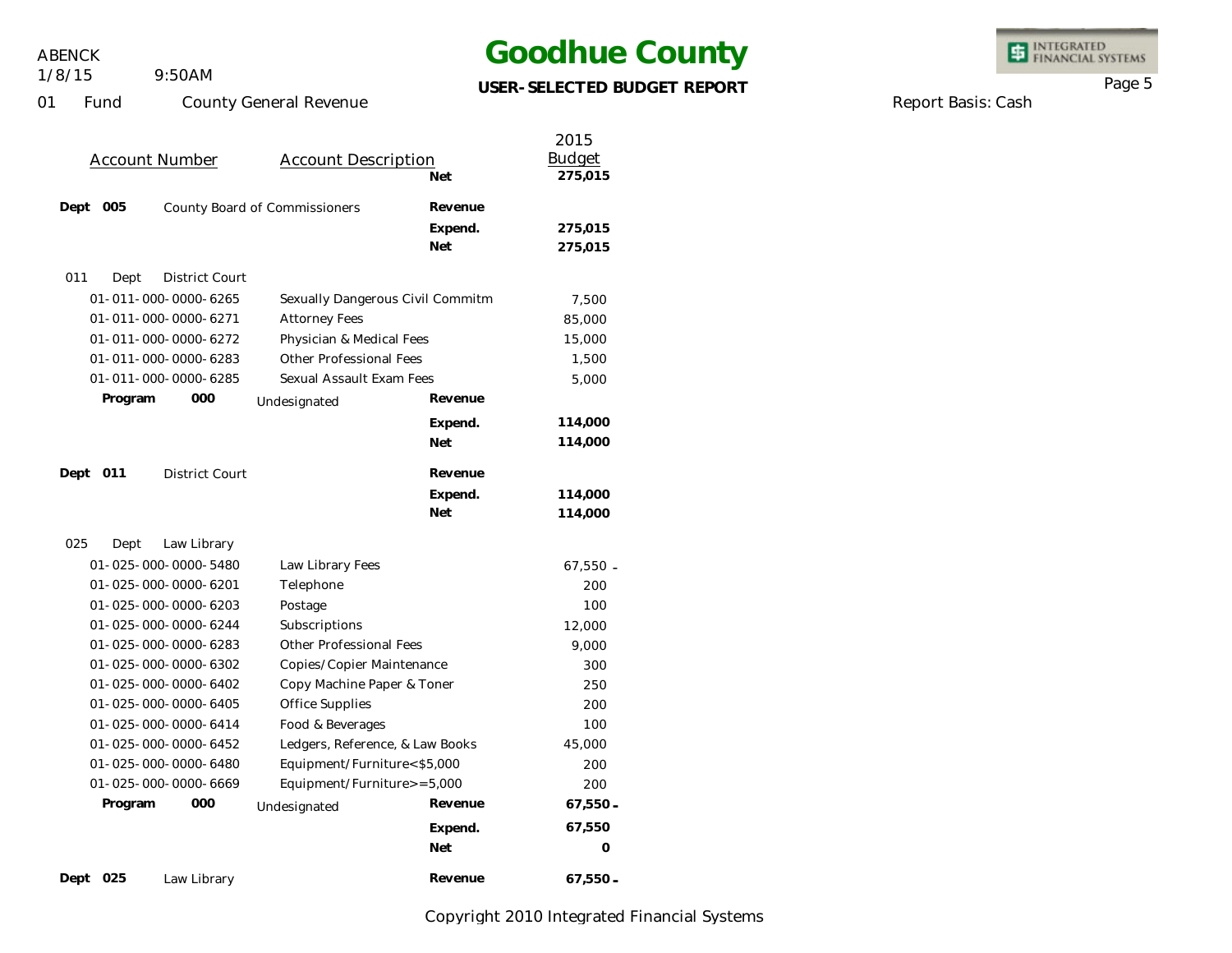1/8/15

9:50AM

### **Goodhue County**

### **USER-SELECTED BUDGET REPORT**

INTEGRATED<br>FINANCIAL SYSTEMS

Report Basis: Cash

Page 6

| <b>Account Number</b>        | <b>Account Description</b>         | Expend.<br><b>Net</b> | 2015<br><b>Budget</b><br>67,550<br>O |
|------------------------------|------------------------------------|-----------------------|--------------------------------------|
| 031<br>Dept<br>Administation |                                    |                       |                                      |
| 01-031-000-0000-6101         | Salaries & Wages - Permanent       |                       | 143,485                              |
| 01-031-000-0000-6107         | Salaries & Wages - Department Hea  |                       | 149,598                              |
| 01-031-000-0000-6120         | Salaries & Wages - Vehicle Allowan |                       | 8,195                                |
| 01-031-000-0000-6151         | Group Health Insurance             |                       | 16,559                               |
| 01-031-000-0000-6152         | <b>HSA Contribution</b>            |                       | 5,000                                |
| 01-031-000-0000-6153         | Family Insurance Supplement        |                       | 19,844                               |
| 01-031-000-0000-6154         | Life Insurance                     |                       | 187                                  |
| 01-031-000-0000-6159         | Disability Insurance-County Paid   |                       | 3,200                                |
| 01-031-000-0000-6161         | PERA                               |                       | 21,981                               |
| 01-031-000-0000-6171         | <b>FICA</b>                        |                       | 18,171                               |
| 01-031-000-0000-6174         | Mandatory Medicare                 |                       | 4,250                                |
| 01-031-000-0000-6201         | Telephone                          |                       | 600                                  |
| 01-031-000-0000-6202         | Cell Phone                         |                       | 1,200                                |
| 01-031-000-0000-6203         | Postage                            |                       | 50                                   |
| 01-031-000-0000-6243         | Membership Dues & Fees             |                       | 1,700                                |
| 01-031-000-0000-6270         | Software Licensing                 |                       | 300                                  |
| 01-031-000-0000-6284         | <b>Contracted Services</b>         |                       | 100                                  |
| 01-031-000-0000-6302         | Copies/Copier Maintenance          |                       | 1,106                                |
| 01-031-000-0000-6331         | Mileage & Transportation           |                       | 1,000                                |
| 01-031-000-0000-6332         | Meals & Lodging                    |                       | 2,500                                |
| 01-031-000-0000-6333         | Other (Parking, Etc)               |                       | 100                                  |
| 01-031-000-0000-6335         | Motor Pool Vehicle Usage           |                       | 100                                  |
| 01-031-000-0000-6357         | Conferences/Schools                |                       | 2,000                                |
| 01-031-000-0000-6402         | Copy Machine Paper & Toner         |                       | 250                                  |
| 01-031-000-0000-6405         | <b>Office Supplies</b>             |                       | 250                                  |
| 01-031-000-0000-6414         | Food & Beverages                   |                       | 150                                  |
| 000<br>Program               | Undesignated                       | Revenue               |                                      |
|                              |                                    | Expend.               | 401,876                              |
|                              |                                    | <b>Net</b>            | 401,876                              |
| Dept<br>031<br>Administation |                                    | Revenue               |                                      |
|                              |                                    | Expend.               | 401,876                              |
|                              |                                    | <b>Net</b>            | 401,876                              |
|                              |                                    |                       |                                      |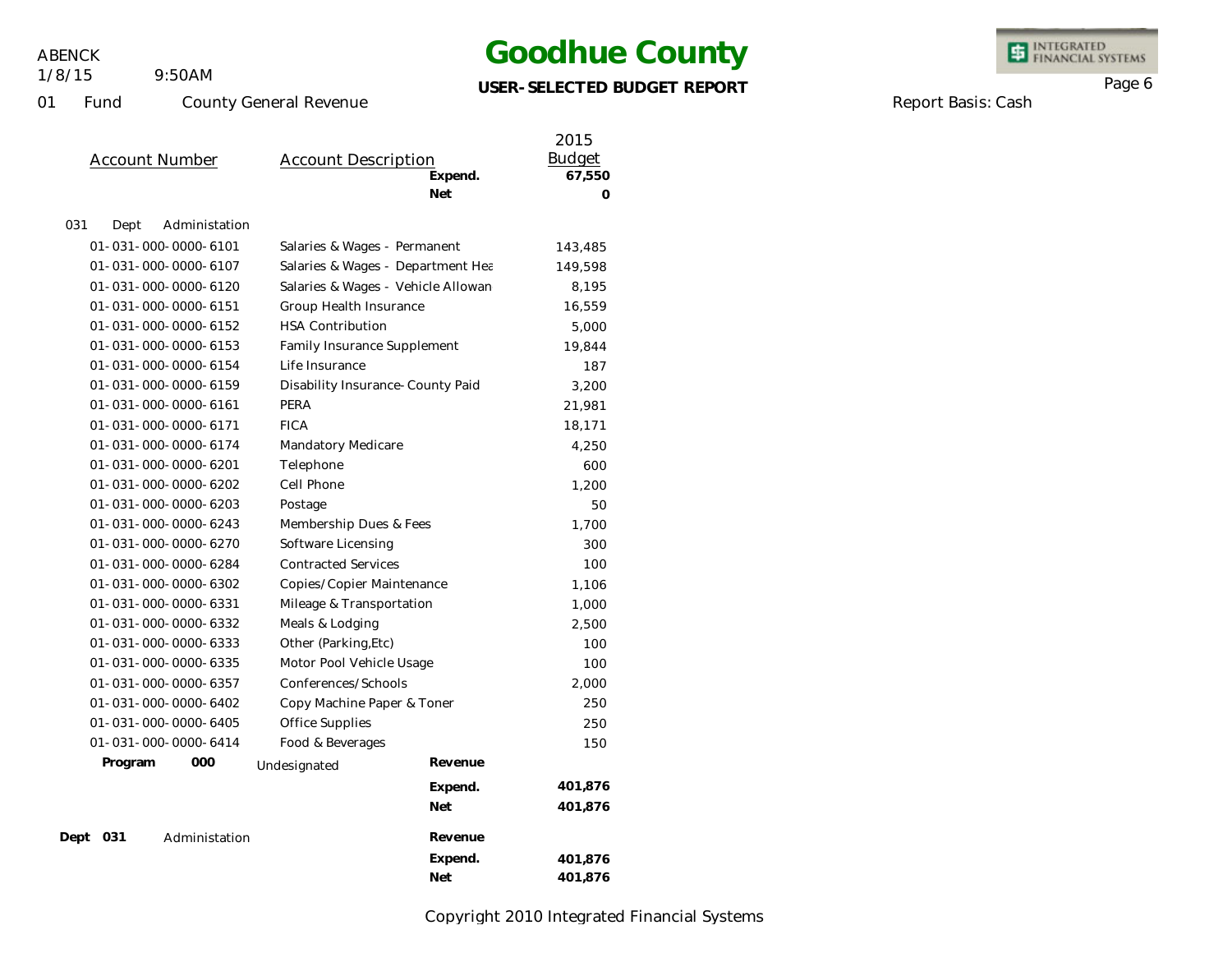1/8/15

9:50AM

# **Goodhue County**

### **USER-SELECTED BUDGET REPORT**

INTEGRATED<br>FINANCIAL SYSTEMS

Report Basis: Cash

Page 7

|                                  |                                      | 2015          |
|----------------------------------|--------------------------------------|---------------|
| <b>Account Number</b>            | <b>Account Description</b>           | <b>Budget</b> |
| Auditor/Treasurer<br>041<br>Dept |                                      |               |
| 01-041-000-0000-5101             | <b>Auctioneer Licenses</b>           | 220 -         |
| 01-041-000-0000-5102             | 3.2 Malt Liquor Licenses             | $250 -$       |
| 01-041-000-0000-5103             | Intoxicating Liquor Licenses         | $10,000 -$    |
| 01-041-000-0000-5104             | <b>Wine Licenses</b>                 | $500 -$       |
| 01-041-000-0000-5105             | <b>Transient Merchant Licenses</b>   | $300 -$       |
| 01-041-000-0000-5107             | <b>Fireworks Permits</b>             | $100 -$       |
| 01-041-000-0000-5109             | Setup Permit (Consumption & Disp)    | $300 -$       |
| 01-041-000-0000-5110             | Seller/Server Training Verifications | $600 -$       |
| 01-041-000-0000-5401             | <b>Bond Reports</b>                  | $2,700 -$     |
| 01-041-000-0000-5402             | Delinguent Tax & COJ Fees            | $35,000 -$    |
| 01-041-000-0000-5403             | Special Assessment Fees              | $1,000 -$     |
| 01-041-000-0000-5448             | Parcel Billing & Escrow Fees         | $20,200 -$    |
| 01-041-000-0000-5476             | <b>TIF Fees</b>                      | $2,500 -$     |
| 01-041-000-0000-5480             | Other Charges For Services           | $800 -$       |
| 01-041-000-0000-5481             | Aggregate Admin Fee                  | $6,000 -$     |
| 01-041-000-0000-6101             | Salaries & Wages - Permanent         | 365,688       |
| 01-041-000-0000-6107             | Salaries & Wages - Department Hea    | 57,415        |
| 01-041-000-0000-6151             | Group Health Insurance               | 53,817        |
| 01-041-000-0000-6152             | <b>HSA Contribution</b>              | 12,500        |
| 01-041-000-0000-6153             | <b>Family Insurance Supplement</b>   | 34,727        |
| 01-041-000-0000-6154             | Life Insurance                       | 406           |
| 01-041-000-0000-6161             | PERA                                 | 31,733        |
| 01-041-000-0000-6171             | <b>FICA</b>                          | 26,232        |
| 01-041-000-0000-6174             | Mandatory Medicare                   | 6,135         |
| 01-041-000-0000-6201             | Telephone                            | 600           |
| 01-041-000-0000-6203             | Postage                              | 15,700        |
| 01-041-000-0000-6242             | Legal Notices                        | 8,600         |
| 01-041-000-0000-6243             | Membership Dues & Fees               | 1,250         |
| 01-041-000-0000-6244             | Subscriptions                        | 100           |
| 01-041-000-0000-6270             | Software Licensing                   | 500           |
| 01-041-000-0000-6274             | <b>Audit Fees</b>                    | 53,000        |
| 01-041-000-0000-6278             | <b>Consultant Fees</b>               | 8,000         |
| 01-041-000-0000-6283             | Other professional fees              | 550           |
| 01-041-000-0000-6284             | <b>Contracted Services</b>           | 100           |
| 01-041-000-0000-6302             | Copies/Copier Maintenance            | 2,800         |
| 01-041-000-0000-6331             | Mileage & Transportation             | 120           |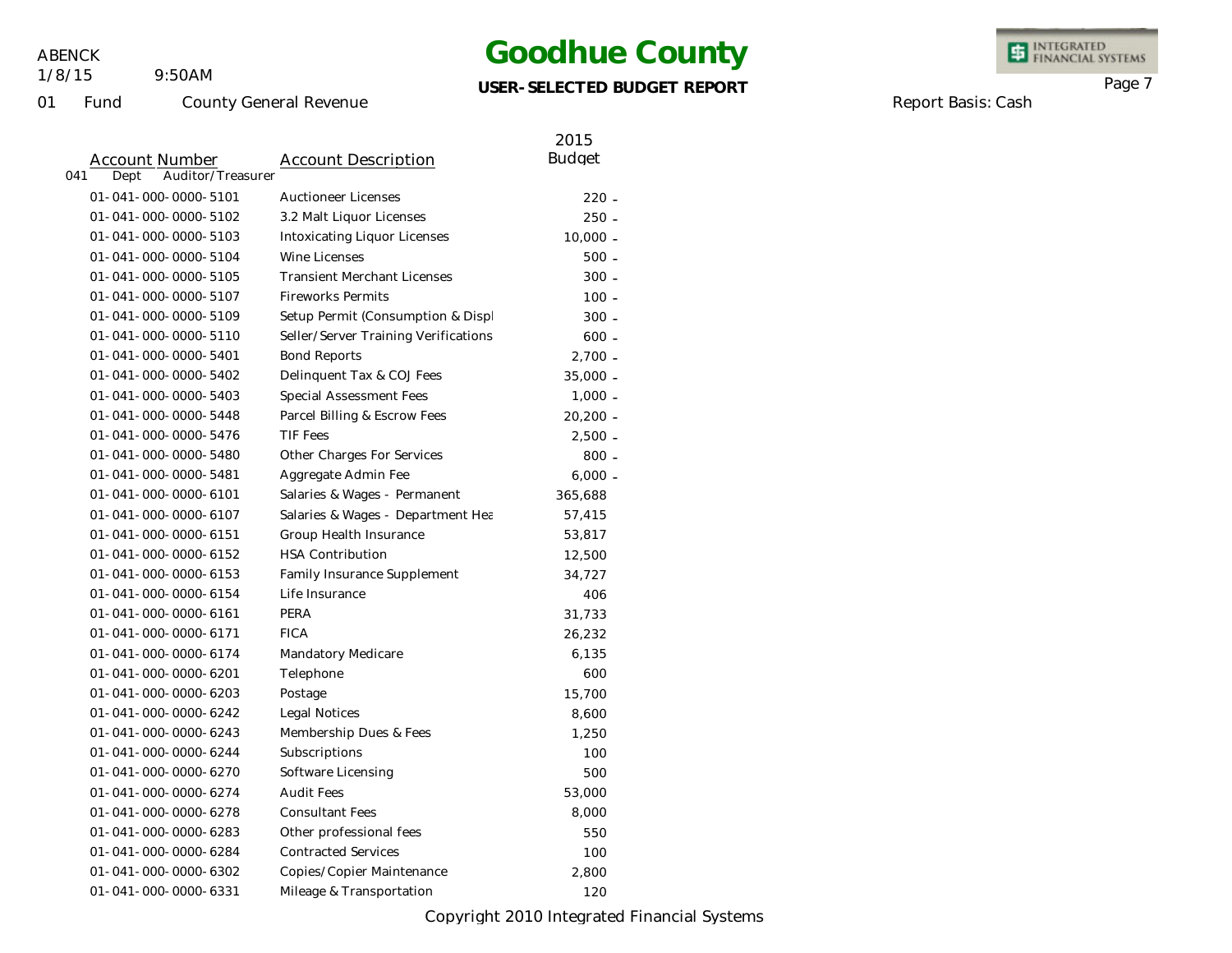9:50AM 1/8/15

### **Goodhue County**

### **USER-SELECTED BUDGET REPORT**

INTEGRATED<br>FINANCIAL SYSTEMS

Report Basis: Cash

Page 8

|      |                       |                      |                              |                                      | 2015          |
|------|-----------------------|----------------------|------------------------------|--------------------------------------|---------------|
|      | <b>Account Number</b> |                      | <b>Account Description</b>   |                                      | <b>Budget</b> |
|      |                       | 01-041-000-0000-6332 | Meals & Lodging              |                                      | 925           |
|      |                       | 01-041-000-0000-6335 | Motor Pool Vehicle Usage     |                                      | 800           |
|      |                       | 01-041-000-0000-6357 | Conferences/Schools          |                                      | 500           |
|      |                       | 01-041-000-0000-6401 | <b>Printing Services</b>     |                                      | 12,000        |
|      |                       | 01-041-000-0000-6402 | Copy Machine Paper & Toner   |                                      | 700           |
|      |                       | 01-041-000-0000-6405 | Office Supplies              |                                      | 600           |
|      | Program               | 000                  | Undesignated                 | Revenue                              | $80,470 -$    |
|      |                       |                      |                              | Expend.                              | 695,498       |
|      |                       |                      |                              | <b>Net</b>                           | 615,028       |
| Dept | 041                   | Auditor/Treasurer    |                              | Revenue                              | 80,470 -      |
|      |                       |                      |                              | Expend.                              | 695,498       |
|      |                       |                      |                              | <b>Net</b>                           | 615,028       |
| 055  | Dept                  | Assessor             |                              |                                      |               |
|      |                       | 01-055-000-0000-5480 | Other Charges for Services   |                                      | $500 -$       |
|      |                       | 01-055-000-0000-6101 | Salaries & Wages - Permanent |                                      | 620,592       |
|      |                       | 01-055-000-0000-6104 | Salaries & Wages - Overtime  |                                      | 500           |
|      |                       | 01-055-000-0000-6107 |                              | Salaries & Wages - Department Hea    | 57,415        |
|      |                       | 01-055-000-0000-6109 | Salaries & Wages-Longevity   |                                      | 2,600         |
|      |                       | 01-055-000-0000-6151 | Group Health Insurance       |                                      | 86,935        |
|      |                       | 01-055-000-0000-6152 | <b>HSA Contribution</b>      |                                      | 16,250        |
|      |                       | 01-055-000-0000-6153 | Family Insurance Supplement  |                                      | 24,805        |
|      |                       | 01-055-000-0000-6154 | Life Insurance               |                                      | 655           |
|      |                       | 01-055-000-0000-6161 | PERA                         |                                      | 51,083        |
|      |                       | 01-055-000-0000-6171 | <b>FICA</b>                  |                                      | 42,229        |
|      |                       | 01-055-000-0000-6174 | Mandatory Medicare           |                                      | 9,876         |
|      |                       | 01-055-000-0000-6201 | Telephone                    |                                      | 1,500         |
|      |                       | 01-055-000-0000-6202 | Cell Phone                   |                                      | 350           |
|      |                       | 01-055-000-0000-6203 | Postage                      |                                      | 6,000         |
|      |                       | 01-055-000-0000-6242 | Legal Notices                |                                      | 125           |
|      |                       | 01-055-000-0000-6243 | Membership Dues & Fees       |                                      | 825           |
|      |                       | 01-055-000-0000-6244 | Subscriptions                |                                      | 100           |
|      |                       | 01-055-000-0000-6245 |                              | State Required Registration or Licer | 500           |
|      |                       | 01-055-000-0000-6268 | Software Maintenance         |                                      | 12,275        |
|      |                       | 01-055-000-0000-6284 | <b>Contracted Services</b>   |                                      | 5,000         |
|      |                       | 01-055-000-0000-6302 | Copies/Copier Maintenance    |                                      | 3,600         |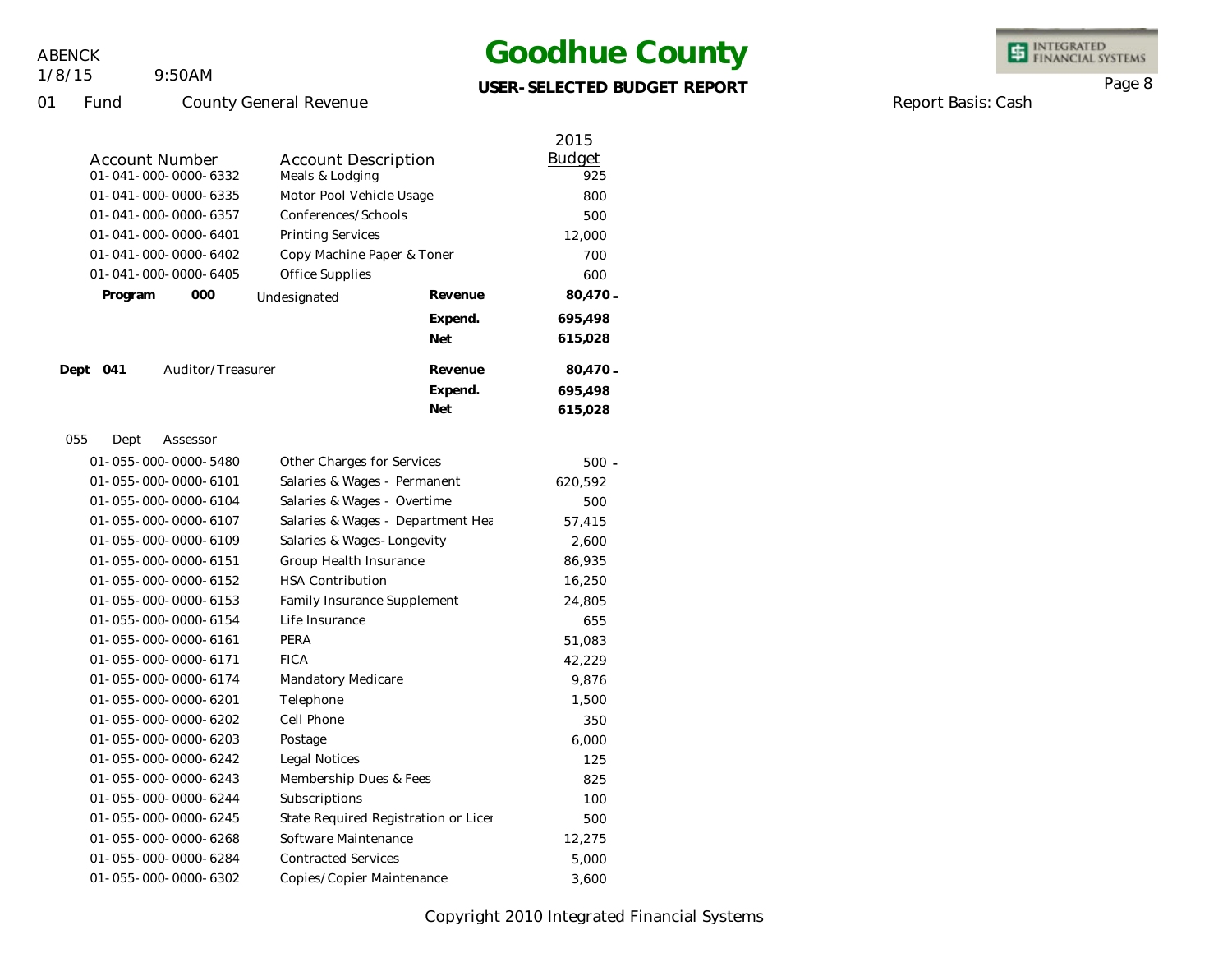01 Fund

1/8/15

9:50AM

County General Revenue

### **Goodhue County**

**USER-SELECTED BUDGET REPORT**

INTEGRATED<br>FINANCIAL SYSTEMS

Report Basis: Cash

Page 9

|                                               |                                                        | 2015<br><b>Budget</b> |
|-----------------------------------------------|--------------------------------------------------------|-----------------------|
| <b>Account Number</b><br>01-055-000-0000-6331 | <b>Account Description</b><br>Mileage & Transportation | 100                   |
| 01-055-000-0000-6332                          | Meals & Lodging                                        | 2,300                 |
| 01-055-000-0000-6335                          | Motor Pool Vehicle Usage                               | 7,000                 |
| 01-055-000-0000-6357                          | Conferences/Schools                                    | 2,000                 |
| 01-055-000-0000-6401                          | <b>Printing Services</b>                               | 5,000                 |
| 01-055-000-0000-6402                          | Copy Machine Paper & Toner                             | 650                   |
| 01-055-000-0000-6405                          | Office Supplies                                        | 700                   |
| 01-055-000-0000-6420                          | <b>Other General Supplies</b>                          | 400                   |
| 01-055-000-0000-6452                          | Ledgers, Reference, & Law Books                        | 200                   |
| Program<br>000                                | Revenue<br>Undesignated                                | $500 -$               |
|                                               | Expend.                                                | 961,565               |
|                                               | <b>Net</b>                                             | 961,065               |
| Dept<br>055<br>Assessor                       | Revenue                                                | $500 -$               |
|                                               | Expend.                                                | 961,565               |
|                                               | Net                                                    | 961,065               |
| 061<br>Human Resource<br>Dept                 |                                                        |                       |
| 01-061-000-0000-6101                          | Salaries & Wages - Permanent                           | 107,307               |
| 01-061-000-0000-6104                          | Salaries & Wages - Overtime                            | 2,000                 |
| 01-061-000-0000-6107                          | Salaries & Wages - Department Hea                      | 114,830               |
| 01-061-000-0000-6151                          | Group Health Insurance                                 | 24,839                |
| 01-061-000-0000-6152                          | <b>HSA Contribution</b>                                | 5,000                 |
| 01-061-000-0000-6153                          | Family Insurance Supplement                            | 16,537                |
| 01-061-000-0000-6154                          | Life Insurance                                         | 187                   |
| 01-061-000-0000-6161                          | PERA                                                   | 16,810                |
| 01-061-000-0000-6171                          | <b>FICA</b>                                            | 13,896                |
| 01-061-000-0000-6174                          | Mandatory Medicare                                     | 3,250                 |
| 01-061-000-0000-6201                          | Telephone                                              | 575                   |
| 01-061-000-0000-6202                          | Cell Phone                                             | 750                   |
| 01-061-000-0000-6203                          | Postage                                                | 450                   |
| 01-061-000-0000-6241                          | Advertising                                            | 5,000                 |
| 01-061-000-0000-6243                          | Membership Dues & Fees                                 | 760                   |
| 01-061-000-0000-6275                          | Labor Negotiator & Arbitration Fees                    | 20,000                |
| 01-061-000-0000-6278                          | <b>Consultant Fees</b>                                 | 22,000                |
| 01-061-000-0000-6279                          | <b>ADP Contract</b>                                    | 66,455                |
| 01-061-000-0000-6283                          | <b>Benefit Participation Fees</b>                      | 19,200                |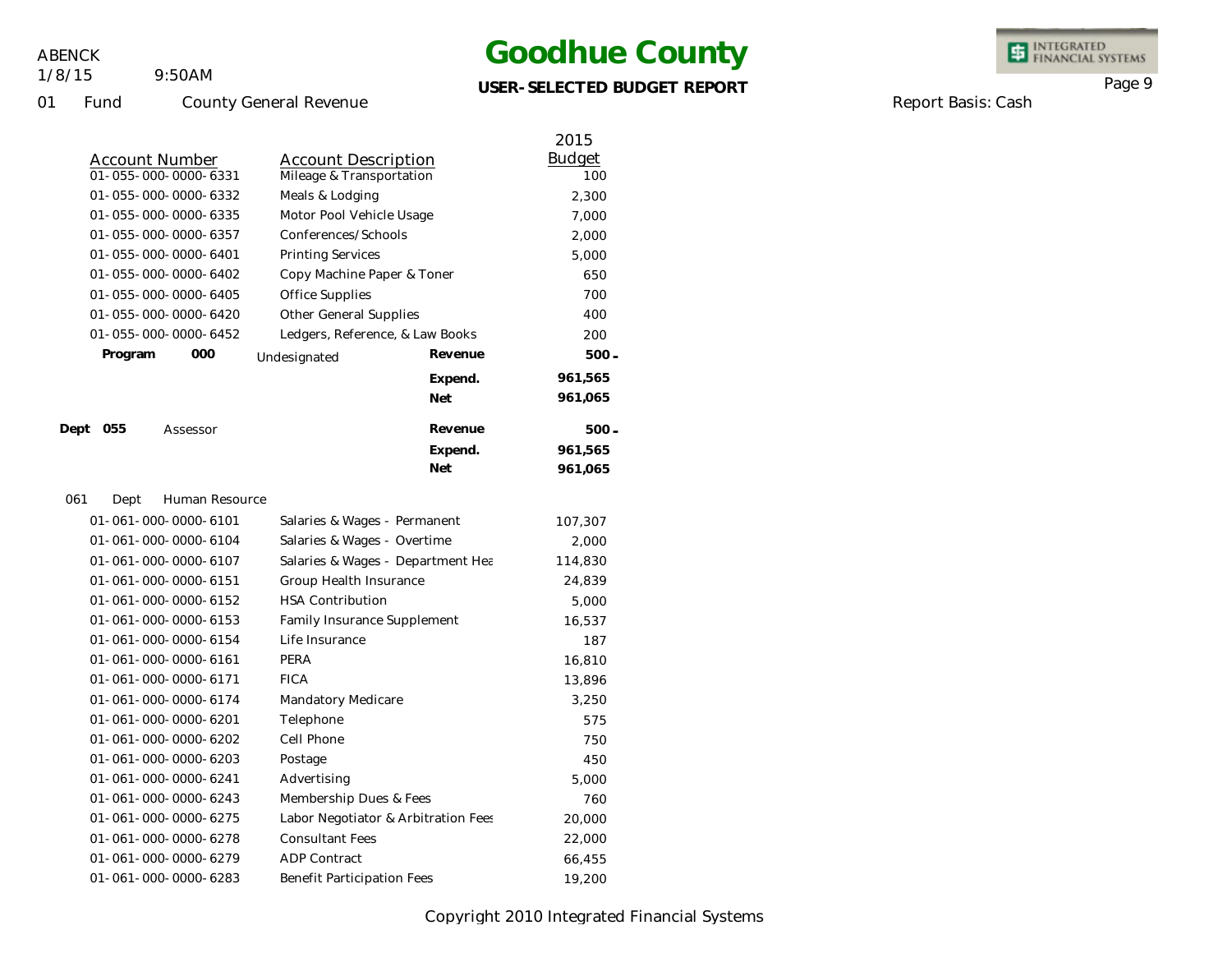01 Fund

1/8/15

9:50AM

County General Revenue

### **Goodhue County**

**USER-SELECTED BUDGET REPORT**

INTEGRATED<br>FINANCIAL SYSTEMS

Page 10

Report Basis: Cash

|                                         |                                   | 2015          |
|-----------------------------------------|-----------------------------------|---------------|
| Account Number                          | Account Description               | <b>Budget</b> |
| 01-061-000-0000-6284                    | <b>Health Care Reform Fees</b>    | 350           |
| 01-061-000-0000-6302                    | Copies/Copier Maintenance         | 1,156         |
| 01-061-000-0000-6331                    | Mileage & Transportation          | 400           |
| 01-061-000-0000-6332                    | Meals & Lodging                   | 900           |
| 01-061-000-0000-6335                    | Motor Pool Vehicle Usage          | 400           |
| 01-061-000-0000-6357                    | Conferences/Schools               | 1,750         |
| 01-061-000-0000-6401                    | <b>Printing Services</b>          | 100           |
| 01-061-000-0000-6402                    | Copy Machine Paper & Toner        | 250           |
| 01-061-000-0000-6405<br>Office Supplies |                                   | 500           |
| 01-061-000-0000-6452                    | Ledgers, Reference, & Law Books   | 500           |
| Program<br>000<br>Undesignated          | Revenue                           |               |
|                                         | Expend.                           | 446,152       |
|                                         | <b>Net</b>                        | 446,152       |
| Dept<br>061<br>Human Resource           | Revenue                           |               |
|                                         | Expend.                           | 446,152       |
|                                         | <b>Net</b>                        | 446,152       |
| 063<br>Information Technology<br>Dept   |                                   |               |
| 01-063-000-0000-5450                    | Data Processing Fees              | $30,000 -$    |
| Transfers In<br>01-063-000-0000-5947    |                                   | $10,000 -$    |
| 01-063-000-0000-6101                    | Salaries & Wages - Permanent      | 312,272       |
| 01-063-000-0000-6104                    | Salaries & Wages - Overtime       | 3,200         |
| 01-063-000-0000-6107                    | Salaries & Wages - Department Hea | 114,830       |
| 01-063-000-0000-6151                    | Group Health Insurance            | 49,677        |
| 01-063-000-0000-6152                    | <b>HSA Contribution</b>           | 10,000        |
| 01-063-000-0000-6153                    | Family Insurance Supplement       | 19,844        |
| 01-063-000-0000-6154<br>Life Insurance  |                                   | 374           |
| 01-063-000-0000-6161<br>PERA            |                                   | 32,033        |
| <b>FICA</b><br>01-063-000-0000-6171     |                                   | 26,480        |
| 01-063-000-0000-6174                    | Mandatory Medicare                | 6,193         |
| 01-063-000-0000-6201<br>Telephone       |                                   | 1,700         |
| 01-063-000-0000-6202<br>Cell Phone      |                                   | 3,000         |
| 01-063-000-0000-6207                    | Telephone Maintenance             | 21,000        |
| 01-063-000-0000-6209<br>Internet        |                                   | 3,180         |
| 01-063-000-0000-6243                    | Membership Dues & Fees            | 250           |
| 01-063-000-0000-6268                    | Software Maintenance Contracts    | 185,639       |

-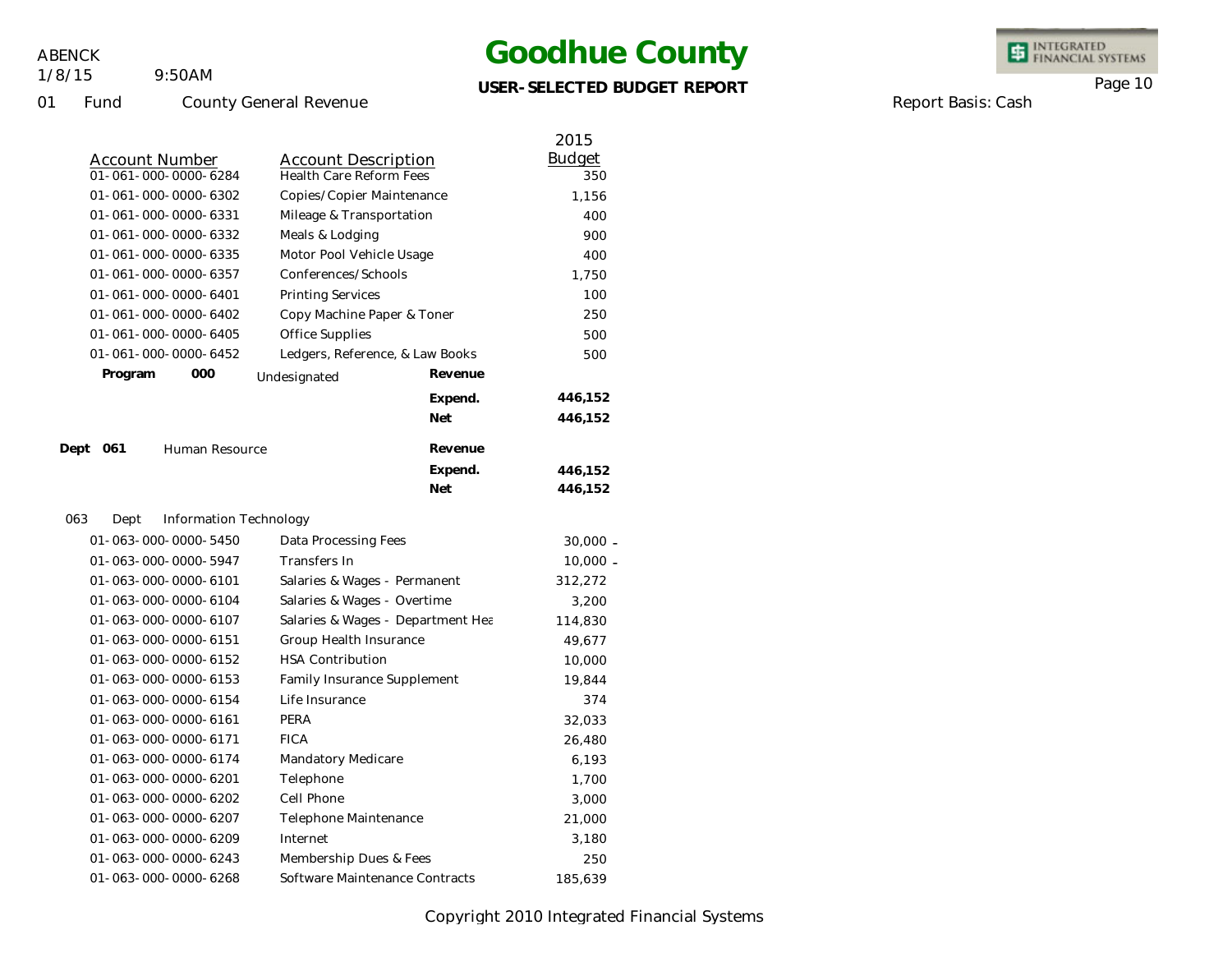01 Fund

1/8/15

9:50AM

County General Revenue

# **Goodhue County**

**USER-SELECTED BUDGET REPORT**

INTEGRATED<br>FINANCIAL SYSTEMS

Report Basis: Cash

Page 11

| ER-SELEUTED Bl |  |  |
|----------------|--|--|
|                |  |  |
|                |  |  |

|                          |                                |                                    | 2015          |
|--------------------------|--------------------------------|------------------------------------|---------------|
| <b>Account Number</b>    | <b>Account Description</b>     |                                    | <b>Budget</b> |
| 01-063-000-0000-6270     | Software Licensing             |                                    | 2,236         |
| 01-063-000-0000-6278     | <b>Consultant Fees</b>         |                                    | 61,000        |
| 01-063-000-0000-6301     | Maintenance Contracts          |                                    | 46,600        |
| 01-063-000-0000-6304     |                                | Other Machinery & Equipment Mair   | 1,000         |
| 01-063-000-0000-6332     | Meals & Lodging                |                                    | 1,000         |
| 01-063-000-0000-6333     | Other (Parking, Etc)           |                                    | 50            |
| 01-063-000-0000-6335     | Motor Pool Vehicle Usage       |                                    | 850           |
| 01-063-000-0000-6357     | Conferences/Schools            |                                    | 5,000         |
| 01-063-000-0000-6402     | Copy Machine Paper & Toner     |                                    | 350           |
| 01-063-000-0000-6405     | Office Supplies                |                                    | 350           |
| 01-063-000-0000-6414     | Food & Beverages               |                                    | 500           |
| 01-063-000-0000-6420     | Other General Supplies         |                                    | 4,000         |
| 01-063-000-0000-6432     | Equipment/Furniture <\$1000    |                                    | 1,000         |
| 01-063-000-0000-6452     |                                | Ledgers, Reference, & Law Books    | 300           |
| 000<br>Program           | Undesignated                   | Revenue                            | $40,000 -$    |
|                          |                                | Expend.                            | 913,908       |
|                          |                                | <b>Net</b>                         | 873,908       |
| Dept<br>063              | Information Technology         | Revenue                            | $40,000 -$    |
|                          |                                | Expend.                            | 913,908       |
|                          |                                | <b>Net</b>                         | 873,908       |
| 071<br>Elections<br>Dept |                                |                                    |               |
| 01-071-000-0000-5859     | <b>Election Reimbursements</b> |                                    | $1,500 -$     |
| 01-071-000-0000-6203     | Postage                        |                                    | 1,200         |
| 01-071-000-0000-6205     | Freight                        |                                    | 50            |
| 01-071-000-0000-6270     | Software Licensing             |                                    | 1,600         |
| 01-071-000-0000-6302     | Copies/Copier Maintenance      |                                    | 50            |
| 01-071-000-0000-6304     |                                | Other Machinery & Equipment Mair   | 1,600         |
| 01-071-000-0000-6335     | Motor Pool Vehicle Usage       |                                    | 50            |
| 01-071-000-0000-6382     | Programming Charges            |                                    | 1,100         |
| 01-071-000-0000-6401     | <b>Printing Services</b>       |                                    | 800           |
| 01-071-000-0000-6402     | Copy Paper & Toner             |                                    | 40            |
| 01-071-000-0000-6999     |                                | Future Fund Balance-Election Activ | 35,000        |
| 000<br>Program           | Undesignated                   | Revenue                            | $1,500 -$     |
|                          |                                | Expend.                            | 41,490        |
|                          |                                | <b>Net</b>                         | 39,990        |
|                          |                                |                                    |               |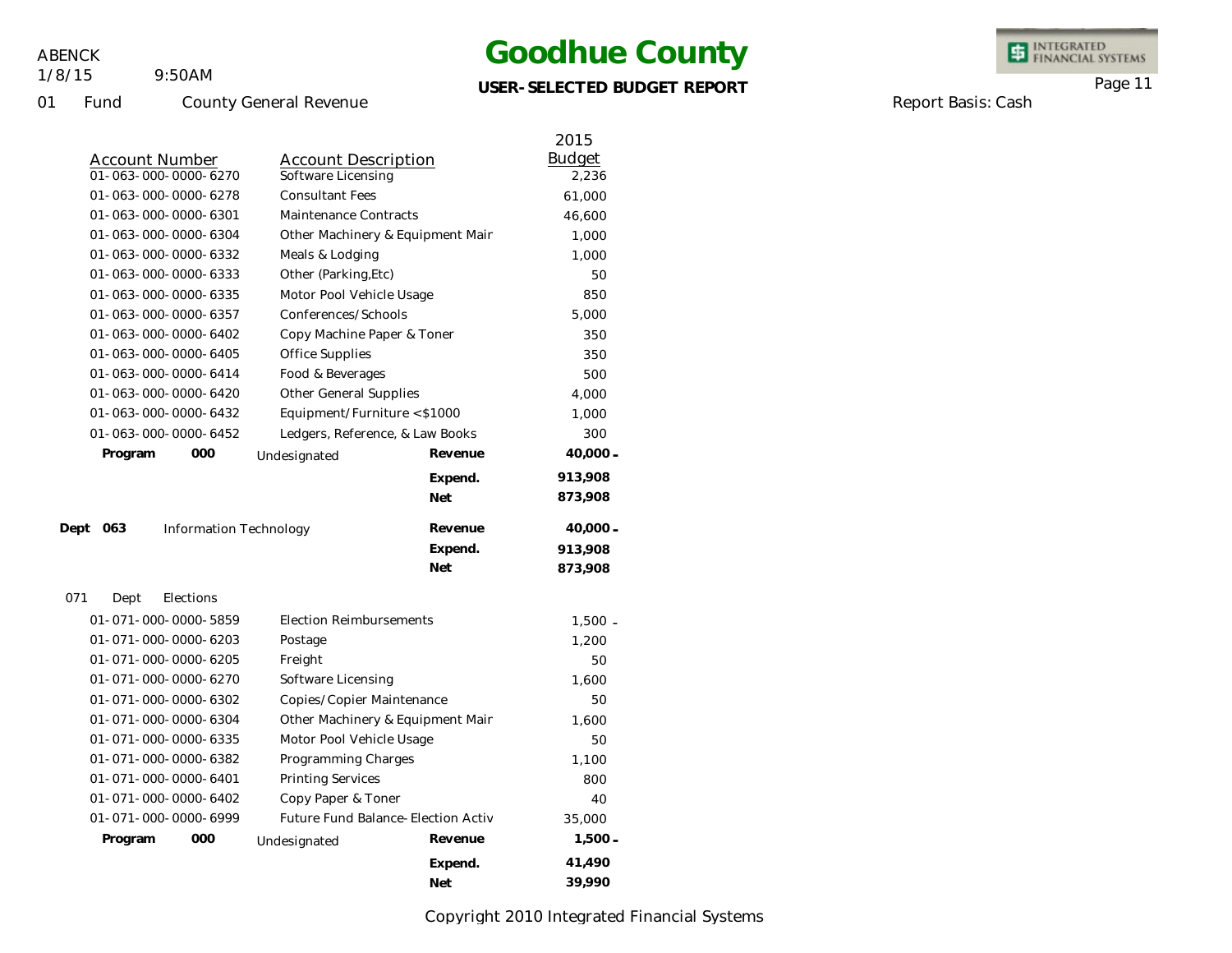1/8/15

### 9:50AM

### **Goodhue County**

### **USER-SELECTED BUDGET REPORT**

INTEGRATED<br>FINANCIAL SYSTEMS

Report Basis: Cash

Page 12

| <b>Account Number</b><br>Dept<br>Elections<br>071 | <b>Account Description</b><br>Revenue | 2015<br><b>Budget</b><br>$1,500 -$ |
|---------------------------------------------------|---------------------------------------|------------------------------------|
|                                                   | Expend.                               | 41,490                             |
|                                                   | <b>Net</b>                            | 39,990                             |
| 091<br>Dept<br>Attorney                           |                                       |                                    |
| 01-091-000-0000-5401                              | CD Charges                            | $1,000 -$                          |
| 01-091-000-0000-5443                              | <b>Child Support Motion Fees</b>      | $500 -$                            |
| 01-091-000-0000-5450                              | <b>Child Support Services</b>         | $50,000 -$                         |
| 01-091-000-0000-5480                              | <b>Attorney Fees</b>                  | $126,350 -$                        |
| 01-091-000-0000-6101                              | Salaries & Wages - Permanent          | 960,598                            |
| 01-091-000-0000-6102                              | Salaries & Wages-Part Time w/Ben      | 118,507                            |
| 01-091-000-0000-6104                              | Salaries & Wages - Overtime           | 750                                |
| 01-091-000-0000-6107                              | Salaries & Wages - Department Hea     | 133,758                            |
| 01-091-000-0000-6109                              | Salaries & Wages-Longevity            | 2,330                              |
| 01-091-000-0000-6151                              | Group Health Insurance                | 122,124                            |
| 01-091-000-0000-6152                              | <b>HSA Contribution</b>               | 30,625                             |
| 01-091-000-0000-6153                              | Family Insurance Supplement           | 103,355                            |
| 01-091-000-0000-6154                              | Life Insurance                        | 998                                |
| 01-091-000-0000-6161                              | PERA                                  | 85,825                             |
| 01-091-000-0000-6171                              | <b>FICA</b>                           | 75,388                             |
| 01-091-000-0000-6174                              | Mandatory Medicare                    | 17,631                             |
| 01-091-000-0000-6201                              | Telephone                             | 1,500                              |
| 01-091-000-0000-6202                              | Cell Phone                            | 180                                |
| 01-091-000-0000-6203                              | Postage                               | 2,500                              |
| 01-091-000-0000-6234                              | Transcripts                           | 3,000                              |
| 01-091-000-0000-6242                              | Legal Notices                         | 350                                |
| 01-091-000-0000-6243                              | Membership Dues & Fees                | 4,500                              |
| 01-091-000-0000-6244                              | Subscriptions                         | 100                                |
| 01-091-000-0000-6245                              | State Required Registration or Licer  | 5,200                              |
| 01-091-000-0000-6272                              | Physician & Medical Fees              | 7,500                              |
| 01-091-000-0000-6277                              | <b>Sheriff Fees</b>                   | 2,500                              |
| 01-091-000-0000-6278                              | <b>Consultant Fees</b>                | 2,500                              |
| 01-091-000-0000-6283                              | <b>Other Professional Fees</b>        | 2,000                              |
| 01-091-000-0000-6301                              | Maintenance Contracts                 | 1,000                              |
| 01-091-000-0000-6302                              | Copies/Copier Maintenance             | 4,200                              |
| 01-091-000-0000-6331                              | Mileage & Transportation              | 1,900                              |
| 01-091-000-0000-6332                              | Meals & Lodging                       | 650                                |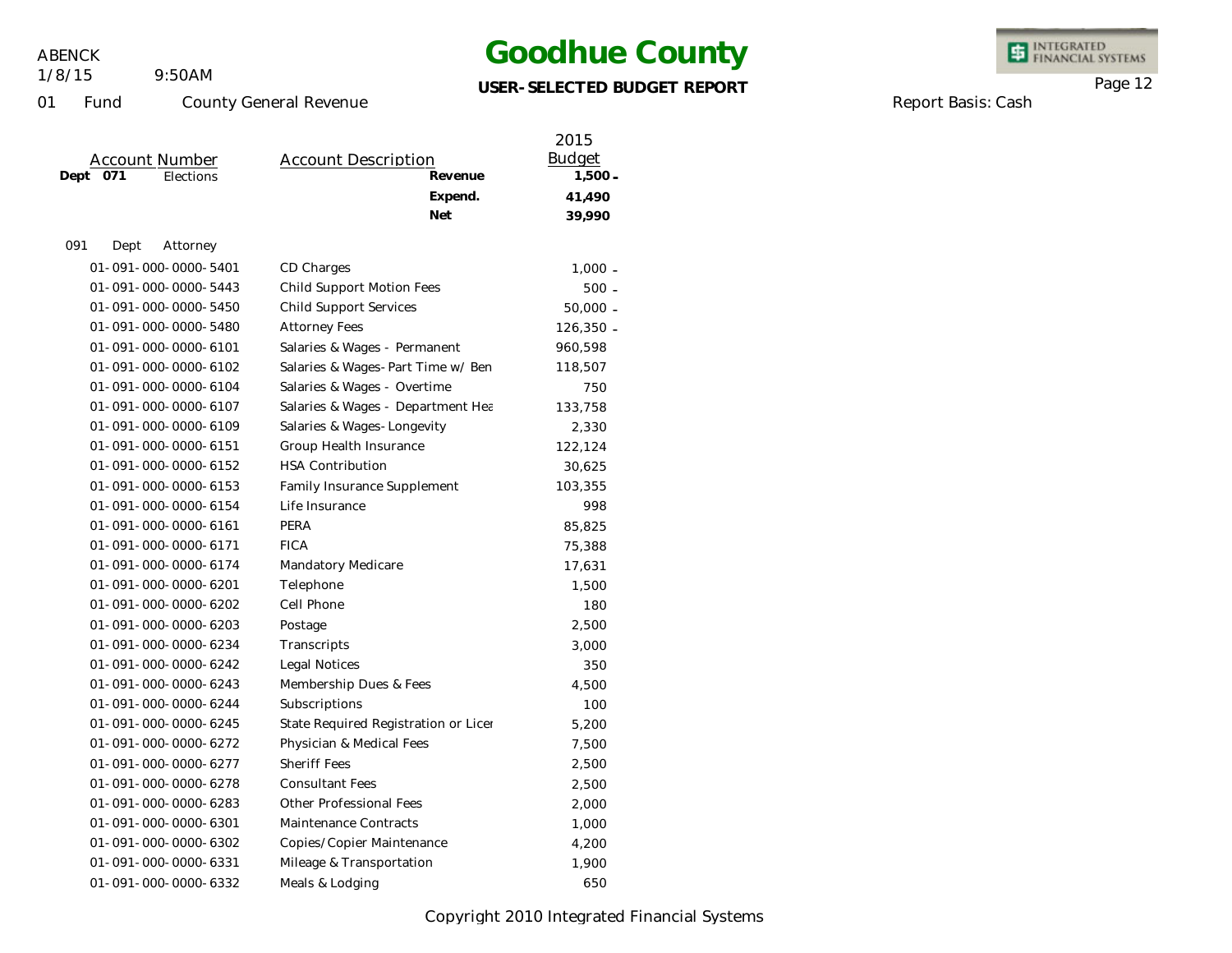1/8/15

101 Dept Recorder

9:50AM

### **Goodhue County**

### **USER-SELECTED BUDGET REPORT**

INTEGRATED<br>FINANCIAL SYSTEMS

Report Basis: Cash

Page 13

| <b>Account Number</b><br><b>Account Description</b><br>01-091-000-0000-6333<br>Other (Parking, Etc)<br><b>Witness Costs</b><br>01-091-000-0000-6355<br>01-091-000-0000-6357<br>Conferences/Schools<br><b>Printing Services</b><br>01-091-000-0000-6401 |                                     | <b>Budget</b><br>150<br>2,000<br>3,500 |
|--------------------------------------------------------------------------------------------------------------------------------------------------------------------------------------------------------------------------------------------------------|-------------------------------------|----------------------------------------|
|                                                                                                                                                                                                                                                        |                                     |                                        |
|                                                                                                                                                                                                                                                        |                                     |                                        |
|                                                                                                                                                                                                                                                        |                                     |                                        |
|                                                                                                                                                                                                                                                        |                                     | 6,500                                  |
| Copy Machine Paper & Toner<br>01-091-000-0000-6402                                                                                                                                                                                                     |                                     | 2,475                                  |
| <b>Office Supplies</b><br>01-091-000-0000-6405                                                                                                                                                                                                         |                                     | 2,750                                  |
| 01-091-000-0000-6452                                                                                                                                                                                                                                   | Ledgers, Reference, Mcaps & Westlav | 27,000                                 |
| 000<br>Program<br>Undesignated                                                                                                                                                                                                                         | Revenue                             | 177,850 -                              |
|                                                                                                                                                                                                                                                        | Expend.                             | 1,735,844                              |
|                                                                                                                                                                                                                                                        | <b>Net</b>                          | 1,557,994                              |
| 01-091-130-0000-5479<br>Dui-Forfeiture Fees                                                                                                                                                                                                            |                                     | $10,000 -$                             |
| 01-091-130-0000-6999                                                                                                                                                                                                                                   | Future Fund Balance-DUI Forfeiture  | 10,000                                 |
| Program<br>130<br>Forfeiture Funds                                                                                                                                                                                                                     | Revenue                             | 10,000 -                               |
|                                                                                                                                                                                                                                                        | Expend.                             | 10,000                                 |
|                                                                                                                                                                                                                                                        | <b>Net</b>                          | $\Omega$                               |
| 01-091-131-0000-5510<br>Victim/Witness Assistance                                                                                                                                                                                                      |                                     | $2,500 -$                              |
| 01-091-131-0000-6358<br>Other Charges                                                                                                                                                                                                                  |                                     | 2,500                                  |
| Program<br>131<br>Victim/Witness Assistance                                                                                                                                                                                                            | Revenue                             | $2,500 -$                              |
|                                                                                                                                                                                                                                                        | Expend.                             | 2,500                                  |
|                                                                                                                                                                                                                                                        | <b>Net</b>                          | 0                                      |
| Dept<br>091<br>Attorney                                                                                                                                                                                                                                | Revenue                             | 190,350 -                              |
|                                                                                                                                                                                                                                                        | Expend.                             | 1,748,344                              |
|                                                                                                                                                                                                                                                        | <b>Net</b>                          | 1,557,994                              |
| 093<br>Attorneys Contingent<br>Dept                                                                                                                                                                                                                    |                                     |                                        |
| 01-093-000-0000-6358<br>Other Charges                                                                                                                                                                                                                  |                                     | 7,500                                  |
| 000<br>Program<br>Undesignated                                                                                                                                                                                                                         | Revenue                             |                                        |
|                                                                                                                                                                                                                                                        | Expend.                             | 7,500                                  |
|                                                                                                                                                                                                                                                        | <b>Net</b>                          | 7,500                                  |
| Dept<br>093<br>Attorneys Contingent                                                                                                                                                                                                                    | Revenue                             |                                        |
|                                                                                                                                                                                                                                                        | Expend.                             | 7,500                                  |
|                                                                                                                                                                                                                                                        | <b>Net</b>                          | 7,500                                  |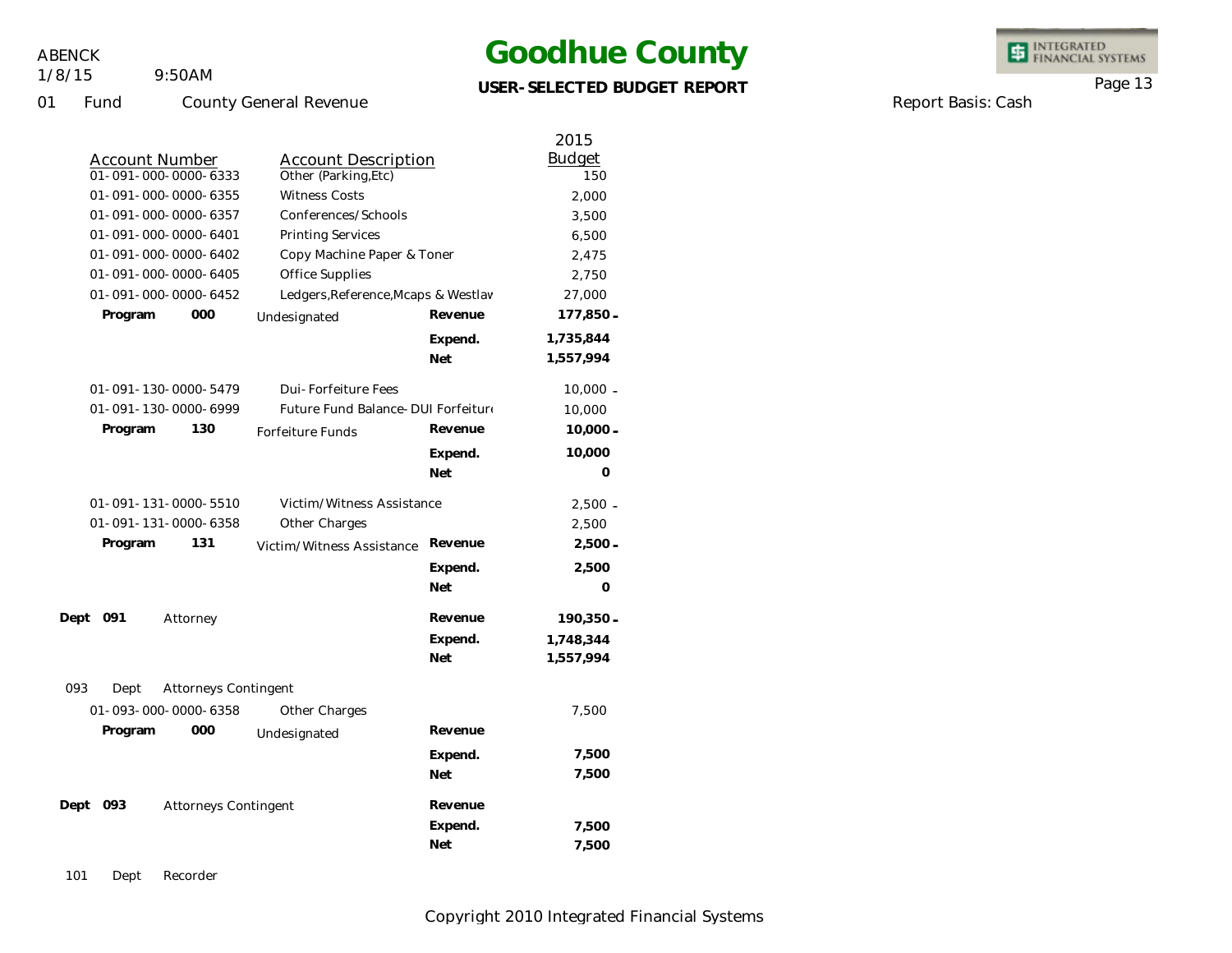1/8/15

9:50AM

### **Goodhue County**

### **USER-SELECTED BUDGET REPORT**

3,988 800 4,400 720 3,000 2,000 1,000 150 100 25 100 500 800 800 1,000 100 1,000 INTEGRATED<br>FINANCIAL SYSTEMS

Page 14

01 Fund County General Revenue

| Account Number                 | Account Description               | 2015<br><b>Budget</b> |
|--------------------------------|-----------------------------------|-----------------------|
| $01 - 101 - 000 - 0000 - 5150$ | Marriage Licenses                 | $6,500 -$             |
| 01-101-000-0000-5450           | Data Imaging Fees                 | 11,000 -              |
| 01-101-000-0000-5451           | Remote Access Data Imaging Fees   | $20,000 -$            |
| 01-101-000-0000-5452           | Returns & Certified Copies        | $20,000 -$            |
| 01-101-000-0000-5453           | Passports                         | $20,000 -$            |
| 01-101-000-0000-5454           | Real Estate (Abstract) Fees       | 120,000 -             |
| 01-101-000-0000-5455           | Real Estate (Torrens) Fees        | 13,000 -              |
| 01-101-000-0000-5457           | Other Charges for Services        | $14,000 -$            |
| 01-101-000-0000-5460           | <b>Well Certificate Fees</b>      | $800 -$               |
| 01-101-000-0000-5461           | Notorial Fees                     | $1,800 -$             |
| 01-101-000-0000-5480           | Remote Access Set-Up Fees         | $100 -$               |
| 01-101-000-0000-6101           | Salaries & Wages - Permanent      | 250,379               |
| 01-101-000-0000-6107           | Salaries & Wages - Department Hea | 24,647                |
| 01-101-000-0000-6151           | Group Health Insurance            | 43,054                |
| 01-101-000-0000-6152           | <b>HSA Contribution</b>           | 9,250                 |
| 01-101-000-0000-6153           | Family Insurance Supplement       | 23,151                |
| 01-101-000-0000-6154           | Life Insurance                    | 324                   |
| 01-101-000-0000-6161           | PERA                              | 20,627                |
| 01-101-000-0000-6171           | <b>FICA</b>                       | 17,052                |
| 01-101-000-0000-6174           | Mandatory Medicare                | 3,988                 |
| 01-101-000-0000-6201           | Telephone                         | 800                   |
| 01-101-000-0000-6203           | Postage                           | 4,400                 |
| 01-101-000-0000-6243           | Membership Dues & Fees            | 720                   |
| 01-101-000-0000-6268           | Software Maintenance Contracts    | 3,000                 |
| 01-101-000-0000-6274           | <b>Public Examiner Fees</b>       | 2,000                 |
| 01-101-000-0000-6302           | Copies/Copier Maintenance         | 1,000                 |
| 01-101-000-0000-6331           | Mileage & Transportation          | 150                   |
| 01-101-000-0000-6332           | Meals & Lodging                   | 100                   |
| 01-101-000-0000-6333           | Other (Parking, Etc)              | 25                    |
| 01-101-000-0000-6335           | Motor Pool Vehicle Usage          | 100                   |

01-101-000-0000-6357 Conferences/Schools 01-101-000-0000-6401 Printing Services 01-101-000-0000-6402 Copy Paper, Toner 01-101-000-0000-6405 Office Supplies

01-101-000-0000-6849 Passport Expenditures

01-101-000-0000-6452 Ledgers, Reference, & Law Books

Program 000 Undesignated **Revenue** 

Copyright 2010 Integrated Financial Systems

**- 227,200**

Report Basis: Cash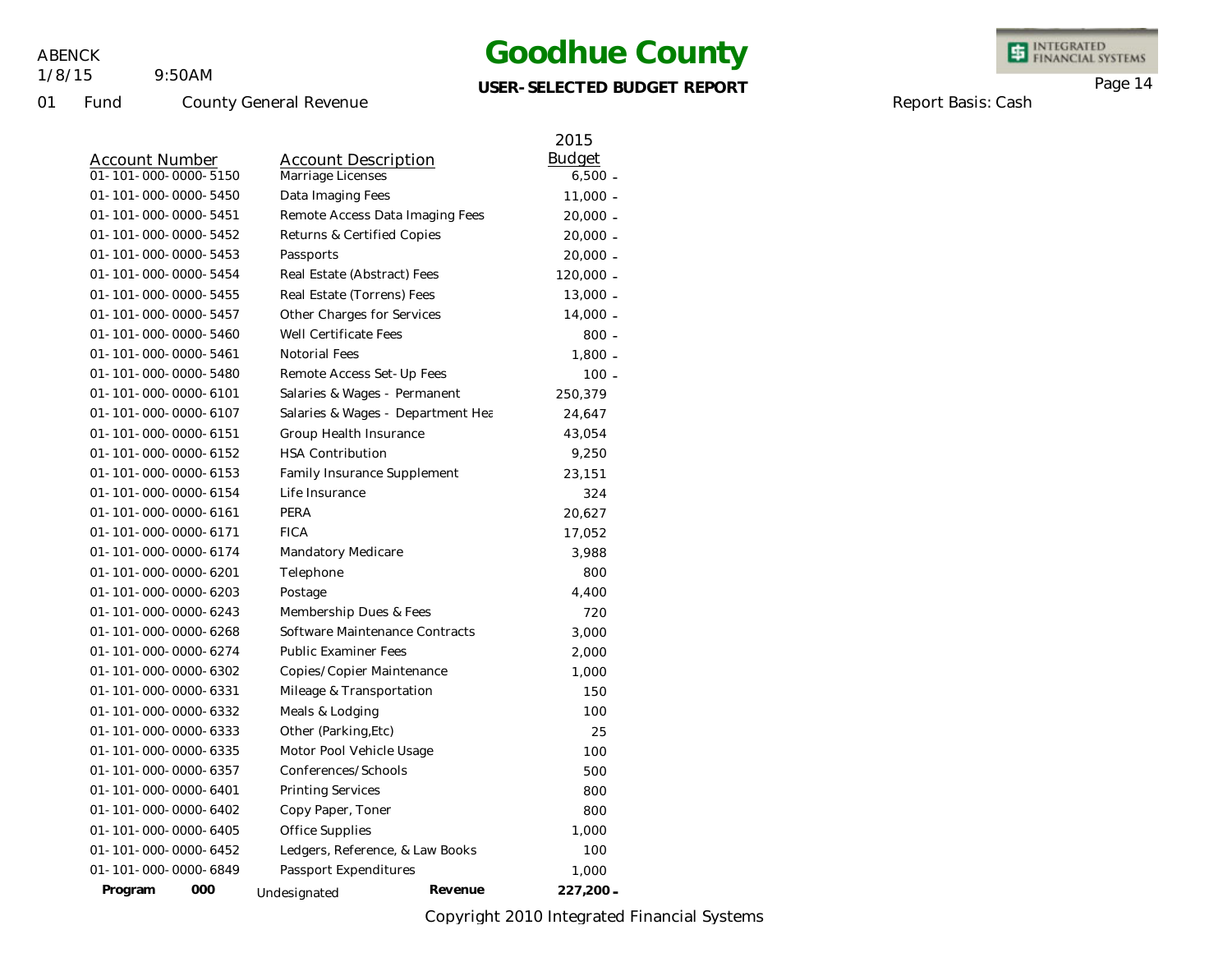01 Fund

1/8/15

9:50AM

### **Goodhue County**

**USER-SELECTED BUDGET REPORT**

INTEGRATED<br>FINANCIAL SYSTEMS

Page 15

Report Basis: Cash

| <b>Account Number</b>                                                                                                                                                                                                                                                   | <b>Account Description</b><br>Expend.<br><b>Net</b>                                                                                                                                                                                                                                                  | 2015<br><b>Budget</b><br>408,967<br>181,767                                                                                           |
|-------------------------------------------------------------------------------------------------------------------------------------------------------------------------------------------------------------------------------------------------------------------------|------------------------------------------------------------------------------------------------------------------------------------------------------------------------------------------------------------------------------------------------------------------------------------------------------|---------------------------------------------------------------------------------------------------------------------------------------|
| 01-101-101-0000-5480<br>01-101-101-0000-5947<br>01-101-101-0000-5949<br>01-101-101-0000-6268<br>01-101-101-0000-6480<br>01-101-101-0000-6669<br>101<br>Program                                                                                                          | Technology Fund-County Recorder<br>Transfers In-EA Reimbursements<br>Use of Fund Balance-Recorder Tech<br>Software Maintenance Contracts<br>Equipment/Furniture<\$5,000<br>Equipment/Furniture>=5,000<br>Technology Fund-County ReRevenue<br>Expend.<br><b>Net</b>                                   | 75,750 -<br>10,000<br>81,940 -<br>31,290<br>3,900<br>112,500<br>147,690 -<br>147,690<br>$\Omega$                                      |
| 01-101-103-0000-5480<br>01-101-103-0000-5949<br>01-101-103-0000-6268<br>01-101-103-0000-6269<br>01-101-103-0000-6284<br>01-101-103-0000-6669<br>103<br>Program<br>Dept<br>101<br>Recorder                                                                               | Compliance Fund-County Board<br>Use of Fund Balance-Recorder Com<br>Software Maintenance Contracts<br>Software Enhancements<br><b>Contracted Services</b><br>Equipment/Furniture>=5,000<br>Compliance Fund-County BoRevenue<br>Expend.<br><b>Net</b><br>Revenue<br>Expend.<br><b>Net</b>             | 83,000 -<br>$4,350 -$<br>37,700<br>20,050<br>6,600<br>23,000<br>$87,350 -$<br>87,350<br>$\Omega$<br>$462,240 -$<br>644,007<br>181,767 |
| 103<br>Dept<br>Surveyor<br>01-103-000-0000-5401<br>01-103-000-0000-5477<br>01-103-000-0000-5480<br>01-103-000-0000-5850<br>01-103-000-0000-5851<br>01-103-000-0000-6101<br>01-103-000-0000-6103<br>01-103-000-0000-6107<br>01-103-000-0000-6109<br>01-103-000-0000-6151 | Dodge County Staffing Charges<br>Plat Check Fees<br>Other Charges for Services<br>Dodge County Mileage Reimbursem<br>Dodge County Supply Reimbursem<br>Salaries & Wages - Permanent<br>Salaries & Wages-Part Time w/o Be<br>Salaries & Wages - Department Hea<br>Longevity<br>Group Health Insurance | $45,310 -$<br>$2,500 -$<br>$50 -$<br>$3,000 -$<br>14,600 -<br>181,635<br>7,680<br>24,647<br>1,602<br>18,215                           |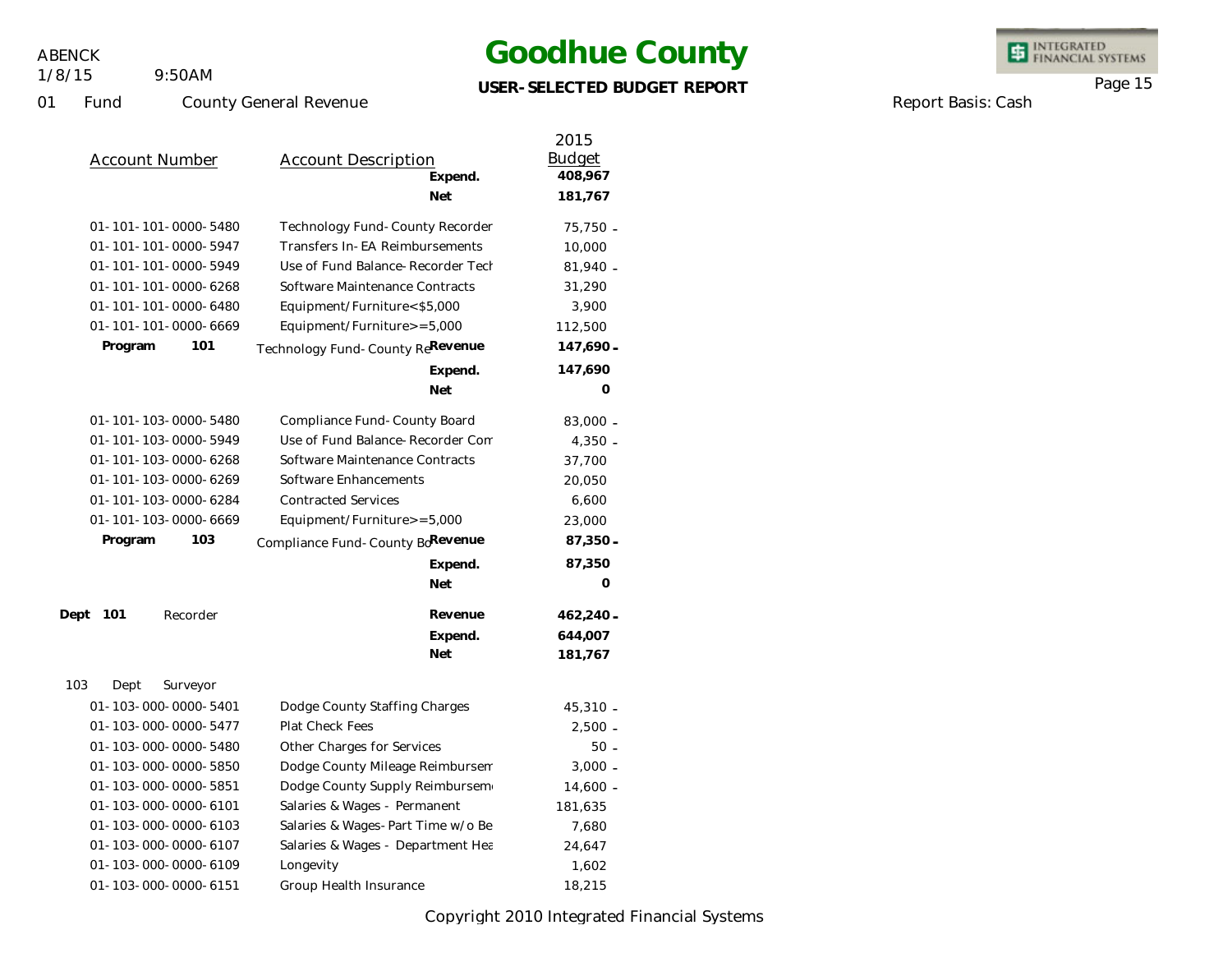1/8/15

01 Fund

9:50AM

County General Revenue

### **Goodhue County**

### **USER-SELECTED BUDGET REPORT**

INTEGRATED<br>FINANCIAL SYSTEMS

Page 16

Report Basis: Cash

|      |                       |          |                                 |                                      | 2015          |
|------|-----------------------|----------|---------------------------------|--------------------------------------|---------------|
|      | <b>Account Number</b> |          | <b>Account Description</b>      |                                      | <b>Budget</b> |
|      | 01-103-000-0000-6152  |          | <b>HSA Contribution</b>         |                                      | 4,250         |
|      | 01-103-000-0000-6153  |          | Family Insurance Supplement     |                                      | 13,229        |
|      | 01-103-000-0000-6154  |          | Life Insurance                  |                                      | 200           |
|      | 01-103-000-0000-6161  |          | PERA                            |                                      | 16,167        |
|      | 01-103-000-0000-6171  |          | <b>FICA</b>                     |                                      | 13,365        |
|      | 01-103-000-0000-6174  |          | Mandatory Medicare              |                                      | 3,126         |
|      | 01-103-000-0000-6201  |          | Telephone                       |                                      | 550           |
|      | 01-103-000-0000-6202  |          | Cell Phone                      |                                      | 3,000         |
|      | 01-103-000-0000-6203  |          | Postage                         |                                      | 50            |
|      | 01-103-000-0000-6245  |          |                                 | State Required Registration or Licer | 450           |
|      | 01-103-000-0000-6268  |          | Software Maintenance Contracts  |                                      | 5,300         |
|      | 01-103-000-0000-6270  |          | Software Licensing              |                                      | 1,500         |
|      | 01-103-000-0000-6301  |          | Maintenance Contracts           |                                      | 2,750         |
|      | 01-103-000-0000-6302  |          | Copies/Copier Maintenance       |                                      | 2,200         |
|      | 01-103-000-0000-6303  |          | Vehicle Maintenance             |                                      | 1,000         |
|      | 01-103-000-0000-6304  |          |                                 | Other Machinery & Equipment Mair     | 400           |
|      | 01-103-000-0000-6309  |          |                                 | Other-Vehicle or Boat License & Tit  | 50            |
|      | 01-103-000-0000-6331  |          | Mileage & Transportation        |                                      | 500           |
|      | 01-103-000-0000-6332  |          | Meals & Lodging                 |                                      | 800           |
|      | 01-103-000-0000-6333  |          | Other (Parking, Etc)            |                                      | 50            |
|      | 01-103-000-0000-6357  |          | Conferences/Schools             |                                      | 1,000         |
|      | 01-103-000-0000-6402  |          | Copy Machine Paper & Toner      |                                      | 500           |
|      | 01-103-000-0000-6405  |          | Office Supplies                 |                                      | 500           |
|      | 01-103-000-0000-6412  |          | <b>Surveying Supplies</b>       |                                      | 4,000         |
|      | 01-103-000-0000-6417  |          | Safety Materials                |                                      | 450           |
|      | 01-103-000-0000-6420  |          | Other General Supplies          |                                      | 50            |
|      | 01-103-000-0000-6432  |          | Equipment/Furniture <\$1000     |                                      | 500           |
|      | 01-103-000-0000-6452  |          | Ledgers, Reference, & Law Books |                                      | 50            |
|      | 01-103-000-0000-6567  |          | Gasoline (Unleaded)             |                                      | 6,000         |
|      | Program               | 000      | Undesignated                    | Revenue                              | 65,460 -      |
|      |                       |          |                                 | Expend.                              | 315,766       |
|      |                       |          |                                 | Net                                  | 250,306       |
| Dept | 103                   | Surveyor |                                 | Revenue                              | $65,460 -$    |
|      |                       |          |                                 | Expend.                              | 315,766       |
|      |                       |          |                                 | <b>Net</b>                           | 250,306       |
|      |                       |          |                                 |                                      |               |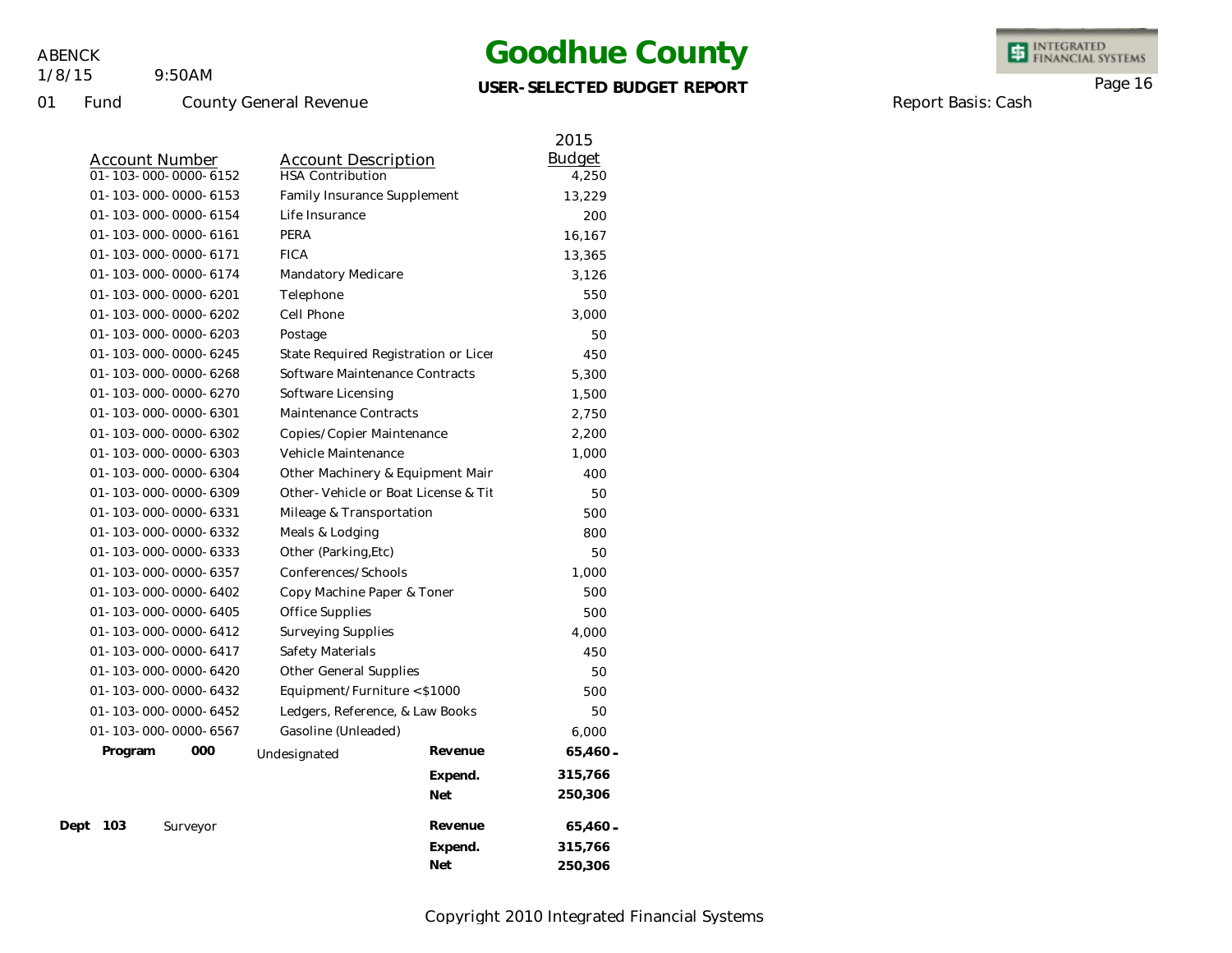1/8/15

9:50AM

### **Goodhue County**

**USER-SELECTED BUDGET REPORT**

INTEGRATED<br>FINANCIAL SYSTEMS

Page 17

Report Basis: Cash

01 Fund

| <b>County General Revenue</b> |
|-------------------------------|
|                               |

|                       |     |                                    |            | 2015          |
|-----------------------|-----|------------------------------------|------------|---------------|
| Account Number<br>105 |     | <b>Account Description</b>         |            | <b>Budget</b> |
| Dept<br><b>GIS</b>    |     |                                    |            |               |
| 01-105-000-0000-5401  |     | Dodge County Staffing Charges      |            | $10,000 -$    |
| 01-105-000-0000-5402  |     | Red Wing Staffing Charges          |            | 45,000 -      |
| 01-105-000-0000-5450  |     | Digital Parcel Requests            |            | $1,000 -$     |
| 01-105-000-0000-5480  |     | User Group Fees                    |            | $26,200 -$    |
| 01-105-000-0000-5851  |     | Dodge County Technology Reimbur    |            | $28,150 -$    |
| 01-105-000-0000-5852  |     | Red Wing Technology Reimbursem     |            | $10,000 -$    |
| 01-105-000-0000-5859  |     | Miscellaneous Revenue-Maps         |            | $1,000 -$     |
| 01-105-000-0000-6101  |     | Salaries & Wages - Permanent       |            | 169,522       |
| 01-105-000-0000-6107  |     | Salaries & Wages - Department Hea  |            | 24,647        |
| 01-105-000-0000-6151  |     | Group Health Insurance             |            | 26,495        |
| 01-105-000-0000-6152  |     | <b>HSA Contribution</b>            |            | 5,500         |
| 01-105-000-0000-6153  |     | <b>Family Insurance Supplement</b> |            | 13,229        |
| 01-105-000-0000-6154  |     | Life Insurance                     |            | 200           |
| 01-105-000-0000-6161  |     | PERA                               |            | 14,563        |
| 01-105-000-0000-6171  |     | <b>FICA</b>                        |            | 12,038        |
| 01-105-000-0000-6174  |     | Mandatory Medicare                 |            | 2,815         |
| 01-105-000-0000-6201  |     | Telephone                          |            | 200           |
| 01-105-000-0000-6203  |     | Postage                            |            | 100           |
| 01-105-000-0000-6268  |     | Software Maintenance               |            | 15,500        |
| 01-105-000-0000-6269  |     | Software Enhancements              |            | 2,000         |
| 01-105-000-0000-6270  |     | Software Licensing                 |            | 1,000         |
| 01-105-000-0000-6278  |     | <b>Consultant Fees</b>             |            | 4,000         |
| 01-105-000-0000-6331  |     | Mileage & Transportation           |            | 500           |
| 01-105-000-0000-6332  |     | Meals & Lodging                    |            | 500           |
| 01-105-000-0000-6333  |     | Other (Parking, Etc)               |            | 50            |
| 01-105-000-0000-6335  |     | Motor Pool Vehicle Usage           |            | 500           |
| 01-105-000-0000-6357  |     | Conferences/Schools                |            | 5,000         |
| 01-105-000-0000-6402  |     | Copy Paper, Toner                  |            | 1,000         |
| 01-105-000-0000-6405  |     | Office Supplies                    |            | 500           |
| 01-105-000-0000-6414  |     | Food & Beverages                   |            | 60            |
| 01-105-000-0000-6452  |     | Ledgers, Reference, & Law Books    |            | 100           |
| Program               | 000 | Undesignated                       | Revenue    | $121,350 -$   |
|                       |     |                                    | Expend.    | 300,019       |
|                       |     |                                    | <b>Net</b> | 178,669       |
| 105<br>GIS<br>Dept    |     |                                    | Revenue    | $121,350 -$   |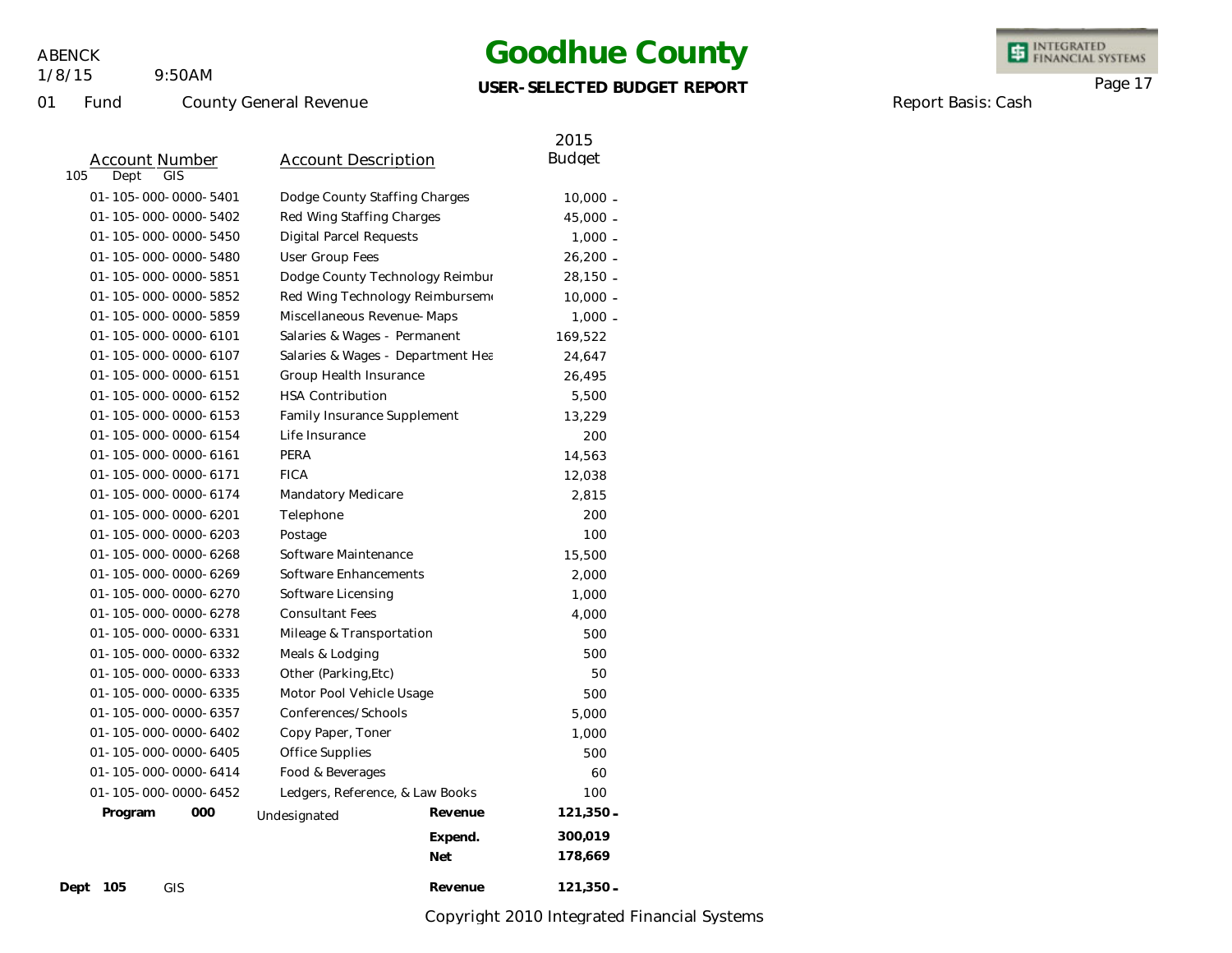111

1/8/15

9:50AM

### **Goodhue County**

### **USER-SELECTED BUDGET REPORT**

INTEGRATED<br>FINANCIAL SYSTEMS

Report Basis: Cash

Page 18

|                       |                                      | 2015          |
|-----------------------|--------------------------------------|---------------|
| <b>Account Number</b> | <b>Account Description</b>           | <b>Budget</b> |
|                       | Expend.                              | 300,019       |
|                       | <b>Net</b>                           | 178,669       |
| Dept                  | <b>General Government Buildings</b>  |               |
| 01-111-000-0000-6101  | Salaries & Wages - Permanent         | 339,094       |
| 01-111-000-0000-6103  | Salaries & Wages-Part Time w/o Be    | 15,000        |
| 01-111-000-0000-6104  | Salaries & Wages - Overtime          | 2,000         |
| 01-111-000-0000-6107  | Salaries & Wages - Department Hea    | 79,305        |
| 01-111-000-0000-6151  | Group Health Insurance               | 66,237        |
| 01-111-000-0000-6152  | <b>HSA Contribution</b>              | 12,500        |
| 01-111-000-0000-6153  | <b>Family Insurance Supplement</b>   | 19,844        |
| 01-111-000-0000-6154  | Life Insurance                       | 562           |
| 01-111-000-0000-6161  | PERA                                 | 31,530        |
| 01-111-000-0000-6171  | <b>FICA</b>                          | 26,995        |
| 01-111-000-0000-6174  | Mandatory Medicare                   | 6,313         |
| 01-111-000-0000-6201  | Telephone                            | 1,100         |
| 01-111-000-0000-6202  | Cell Phone                           | 4,000         |
| 01-111-000-0000-6245  | State Required Registration or Licer | 500           |
| 01-111-000-0000-6258  | <b>Electronics Disposal</b>          | 1,000         |
| 01-111-000-0000-6302  | Copies/Copier Maintenance            | 50            |
| 01-111-000-0000-6303  | Vehicle Maintenance                  | 200           |
| 01-111-000-0000-6306  | Grounds Maintenance-Snow/Ice         | 6,500         |
| 01-111-000-0000-6307  | Uniform Maintenance                  | 3,500         |
| 01-111-000-0000-6335  | Motor Pool Vehicle Usage             | 100           |
| 01-111-000-0000-6357  | Conferences/Schools                  | 500           |
| 01-111-000-0000-6402  | Copy Paper And Toner                 | 100           |
| 01-111-000-0000-6405  | <b>Office Supplies</b>               | 200           |
| 01-111-000-0000-6417  | Safety Materials                     | 500           |
| 01-111-000-0000-6420  | <b>Other General Supplies</b>        | 500           |
| 01-111-000-0000-6562  | Tires, Batteries, & Vehicle Parts    | 2,500         |
| 01-111-000-0000-6563  | Machinery Parts                      | 500           |
| 01-111-000-0000-6565  | Diesel Fuel                          | 650           |
| 01-111-000-0000-6566  | Gasoline (regular)                   | 150           |
| 01-111-000-0000-6567  | Gasoline (Unleaded)                  | 1,000         |
| 01-111-000-0000-6569  | Small Tools                          | 2,000         |
| 000<br>Program        | Undesignated                         | Revenue       |
|                       | Expend.                              | 624,930       |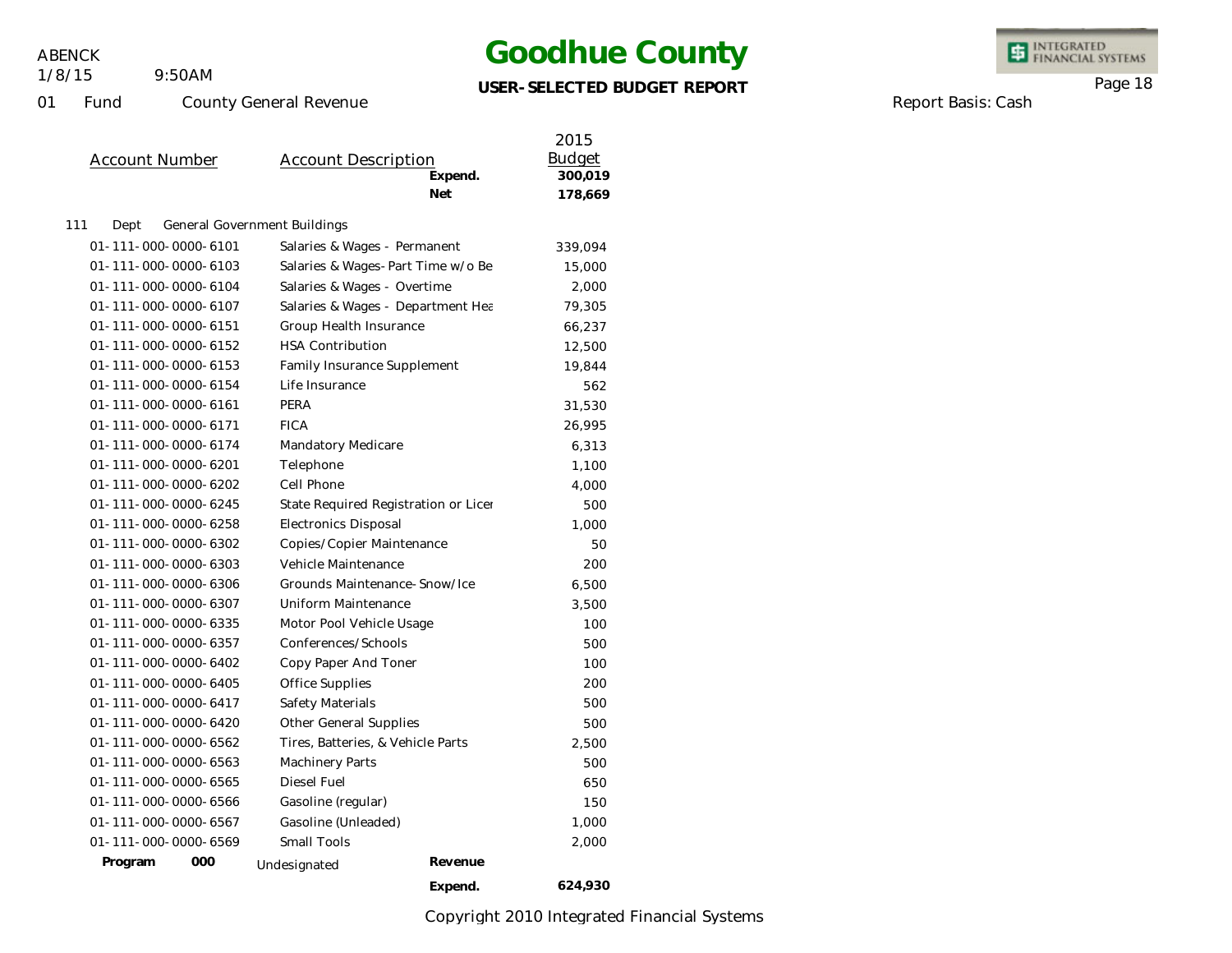1/8/15

9:50AM

### **Goodhue County**

### **USER-SELECTED BUDGET REPORT**

INTEGRATED<br>FINANCIAL SYSTEMS

Report Basis: Cash

Page 19

| <b>Account Number</b> |     | <b>Account Description</b>           | <b>Net</b>                           | 2015<br><b>Budget</b><br>624,930 |
|-----------------------|-----|--------------------------------------|--------------------------------------|----------------------------------|
| 01-111-110-0000-5810  |     | Rental Income-Government Ctr         |                                      | $1,700 -$                        |
| 01-111-110-0000-6245  |     |                                      | State Required Registration or Licer |                                  |
| 01-111-110-0000-6247  |     | <b>State Elevator License</b>        |                                      | 100                              |
| 01-111-110-0000-6251  |     | Electricity                          |                                      |                                  |
| 01-111-110-0000-6252  |     | Natural Gas                          |                                      | 27,000                           |
| 01-111-110-0000-6253  |     | Water/Sewer                          |                                      | 3,500                            |
| 01-111-110-0000-6257  |     | Solid Waste Disposal                 |                                      | 2,550                            |
| 01-111-110-0000-6301  |     | Maintenance Contracts                |                                      | 2,000                            |
| 01-111-110-0000-6304  |     | Other Machinery & Equipment Mair     |                                      | 6,500                            |
| 01-111-110-0000-6305  |     | <b>Building Maintenance</b>          |                                      | 15,500                           |
| 01-111-110-0000-6306  |     | Grounds Maintenance                  |                                      | 1,000                            |
| 01-111-110-0000-6347  |     | Rug And Mop Treatment                |                                      | 3,000                            |
| 01-111-110-0000-6411  |     | <b>Custodial Supplies</b>            |                                      | 4,500                            |
| 01-111-110-0000-6413  |     | Chemicals                            |                                      | 1,000                            |
| 01-111-110-0000-6420  |     | <b>Other General Supplies</b>        |                                      | 4,000                            |
| 01-111-110-0000-6421  |     | Light Bulbs                          |                                      | 1,500                            |
| Program               | 110 | Buildings-Government CenteRevenue    |                                      | $1,700 -$                        |
|                       |     |                                      | Expend.                              | 113,550                          |
|                       |     |                                      | <b>Net</b>                           | 111,850                          |
| 01-111-111-0000-5811  |     | Rental Income-Citizens Bldg          |                                      | 20,000 -                         |
| 01-111-111-0000-6251  |     | Electricity                          |                                      | 5,000                            |
| 01-111-111-0000-6252  |     | Natural Gas                          |                                      | 4,000                            |
| 01-111-111-0000-6253  |     | Water/Sewer                          |                                      | 2,400                            |
| 01-111-111-0000-6257  |     | Solid Waste Disposal                 |                                      | 1,600                            |
| 01-111-111-0000-6301  |     | Maintenance Contracts                |                                      | 3,800                            |
| Program               | 111 | Buildings-Citizen's (Before RRevenue |                                      | 20,000 -                         |
|                       |     |                                      | Expend.                              | 16,800                           |
|                       |     |                                      | <b>Net</b>                           | $3,200 -$                        |
| 01-111-112-0000-5859  |     | <b>LEC</b> Lease                     |                                      | 98,000 -                         |
| 01-111-112-0000-6247  |     | <b>State Elevator License</b>        |                                      | 200                              |
| 01-111-112-0000-6251  |     | Electricity                          |                                      | 135,000                          |
| 01-111-112-0000-6252  |     | Natural Gas                          |                                      | 80,000                           |
| 01-111-112-0000-6253  |     | Water/Sewer                          |                                      | 30,000                           |
| 01-111-112-0000-6257  |     | Solid Waste Disposal                 |                                      | 3,000                            |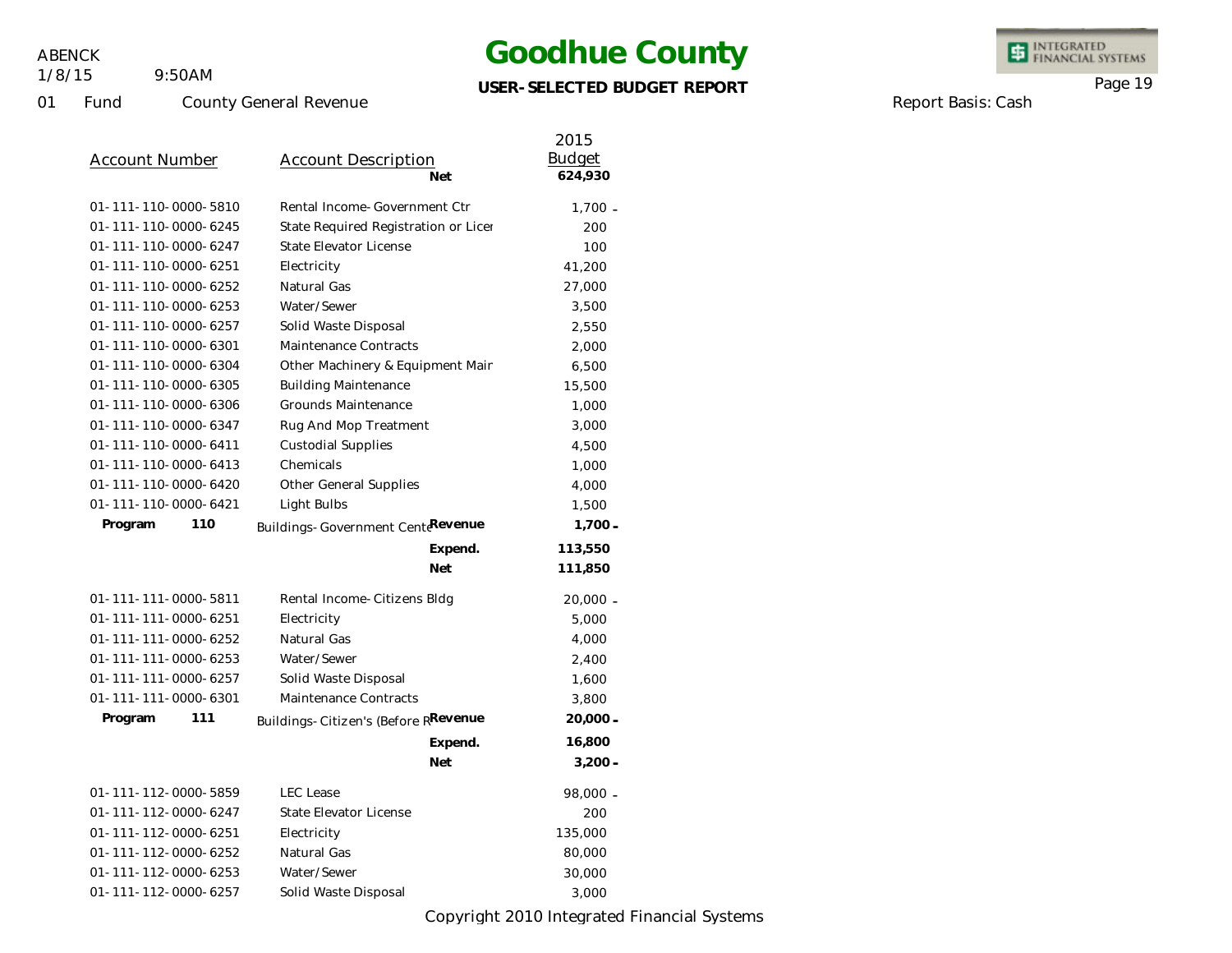01 Fund

1/8/15

9:50AM

01-111-112-0000-6304

Account Number **Account Description** 

County General Revenue

01-111-112-0000-6283 Other Professional Fees 01-111-112-0000-6301 Maintenance Contracts

Other Machinery & Equipment Mair

Other Machinery & Equipment Mair

### **Goodhue County**

#### **USER-SELECTED BUDGET REPORT**

2015 Budget

> 100 15,000 5,000

INTEGRATED<br>FINANCIAL SYSTEMS

Page 20

Report Basis: Cash

| 01-111-112-0000-6305 | <b>Building Maintenance</b>         |            | 10,000      |
|----------------------|-------------------------------------|------------|-------------|
| 01-111-112-0000-6306 | <b>Grounds Maintenance</b>          |            | 1,000       |
| 01-111-112-0000-6347 | Rug And Mop Treatment               |            | 1,500       |
| 01-111-112-0000-6411 | <b>Custodial Supplies</b>           |            | 2,500       |
| 01-111-112-0000-6413 | Chemicals                           |            | 5,000       |
| 01-111-112-0000-6420 | Other General Supplies              |            | 5,000       |
| 01-111-112-0000-6421 | Light Bulbs                         |            | 2,500       |
| Program<br>112       | Buildings-LEC                       | Revenue    | $98,000 -$  |
|                      |                                     | Expend.    | 295,800     |
|                      |                                     | <b>Net</b> | 197,800     |
| 01-111-113-0000-6257 | Solid Waste Disposal                |            | 4,600       |
| 01-111-113-0000-6304 | Other Machinery & Equipment Mair    |            | 5,000       |
| 01-111-113-0000-6305 | <b>Building Maintenance</b>         |            | 7,000       |
| 01-111-113-0000-6411 | <b>Custodial Supplies</b>           |            | 5,000       |
| 01-111-113-0000-6421 | Light Bulbs                         |            | 1,000       |
| Program<br>113       | Buildings-ADC                       | Revenue    |             |
|                      |                                     | Expend.    | 22,600      |
|                      |                                     | <b>Net</b> | 22,600      |
| 01-111-114-0000-5814 | Rental Income-Public Health Bldg    |            | $70,000 -$  |
| 01-111-114-0000-5817 | Rental Income-Phs Garage            |            | $52,800 -$  |
| 114<br>Program       | Buildings-Public Health ServRevenue |            | 122,800 -   |
|                      |                                     | Expend.    |             |
|                      |                                     | <b>Net</b> | $122,800 -$ |
| 01-111-116-0000-5816 | Rental Income-Justice Center        |            | $11,785 -$  |
|                      |                                     |            |             |

01-111-116-0000-6247 State Elevator License

01-111-116-0000-6257 Solid Waste Disposal 01-111-116-0000-6301 Maintenance Contracts

01-111-116-0000-6305 Building Maintenance 01-111-116-0000-6306 Grounds Maintenance

01-111-116-0000-6251 Electricity

01-111-116-0000-6304

300 41,000 1,200 3,800 500 4,000 250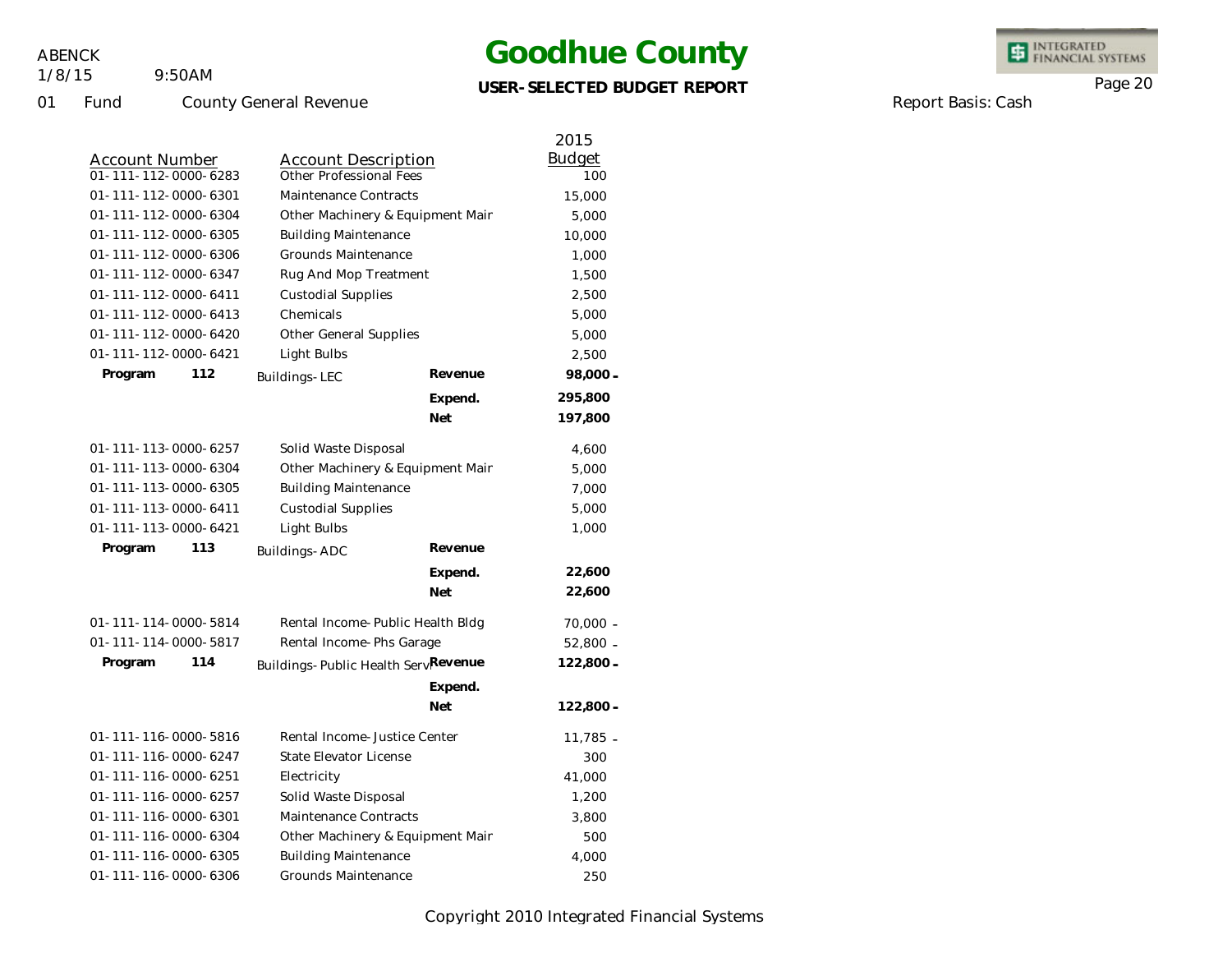9:50AM 1/8/15

# **Goodhue County**

### **USER-SELECTED BUDGET REPORT**

INTEGRATED<br>FINANCIAL SYSTEMS

Report Basis: Cash

Page 21

|                                                                          | $\frac{1}{2}$                                                                            |         |                                         |
|--------------------------------------------------------------------------|------------------------------------------------------------------------------------------|---------|-----------------------------------------|
| Account Number<br>$01 - 111 - 116 - 0000 - 6411$<br>01-111-116-0000-6420 | <b>Account Description</b><br><b>Custodial Supplies</b><br><b>Other General Supplies</b> |         | 2015<br><b>Budget</b><br>2,000<br>1,500 |
| 01-111-116-0000-6421                                                     | Light Bulbs                                                                              |         | 1,000                                   |
| 116<br>Program                                                           | <b>Buildings-Justice Center</b>                                                          | Revenue | $11,785 -$                              |
|                                                                          |                                                                                          | Expend. | 55,550                                  |
|                                                                          |                                                                                          | Net     | 43,765                                  |
| Dept<br>111                                                              | General Government Buildings                                                             | Revenue | 254,285 –                               |
|                                                                          |                                                                                          | Expend. | 1,129,230                               |
|                                                                          |                                                                                          | Net     | 874,945                                 |
| 121<br><b>Veterans Service</b><br>Dept                                   |                                                                                          |         |                                         |
| 01-121-000-0000-5256                                                     | Dept of VA-CVSO Operational Grar                                                         |         | $12,500 -$                              |
| 01-121-000-0000-6101                                                     | Salaries & Wages - Permanent                                                             |         | 55,230                                  |
| 01-121-000-0000-6107                                                     | Salaries & Wages - Department Hea                                                        |         | 80,122                                  |
| 01-121-000-0000-6151                                                     | Group Health Insurance                                                                   |         | 16,559                                  |
| 01-121-000-0000-6154                                                     | Life Insurance                                                                           |         | 125                                     |
| 01-121-000-0000-6161                                                     | PERA                                                                                     |         | 10,151                                  |
| 01-121-000-0000-6171                                                     | <b>FICA</b>                                                                              |         | 8,392                                   |
| 01-121-000-0000-6174                                                     | Mandatory Medicare                                                                       |         | 1,963                                   |
| 01-121-000-0000-6201                                                     | Telephone                                                                                |         | 600                                     |
| 01-121-000-0000-6202                                                     | Cell Phone                                                                               |         | 850                                     |
| 01-121-000-0000-6203                                                     | Postage                                                                                  |         | 1,000                                   |
| 01-121-000-0000-6243                                                     | Membership Dues & Fees                                                                   |         | 100                                     |
| 01-121-000-0000-6284                                                     | <b>Contracted Services</b>                                                               |         | 8,665                                   |
| 01-121-000-0000-6301                                                     | Maintenance Contracts                                                                    |         | 700                                     |
| 01-121-000-0000-6302                                                     | Copies/Copier Maintenance                                                                |         | 1,800                                   |
| 01-121-000-0000-6331                                                     | Mileage & Transportation                                                                 |         | 3,400                                   |
| 01-121-000-0000-6332                                                     | Meals & Lodging                                                                          |         | 1,000                                   |
| 01-121-000-0000-6357                                                     | Conferences/Schools                                                                      |         | 150                                     |
| 01-121-000-0000-6402                                                     | Copy Machine Paper & Toner                                                               |         | 920                                     |
| 01-121-000-0000-6405                                                     | <b>Office Supplies</b>                                                                   |         | 200                                     |
| 01-121-000-0000-6452                                                     | Reference Materials                                                                      |         | 400                                     |
| 01-121-000-0000-6480                                                     | Equipment/Furniture<\$5,000                                                              |         | 12,500                                  |
| 000<br>Program                                                           | Undesignated                                                                             | Revenue | $12,500 -$                              |
|                                                                          |                                                                                          | Expend. | 204,827                                 |
|                                                                          |                                                                                          | Net     | 192,327                                 |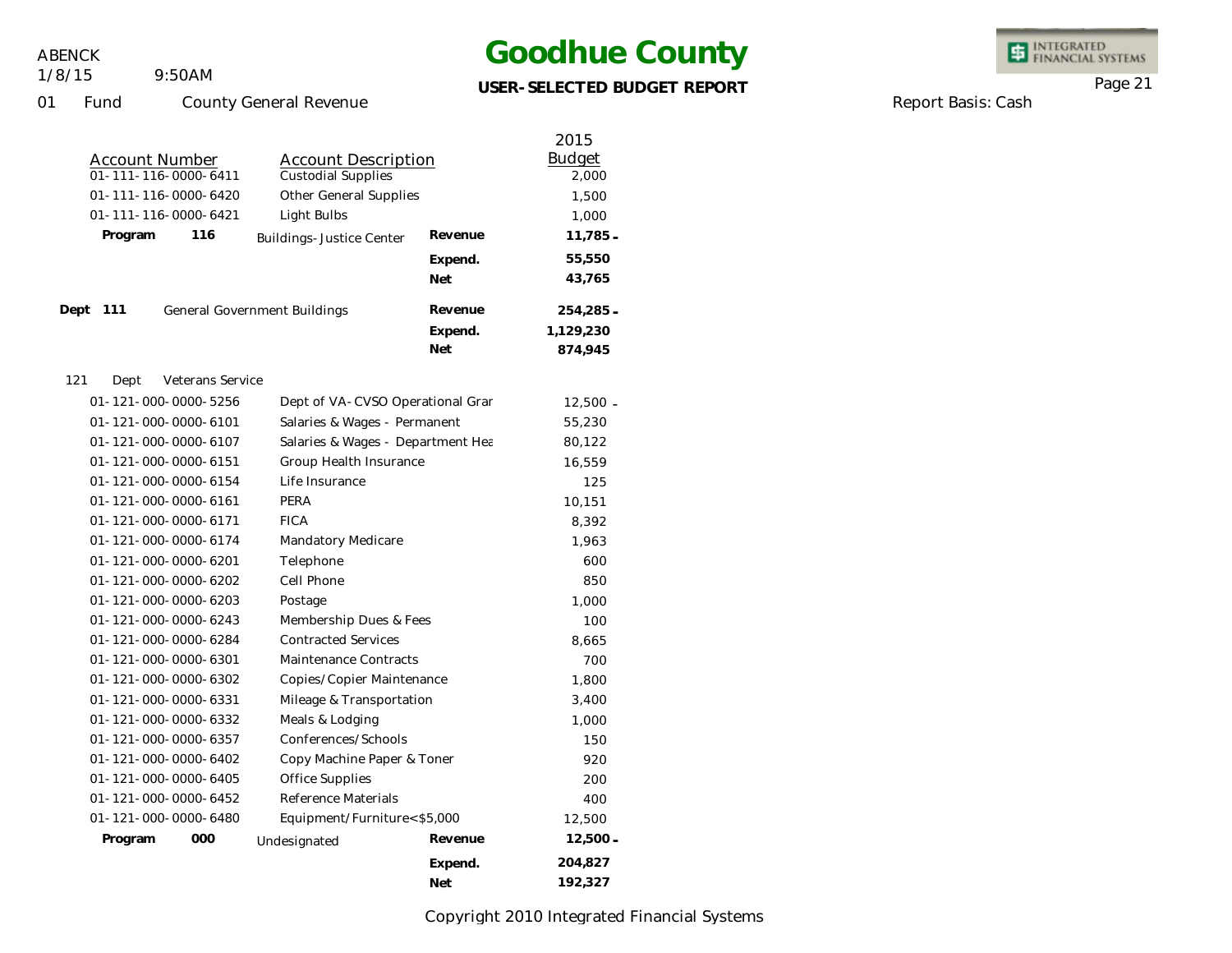9:50AM 1/8/15

### **Goodhue County**

### **USER-SELECTED BUDGET REPORT**

INTEGRATED<br>FINANCIAL SYSTEMS

#### 01 Fund County General Revenue

| <b>Account Number</b> | 01-121-140-0000-5610    | <b>Account Description</b><br><b>Transportation Donations</b> |            | 2015<br><b>Budget</b><br>$13,000 -$ |
|-----------------------|-------------------------|---------------------------------------------------------------|------------|-------------------------------------|
|                       | 01-121-140-0000-6220    | Volunteer Transportation Mileage                              |            | 13,000                              |
| Program               | 140                     | Veterans Transportation                                       | Revenue    | $13,000 -$                          |
|                       |                         |                                                               | Expend.    | 13,000                              |
|                       |                         |                                                               | <b>Net</b> | 0                                   |
| Dept<br>121           | <b>Veterans Service</b> |                                                               | Revenue    | $25,500 -$                          |
|                       |                         |                                                               | Expend.    | 217,827                             |
|                       |                         |                                                               | <b>Net</b> | 192,327                             |
| 127<br>Dept           | Land Use Management     |                                                               |            |                                     |
|                       | 01-127-127-0000-5133    | <b>Building Permits</b>                                       |            | $115,000 -$                         |
|                       | 01-127-127-0000-5134    | <b>City Building Permits</b>                                  |            | $50,000 -$                          |
|                       | 01-127-127-0000-5478    | <b>Building Permit Surcharge</b>                              |            | $1,000 -$                           |
|                       | 01-127-127-0000-6101    | Salaries & Wages - Permanent                                  |            | 209,192                             |
|                       | 01-127-127-0000-6107    | Salaries & Wages - Department Hea                             |            | 24,647                              |
|                       | 01-127-127-0000-6151    | Group Health Insurance                                        |            | 22,355                              |
|                       | 01-127-127-0000-6152    | <b>HSA Contribution</b>                                       |            | 3,625                               |
|                       | 01-127-127-0000-6153    | Family Insurance Supplement                                   |            | 3,307                               |
|                       | 01-127-127-0000-6154    | Life Insurance                                                |            | 231                                 |
|                       | 01-127-127-0000-6161    | PERA                                                          |            | 17,538                              |
|                       | 01-127-127-0000-6171    | <b>FICA</b>                                                   |            | 14,498                              |
|                       | 01-127-127-0000-6174    | Mandatory Medicare                                            |            | 3,391                               |
|                       | 01-127-127-0000-6201    | Telephone                                                     |            | 800                                 |
|                       | 01-127-127-0000-6202    | Cell Phone                                                    |            | 2,000                               |
|                       | 01-127-127-0000-6203    | Postage                                                       |            | 100                                 |
|                       | 01-127-127-0000-6206    | Data Cards                                                    |            | 1,000                               |
|                       | 01-127-127-0000-6232    | <b>Publications &amp; Brochures</b>                           |            | 50                                  |
|                       | 01-127-127-0000-6243    | Membership Dues & Fees                                        |            | 800                                 |
|                       | 01-127-127-0000-6244    | Subscriptions                                                 |            | 150                                 |
|                       | 01-127-127-0000-6245    | State Required Registration or Licer                          |            | 50                                  |
|                       | 01-127-127-0000-6269    | Software Enhancements                                         |            | 500                                 |
|                       | 01-127-127-0000-6302    | Copies/Copier Maintenance                                     |            | 2,600                               |
|                       | 01-127-127-0000-6303    | Vehicle Maintenance                                           |            | 1,000                               |
|                       | 01-127-127-0000-6331    | Mileage & Transportation                                      |            | 2,000                               |
|                       | 01-127-127-0000-6332    | Meals & Lodging                                               |            | 500                                 |
|                       | 01-127-127-0000-6335    | Motor Pool Vehicle Usage                                      |            | 250                                 |

Report Basis: Cash

Page 22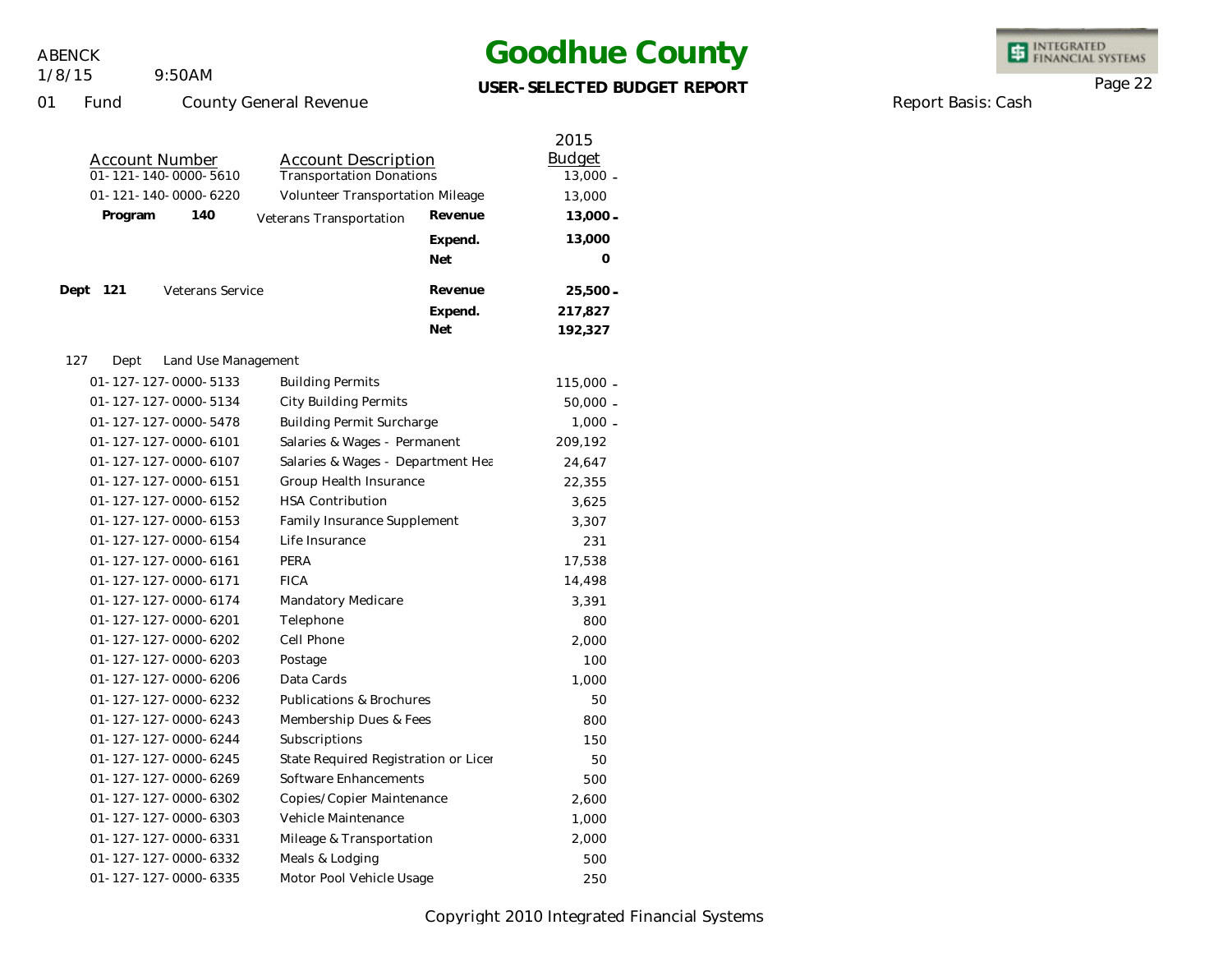1/8/15

9:50AM

### **Goodhue County**

### **USER-SELECTED BUDGET REPORT**

INTEGRATED<br>FINANCIAL SYSTEMS

Report Basis: Cash

Page 23

|                       |                                   |                              | 2015          |
|-----------------------|-----------------------------------|------------------------------|---------------|
| <b>Account Number</b> | <b>Account Description</b>        |                              | <b>Budget</b> |
| 01-127-127-0000-6357  | Conferences/Schools               |                              | 1,500         |
| 01-127-127-0000-6401  | <b>Printing Services</b>          |                              |               |
| 01-127-127-0000-6402  |                                   | Copy Machine Paper And Toner |               |
| 01-127-127-0000-6405  | Office Supplies                   |                              | 800           |
| 01-127-127-0000-6412  | <b>Field Supplies</b>             |                              |               |
| 01-127-127-0000-6414  | Food & Beverages                  |                              | 100           |
| 01-127-127-0000-6567  | Gasoline (Unleaded)               |                              | 7,500         |
| 127<br>Program        | <b>Building Activities</b>        | Revenue                      | 166,000 -     |
|                       |                                   | Expend.                      | 321,134       |
|                       |                                   | <b>Net</b>                   | 155,134       |
| 01-127-128-0000-5135  | <b>Conditional Use Permits</b>    |                              | $4,000 -$     |
| 01-127-128-0000-5137  | <b>Variance Permits</b>           |                              | $6,000 -$     |
| 01-127-128-0000-5138  | Change Of Zone Permits            |                              | $1,000 -$     |
| 01-127-128-0000-5139  | <b>Zoning Permits</b>             |                              | $2,000 -$     |
| 01-127-128-0000-5270  | Water & Soil Resources-Block Gran |                              | $2,772 -$     |
| 01-127-128-0000-5480  | Re-Notice Fee                     |                              |               |
| 01-127-128-0000-5482  | Mining Registration Fees          |                              | $21,600 -$    |
| 01-127-128-0000-5859  | Miscellaneous Revenue             |                              | $100 -$       |
| 01-127-128-0000-5947  |                                   | Transfers In-Salary Reimb    |               |
| 01-127-128-0000-6101  |                                   | Salaries & Wages - Permanent |               |
| 01-127-128-0000-6106  | Per Diem in Lieu of Salaries      |                              | 9,000         |
| 01-127-128-0000-6107  | Salaries & Wages - Department Hea |                              | 24,647        |
| 01-127-128-0000-6151  | Group Health Insurance            |                              | 30,634        |
| 01-127-128-0000-6152  | <b>HSA Contribution</b>           |                              | 7,375         |
| 01-127-128-0000-6153  | Family Insurance Supplement       |                              | 23,151        |
| 01-127-128-0000-6154  | Life Insurance                    |                              | 293           |
| 01-127-128-0000-6161  | PERA                              |                              | 20,361        |
| 01-127-128-0000-6171  | <b>FICA</b>                       |                              | 16,832        |
| 01-127-128-0000-6174  | <b>Mandatory Medicare</b>         |                              | 3,936         |
| 01-127-128-0000-6201  | Telephone                         |                              | 800           |
| 01-127-128-0000-6202  | Cell Phone                        |                              | 650           |
| 01-127-128-0000-6203  | Postage                           |                              | 2,500         |
| 01-127-128-0000-6242  | Legal Notices                     |                              | 2,500         |
| 01-127-128-0000-6243  | Membership Dues & Fees            |                              | 600           |
| 01-127-128-0000-6244  | Subscriptions                     |                              | 300           |
| 01-127-128-0000-6269  | Software Enhancements             |                              | 500           |
|                       |                                   |                              |               |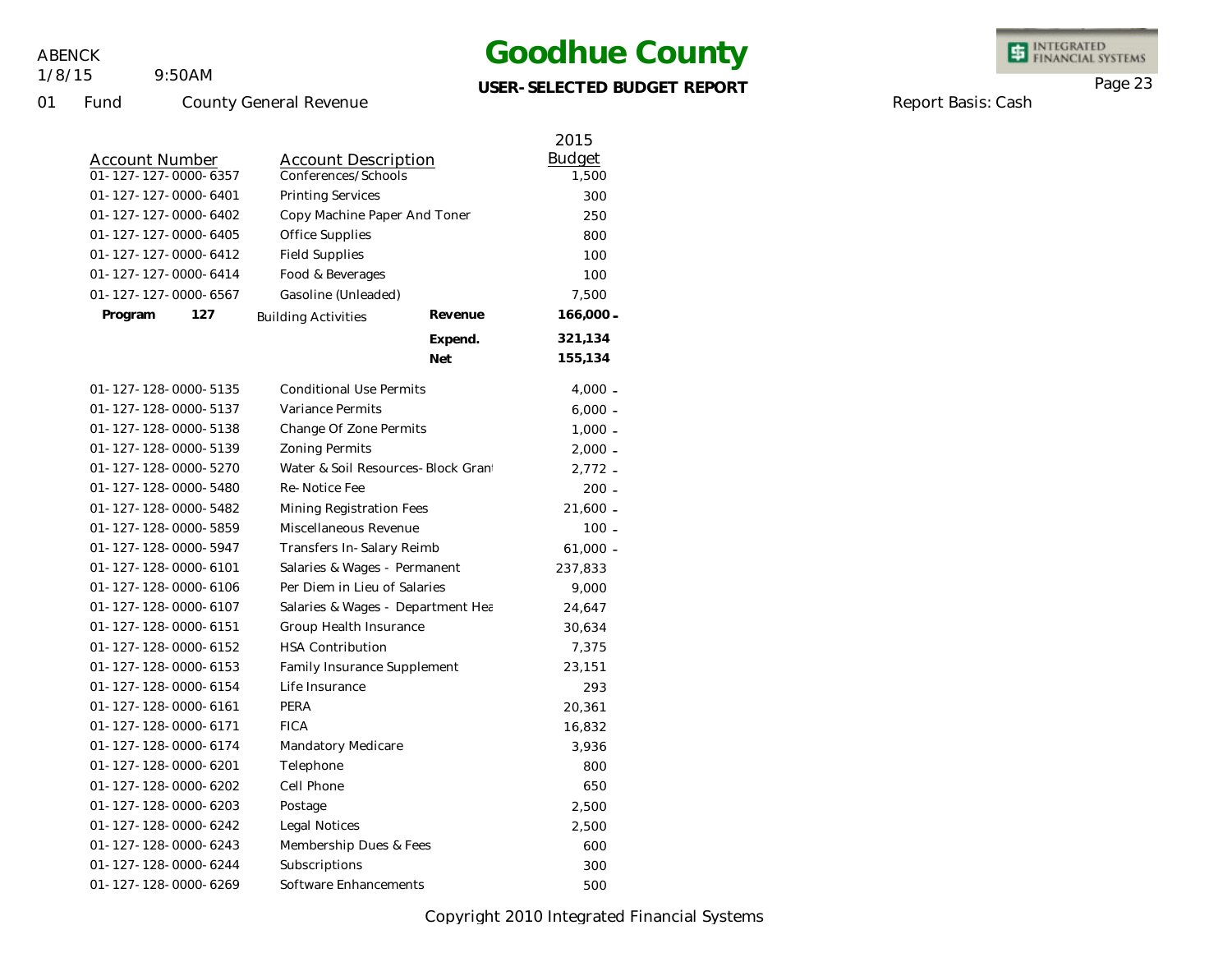1/8/15

01 Fund

9:50AM

County General Revenue

### **Goodhue County**

### **USER-SELECTED BUDGET REPORT**

2015

INTEGRATED<br>FINANCIAL SYSTEMS

Report Basis: Cash

Page 24

| <b>Account Number</b> |                                     | <b>Account Description</b>          |            |
|-----------------------|-------------------------------------|-------------------------------------|------------|
| 01-127-128-0000-6270  | Software Licensing                  |                                     | 600        |
| 01-127-128-0000-6302  | Copies/Copier Maintenance           |                                     | 2,700      |
| 01-127-128-0000-6303  | Vehicle Maintenance                 |                                     |            |
| 01-127-128-0000-6331  | Mileage & Transportation            |                                     | 5,500      |
| 01-127-128-0000-6332  | Meals & Lodging                     |                                     | 1,000      |
| 01-127-128-0000-6333  | Other (Parking, Etc)                |                                     |            |
| 01-127-128-0000-6357  | Conferences/Schools                 |                                     | 3,000      |
| 01-127-128-0000-6401  | <b>Printing Services</b>            |                                     | 2,000      |
| 01-127-128-0000-6402  | Copy Machine Paper And Toner        |                                     | 250        |
| 01-127-128-0000-6405  | <b>Office Supplies</b>              |                                     | 900        |
| 01-127-128-0000-6414  | Food & Beverages                    |                                     | 100        |
| 01-127-128-0000-6420  | Other General Supplies              |                                     | 50         |
| 01-127-128-0000-6432  | Furniture/Equipment <\$1000         |                                     | 630        |
| 01-127-128-0000-6452  | Ledgers, Reference, & Law Books     |                                     | 100        |
| 01-127-128-0000-6567  | Gasoline (Unleaded)                 |                                     | 75         |
| 01-127-128-0000-6850  | <b>Recording Fees</b>               |                                     | 500        |
| 01-127-128-0005-5217  |                                     | Aquatic Invasive Species Preventior |            |
| 01-127-128-0005-5947  |                                     | Transfers In-AIS Salary Reimb       |            |
| 01-127-128-0005-6232  | <b>Publications &amp; Brochures</b> |                                     | 10,000     |
| 01-127-128-0005-6331  | Mileage & Transportation            |                                     | 1,000      |
| 01-127-128-0005-6357  | Conferences/Schools                 |                                     | 2,000      |
| 01-127-128-0005-6401  | <b>Printing Services</b>            |                                     | 10,000     |
| 01-127-128-0005-6405  | <b>Office Supplies</b>              |                                     | 3,000      |
| 01-127-128-0005-6420  | <b>Other General Supplies</b>       |                                     | 5,000      |
| 01-127-128-0005-6480  | Equipment/Furniture<\$5,000         |                                     | 4,900      |
| 01-127-128-0005-6999  | Future Fund Balance-Aquatic Speci   |                                     | 11,547     |
| 128<br>Program        | Planning/Zoning Activities          | Revenue                             | 146,119 -  |
|                       |                                     | Expend.                             | 447,289    |
|                       |                                     | <b>Net</b>                          | 301,170    |
| 01-127-129-0000-5123  | <b>Well Permits</b>                 |                                     | $16,500 -$ |
| 01-127-129-0000-5124  | Well Maintenance Permit             |                                     | $4,000 -$  |
| 01-127-129-0000-5125  | Septic System Permit                |                                     |            |
| 01-127-129-0000-5270  | Water & Soil Resources-MPCA SSTS    |                                     | $18,600 -$ |
| 01-127-129-0000-5413  | <b>Olmsted Co Water Kits</b>        |                                     | $5,000 -$  |
| 01-127-129-0000-5947  | Transfers In                        |                                     | $7,500 -$  |
| 01-127-129-0000-6101  | Salaries & Wages - Permanent        |                                     | 124,126    |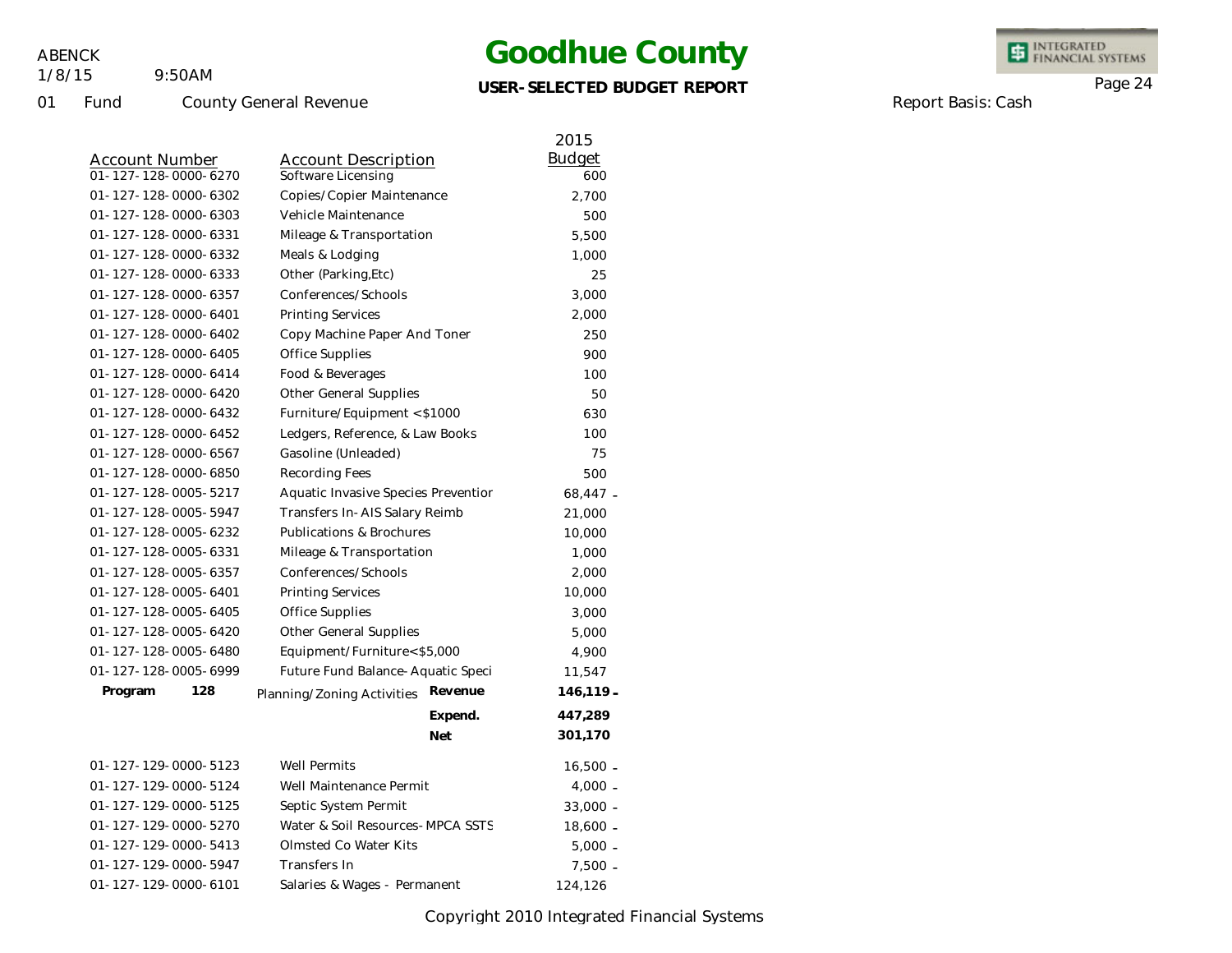01 Fund

1/8/15

9:50AM

County General Revenue

# **Goodhue County**

### **USER-SELECTED BUDGET REPORT**

INTEGRATED<br>FINANCIAL SYSTEMS

Page 25

Report Basis: Cash

|                                           |                                     |                                                  | 2015          |
|-------------------------------------------|-------------------------------------|--------------------------------------------------|---------------|
| <b>Account Number</b>                     | <b>Account Description</b>          |                                                  | <b>Budget</b> |
| 01-127-129-0000-6151                      | Group Health Insurance              |                                                  | 16,559        |
| 01-127-129-0000-6152                      | <b>HSA Contribution</b>             |                                                  | 5,000         |
| 01-127-129-0000-6153                      | Family Insurance Supplement         |                                                  | 19,844        |
| 01-127-129-0000-6154                      | Life Insurance                      |                                                  | 125           |
| 01-127-129-0000-6161                      | PERA                                |                                                  | 9,309         |
| 01-127-129-0000-6171                      | <b>FICA</b>                         |                                                  | 7,696         |
| 01-127-129-0000-6174                      | Mandatory Medicare                  |                                                  | 1,800         |
| 01-127-129-0000-6201                      | Telephone                           |                                                  | 250           |
| 01-127-129-0000-6202                      | Cell Phone                          |                                                  | 2,000         |
| 01-127-129-0000-6203                      | Postage                             |                                                  | 500           |
| 01-127-129-0000-6206                      | Data Cards                          |                                                  | 100           |
| 01-127-129-0000-6269                      | Software Enhancements               |                                                  | 1,000         |
| 01-127-129-0000-6270                      | Software Licensing                  |                                                  | 1,000         |
| 01-127-129-0000-6283                      | <b>Other Professional Fees</b>      |                                                  | 900           |
| 01-127-129-0000-6285                      | Nursing/Laboratory Fees             |                                                  | 2,800         |
| 01-127-129-0000-6303                      | Vehicle Maintenance                 |                                                  | 1,000         |
| 01-127-129-0000-6331                      | Mileage & Transportation            |                                                  | 100           |
| 01-127-129-0000-6332                      | Meals & Lodging                     |                                                  | 600           |
| 01-127-129-0000-6357                      | Conferences/Schools/Workshops       |                                                  | 2,200         |
| 01-127-129-0000-6401                      | <b>Printing Services</b>            |                                                  | 550           |
| 01-127-129-0000-6405                      | Office Supplies                     |                                                  | 300           |
| 01-127-129-0000-6414                      | Food & Beverages                    |                                                  | 600           |
| 01-127-129-0000-6432                      | Equip/Furniture $<$ \$1000          |                                                  | 1,300         |
| 01-127-129-0000-6567                      | Gasoline (Unleaded)                 |                                                  | 750           |
| 129<br>Program                            | <b>Environmental Health</b>         | Revenue                                          | 84,600 -      |
|                                           |                                     | Expend.                                          | 200,409       |
|                                           |                                     | <b>Net</b>                                       | 115,809       |
| Dept<br>127<br>Land Use Management        |                                     | Revenue                                          | 396,719 -     |
|                                           |                                     | Expend.                                          | 968,832       |
|                                           |                                     | <b>Net</b>                                       | 572,113       |
| 130<br>County Vehicles-Motor Pool<br>Dept |                                     |                                                  |               |
|                                           |                                     |                                                  | 46,600 -      |
| 01-130-000-0000-5859                      |                                     | Motor Pool Reimbursements<br>Vehicle Maintenance |               |
| 01-130-000-0000-6303                      |                                     |                                                  |               |
| 01-130-000-0000-6309                      | Other-Vehicle or Boat License & Tit |                                                  | 300           |
| 01-130-000-0000-6420                      | <b>Other General Supplies</b>       |                                                  | 300           |

**-**

**-**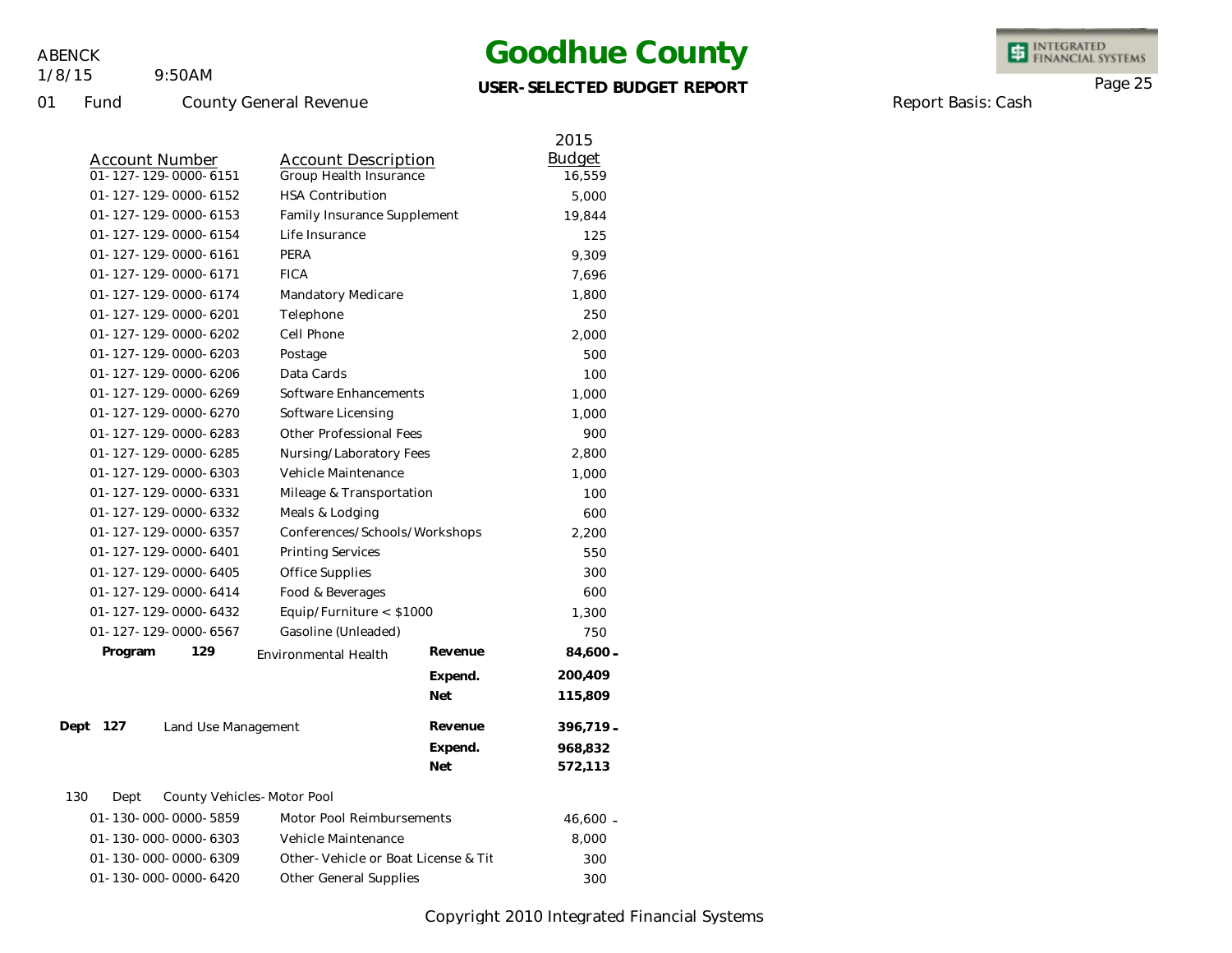9:50AM 1/8/15

### **Goodhue County**

### **USER-SELECTED BUDGET REPORT**

INTEGRATED<br>FINANCIAL SYSTEMS

#### 01 Fund County General Revenue

| <b>Account Number</b> | 01-130-000-0000-6567 | <b>Account Description</b><br>Gasoline (Unleaded) |                                     | 2015<br><b>Budget</b><br>23,000 |
|-----------------------|----------------------|---------------------------------------------------|-------------------------------------|---------------------------------|
|                       | 01-130-000-0000-6663 | <b>Vehicles Purchased</b>                         |                                     | 15,000                          |
| Program               | 000                  | Undesignated                                      | Revenue                             | 46,600 -                        |
|                       |                      |                                                   | Expend.                             | 46,600                          |
|                       |                      |                                                   | <b>Net</b>                          | 0                               |
| Dept<br>130           |                      | County Vehicles-Motor Pool                        | Revenue                             | $46,600 -$                      |
|                       |                      |                                                   | Expend.                             | 46,600                          |
|                       |                      |                                                   | <b>Net</b>                          | $\Omega$                        |
| 201<br>Dept           | Sheriff              |                                                   |                                     |                                 |
|                       | 01-201-000-0000-5221 | Police Aid                                        |                                     | 260,000 -                       |
|                       | 01-201-000-0000-5243 |                                                   | Police Officer Standards/Trng Boar  | 15,000 -                        |
|                       | 01-201-000-0000-5246 | <b>Bulletproof Vest-State</b>                     |                                     | $2,500 -$                       |
|                       | 01-201-000-0000-5322 |                                                   | 16.607 Bulletproof Vest Partnership | $2,500 -$                       |
|                       | 01-201-000-0000-5336 |                                                   | 20.600 State & Community Highway    | 39,330 -                        |
|                       | 01-201-000-0000-5338 |                                                   | 20.608 Min Penalties for Repeat DW  | 19,601 -                        |
|                       | 01-201-000-0000-5397 |                                                   | 97.055 Interoperable Emergency Cc   | $1,000 -$                       |
|                       | 01-201-000-0000-5462 | <b>Officer Service Fees</b>                       |                                     | $5,000 -$                       |
|                       | 01-201-000-0000-5463 | Investigator Fees-Welfare Fraud                   |                                     | $200 -$                         |
|                       | 01-201-000-0000-5464 |                                                   | Sheriff Inmate Transportation Fees  | $10,000 -$                      |
|                       | 01-201-000-0000-5465 | Civil Process Fees                                |                                     | 66,000 -                        |
|                       | 01-201-000-0000-5466 | City Law Enforcement Contracts                    |                                     | 407,712 -                       |
|                       | 01-201-000-0000-5467 |                                                   | School Law Enforcement Contracts    | 43,896 -                        |
|                       | 01-201-000-0000-5480 | Other Charges For Services                        |                                     | $500 -$                         |
|                       | 01-201-000-0000-5536 | <b>Trespass Fines</b>                             |                                     | $4,000 -$                       |
|                       | 01-201-000-0000-5538 | Suspended Driver Program                          |                                     | $200 -$                         |
|                       | 01-201-000-0000-5850 |                                                   | MN Dot Verizon Lease Reimbursem     | $6,000 -$                       |
|                       | 01-201-000-0000-5851 | Mobile Data User Agreement                        |                                     | $11,730 -$                      |
|                       | 01-201-000-0000-5860 | Insurance Reimbursements                          |                                     | $2,000 -$                       |
|                       | 01-201-000-0000-5947 | Transfers In                                      |                                     | $15,000 -$                      |
|                       | 01-201-000-0000-6101 | Salaries & Wages - Permanent                      |                                     | 2,733,176                       |
|                       | 01-201-000-0000-6102 |                                                   | Salaries & Wages-Part Time w/ Ben   | 59,403                          |
|                       | 01-201-000-0000-6104 | Salaries & Wages - Overtime                       |                                     | 210,000                         |
|                       | 01-201-000-0000-6106 | Per Diem in Lieu of Salaries                      |                                     | 1,000                           |
|                       | 01-201-000-0000-6107 |                                                   | Salaries & Wages - Department Hea   | 129,841                         |
|                       | 01-201-000-0000-6109 | Salaries & Wages - Longevity                      |                                     | 2,330                           |

Report Basis: Cash

Page 26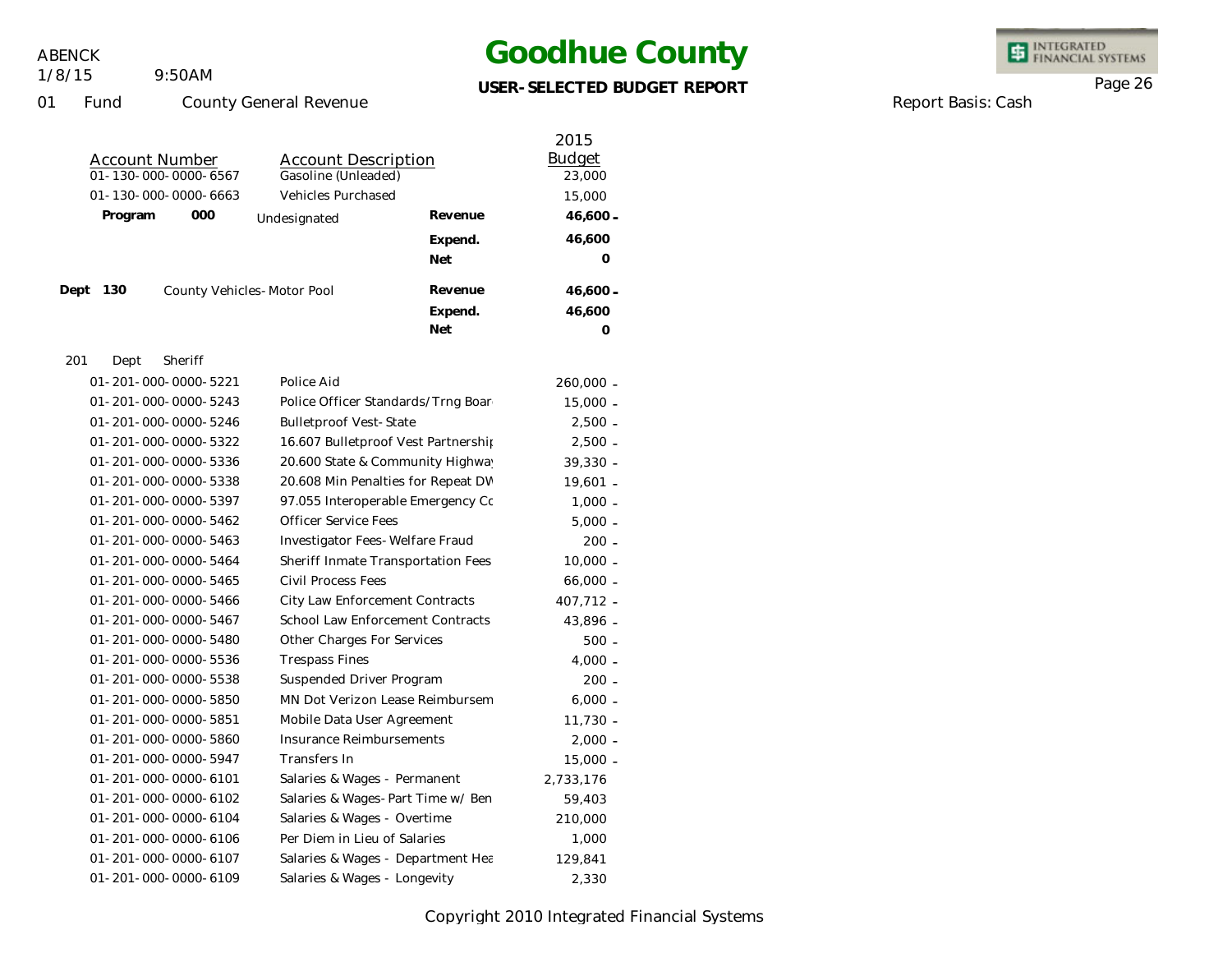1/8/15

9:50AM

### **Goodhue County**

### **USER-SELECTED BUDGET REPORT**

INTEGRATED<br>FINANCIAL SYSTEMS

Report Basis: Cash

Page 27

|                                |                                         | 2015          |
|--------------------------------|-----------------------------------------|---------------|
| <b>Account Number</b>          | <b>Account Description</b>              | <b>Budget</b> |
| $01 - 201 - 000 - 0000 - 6114$ | Salaries & Wages - Holiday Pay          | 78,000        |
| 01-201-000-0000-6118           | Salaries & Wages - Uniform Allowar      | 36,000        |
| 01-201-000-0000-6151           | Group Health Insurance                  | 345,672       |
| 01-201-000-0000-6152           | <b>HSA Contribution</b>                 | 75,938        |
| 01-201-000-0000-6153           | Family Insurance Supplement             | 201,748       |
| 01-201-000-0000-6154           | Life Insurance                          | 2,948         |
| 01-201-000-0000-6161           | PERA                                    | 490,395       |
| 01-201-000-0000-6171           | <b>FICA</b>                             | 24,303        |
| 01-201-000-0000-6174           | Mandatory Medicare                      | 40,769        |
| 01-201-000-0000-6201           | Telephone                               | 7,200         |
| 01-201-000-0000-6202           | Cell Phone                              | 24,000        |
| 01-201-000-0000-6203           | Postage                                 | 2,300         |
| 01-201-000-0000-6205           | Freight                                 | 600           |
| 01-201-000-0000-6206           | Data Cards                              | 17,500        |
| 01-201-000-0000-6229           | Radio Tower Software & Maintenan        | 56,000        |
| 01-201-000-0000-6232           | <b>Publications &amp; Brochures</b>     | 100           |
| 01-201-000-0000-6243           | Membership Dues & Fees                  | 11,025        |
| 01-201-000-0000-6244           | Subscriptions                           | 100           |
| 01-201-000-0000-6245           | State Required Registration or Licer    | 1,600         |
| 01-201-000-0000-6251           | Electricity                             | 14,300        |
| 01-201-000-0000-6252           | Natural Gas/Propane                     | 2,365         |
| 01-201-000-0000-6257           | Solid Waste Disposal                    | 350           |
| 01-201-000-0000-6268           | Software Maintenance                    | 20,725        |
| 01-201-000-0000-6270           | Software Licensing                      | 500           |
| 01-201-000-0000-6272           | Physician & Medical Fees                | 750           |
| 01-201-000-0000-6282           | Computer Charges                        | 4,700         |
| 01-201-000-0000-6283           | <b>Other Professional Fees</b>          | 3,200         |
| 01-201-000-0000-6284           | <b>Contracted Services</b>              | 5,200         |
| 01-201-000-0000-6290           | <b>Employment Services-Credit Check</b> | 200           |
| 01-201-000-0000-6301           | Maintenance Contracts                   | 73,470        |
| 01-201-000-0000-6302           | Copies/Copier Maintenance               | 2,500         |
| 01-201-000-0000-6303           | Vehicle Maintenance                     | 100,000       |
| 01-201-000-0000-6304           | Other Machinery & Equipment Mair        | 11,000        |
| 01-201-000-0000-6305           | <b>Building Maintenance</b>             | 25,750        |
| 01-201-000-0000-6309           | Other-Vehicle or Boat License & Tit     | 1,500         |
| 01-201-000-0000-6315           | Other-Vehicle Costs (Non-County)        | 2,700         |
| 01-201-000-0000-6330           | Transport Fees - Other                  | 1,000         |
|                                |                                         |               |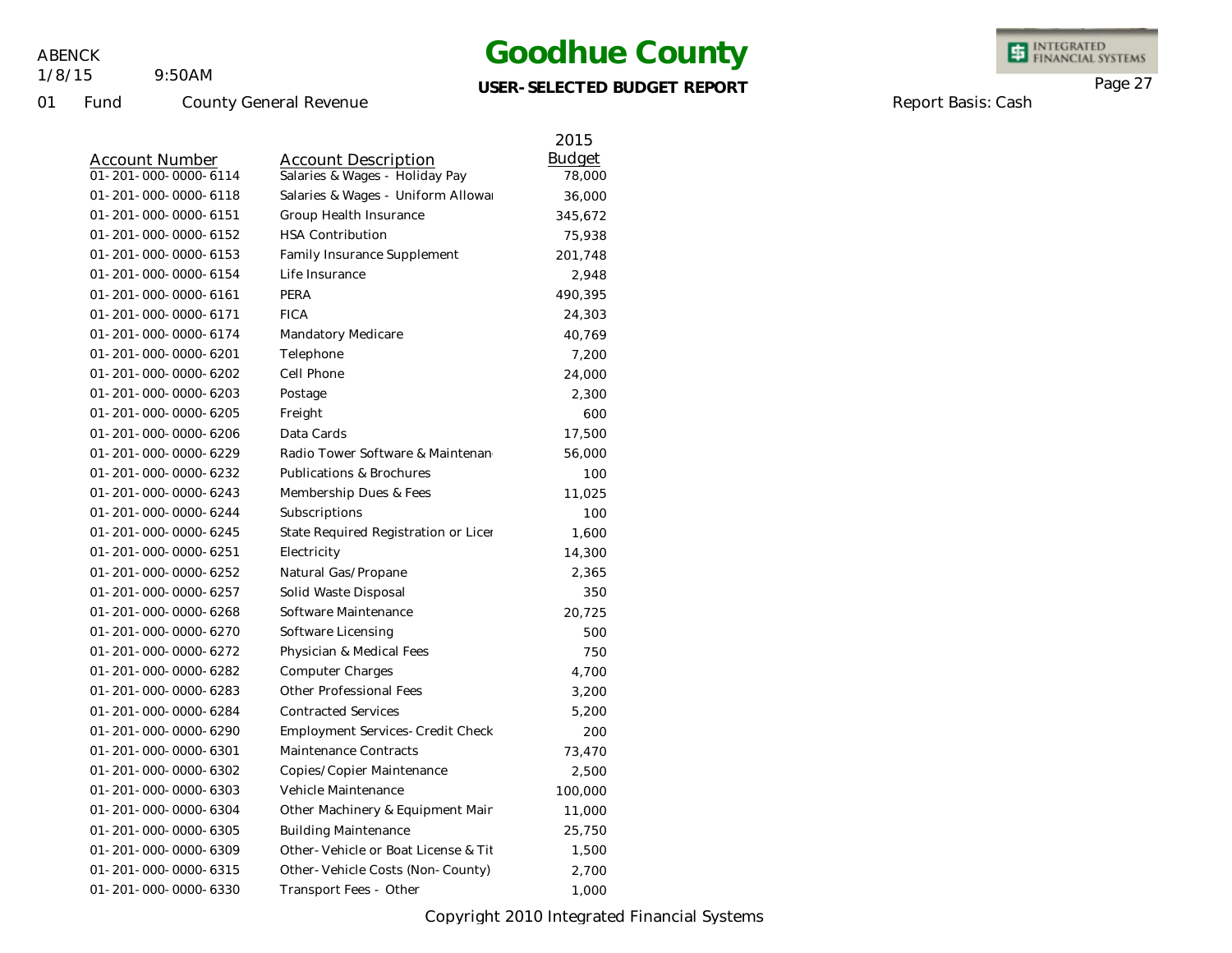1/8/15

01 Fund

9:50AM

County General Revenue

# **Goodhue County**

### **USER-SELECTED BUDGET REPORT**

INTEGRATED<br>FINANCIAL SYSTEMS

Report Basis: Cash

Page 28

|                       |     |                                         |            | 2015          |
|-----------------------|-----|-----------------------------------------|------------|---------------|
| <b>Account Number</b> |     | Account Description                     |            | <b>Budget</b> |
| 01-201-000-0000-6331  |     | Mileage & Transportation                |            | 600           |
| 01-201-000-0000-6332  |     | Meals & Lodging                         |            | 9,500         |
| 01-201-000-0000-6333  |     | Other Transportation                    |            | 100           |
| 01-201-000-0000-6335  |     | Motor Pool Vehicle Usage                |            | 100           |
| 01-201-000-0000-6342  |     | Verizon Lease Payment                   |            | 6,000         |
| 01-201-000-0000-6357  |     | Conferences/Schools                     |            | 22,000        |
| 01-201-000-0000-6401  |     | <b>Printing Services</b>                |            | 2,000         |
| 01-201-000-0000-6402  |     | Copy Machine Paper & Toner              |            | 3,000         |
| 01-201-000-0000-6405  |     | Office Supplies                         |            | 2,500         |
| 01-201-000-0000-6414  |     | Food & Beverages                        |            | 300           |
| 01-201-000-0000-6416  |     | Ammunition & Range Fees                 |            | 20,000        |
| 01-201-000-0000-6420  |     | Other General Supplies                  |            | 10,000        |
| 01-201-000-0000-6432  |     | Furniture/Equipment <\$1000             |            | 8,500         |
| 01-201-000-0000-6434  |     | <b>Medical Supplies</b>                 |            | 2,000         |
| 01-201-000-0000-6453  |     | <b>Sheriffs Personnel Uniforms</b>      |            | 3,500         |
| 01-201-000-0000-6454  |     | Sheriffs Personnel Equipment            |            | 3,000         |
| 01-201-000-0000-6480  |     | Equipment/Furniture<\$5,000             |            | 8,000         |
| 01-201-000-0000-6565  |     | Diesel Fuel                             |            | 5,900         |
| 01-201-000-0000-6567  |     | Gasoline (Unleaded)                     |            | 172,000       |
| 01-201-000-0000-6851  |     | K-9 Expenses                            |            | 4,500         |
| 01-201-000-0000-6855  |     | <b>Forensic Expenses</b>                |            | 2,720         |
| 01-201-000-0000-6867  |     | Emergency Response Team Expense         |            | 3,000         |
| 01-201-000-0000-6870  |     | Investigative Expenditures              |            | 12,000        |
| 01-201-000-0000-6883  |     | Crime Prevention Expenses               |            | 5,000         |
| 01-201-000-0000-6897  |     | Other Agency Grant Reimbursemer         |            | 46,496        |
| Program               | 000 | Undesignated                            | Revenue    | 912,169       |
|                       |     |                                         | Expend.    | 5,174,874     |
|                       |     |                                         | <b>Net</b> | 4,262,705     |
| 01-201-130-0000-5479  |     | Dui-Forfeiture Fees                     |            | 5,000         |
| 01-201-130-0000-5480  |     | Other-Forfeiture Fees                   |            | 2,000         |
| 01-201-130-0000-6882  |     | Forfeiture Fund Expenses                |            | 2,000         |
| 01-201-130-0000-6997  |     | <b>Transfers Out-Sheriff Forfeiture</b> |            | 5,000         |
| Program               | 130 | Forfeiture Funds                        | Revenue    | 7,000         |
|                       |     |                                         | Expend.    | 7,000         |
|                       |     |                                         | <b>Net</b> | $\Omega$      |

**-**

 $\overline{\phantom{a}}$ -

**-**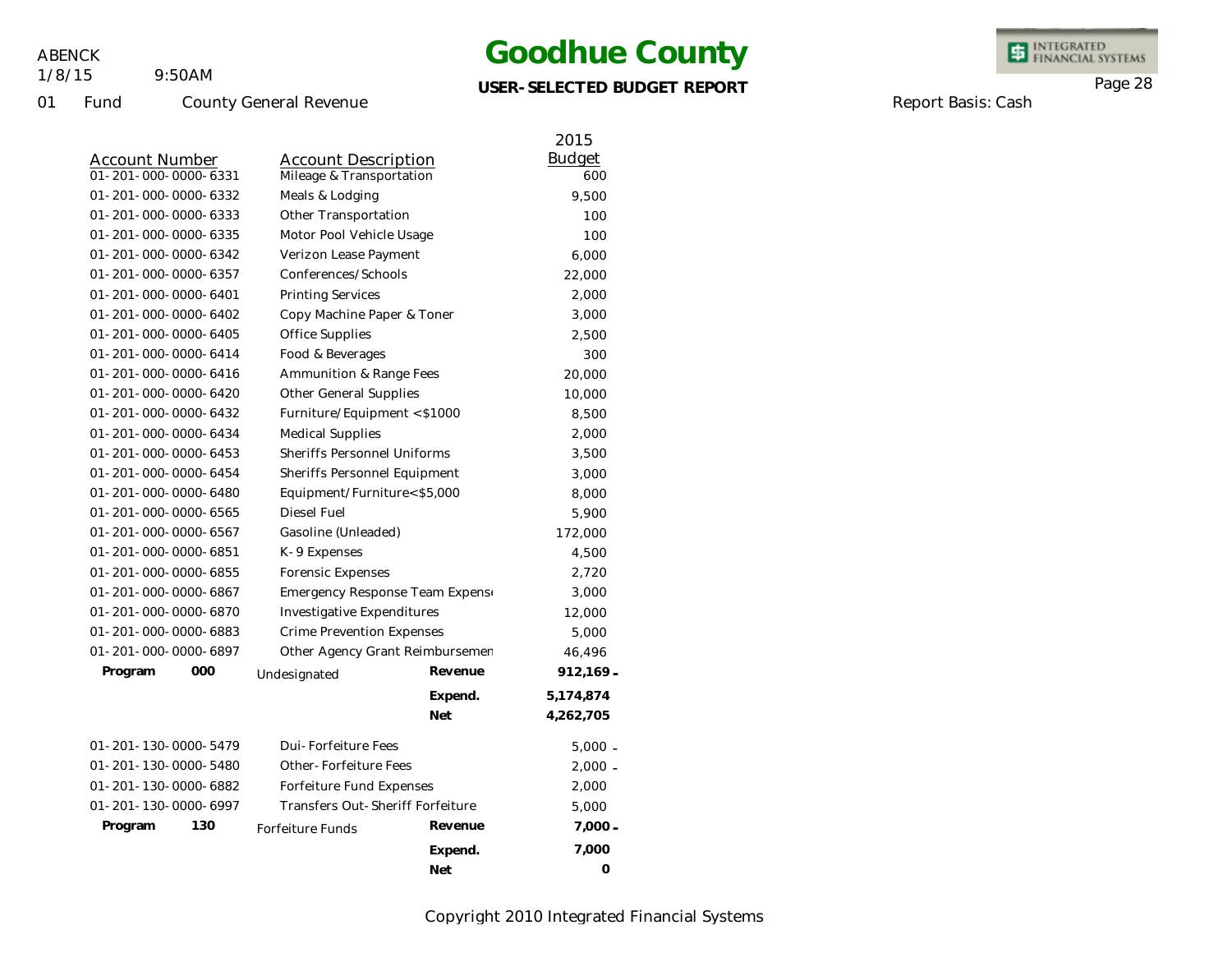1/8/15

### 9:50AM

### **Goodhue County**

### **USER-SELECTED BUDGET REPORT**

INTEGRATED<br>FINANCIAL SYSTEMS

Report Basis: Cash

Page 29

|                                 |                                   |                                    | 2015<br><b>Budget</b> |
|---------------------------------|-----------------------------------|------------------------------------|-----------------------|
| <b>Account Number</b>           | Counteract                        | <b>Account Description</b>         |                       |
| 01-201-230-0000-5537            |                                   |                                    | $2,000 -$             |
| 01-201-230-0000-6420            | <b>Other General Supplies</b>     |                                    | 2,000                 |
| 230<br>Program                  | Counteract                        | Revenue                            | $2,000 -$             |
|                                 |                                   | Expend.                            | 2,000                 |
|                                 |                                   | <b>Net</b>                         | O                     |
| 01-201-238-0000-5480            | <b>Gun Permit Application Fee</b> |                                    | $40,000 -$            |
| 01-201-238-0000-5947            | Salary Transfer To Operating      |                                    | 15,000                |
| 01-201-238-0000-6203            | Postage                           |                                    | 45                    |
| 01-201-238-0000-6401            | <b>Printing Services</b>          |                                    | 200                   |
| 01-201-238-0000-6405            | <b>Office Supplies</b>            |                                    | 300                   |
| 01-201-238-0000-6432            | Other Furn & Equipment            |                                    | 600                   |
| 01-201-238-0000-6480            | Equipment/Furniture<\$5,000       |                                    | 3,500                 |
| 01-201-238-0000-6999            | Future Fund Balance-Gun Permits   |                                    | 20,355                |
| Program<br>238                  | <b>Gun Permits</b>                | Revenue                            | $25,000 -$            |
|                                 |                                   | Expend.                            | 25,000                |
|                                 |                                   | <b>Net</b>                         | 0                     |
| Dept<br>201<br>Sheriff          |                                   | Revenue                            | $946,169 -$           |
|                                 |                                   | Expend.                            | 5,208,874             |
|                                 |                                   | <b>Net</b>                         | 4,262,705             |
|                                 |                                   |                                    |                       |
| 203<br>Dept                     | Sheriffs Contingent - Fines       |                                    |                       |
| 01-203-000-0000-5536            | Fines-Sheriff Contingent          |                                    | $8,000 -$             |
| 01-203-000-0000-6997            |                                   | Transfers Out-Sheriff Contingency  | 8,000                 |
| 000<br>Program                  | Undesignated                      | Revenue                            | $8,000 -$             |
|                                 |                                   | Expend.                            | 8,000                 |
|                                 |                                   | <b>Net</b>                         | 0                     |
| Dept<br>203                     | Sheriffs Contingent - Fines       | Revenue                            | $8,000 -$             |
|                                 |                                   | Expend.                            | 8,000                 |
|                                 |                                   | <b>Net</b>                         | O                     |
|                                 |                                   |                                    |                       |
| 205<br>Sheriff-Seasonal<br>Dept |                                   |                                    |                       |
| 01-205-000-0000-5265            | DNR-Boat & Water Safety Grant     |                                    | $20,000 -$            |
| 01-205-000-0000-5390            |                                   | 97.012 Boating Safety Equipment G  | 7,000 -               |
| 01-205-000-0000-5391            |                                   | 97.012 Boating Safety Patrol Grant | $5,875 -$             |
| 01-205-000-0000-6101            | Salaries & Wages - Permanent      |                                    | 68,150                |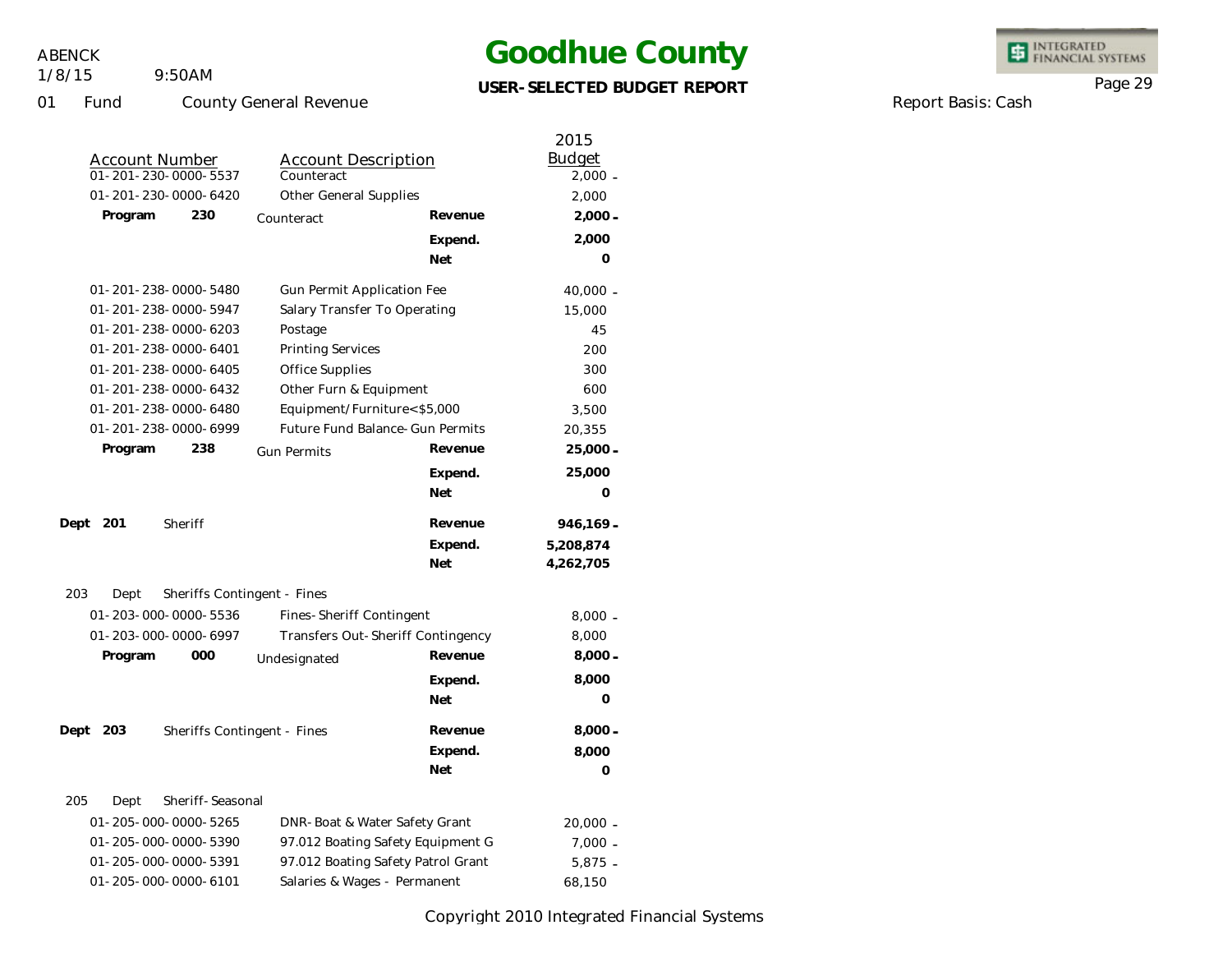1/8/15

9:50AM

## **Goodhue County**

### **USER-SELECTED BUDGET REPORT**

INTEGRATED<br>FINANCIAL SYSTEMS

Report Basis: Cash

Page 30

|                                             |                                                       |                                   |                              | 2015          |
|---------------------------------------------|-------------------------------------------------------|-----------------------------------|------------------------------|---------------|
| Account Number                              |                                                       | <b>Account Description</b>        |                              | <b>Budget</b> |
| 01-205-000-0000-6103                        |                                                       | Salaries & Wages-Part Time w/o Be |                              | 10,000        |
| 01-205-000-0000-6104                        |                                                       | Salaries & Wages - Overtime       |                              | 10,000        |
| 01-205-000-0000-6114                        |                                                       |                                   | Salaries & Wages-Holiday Pay |               |
| 01-205-000-0000-6118                        |                                                       | Salaries & Wages-Uniform Allowan  |                              | 1,000         |
| 01-205-000-0000-6151                        |                                                       | Group Health Insurance            |                              | 9,108         |
| 01-205-000-0000-6152                        |                                                       | <b>HSA Contribution</b>           |                              | 2,438         |
| 01-205-000-0000-6153                        |                                                       | Family Insurance Supplement       |                              | 8,434         |
| 01-205-000-0000-6154                        |                                                       | Life Insurance                    |                              | 131           |
| 01-205-000-0000-6161                        |                                                       | PERA                              |                              | 13,146        |
| 01-205-000-0000-6171                        |                                                       | <b>FICA</b>                       |                              | 620           |
| 01-205-000-0000-6174                        |                                                       | Mandatory Medicare                |                              | 1,322         |
| 01-205-000-0000-6201                        |                                                       | Telephone                         |                              | 300           |
| 01-205-000-0000-6202                        |                                                       | Cell Phone                        |                              | 750           |
| 01-205-000-0000-6206                        |                                                       | Data Cards                        |                              | 850           |
| 01-205-000-0000-6303                        |                                                       | Vehicle Maintenance               |                              | 1,500         |
| 01-205-000-0000-6304                        |                                                       | Other Machinery & Equipment Mair  |                              | 2,500         |
| 01-205-000-0000-6357<br>Conferences/Schools |                                                       | 3,000                             |                              |               |
|                                             | 01-205-000-0000-6420<br><b>Other General Supplies</b> |                                   | 1,800                        |               |
| 01-205-000-0000-6453                        |                                                       | Personnel Uniforms                |                              | 500           |
| 01-205-000-0000-6454                        |                                                       | Sheriff's Personnel Equipment     |                              | 500           |
| 01-205-000-0000-6480                        |                                                       | Equipment/Furniture<\$5,000       |                              | 7,000         |
| 01-205-000-0000-6561                        |                                                       | Motor Oil & Lubricants            |                              | 250           |
| 01-205-000-0000-6565                        |                                                       | Diesel Fuel                       |                              | 8,500         |
| 01-205-000-0000-6567                        |                                                       | Gasoline (Unleaded)               |                              | 4,500         |
| Program                                     | 000                                                   | Undesignated                      | Revenue                      | 32,875 -      |
|                                             |                                                       |                                   | Expend.                      | 159.299       |
|                                             |                                                       |                                   | <b>Net</b>                   | 126,424       |
| 01-205-235-0000-5264                        |                                                       | DNR-Snowmobile Safety Enforceme   |                              | 4,958 -       |
| 01-205-235-0000-6101                        |                                                       | Salaries & Wages - Permanent      |                              | 6,519         |
| 01-205-235-0000-6151                        |                                                       | Group Health Insurance            |                              | 828           |
| 01-205-235-0000-6152                        |                                                       | <b>HSA Contribution</b>           |                              | 250           |
| 01-205-235-0000-6153                        |                                                       | Family Insurance Supplement       |                              | 992           |
| 01-205-235-0000-6154                        |                                                       | Life Insurance                    |                              | 6             |
| 01-205-235-0000-6161                        |                                                       | PERA                              |                              | 1,056         |
| 01-205-235-0000-6174                        |                                                       | Mandatory Medicare                |                              | 95            |
| 01-205-235-0000-6304                        |                                                       | Other Machinery & Equipment Mair  |                              | 1,000         |
|                                             |                                                       |                                   |                              |               |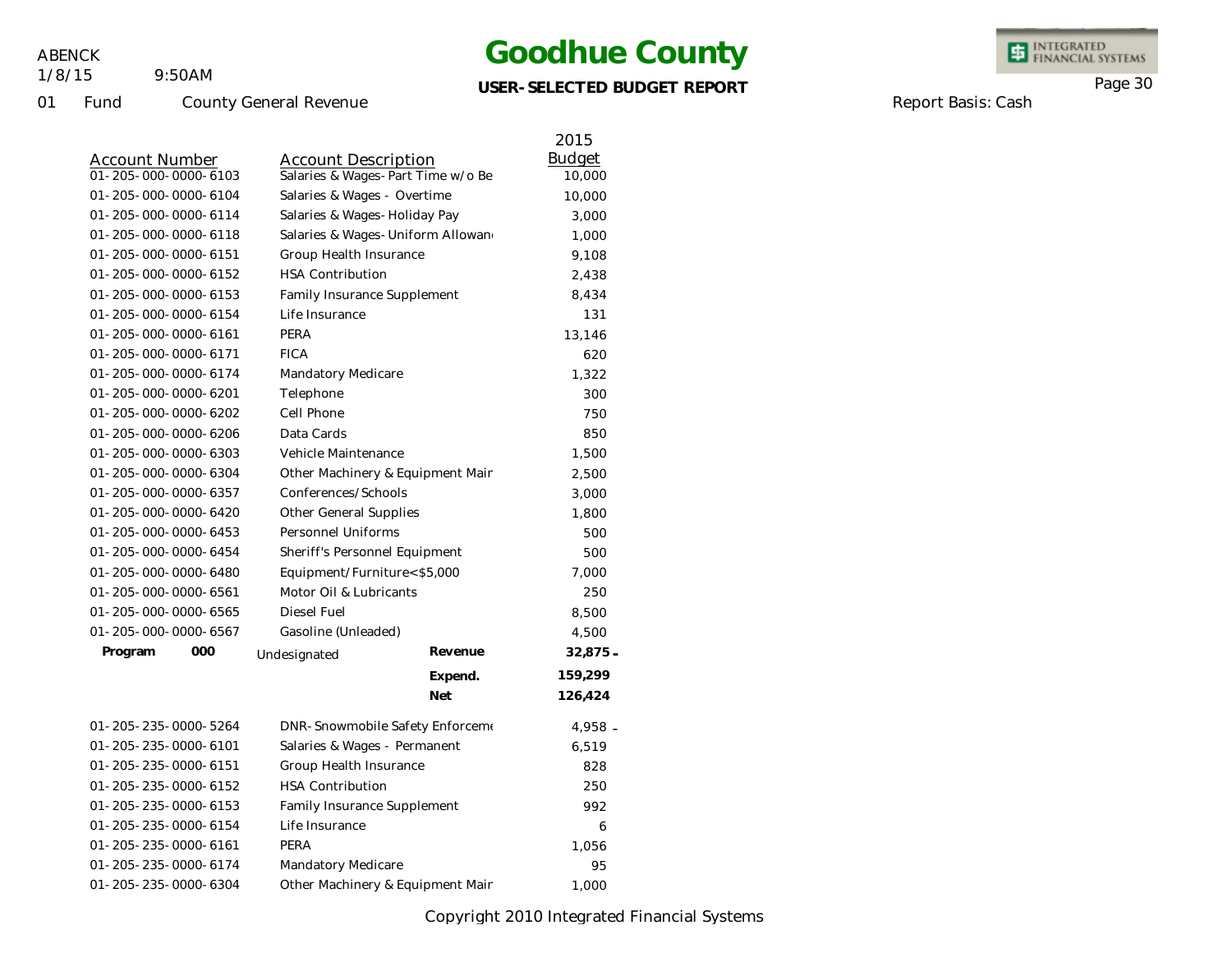1/8/15

### 9:50AM

## **Goodhue County**

### **USER-SELECTED BUDGET REPORT**

INTEGRATED<br>FINANCIAL SYSTEMS

Report Basis: Cash

Page 31

|      |                                                                                                |                                              |                               |                                    | 2015       |
|------|------------------------------------------------------------------------------------------------|----------------------------------------------|-------------------------------|------------------------------------|------------|
|      | <b>Account Description</b><br>Account Number<br>01-205-235-0000-6420<br>Other General Supplies |                                              | <b>Budget</b><br>200          |                                    |            |
|      | 01-205-235-0000-6453                                                                           |                                              |                               | Personnel Uniforms                 |            |
|      |                                                                                                | 01-205-235-0000-6567                         | Gasoline (Unleaded)           |                                    | 500<br>200 |
|      | Program                                                                                        | 235                                          | Snowmobile                    | Revenue                            | $4,958 -$  |
|      |                                                                                                |                                              |                               |                                    |            |
|      |                                                                                                |                                              |                               | Expend.<br><b>Net</b>              | 11,646     |
|      |                                                                                                |                                              |                               |                                    | 6,688      |
|      |                                                                                                | 01-205-236-0000-5262                         |                               | DNR-Off Hwy Vehicle Enforcement    | $6,636 -$  |
|      |                                                                                                | 01-205-236-0000-6101                         | Salaries & Wages - Permanent  |                                    | 3,259      |
|      |                                                                                                | 01-205-236-0000-6151                         | Group Health Insurance        |                                    | 414        |
|      |                                                                                                | 01-205-236-0000-6152                         | <b>HSA Contribution</b>       |                                    | 125        |
|      |                                                                                                | 01-205-236-0000-6153                         | Family Insurance Supplement   |                                    | 496        |
|      |                                                                                                | 01-205-236-0000-6154                         | Life Insurance                |                                    | 3          |
|      |                                                                                                | 01-205-236-0000-6161                         | PERA                          |                                    | 528        |
|      |                                                                                                | 01-205-236-0000-6174                         | Mandatory Medicare            |                                    | 47         |
|      |                                                                                                | 01-205-236-0000-6304                         |                               | Other Machinery & Equipment Mair   | 1,000      |
|      |                                                                                                | 01-205-236-0000-6420                         | <b>Other General Supplies</b> |                                    | 625        |
|      |                                                                                                | 01-205-236-0000-6567                         | Gasoline (Unleaded)           |                                    | 100        |
|      | Program                                                                                        | 236                                          | <b>ATV</b>                    | Revenue                            | $6,636 -$  |
|      |                                                                                                |                                              |                               | Expend.                            | 6,597      |
|      |                                                                                                |                                              |                               | <b>Net</b>                         | $39 -$     |
| Dept | 205                                                                                            | Sheriff-Seasonal                             |                               | Revenue                            | 44,469 -   |
|      |                                                                                                |                                              |                               | Expend.                            | 177,542    |
|      |                                                                                                |                                              |                               | <b>Net</b>                         | 133,073    |
|      |                                                                                                |                                              |                               |                                    |            |
| 207  | Dept                                                                                           | <b>Adult Detention Center</b>                |                               |                                    |            |
|      |                                                                                                | 01-207-000-0000-5321                         |                               | 16.606 Criminal Alien Assistance S | $10,000 -$ |
|      |                                                                                                | 01-207-000-0000-5401                         | STS Charges                   |                                    | $15,000 -$ |
|      |                                                                                                | 01-207-000-0000-5450                         | Pay to Stay Fees              |                                    | 23,000 -   |
|      |                                                                                                | 01-207-000-0000-5469                         | Weekender Fees                |                                    | $5,000 -$  |
|      |                                                                                                | 01-207-000-0000-5470                         | Board of Huber Law Detainees  |                                    | 27,000 -   |
|      |                                                                                                | 01-207-000-0000-5471                         | <b>Booking Fees</b>           |                                    | $8,500 -$  |
|      |                                                                                                | 01-207-000-0000-5472                         | Detainee Board-County         |                                    | 64,000 -   |
|      |                                                                                                | 01-207-000-0000-5473                         | Detainee Board-State          |                                    | 900,000 -  |
|      |                                                                                                | 01-207-000-0000-5480<br>01-207-000-0000-5852 | Other Charges For Services    |                                    | $3,500 -$  |
|      |                                                                                                | 01-207-000-0000-5859                         | Incentive Payments (SSA)      | STS Reimbursements-City of RW      | 48,195 -   |
|      |                                                                                                |                                              |                               |                                    | $1,000 -$  |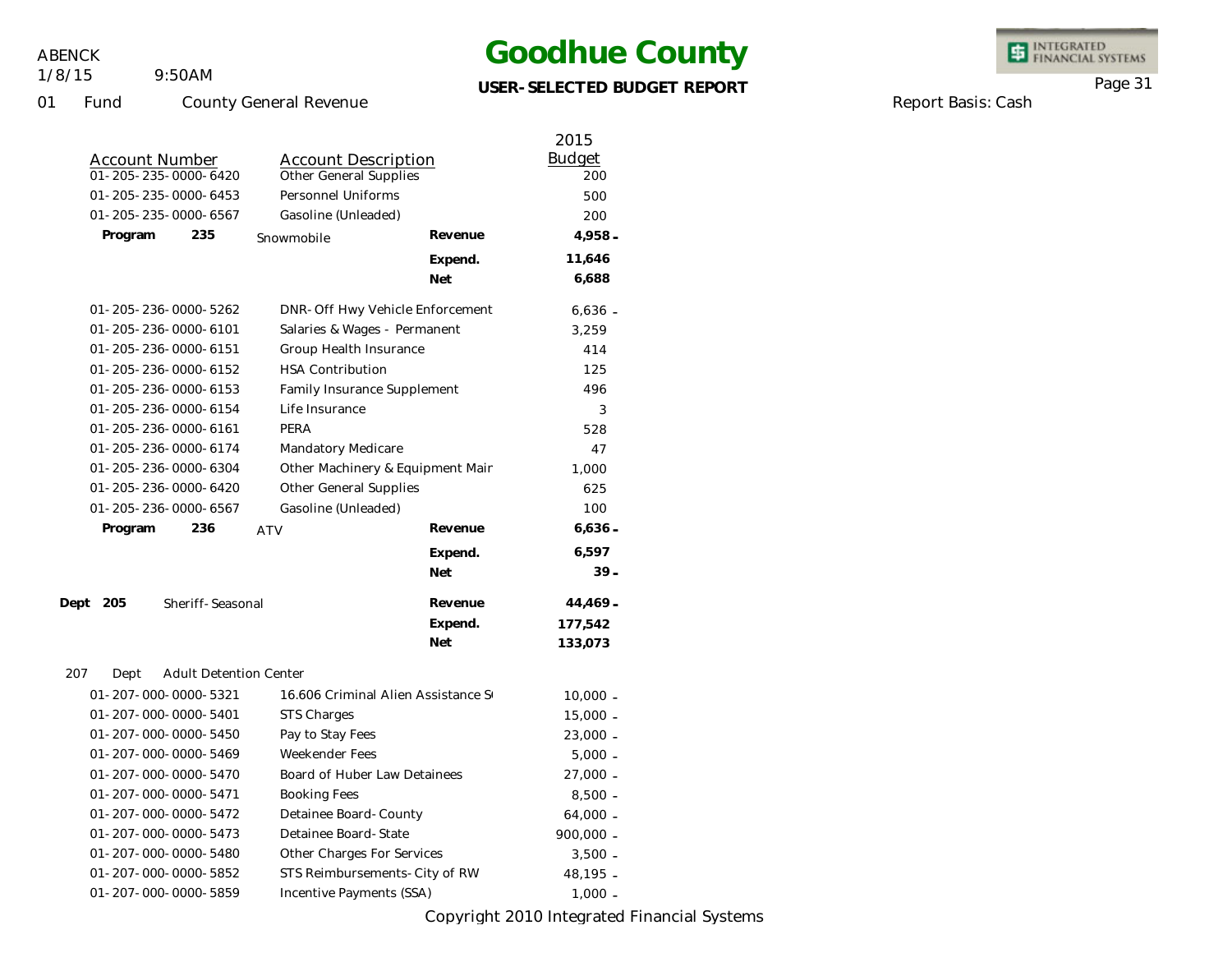1/8/15

9:50AM

## **Goodhue County**

### **USER-SELECTED BUDGET REPORT**

INTEGRATED<br>FINANCIAL SYSTEMS

Report Basis: Cash

Page 32

|                       |                                      | 2015          |
|-----------------------|--------------------------------------|---------------|
| <b>Account Number</b> | <b>Account Description</b>           | <b>Budget</b> |
| 01-207-000-0000-6101  | Salaries & Wages - Permanent         | 2,390,709     |
| 01-207-000-0000-6104  | Salaries & Wages - Overtime          | 150,000       |
| 01-207-000-0000-6114  | Salaries & Wages - Holiday Pay       | 87,000        |
| 01-207-000-0000-6118  | Salaries & Wages - Uniform Allowar   | 38,000        |
| 01-207-000-0000-6151  | Group Health Insurance               | 351,882       |
| 01-207-000-0000-6152  | <b>HSA Contribution</b>              | 71,250        |
| 01-207-000-0000-6153  | Family Insurance Supplement          | 143,870       |
| 01-207-000-0000-6154  | Life Insurance                       | 3,026         |
| 01-207-000-0000-6161  | PERA                                 | 229,356       |
| 01-207-000-0000-6171  | <b>FICA</b>                          | 162,918       |
| 01-207-000-0000-6174  | Mandatory Medicare                   | 38,102        |
| 01-207-000-0000-6201  | Telephone                            | 3,500         |
| 01-207-000-0000-6202  | Cell Phone                           | 2,500         |
| 01-207-000-0000-6243  | Membership Dues & Fees               | 50            |
| 01-207-000-0000-6244  | Subscriptions                        | 175           |
| 01-207-000-0000-6245  | State Required Registration or Licer | 150           |
| 01-207-000-0000-6268  | Software Maintenance                 | 10,600        |
| 01-207-000-0000-6272  | Physician & Medical Fees             | 260,000       |
| 01-207-000-0000-6278  | <b>Consultant Fees</b>               | 2,200         |
| 01-207-000-0000-6283  | <b>Other Professional Fees</b>       | 27,350        |
| 01-207-000-0000-6301  | Maintenance Contracts                | 29,000        |
| 01-207-000-0000-6302  | Copies/Copier Maintenance            | 6,500         |
| 01-207-000-0000-6303  | Vehicle Maintenance                  | 500           |
| 01-207-000-0000-6304  | Other Machinery & Equipment Mair     | 10,000        |
| 01-207-000-0000-6305  | <b>Building Maintenance</b>          | 4,000         |
| 01-207-000-0000-6330  | Transport Fees - Other               | 800           |
| 01-207-000-0000-6332  | Meals & Lodging                      | 2,500         |
| 01-207-000-0000-6335  | Motor Pool Vehicle Usage             | 150           |
| 01-207-000-0000-6350  | Sentence To Serve                    | 197,824       |
| 01-207-000-0000-6357  | Conferences/Schools                  | 8,300         |
| 01-207-000-0000-6358  | Detainee Board                       | 3,000         |
| 01-207-000-0000-6366  | Detainee Laundry                     | 22,000        |
| 01-207-000-0000-6401  | <b>Printing Services</b>             | 500           |
| 01-207-000-0000-6402  | Copy Machine Paper & Toner           | 2,000         |
| 01-207-000-0000-6405  | Office Supplies                      | 4,000         |
| 01-207-000-0000-6411  | <b>Custodial Supplies</b>            | 4,000         |
| 01-207-000-0000-6414  | Food & Beverages                     | 200           |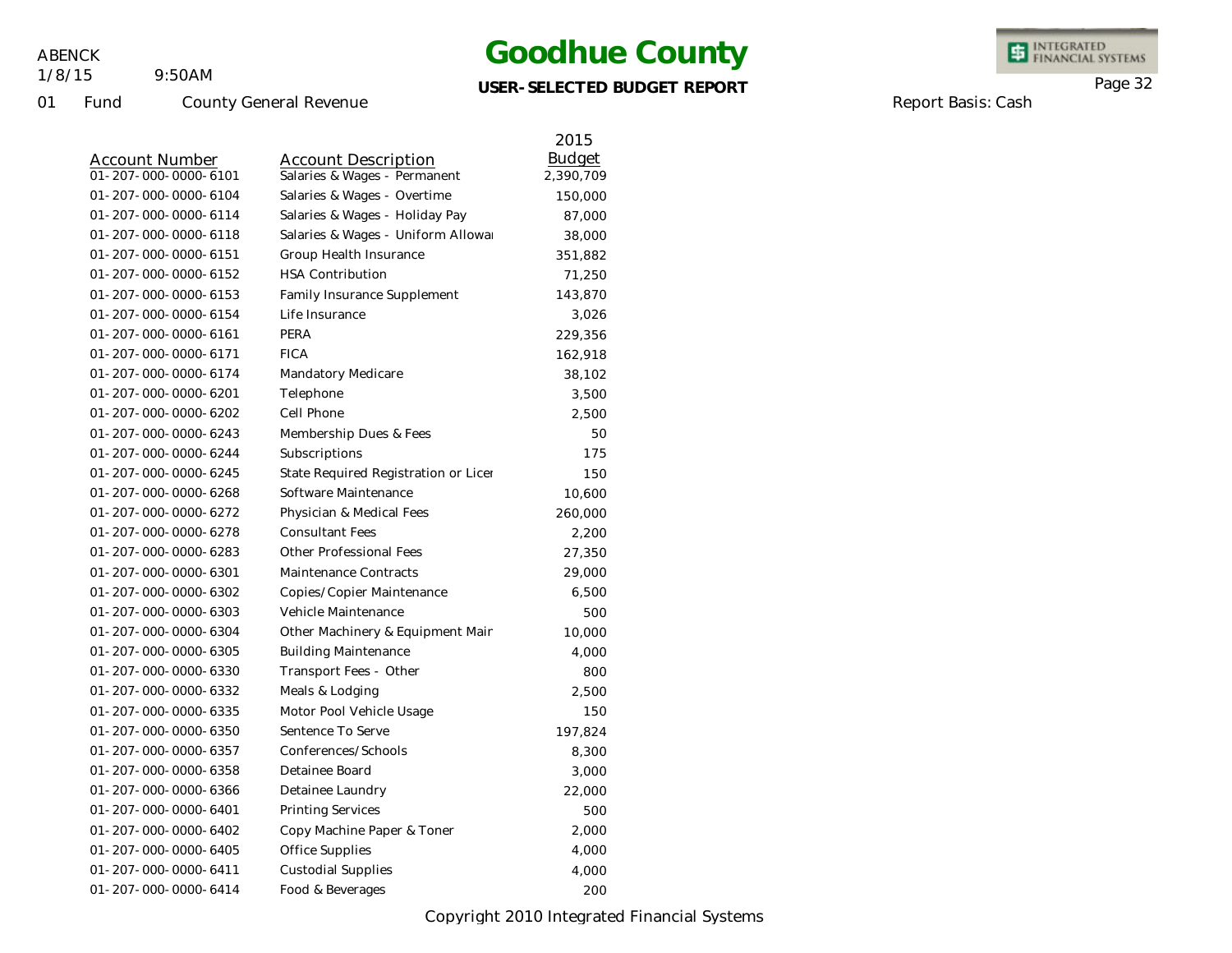1/8/15

01 Fund

9:50AM

Account Number<br>
01-207-000-0000-6420<br>
Other General Supplies

County General Revenue

01-207-000-0000-6432 Other Furniture And Equipment

Other General Supplies

## **Goodhue County**

#### **USER-SELECTED BUDGET REPORT**

INTEGRATED<br>FINANCIAL SYSTEMS

Page 33

2015 Budget

> 4,800 1,500

| ı |  |  |  |
|---|--|--|--|
|   |  |  |  |

Report Basis: Cash

| 01-207-000-0000-6434 | <b>Medical Supplies</b>            |            | 2,000       |
|----------------------|------------------------------------|------------|-------------|
| 01-207-000-0000-6453 | Personnel Uniforms                 |            | 1,000       |
| 01-207-000-0000-6461 | Detainee Clothing                  |            | 10,000      |
| 01-207-000-0000-6463 | Detainee Meals                     |            | 365,000     |
| 01-207-000-0000-6464 | Other Detainee Supplies            |            | 8,000       |
| 01-207-000-0000-6465 | Indigent Commissary Supplies       |            | 13,500      |
| 01-207-000-0000-6567 | Gasoline (Unleaded)                |            | 600         |
| 000<br>Program       | Undesignated                       | Revenue    | 1,105,195 - |
|                      |                                    | Expend.    | 4,674,312   |
|                      |                                    | <b>Net</b> | 3,569,117   |
| 01-207-240-0000-5850 | <b>Phone Commission</b>            |            | $15,000 -$  |
| 01-207-240-0000-5852 | <b>Phone Card Sales</b>            |            | 64,800 -    |
| 01-207-240-0000-5854 | Inmate Commissary                  |            | 120,000 -   |
| 01-207-240-0000-5855 | Vending Commission                 |            | $25,000 -$  |
| 01-207-240-0000-5859 | <b>Other Miscellaneous Revenue</b> |            | $2,000 -$   |
| 01-207-240-0000-6101 | Salaries & Wages - Permanent       |            | 30,556      |
| 01-207-240-0000-6151 | Group Health Insurance             |            | 4,140       |
| 01-207-240-0000-6152 | <b>HSA Contribution</b>            |            | 1,250       |
| 01-207-240-0000-6153 | Family Insurance Supplement        |            | 4,961       |
| 01-207-240-0000-6154 | Life Insurance                     |            | 31          |
| 01-207-240-0000-6161 | PERA                               |            | 2,674       |
| 01-207-240-0000-6171 | <b>FICA</b>                        |            | 1,894       |
| 01-207-240-0000-6174 | Mandatory Medicare                 |            | 443         |
| 01-207-240-0000-6201 | Telephone                          |            | 38,500      |
| 01-207-240-0000-6203 | Postage                            |            | 300         |
| 01-207-240-0000-6244 | Subscriptions                      |            | 1,000       |

01-207-240-0000-6332 Meals & Lodging 01-207-240-0000-6340 Cable Tv

01-207-240-0000-6405 Office Supplies 01-207-240-0000-6414 Food & Beverages 01-207-240-0000-6420 Other General Supplies 01-207-240-0000-6464 Other Detainee Supplies

01-207-240-0000-6357 Conferences/Schools/Workshops 01-207-240-0000-6358 Training & Seminars (Detainees)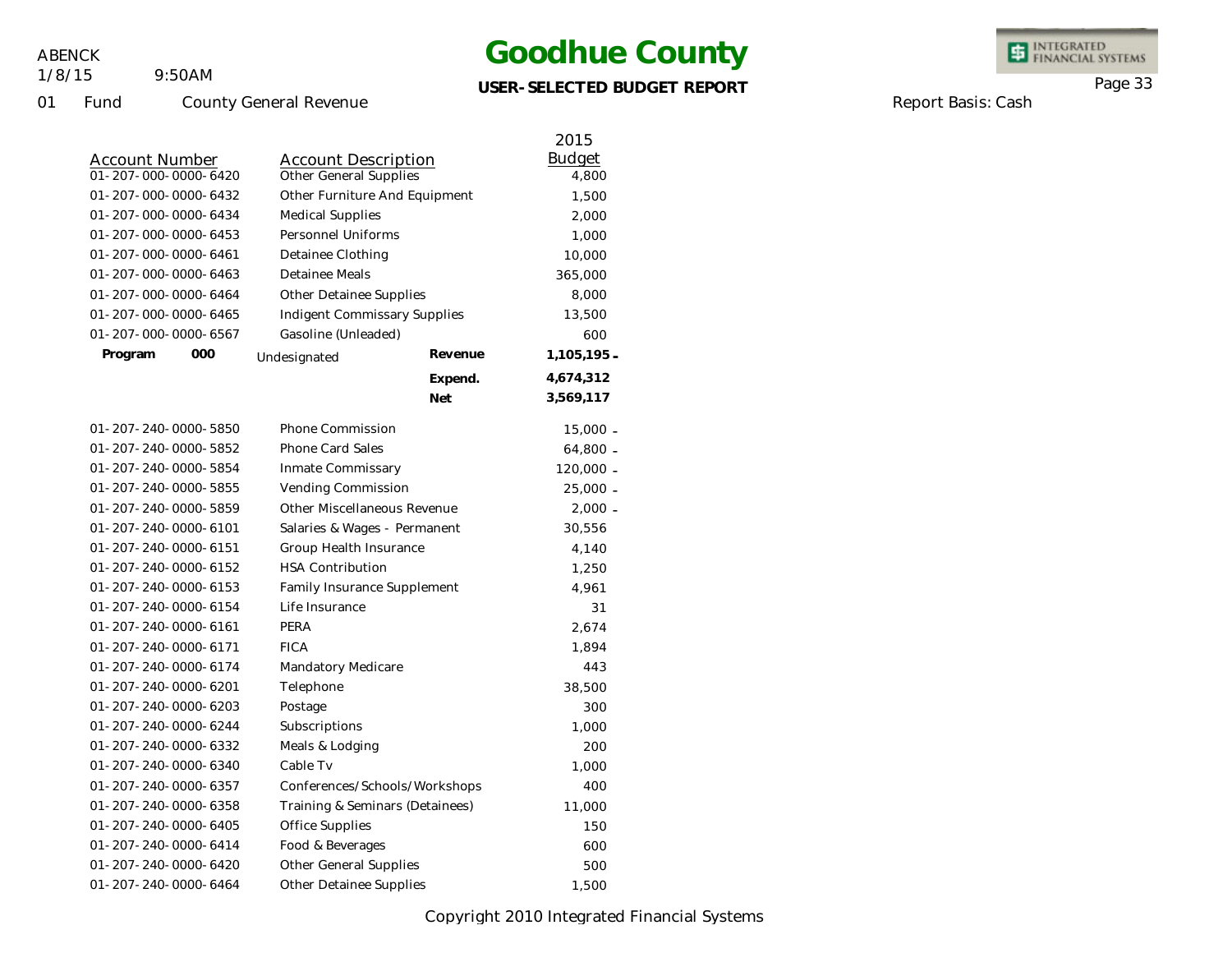1/8/15

### 9:50AM

### **Goodhue County**

### **USER-SELECTED BUDGET REPORT**

INTEGRATED<br>FINANCIAL SYSTEMS

Page 34

|             |                                               |                                                          |                                                                      | 2015                     |
|-------------|-----------------------------------------------|----------------------------------------------------------|----------------------------------------------------------------------|--------------------------|
|             | <b>Account Number</b><br>01-207-240-0000-6465 | <b>Account Description</b><br><b>Commissary Supplies</b> |                                                                      | <b>Budget</b><br>120,000 |
|             | 01-207-240-0000-6783                          | <b>Bank Service Charges</b>                              |                                                                      | 115                      |
|             | 01-207-240-0000-6999                          |                                                          |                                                                      | 5,234                    |
| Program     | 240                                           |                                                          | Future Fund Balance-Inmate Impro<br>Inmate Improvement Funds Revenue |                          |
|             |                                               |                                                          |                                                                      | 226,800 -                |
|             |                                               |                                                          | Expend.                                                              | 226,448                  |
|             |                                               |                                                          | <b>Net</b>                                                           | $352 -$                  |
| Dept<br>207 | <b>Adult Detention Center</b>                 |                                                          | Revenue                                                              | 1,331,995 -              |
|             |                                               |                                                          | Expend.                                                              | 4,900,760                |
|             |                                               |                                                          | <b>Net</b>                                                           | 3,568,765                |
| 209         | Enhanced 911 System                           |                                                          |                                                                      |                          |
| Dept        |                                               |                                                          |                                                                      |                          |
|             | 01-209-000-0000-5223                          | Enhanced 911                                             |                                                                      | 127,800 -                |
|             | 01-209-000-0000-5710                          | Interest                                                 |                                                                      | $350 -$                  |
|             | 01-209-000-0000-6201                          | Telephone                                                |                                                                      | 3,000                    |
|             | 01-209-000-0000-6241                          | Advertising                                              |                                                                      | 500                      |
|             | 01-209-000-0000-6251<br>01-209-000-0000-6252  | Electricity                                              |                                                                      | 3,000                    |
|             |                                               | Natural Gas/Propane                                      |                                                                      | 350                      |
|             | 01-209-000-0000-6268<br>01-209-000-0000-6270  | Software Maintenance Contracts                           |                                                                      | 32,774                   |
|             | 01-209-000-0000-6283                          | Software Licensing<br><b>Other Professional Fees</b>     |                                                                      | 10,650<br>700            |
|             | 01-209-000-0000-6301                          | Maintenance Contracts                                    |                                                                      | 31,000                   |
|             | 01-209-000-0000-6304                          |                                                          | Other Machinery & Equipment Mair                                     | 5,000                    |
|             | 01-209-000-0000-6332                          | Meals And Lodging                                        |                                                                      | 200                      |
|             | 01-209-000-0000-6335                          | Motor Pool Vehicle Usage                                 |                                                                      | 300                      |
|             | 01-209-000-0000-6357                          | Conferences/Schools                                      |                                                                      | 500                      |
|             | 01-209-000-0000-6420                          | <b>Other General Supplies</b>                            |                                                                      | 250                      |
|             | 01-209-000-0000-6432                          | Other Furniture And Equipment                            |                                                                      | 2,000                    |
|             | 01-209-000-0000-6669                          | Equipment/Furniture>=5,000                               |                                                                      | 10,000                   |
|             | 01-209-000-0000-6999                          | Future Fund Balance-E911 Grant                           |                                                                      | 27,926                   |
| Program     | 000                                           | Undesignated                                             | Revenue                                                              | $128,150 -$              |
|             |                                               |                                                          |                                                                      | 128,150                  |
|             |                                               |                                                          | Expend.                                                              | $\Omega$                 |
|             |                                               |                                                          | <b>Net</b>                                                           |                          |
| Dept<br>209 | Enhanced 911 System                           |                                                          | Revenue                                                              | 128,150 -                |
|             |                                               |                                                          | Expend.                                                              | 128,150                  |
|             |                                               |                                                          | <b>Net</b>                                                           | 0                        |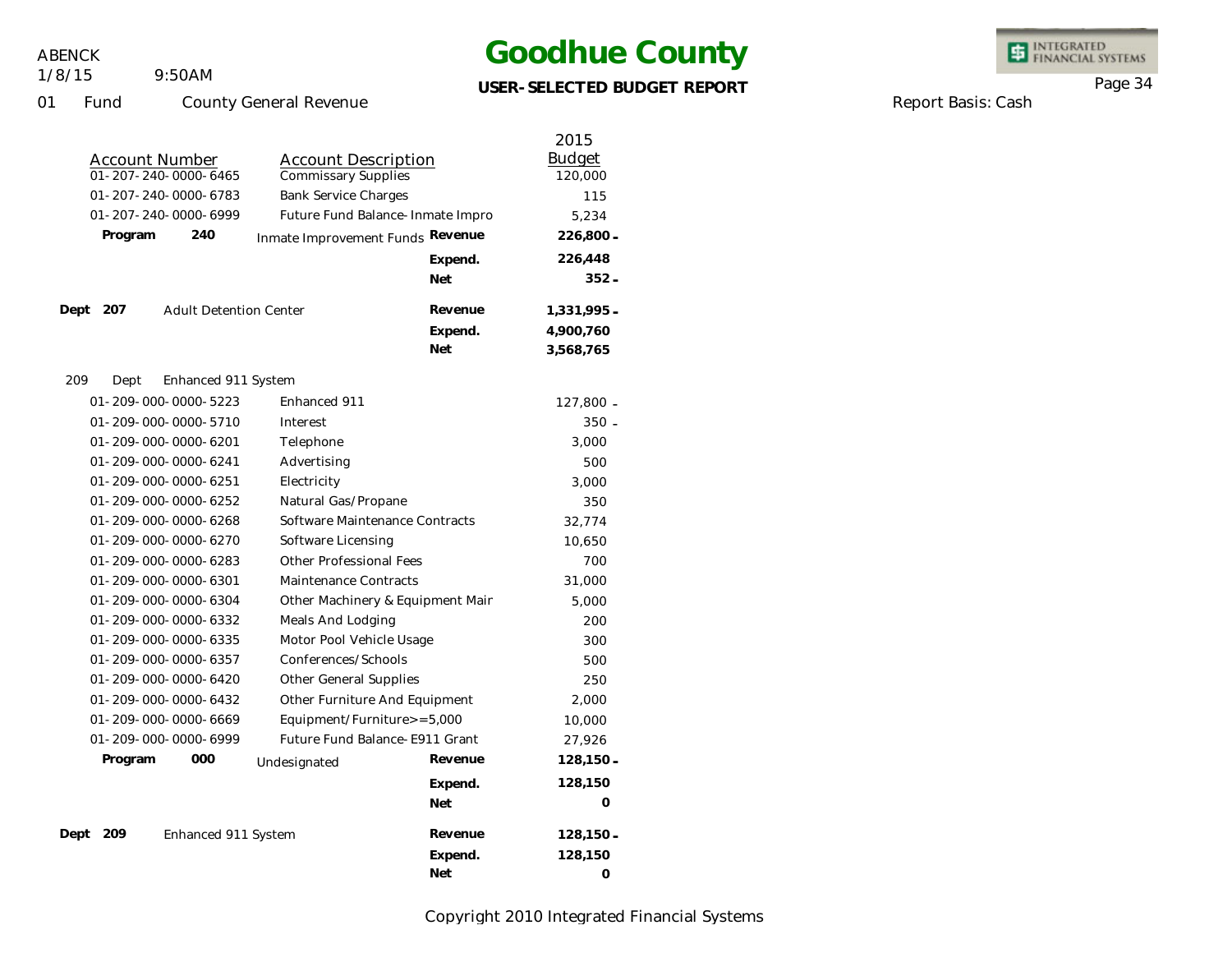1/8/15

9:50AM

# **Goodhue County**

### **USER-SELECTED BUDGET REPORT**

INTEGRATED<br>FINANCIAL SYSTEMS

Report Basis: Cash

Page 35

| Account Number                       | <b>Account Description</b>         |            | 2015<br><b>Budget</b> |
|--------------------------------------|------------------------------------|------------|-----------------------|
| 210<br>Dept                          | Dispatch Non-E911 Expenses         |            |                       |
| 01-210-000-0000-6101                 | Salaries & Wages - Permanent       |            | 619,304               |
| 01-210-000-0000-6104                 | Salaries & Wages - Overtime        |            | 20,000                |
| 01-210-000-0000-6114                 | Salaries & Wages-Holiday Pay       |            | 27,000                |
| 01-210-000-0000-6118                 | Salaries & Wages - Uniform Allowar |            | 9,900                 |
| 01-210-000-0000-6151                 | Group Health Insurance             |            | 66,237                |
| 01-210-000-0000-6152                 | <b>HSA Contribution</b>            |            | 12,500                |
| 01-210-000-0000-6153                 | Family Insurance Supplement        |            | 19,844                |
| 01-210-000-0000-6154                 | Life Insurance                     |            | 749                   |
| 01-210-000-0000-6161                 | PERA                               |            | 49,973                |
| 01-210-000-0000-6171                 | <b>FICA</b>                        |            | 41,311                |
| 01-210-000-0000-6174                 | Mandatory Medicare                 |            | 9,661                 |
| 01-210-000-0000-6201                 | Telephone                          |            | 1,300                 |
| 01-210-000-0000-6202                 | Cell phone                         |            | 1,500                 |
| 01-210-000-0000-6335                 | Motor Pool Vehicle Usage           |            | 200                   |
| 01-210-000-0000-6340                 | Cable TV                           |            | 1,000                 |
| 01-210-000-0000-6402                 | Copy Machine Paper & Toner         |            | 250                   |
| 01-210-000-0000-6420                 | <b>Other General Supplies</b>      |            | 500                   |
| 000<br>Program                       | Undesignated                       | Revenue    |                       |
|                                      |                                    | Expend.    | 881,229               |
|                                      |                                    | <b>Net</b> | 881,229               |
| 210<br>Dept                          | Dispatch Non-E911 Expenses         | Revenue    |                       |
|                                      |                                    | Expend.    | 881,229               |
|                                      |                                    | <b>Net</b> | 881,229               |
| 215<br>Dept<br>Coroner               |                                    |            |                       |
| 01-215-000-0000-6273                 | Coroner/Autopsy Fees               |            | 130,700               |
| Program<br>000                       | Undesignated                       | Revenue    |                       |
|                                      |                                    | Expend.    | 130,700               |
|                                      |                                    | <b>Net</b> | 130,700               |
| Dept<br>215<br>Coroner               |                                    | Revenue    |                       |
|                                      |                                    | Expend.    | 130,700               |
|                                      |                                    | <b>Net</b> | 130,700               |
| 255<br><b>Court Services</b><br>Dept |                                    |            |                       |
| 01-255-000-0000-5252                 | Dept of Corrections-PO Salary Rein |            | 191,275 -             |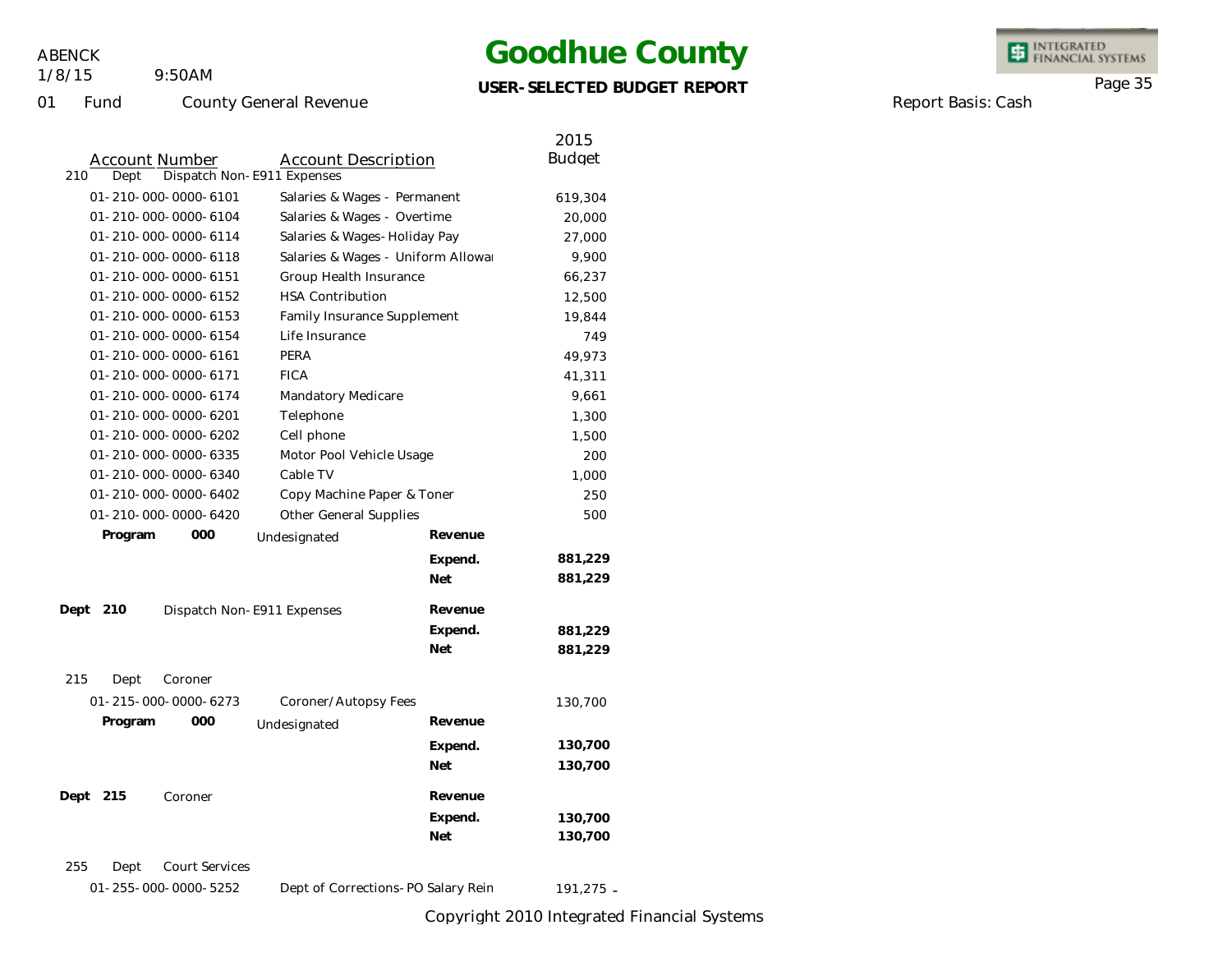1/8/15

9:50AM

## **Goodhue County**

### **USER-SELECTED BUDGET REPORT**

INTEGRATED<br>FINANCIAL SYSTEMS

Report Basis: Cash

Page 36

01 Fund County General Revenue

|                      |                                        |            | 2015          |
|----------------------|----------------------------------------|------------|---------------|
| Account Number       | Account Description                    |            | <b>Budget</b> |
| 01-255-000-0000-5253 | Dept of Corrections-Caseload/Wor       |            | 68,712 -      |
| 01-255-000-0000-5289 | MN DHS-Mental Health Screenings        |            | 19,022 -      |
| 01-255-000-0000-5481 | Substance Use Screening Fee            |            | $3,000 -$     |
| 01-255-000-0000-5947 | Transfers In                           |            | 30,000 -      |
| 01-255-000-0000-6101 | Salaries & Wages - Permanent           |            | 685,558       |
| 01-255-000-0000-6107 | Salaries & Wages - Department Hea      |            | 109,367       |
| 01-255-000-0000-6151 | Group Health Insurance                 |            | 91,075        |
| 01-255-000-0000-6152 | <b>HSA Contribution</b>                |            | 16,250        |
| 01-255-000-0000-6153 | Family Insurance Supplement            |            | 19,844        |
| 01-255-000-0000-6154 | Life Insurance                         |            | 749           |
| 01-255-000-0000-6161 | PERA                                   |            | 59,619        |
| 01-255-000-0000-6171 | <b>FICA</b>                            |            | 49,285        |
| 01-255-000-0000-6174 | Mandatory Medicare                     |            | 11,526        |
| 01-255-000-0000-6201 | Telephone                              |            | 2,500         |
| 01-255-000-0000-6202 | Cell Phone                             |            | 6,000         |
| 01-255-000-0000-6203 | Postage                                |            | 1,850         |
| 01-255-000-0000-6243 | Membership Dues & Fees                 |            | 40            |
| 01-255-000-0000-6245 | State Required Registration or Licer   |            | 329           |
| 01-255-000-0000-6268 | Software Maintenance Contracts         |            | 4,600         |
| 01-255-000-0000-6284 | <b>Contracted Services-MH Services</b> |            | 10,500        |
| 01-255-000-0000-6285 | Laboratory Fees                        |            | 2,800         |
| 01-255-000-0000-6302 | Copies/Copier Maintenance              |            | 3,500         |
| 01-255-000-0000-6331 | Mileage & Transportation               |            | 1,000         |
| 01-255-000-0000-6332 | Meals & Lodging                        |            | 500           |
| 01-255-000-0000-6333 | Other                                  |            | 50            |
| 01-255-000-0000-6335 | Motor Pool Vehicle Usage               |            | 5,100         |
| 01-255-000-0000-6357 | Conferences/Schools                    |            | 1,000         |
| 01-255-000-0000-6358 | Other Charges                          |            | 60            |
| 01-255-000-0000-6382 | Cjdn Connection Charges                |            | 1,200         |
| 01-255-000-0000-6401 | <b>Printing Services</b>               |            | 800           |
| 01-255-000-0000-6402 | Copy Machine Paper & Toner             |            | 600           |
| 01-255-000-0000-6405 | <b>Office Supplies</b>                 |            | 1,000         |
| 000<br>Program       | Undesignated                           | Revenue    | 312,009 -     |
|                      |                                        | Expend.    | 1,086,702     |
|                      |                                        | <b>Net</b> | 774,693       |
|                      |                                        |            |               |

01-255-250-0000-5480 Correction Service Fee

- 2,000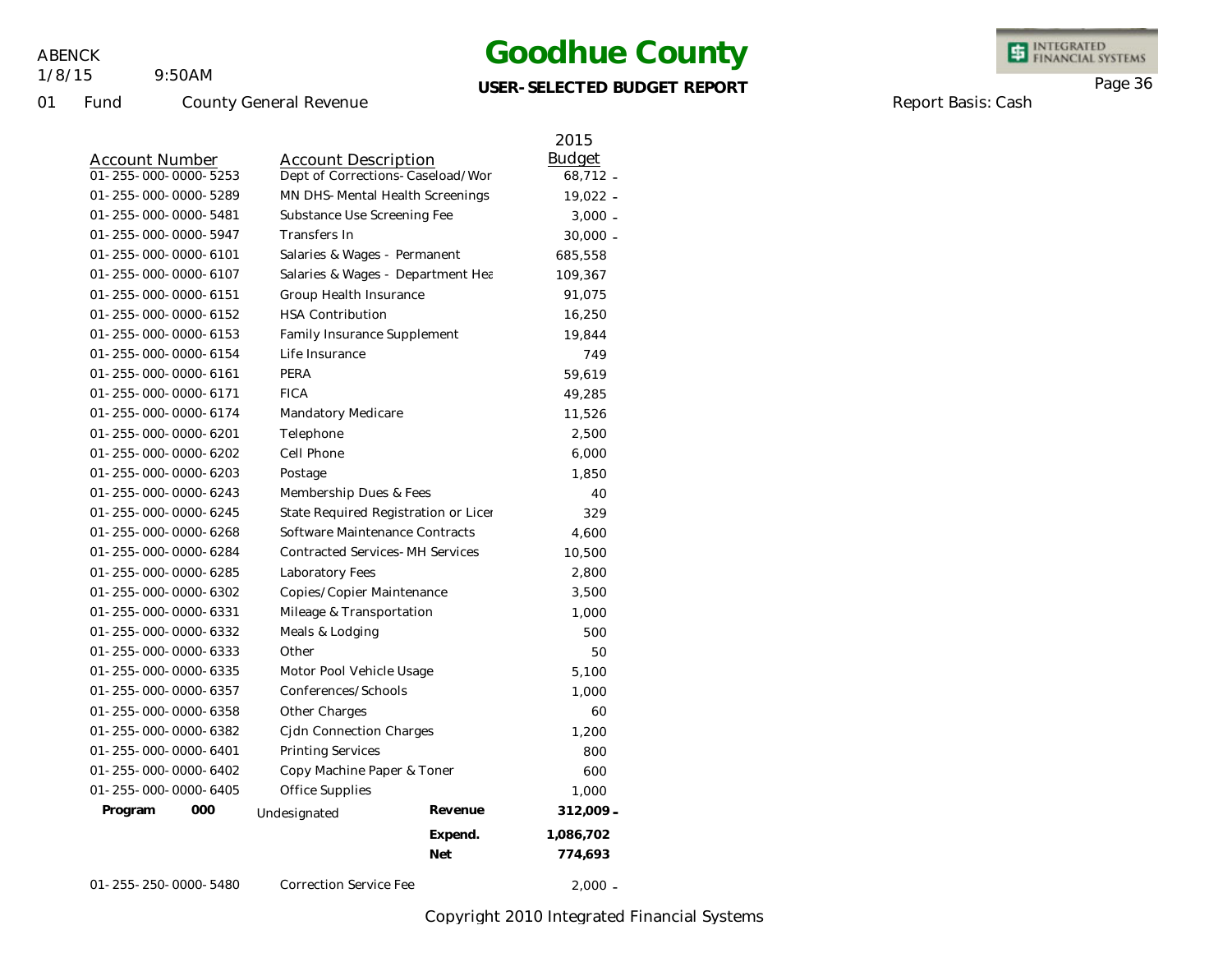1/8/15

### 9:50AM

## **Goodhue County**

### **USER-SELECTED BUDGET REPORT**

Copyright 2010 Integrated Financial Systems

INTEGRATED<br>FINANCIAL SYSTEMS

#### Page 37

|                                      |                                           | 2015          |
|--------------------------------------|-------------------------------------------|---------------|
| <b>Account Number</b>                | <b>Account Description</b>                | <b>Budget</b> |
| 01-255-250-0000-5949                 | Use of Fund Balance-Correction Ser        | $4,550 -$     |
| 01-255-250-0000-6284                 | <b>Contracted Services</b>                | 1,450         |
| 01-255-250-0000-6414                 | Food & Beverages                          | 100           |
| 01-255-250-0000-6850                 | Miscellaneous Expense                     | 5,000         |
| 250<br>Program                       | Revenue<br><b>Correction Service Fees</b> | $6,550 -$     |
|                                      | Expend.                                   | 6,550         |
|                                      | <b>Net</b>                                | $\Omega$      |
| 01-255-255-0000-5475                 | <b>Local Correctional Fees</b>            | $25,000 -$    |
| 01-255-255-0000-5947                 | Transfers In                              | 30,000        |
| 01-255-255-0000-5949                 | Use of Fund Balance-Local Correcti        | $5,000 -$     |
| Dept<br>255<br><b>Court Services</b> | Revenue                                   | 318,559 -     |
|                                      | Expend.                                   | 1,093,252     |
|                                      | <b>Net</b>                                | 774,693       |
| 281<br>Dept                          | Office of Emergency Services              |               |
| 01-281-000-0000-5395                 | 97.042 Emergency Mgmt Performar           | $32,697 -$    |
| 01-281-000-0000-6101                 | Salaries & Wages - Permanent              | 38,813        |
| 01-281-000-0000-6104                 | Salaries & Wages - Overtime               | 1,000         |
| 01-281-000-0000-6151                 | Group Health Insurance                    | 4,968         |
| 01-281-000-0000-6152                 | <b>HSA Contribution</b>                   | 750           |
| 01-281-000-0000-6154                 | Life Insurance                            | 37            |
| 01-281-000-0000-6161                 | PERA                                      | 2,986         |
| 01-281-000-0000-6171                 | <b>FICA</b>                               | 2,468         |
| 01-281-000-0000-6174                 | Mandatory Medicare                        | 577           |
| 01-281-000-0000-6201                 | Telephone                                 | 3,000         |
| 01-281-000-0000-6202                 | Cell Phone                                | 350           |
| 01-281-000-0000-6203                 | Postage                                   | 250           |
| 01-281-000-0000-6243                 | Membership Dues & Fees                    | 60            |
| 01-281-000-0000-6301                 | Maintenance Contracts                     | 9,938         |
| 01-281-000-0000-6302                 | Copies/Copier Maintenance                 | 1,550         |
| 01-281-000-0000-6303                 | Vehicle Maintenance                       | 400           |
| 01-281-000-0000-6309                 | Other-Vehicle or Boat License & Tit       | 20            |
| 01-281-000-0000-6332                 | Meals & Lodging                           | 700           |
| 01-281-000-0000-6357                 | Conferences/Schools                       | 350           |
| 01-281-000-0000-6402                 | Copy Machine Paper & Toner                | 75            |
| 01-281-000-0000-6405                 | <b>Office Supplies</b>                    | 350           |
|                                      |                                           |               |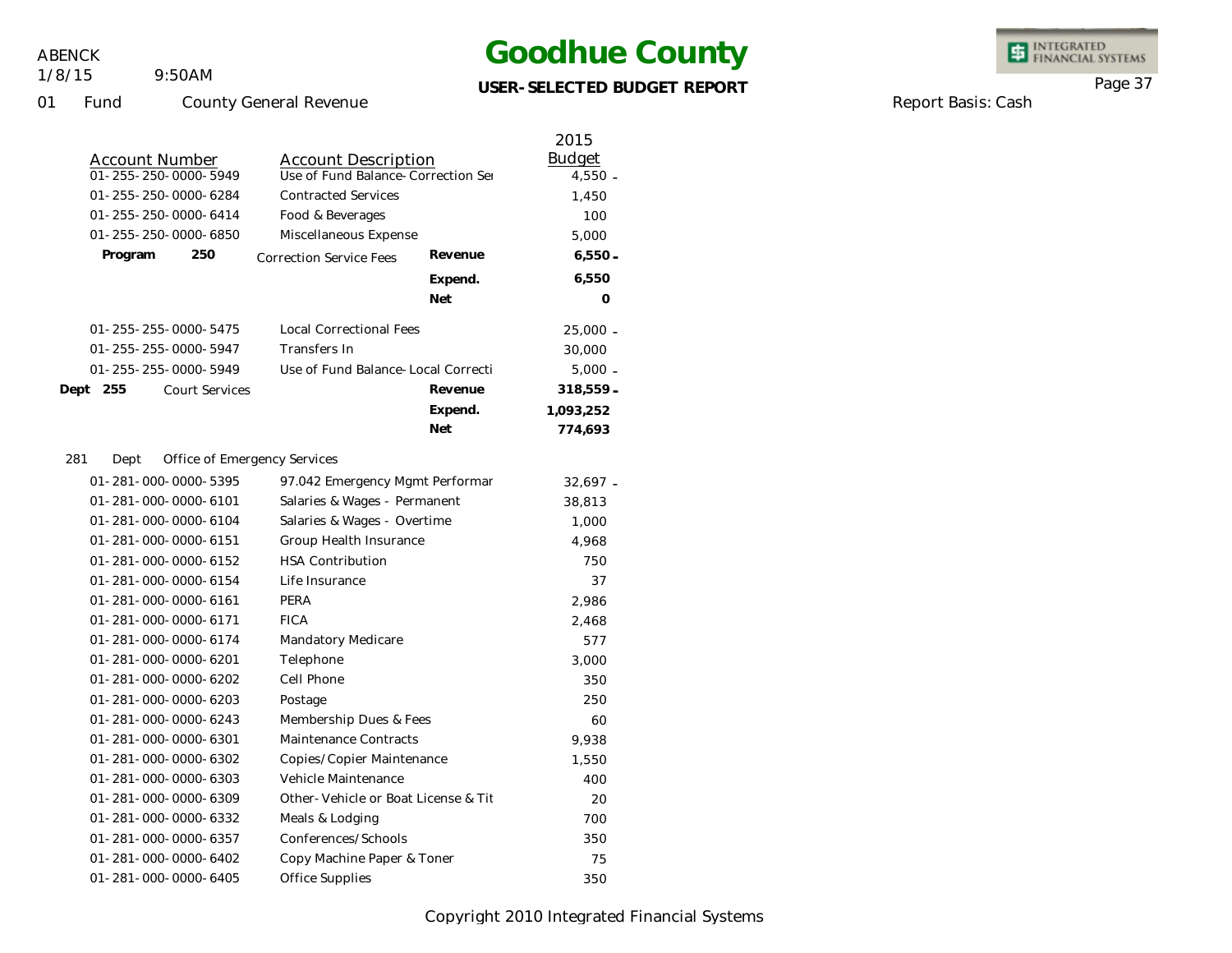1/8/15

9:50AM

## **Goodhue County**

### **USER-SELECTED BUDGET REPORT**

INTEGRATED<br>FINANCIAL SYSTEMS

Report Basis: Cash

Page 38

|                       |     |                               |                                     | 2015          |
|-----------------------|-----|-------------------------------|-------------------------------------|---------------|
| <b>Account Number</b> |     | <b>Account Description</b>    |                                     | <b>Budget</b> |
| 01-281-000-0000-6414  |     |                               | Food & Beverages                    |               |
| 01-281-000-0000-6420  |     | <b>Other General Supplies</b> |                                     | 200           |
| 01-281-000-0000-6567  |     | Gasoline (Unleaded)           |                                     | 1,000         |
| Program               | 000 | Undesignated                  | Revenue                             | $32,697 -$    |
|                       |     |                               | Expend.                             | 69,892        |
|                       |     |                               | <b>Net</b>                          | 37,195        |
| 01-281-280-0000-5247  |     |                               | Radiological Emergency Preparedne   | 272,500 -     |
| 01-281-280-0000-5949  |     | Use of Fund Balance-NPP       |                                     | $37,579 -$    |
| 01-281-280-0000-6101  |     | Salaries & Wages - Permanent  |                                     | 25,876        |
| 01-281-280-0000-6102  |     |                               | Salaries & Wages-Part Time w/ Ben   | 17,025        |
| 01-281-280-0000-6151  |     | Group Health Insurance        |                                     | 3,312         |
| 01-281-280-0000-6152  |     | <b>HSA Contribution</b>       |                                     | 500           |
| 01-281-280-0000-6154  |     | Life Insurance                |                                     | 87            |
| 01-281-280-0000-6161  |     | PERA                          |                                     | 3,218         |
| 01-281-280-0000-6171  |     | <b>FICA</b>                   |                                     | 2,660         |
| 01-281-280-0000-6174  |     | Mandatory Medicare            |                                     | 622           |
| 01-281-280-0000-6201  |     | Telephone                     |                                     | 6,100         |
| 01-281-280-0000-6202  |     | Cell Phone                    |                                     | 350           |
| 01-281-280-0000-6206  |     | Data Cards                    |                                     | 450           |
| 01-281-280-0000-6243  |     | Membership Dues And Fees      |                                     | 40            |
| 01-281-280-0000-6301  |     | <b>Maintenance Contracts</b>  |                                     | 17,150        |
| 01-281-280-0000-6302  |     | Copies/Copier Maintenance     |                                     | 1,550         |
| 01-281-280-0000-6303  |     | Vehicle Maintenance           |                                     | 400           |
| 01-281-280-0000-6304  |     |                               | Other Machinery & Equipment Mair    | 1,000         |
| 01-281-280-0000-6309  |     |                               | Other-Vehicle or Boat License & Tit | 20            |
| 01-281-280-0000-6331  |     | Mileage & Transportation      |                                     | 1,500         |
| 01-281-280-0000-6332  |     | Meals & Lodging               |                                     | 2,000         |
| 01-281-280-0000-6333  |     | Other-(Parking, Etc)          |                                     | 50            |
| 01-281-280-0000-6357  |     | Conferences/Schools/Workshops |                                     | 1,800         |
| 01-281-280-0000-6402  |     | Copy Machine Paper & Toner    |                                     | 75            |
| 01-281-280-0000-6405  |     | Office Supplies               |                                     | 500           |
| 01-281-280-0000-6414  |     | Food & Beverages              |                                     | 2,300         |
| 01-281-280-0000-6420  |     | <b>Other General Supplies</b> |                                     | 1,000         |
| 01-281-280-0000-6432  |     | Other Furniture And Equipment |                                     | 3,627         |
| 01-281-280-0000-6480  |     | Equipment/Furniture<\$5,000   |                                     | 43,800        |
| 01-281-280-0000-6567  |     | Gasoline (Unleaded)           |                                     | 1,000         |
|                       |     |                               |                                     |               |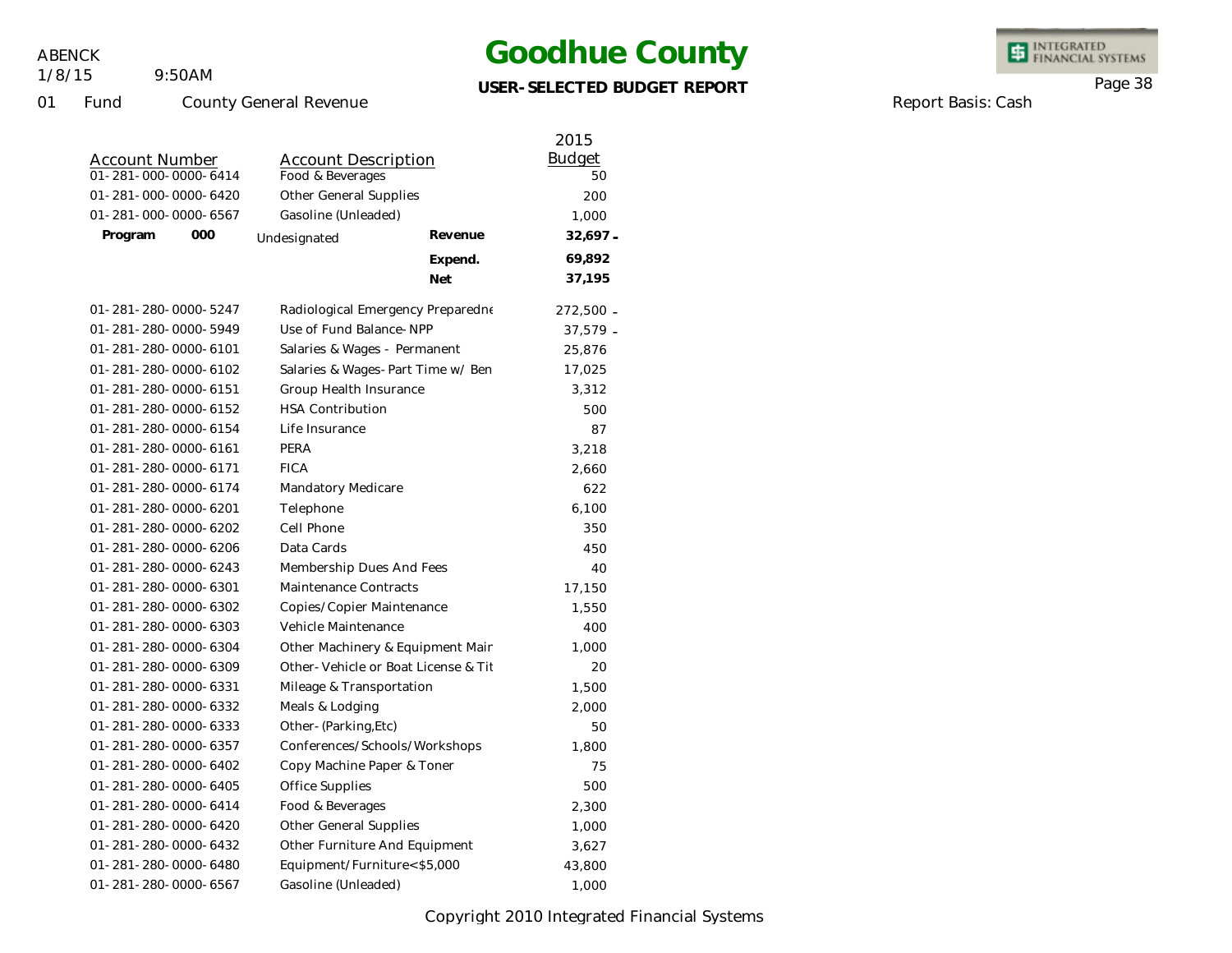9:50AM 1/8/15

## **Goodhue County**

**USER-SELECTED BUDGET REPORT**

INTEGRATED<br>FINANCIAL SYSTEMS

Report Basis: Cash

Page 39

|             | <b>Account Number</b><br>01-281-280-0000-6663 | <b>Account Description</b><br>Vehicles Purchased |            | 2015<br><b>Budget</b><br>25,000 |
|-------------|-----------------------------------------------|--------------------------------------------------|------------|---------------------------------|
|             | 01-281-280-0000-6669                          | Equipment/Furniture>=5,000                       |            | 16,000                          |
|             | 01-281-280-0000-6897                          | Other Agency Reimbursements                      |            | 86,500                          |
|             | 01-281-280-0000-6997                          | <b>Transfers Out</b>                             |            | 44,079                          |
| Program     | 280                                           | <b>NPP Designated</b>                            | Revenue    | $310,079 -$                     |
|             |                                               |                                                  | Expend.    | 309,591                         |
|             |                                               |                                                  | <b>Net</b> | 488 -                           |
|             |                                               |                                                  |            |                                 |
| Dept<br>281 |                                               | Office of Emergency Services                     | Revenue    | $342,776 -$                     |
|             |                                               |                                                  | Expend.    | 379,483                         |
|             |                                               |                                                  | <b>Net</b> | 36,707                          |
| 601<br>Dept | Extension                                     |                                                  |            |                                 |
|             | 01-601-000-0000-5610                          | <b>Contributions &amp; Donations</b>             |            | $20,000 -$                      |
|             | 01-601-000-0000-5852                          | Contract Reimbursements-4H                       |            | $6,000 -$                       |
|             | 01-601-000-0000-5859                          | <b>Publication Sales</b>                         |            | $600 -$                         |
|             | 01-601-000-0000-6101                          | Salaries & Wages - Permanent                     |            | 48,002                          |
|             | 01-601-000-0000-6103                          | Salaries & Wages-Part Time w/o Be                |            | 9,000                           |
|             | 01-601-000-0000-6106                          | Per Diem in Lieu of Salaries                     |            | 300                             |
|             | 01-601-000-0000-6151                          | Group Health Insurance                           |            | 8,280                           |
|             | 01-601-000-0000-6152                          | <b>HSA Contribution</b>                          |            | 2,500                           |
|             | 01-601-000-0000-6153                          | <b>Family Insurance Supplement</b>               |            | 9,922                           |
|             | 01-601-000-0000-6154                          | Life Insurance                                   |            | 62                              |
|             | 01-601-000-0000-6161                          | PERA                                             |            | 4,298                           |
|             | 01-601-000-0000-6171                          | <b>FICA</b>                                      |            | 3,553                           |
|             | 01-601-000-0000-6174                          | Mandatory Medicare                               |            | 831                             |
|             | 01-601-000-0000-6201                          | Telephone                                        |            | 900                             |
|             | 01-601-000-0000-6202                          | Cell Phone                                       |            | 225                             |
|             | 01-601-000-0000-6203                          | Postage                                          |            | 1,200                           |
|             | 01-601-000-0000-6232                          | <b>Publications &amp; Brochures</b>              |            | 200                             |
|             | 01-601-000-0000-6284                          | <b>Contracted Services</b>                       |            | 67,530                          |
|             | 01-601-000-0000-6297                          | <b>Contracted Services-Intern</b>                |            | 3,000                           |
|             | 01-601-000-0000-6302                          | Copies/Copier Maintenance                        |            | 2,800                           |
|             | 01-601-000-0000-6331                          | Mileage & Transportation                         |            | 200                             |
|             | 01-601-000-0000-6332                          | Meals & Lodging                                  |            | 75                              |
|             | 01-601-000-0000-6335                          | Motor Pool Vehicle Usage                         |            | 300                             |
|             | 01-601-000-0000-6357                          | Conferences/Schools                              |            | 100                             |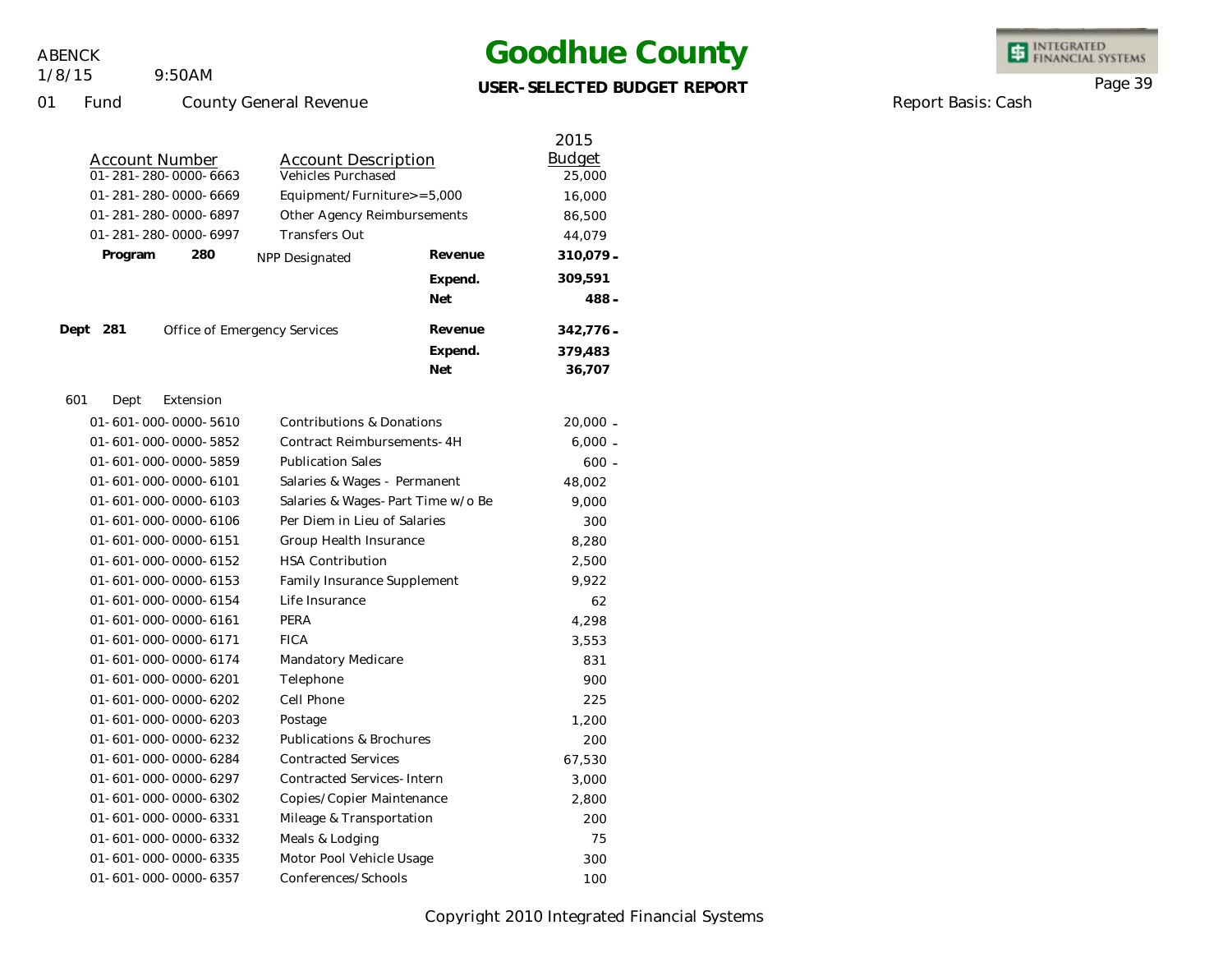9:50AM 1/8/15

# **Goodhue County**

### **USER-SELECTED BUDGET REPORT**

INTEGRATED<br>FINANCIAL SYSTEMS

Report Basis: Cash

Page 40

|                          |                                  |                                    | 2015          |
|--------------------------|----------------------------------|------------------------------------|---------------|
| <b>Account Number</b>    | <b>Account Description</b>       |                                    | <b>Budget</b> |
| 01-601-000-0000-6358     | Training & Seminars (For Others) |                                    | 200           |
| 01-601-000-0000-6401     | <b>Printing Services</b>         |                                    | 300           |
| 01-601-000-0000-6402     | Copy Machine Paper & Toner       |                                    | 350           |
| 01-601-000-0000-6405     | <b>Office Supplies</b>           |                                    | 1,100         |
| 01-601-000-0000-6420     | Other General Supplies           |                                    | 200           |
| Program<br>000           | Undesignated                     | Revenue                            | $26,600 -$    |
|                          |                                  | Expend.                            | 165,428       |
|                          |                                  | <b>Net</b>                         | 138,828       |
| Dept<br>601<br>Extension |                                  | Revenue                            | 26,600 -      |
|                          |                                  | Expend.                            | 165,428       |
|                          |                                  | <b>Net</b>                         | 138,828       |
| 750<br>Dept              | Regional Railroad Authority      |                                    |               |
| 01-750-000-0000-5001     |                                  | Current Real & Personal Property T | $4,375 -$     |
| 01-750-000-0000-6243     | Membership Dues & Fees           |                                    | 4,375         |
| Program<br>000           | Undesignated                     | Revenue                            | $4,375 -$     |
|                          |                                  | Expend.                            | 4,375         |
|                          |                                  | <b>Net</b>                         | 0             |
| Dept<br>750              | Regional Railroad Authority      | Revenue                            | $4,375 -$     |
|                          |                                  | Expend.                            | 4,375         |
|                          |                                  | <b>Net</b>                         | 0             |
| 803<br>Dept              | <b>Compensated Absences</b>      |                                    |               |
| 01-803-000-0000-5859     | Mcit Dividend                    |                                    | 225,000 -     |
| 01-803-000-0000-5949     | Use of Fund Balance-Compensated  |                                    | 172,169 -     |
| 01-803-000-0000-6140     | Vacation/Sick Payout             |                                    | 321,817       |
| 01-803-000-0000-6151     | Group Health Insurance           |                                    | 7,583         |
| 01-803-000-0000-6152     | <b>HSA Contribution</b>          |                                    | 10,750        |
| 01-803-000-0000-6171     | <b>FICA</b>                      |                                    | 24,619        |
| 01-803-000-0000-6195     | <b>Employee Incentives</b>       |                                    | 2,500         |
| 01-803-000-0000-6278     | <b>Consultant Fees</b>           |                                    | 29,700        |
| 01-803-000-0000-6414     | Food & Beverages                 |                                    | 200           |
| Program<br>000           | Undesignated                     | Revenue                            | 397,169 -     |
|                          |                                  | Expend.                            | 397,169       |
|                          |                                  | <b>Net</b>                         | O             |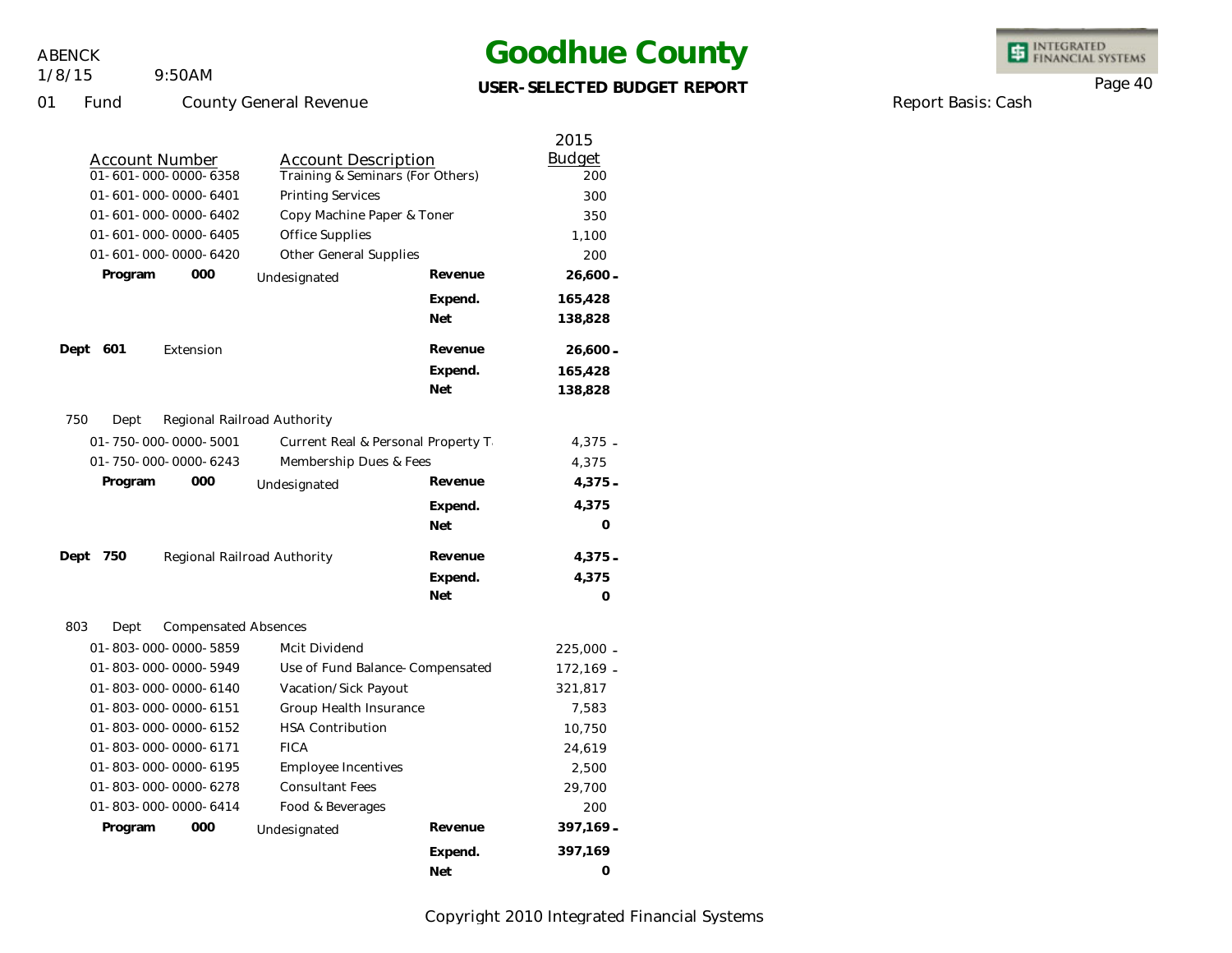1/8/15

### 9:50AM

## **Goodhue County**

### **USER-SELECTED BUDGET REPORT**

INTEGRATED<br>FINANCIAL SYSTEMS

Page 41

01 Fund County General Revenue

| Account Number<br>Account Description<br>803<br>Dept<br><b>Compensated Absences</b> | Revenue<br>Expend.<br><b>Net</b> | 2015<br><b>Budget</b><br>$397,169 -$<br>397,169<br>∩ |
|-------------------------------------------------------------------------------------|----------------------------------|------------------------------------------------------|
| 805<br>Employee Training & Developement<br>Dept                                     |                                  |                                                      |
| 01-805-000-0000-5949                                                                | Use of Fund Balance-Employee Trn | $15,000 -$                                           |
| 01-805-000-0000-6196<br>Tuition Reimbursement                                       |                                  | 10,000                                               |
| $01 - 805 - 000 - 0000 - 6357$<br>Conferences/Schools                               |                                  | 5,000                                                |
| 000<br>Program<br>Undesignated                                                      | Revenue                          | $15,000 -$                                           |
|                                                                                     | Expend.                          | 15,000                                               |
|                                                                                     | <b>Net</b>                       | O                                                    |
| 805<br>Employee Training & Developement<br>Dept                                     | Revenue                          | $15,000 -$                                           |
|                                                                                     | Expend.                          | 15,000                                               |
|                                                                                     | <b>Net</b>                       | Ω                                                    |

Report Basis: Cash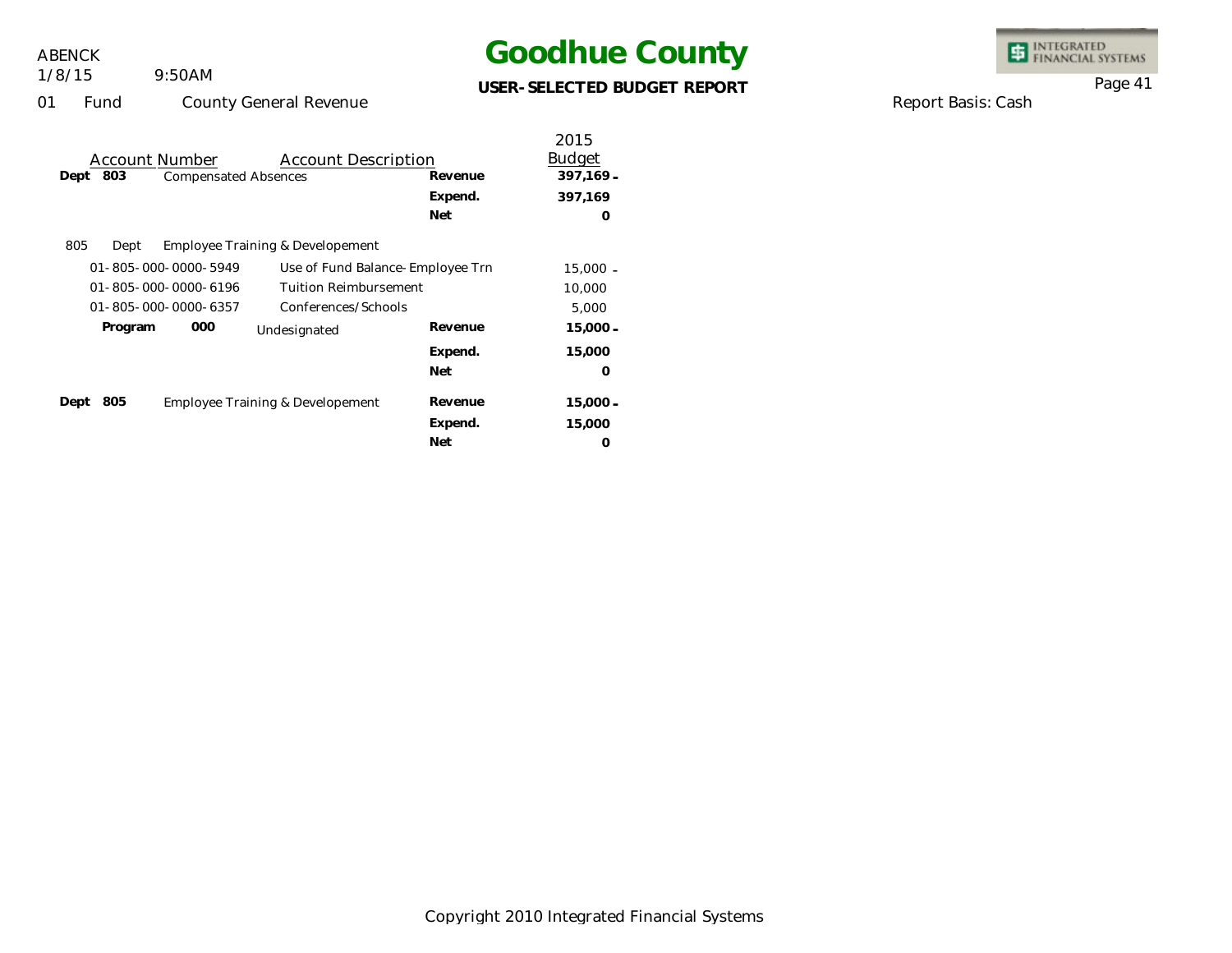1/8/15

9:50AM

## **Goodhue County**

**USER-SELECTED BUDGET REPORT**

INTEGRATED<br>FINANCIAL SYSTEMS

Report Basis: Cash

Page 42

03 Fund County Road and Bridge

|                                    |                                   | 2015          |
|------------------------------------|-----------------------------------|---------------|
| Account Number                     | <b>Account Description</b>        | <b>Budget</b> |
| 310<br>Dept<br>Highway Maintenance |                                   |               |
| 03-310-000-0000-5085               | Aggregate Material Production Tax | $52,500 -$    |
| 03-310-000-0000-5088               | Wheelage Tax                      | 473,000 -     |
| 03-310-000-0000-5145               | Driveway Applications             | $1,100 -$     |
| 03-310-000-0000-5146               | Over Width/Length Moving Permits  | $4,000 -$     |
| 03-310-000-0000-5147               | Right-Of-Way Utility Permits      | $2,700 -$     |
| 03-310-000-0000-5226               | Hwy User Tax-Regular Maintenance  | 2,336,274 -   |
| 03-310-000-0000-5227               | Hwy User Tax-Municipal Maintenar  | 232,604 -     |
| 03-310-000-0000-5480               | Other Charges For Services        | $3,000 -$     |
| 03-310-000-0000-5859               | Miscellaneous Revenue             | $2,000 -$     |
| 03-310-000-0000-5934               | Sale Of Supplies & Materials      | 20,000 -      |
| 03-310-000-0000-6101               | Salaries & Wages - Permanent      | 927,801       |
| 03-310-000-0000-6103               | Salaries & Wages-Part Time w/o Be | 28,000        |
| 03-310-000-0000-6104               | Salaries & Wages - Overtime       | 25,000        |
| 03-310-000-0000-6151               | Group Health Insurance            | 149,032       |
| 03-310-000-0000-6152               | <b>HSA Contribution</b>           | 35,000        |
| 03-310-000-0000-6153               | Family Insurance Supplement       | 99,220        |
| 03-310-000-0000-6154               | Life Insurance                    | 1,123         |
| 03-310-000-0000-6161               | PERA                              | 71,460        |
| 03-310-000-0000-6171               | <b>FICA</b>                       | 60,810        |
| 03-310-000-0000-6173               | Workmans Compensation             | 51,330        |
| 03-310-000-0000-6174               | Mandatory Medicare                | 14,222        |
| 03-310-000-0000-6202               | Cell Phone                        | 1,400         |
| 03-310-000-0000-6251               | Electricity                       | 11,000        |
| 03-310-000-0000-6270               | Software Licensing                | 2,100         |
| 03-310-000-0000-6278               | Consultant Fees-Bridge Insp       | 12,000        |
| 03-310-000-0000-6281               | Engineering-Hyd-Pavement Test Et  | 5,000         |
| 03-310-000-0000-6291               | Employee Drug & Alcohol Testing   | 500           |
| 03-310-000-0000-6309               | Other-Sidewalk Snow Removal       | 300           |
| 03-310-000-0000-6321               | Minor Maintenance Projects        | 15,000        |
| 03-310-000-0000-6322               | Seal Coating Contracts            | 621,000       |
| 03-310-000-0000-6323               | <b>Traffic Marking Contracts</b>  | 125,000       |
| 03-310-000-0000-6324               | Street Signals & Lighting         | 4,000         |
| 03-310-000-0000-6325               | Weed & Brush Spraying             | 28,000        |
| 03-310-000-0000-6326               | Tree Trimming                     | 6,000         |
| 03-310-000-0000-6327               | Crushed Rock Surfacing Contracts  | 115,000       |
| 03-310-000-0000-6328               | Aggregate Roads Grading           | 20,000        |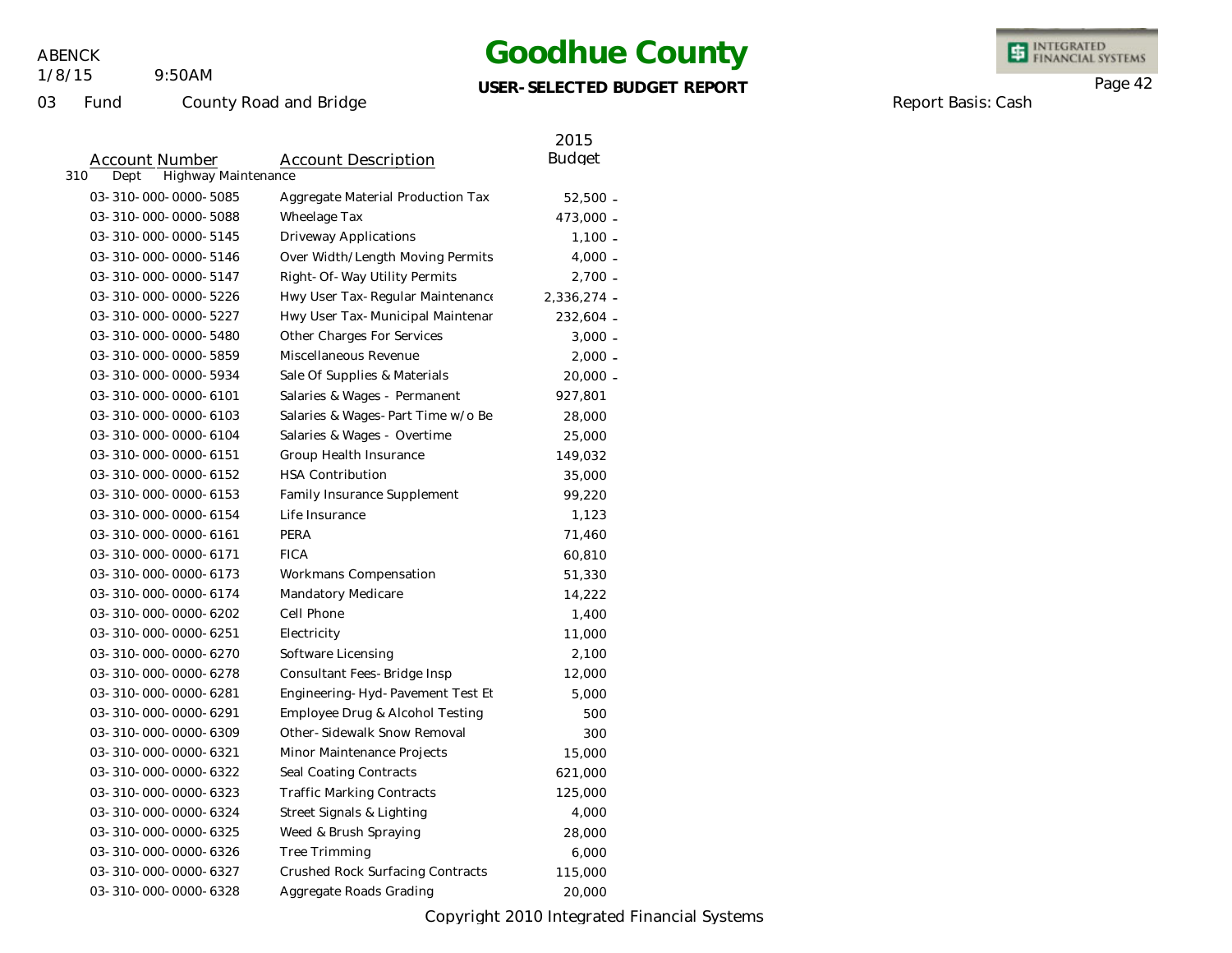1/8/15

03 Fund

9:50AM

County Road and Bridge

# **Goodhue County**

**USER-SELECTED BUDGET REPORT**

INTEGRATED<br>FINANCIAL SYSTEMS

Page 43

Report Basis: Cash

|      |                       |                             |                                |                                    | 2015          |
|------|-----------------------|-----------------------------|--------------------------------|------------------------------------|---------------|
|      | <b>Account Number</b> |                             | <b>Account Description</b>     |                                    | <b>Budget</b> |
|      |                       | 03-310-000-0000-6343        | Machinery & Equipment Rental   |                                    | 10,000        |
|      |                       | 03-310-000-0000-6357        | Conferences/Training           |                                    | 3,000         |
|      |                       | 03-310-000-0000-6405        | Office/Administrative Supplies |                                    | 300           |
|      |                       | 03-310-000-0000-6414        | Food & Beverages               |                                    | 500           |
|      |                       | 03-310-000-0000-6417        | Safety Materials & Training    |                                    | 11,200        |
|      |                       | 03-310-000-0000-6432        | Other Furniture & Equipment    |                                    | 1,650         |
|      |                       | 03-310-000-0000-6480        | Equipment/Furniture<\$5,000    |                                    | 4,500         |
|      |                       | 03-310-000-0000-6502        | Aggregates & Icing Sand        |                                    | 20,000        |
|      |                       | 03-310-000-0000-6503        | <b>Bituminous</b>              |                                    | 55,000        |
|      |                       | 03-310-000-0000-6504        | Traffic Signs, Posts & Misc    |                                    | 18,000        |
|      |                       | 03-310-000-0000-6505        | Culverts, Aprons, Bands Etc.   |                                    | 35,000        |
|      |                       | 03-310-000-0000-6506        | De-Icing Materials             |                                    | 250,000       |
|      |                       | 03-310-000-0000-6507        | <b>Crushed Rock</b>            |                                    | 80,000        |
|      |                       | 03-310-000-0000-6508        | Miscellaneous Road Supplies    |                                    | 6,500         |
|      |                       | 03-310-000-0000-6509        | Adopt-A-Hwy Expenses           |                                    | 1,200         |
|      |                       | 03-310-000-0000-6511        |                                | Tree Trimming-Weed/Brush Contro    | 6,000         |
|      |                       | 03-310-000-0000-6512        | Crack Filling                  |                                    | 1,000         |
|      |                       | 03-310-000-0000-6514        | <b>Dust Control Chemicals</b>  |                                    | 500           |
|      |                       | 03-310-000-0000-6515        | Addressing System Charges      |                                    | 12,000        |
|      |                       | 03-310-000-0000-6517        |                                | Erosion Control & Turf Establishme | 7,500         |
|      |                       | 03-310-000-0000-6839        | <b>Disposal Costs</b>          |                                    | 700           |
|      |                       | 03-310-000-0000-6999        |                                | Future Fund Balance-Wheelage Tax   | 289,000       |
|      | Program               | 000                         | Undesignated                   | Revenue                            | $3,127,178$ - |
|      |                       |                             |                                | Expend.                            | 3,242,848     |
|      |                       |                             |                                | <b>Net</b>                         | 115,670       |
|      |                       |                             |                                |                                    |               |
| Dept | 310                   | Highway Maintenance         |                                | Revenue                            | 3,127,178 -   |
|      |                       |                             |                                | Expend.                            | 3,242,848     |
|      |                       |                             |                                | <b>Net</b>                         | 115,670       |
| 320  | Dept                  | <b>Highway Construction</b> |                                |                                    |               |
|      |                       | 03-320-000-0000-5230        |                                | Hwy User Tax-Regular Constructio   | $3,200,000 -$ |
|      |                       | 03-320-000-0000-5232        | Hwy User Tax-Town Bridge       |                                    | 418,810 -     |
|      |                       | 03-320-000-0000-5480        | Other Charges For Services     |                                    | $2,000 -$     |
|      |                       | 03-320-000-0000-6101        | Salaries & Wages - Permanent   |                                    | 466,451       |
|      |                       | 03-320-000-0000-6103        |                                | Salaries & Wages-Part Time w/o Be  | 6,500         |
|      |                       | 03-320-000-0000-6104        | Salaries & Wages - Overtime    |                                    | 24,000        |
|      |                       |                             |                                |                                    |               |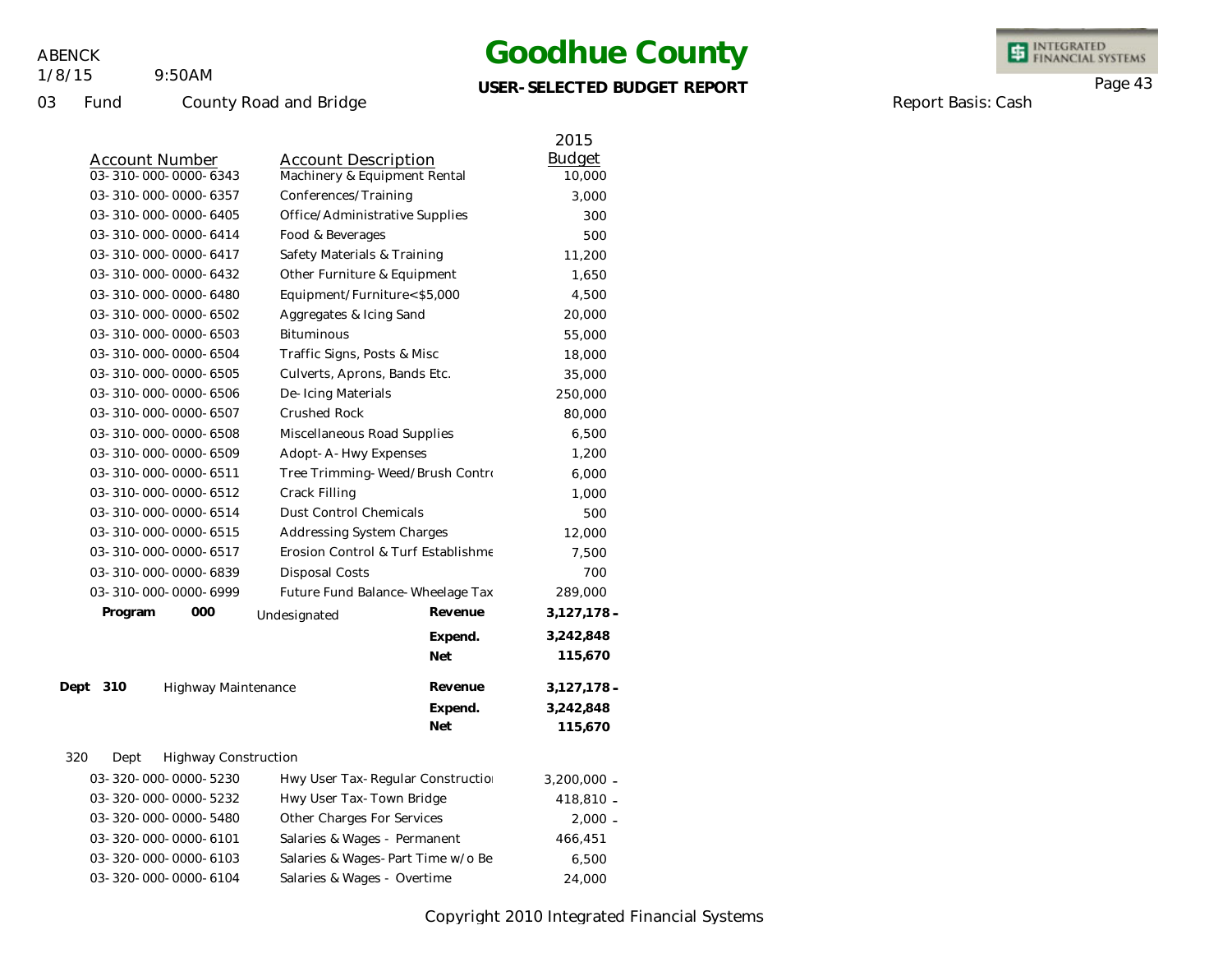1/8/15

9:50AM

## **Goodhue County**

### **USER-SELECTED BUDGET REPORT**

INTEGRATED<br>FINANCIAL SYSTEMS

Report Basis: Cash

Page 44

03 Fund

County Road and Bridge

|                                            |                                    |            | 2015          |
|--------------------------------------------|------------------------------------|------------|---------------|
| Account Number                             | <b>Account Description</b>         |            | <b>Budget</b> |
| 03-320-000-0000-6151                       | Group Health Insurance             |            | 57,957        |
| 03-320-000-0000-6152                       | <b>HSA Contribution</b>            |            | 11,250        |
| 03-320-000-0000-6153                       | Family Insurance Supplement        |            | 19,844        |
| 03-320-000-0000-6154                       | Life Insurance                     |            | 437           |
| 03-320-000-0000-6161                       | PERA                               |            | 36,784        |
| 03-320-000-0000-6171                       | <b>FICA</b>                        |            | 30,811        |
| 03-320-000-0000-6173                       | Workmans Compensation              |            | 2,576         |
| 03-320-000-0000-6174                       | Mandatory Medicare                 |            | 7,206         |
| 03-320-000-0000-6201                       | Telephone                          |            | 200           |
| 03-320-000-0000-6202                       | Cell Phone                         |            | 4,440         |
| 03-320-000-0000-6206                       | Data Cards                         |            | 840           |
| 03-320-000-0000-6243                       | Membership Dues/Professional Lice  |            | 190           |
| 03-320-000-0000-6281                       | Preliminary Engineering & Design   |            | 22,000        |
| 03-320-000-0000-6282                       | Computer Support & Software        |            | 15,000        |
| 03-320-000-0000-6287                       | Construction Phase Engineering & 1 |            | 35,000        |
| 03-320-000-0000-6302                       | Copies/Copier Maintenance          |            | 900           |
| 03-320-000-0000-6304                       | Other Machinery & Equipment Mair   |            | 1,600         |
| 03-320-000-0000-6310                       | Right-Of-Way Co Road System        |            | 7,500         |
| 03-320-000-0000-6311                       | Right-Of-Way CSAH Road System      |            | 200,000       |
| 03-320-000-0000-6319                       | Township Bridge Projects           |            | 418,810       |
| 03-320-000-0000-6320                       | <b>Construction Contracts</b>      |            | 4,563,000     |
| 03-320-000-0000-6321                       | Minor Non-Contract Charges         |            | 10,000        |
| 03-320-000-0000-6332                       | Meals & Lodging                    |            | 50            |
| 03-320-000-0000-6357                       | Conferences/Training               |            | 2,500         |
| 03-320-000-0000-6402                       | Paper/Toner/Inkjet Cartridges      |            | 800           |
| 03-320-000-0000-6405                       | Office & Computer Supplies/Small   |            | 600           |
| 03-320-000-0000-6414                       | Food & Beverages                   |            | 150           |
| 03-320-000-0000-6417                       | Safety Materials & Training        |            | 1,000         |
| 03-320-000-0000-6432                       | Other Furniture & Equipment        |            | 800           |
| 03-320-000-0000-6480                       | Equipment/Furniture<\$5,000        |            | 2,000         |
| 03-320-000-0000-6501                       | Field Engineering/Survey Supplies  |            | 4,000         |
| 03-320-000-0000-6508                       | Misc Road Construction Supplies    |            | 2,000         |
| 000<br>Program                             | Undesignated                       | Revenue    | $3,620,810 -$ |
|                                            |                                    | Expend.    | 5,957,196     |
|                                            |                                    | <b>Net</b> | 2,336,386     |
| Dept<br>320<br><b>Highway Construction</b> |                                    | Revenue    | $3,620,810 -$ |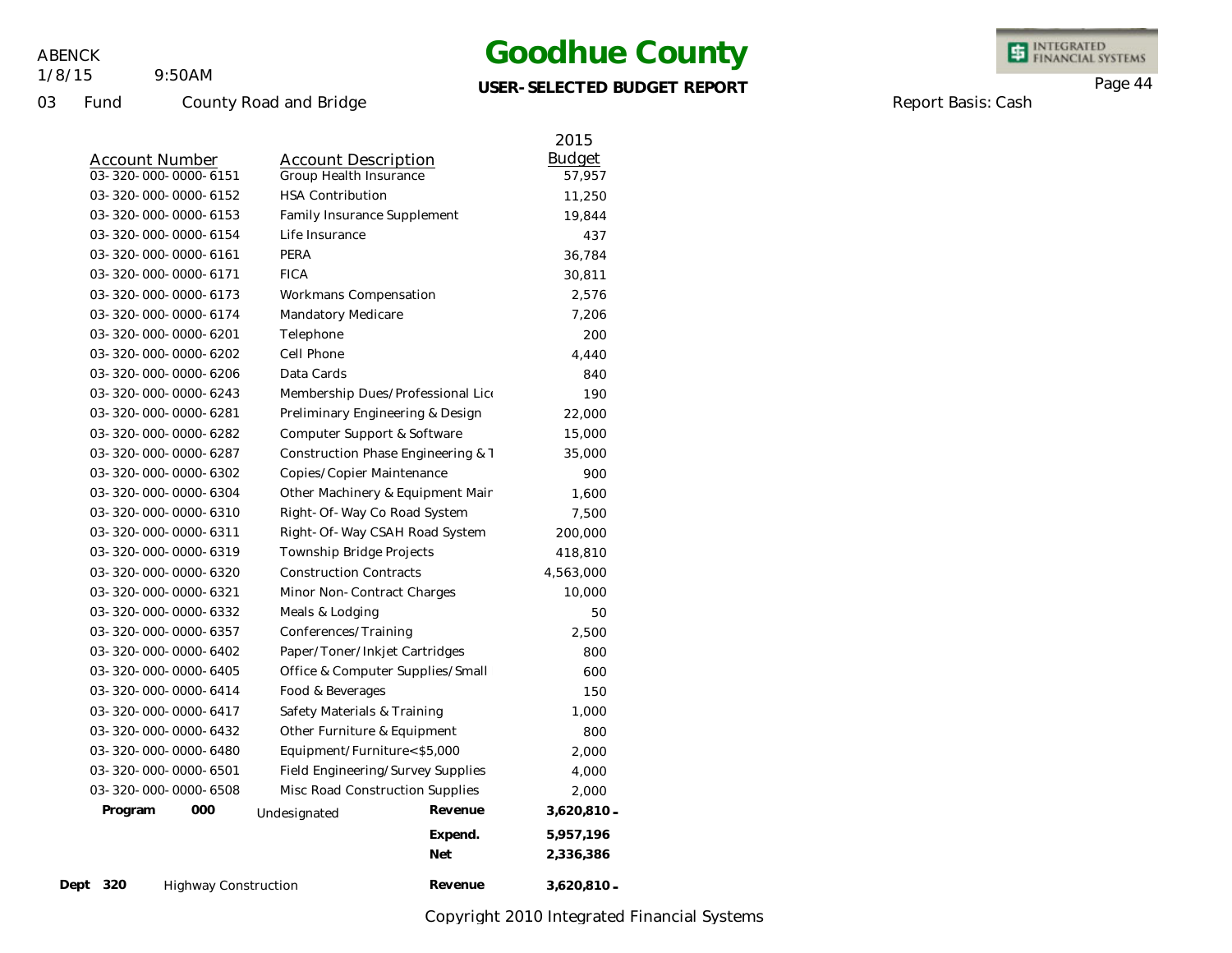03 Fund

330

1/8/15

9:50AM

## **Goodhue County**

**USER-SELECTED BUDGET REPORT**

INTEGRATED<br>FINANCIAL SYSTEMS

Page 45

Report Basis: Cash

County Road and Bridge

|                                |                                    | 2015          |
|--------------------------------|------------------------------------|---------------|
| Account Number                 | <b>Account Description</b>         | <b>Budget</b> |
|                                | Expend.                            | 5,957,196     |
|                                | <b>Net</b>                         | 2,336,386     |
| Dept<br>Highway Administration |                                    |               |
| 03-330-000-0000-5001           | Current Real & Personal Property T | 3,572,359 -   |
| 03-330-000-0000-5211           | Market Value Credit Aid            | 35,449 -      |
| 03-330-000-0000-5238           | Hwy User Tax-Town Road Allotmer    | 430,000 -     |
| 03-330-000-0000-5859           | Miscellaneous Revenue              | $200 -$       |
| 03-330-000-0000-5949           | Use of Fund Balance-Hwy Administ   | $262,253 -$   |
| 03-330-000-0000-6101           | Salaries & Wages - Permanent       | 93,333        |
| 03-330-000-0000-6103           | Salaries & Wages-Part Time w/o Be  | 8,500         |
| 03-330-000-0000-6104           | Salaries & Wages - Overtime        | 2,000         |
| 03-330-000-0000-6107           | Salaries & Wages - Department Hea  | 118,804       |
| 03-330-000-0000-6151           | Group Health Insurance             | 24,839        |
| 03-330-000-0000-6152           | <b>HSA Contribution</b>            | 7,500         |
| 03-330-000-0000-6153           | Family Insurance Supplement        | 36,381        |
| 03-330-000-0000-6154           | Life Insurance                     | 187           |
| 03-330-000-0000-6161           | PERA                               | 16,060        |
| 03-330-000-0000-6171           | <b>FICA</b>                        | 13,804        |
| 03-330-000-0000-6173           | Workmans Compensation              | 863           |
| 03-330-000-0000-6174           | Mandatory Medicare                 | 3,228         |
| 03-330-000-0000-6201           | Telephone                          | 4,500         |
| 03-330-000-0000-6202           | Cell Phone                         | 600           |
| 03-330-000-0000-6203           | Postage                            | 1,100         |
| 03-330-000-0000-6204           | Postage Box Rental                 | 175           |
| 03-330-000-0000-6241           | Advertising & Legal Notices        | 50            |
| 03-330-000-0000-6243           | Membership Dues & Fees             | 3,550         |
| 03-330-000-0000-6244           | Subscriptions                      | 140           |
| 03-330-000-0000-6278           | <b>Consultant Fees</b>             | 31,000        |
| 03-330-000-0000-6282           | Computer Support & Software        | 5,000         |
| 03-330-000-0000-6283           | Other Professional Fees            | 2,800         |
| 03-330-000-0000-6302           | Copies/Copier Maintenance          | 3,740         |
| 03-330-000-0000-6305           | <b>Building Maintenance</b>        | 9,000         |
| 03-330-000-0000-6317           | SE Collector Development           | 80,000        |
| 03-330-000-0000-6318           | Th 52 Development                  | 182,253       |
| 03-330-000-0000-6332           | Meals & Lodging                    | 50            |
| 03-330-000-0000-6351           | Insurance                          | 31,715        |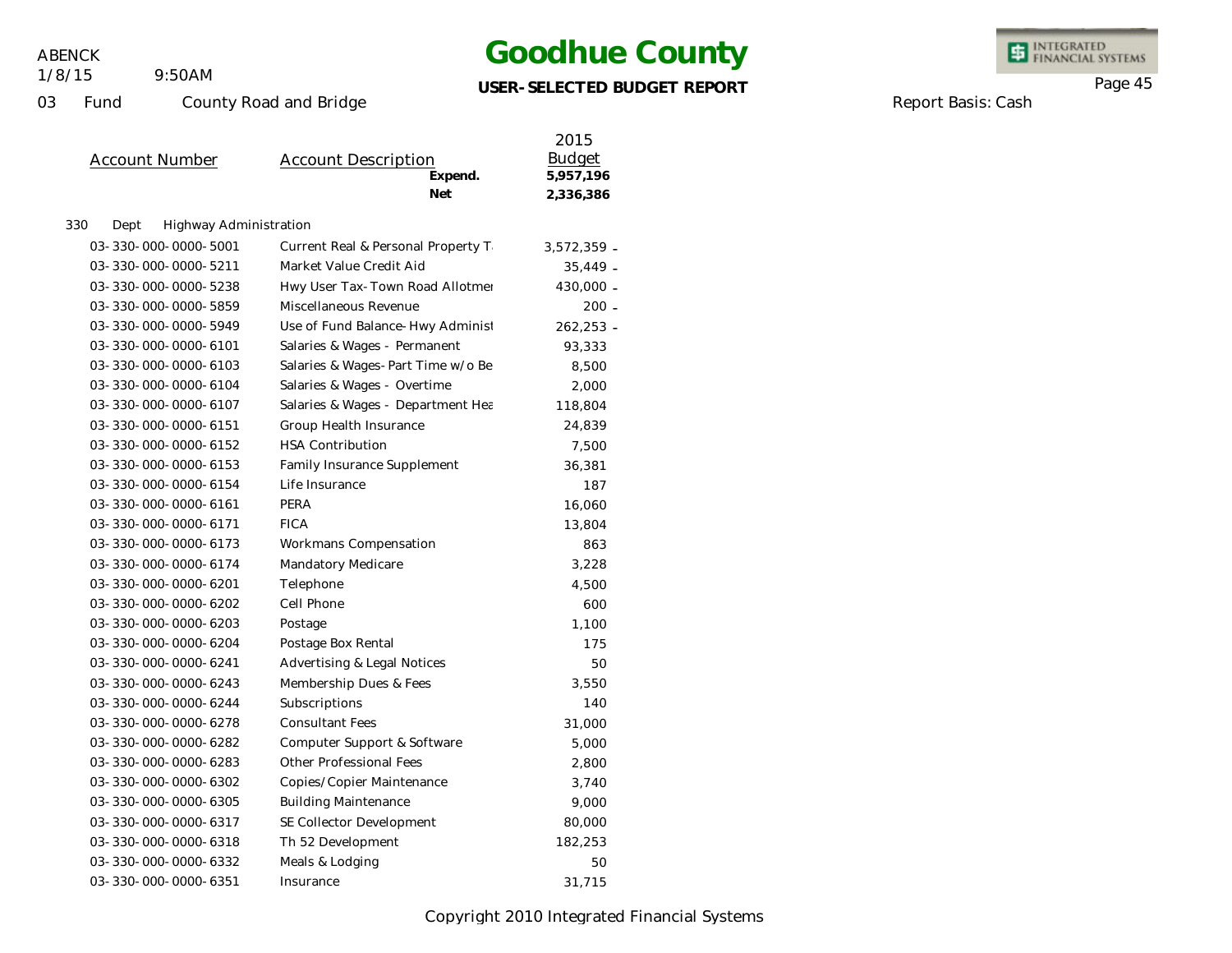03 Fund

1/8/15

9:50AM

County Road and Bridge

## **Goodhue County**

**USER-SELECTED BUDGET REPORT**

INTEGRATED<br>FINANCIAL SYSTEMS

Page 46

Report Basis: Cash

|      |                       |                        |                                      |            | 2015          |
|------|-----------------------|------------------------|--------------------------------------|------------|---------------|
|      | <b>Account Number</b> |                        | <b>Account Description</b>           |            | <b>Budget</b> |
|      |                       | 03-330-000-0000-6357   | Conferences/Training                 |            | 13,500        |
|      |                       | 03-330-000-0000-6401   | <b>Printing Services</b>             |            | 300           |
|      |                       | 03-330-000-0000-6402   | Paper/Toner/Ink Jet Cartridges       |            | 600           |
|      |                       | 03-330-000-0000-6405   | Office Supplies/Small Equip          |            | 1,200         |
|      |                       | 03-330-000-0000-6414   | Food & Beverages                     |            | 50            |
|      |                       | 03-330-000-0000-6432   | Other Furniture & Equipment          |            | 500           |
|      |                       | 03-330-000-0000-6480   | Equipment/Furniture<\$5,000          |            | 1,500         |
|      |                       | 03-330-000-0000-6845   | <b>Town Road Allotment</b>           |            | 430,000       |
|      | Program               | 000                    | Undesignated                         | Revenue    | $4,300,261 -$ |
|      |                       |                        |                                      | Expend.    | 1,128,822     |
|      |                       |                        |                                      | <b>Net</b> | $3,171,439 -$ |
| Dept | 330                   | Highway Administration |                                      | Revenue    | $4,300,261 -$ |
|      |                       |                        |                                      | Expend.    | 1,128,822     |
|      |                       |                        |                                      | <b>Net</b> | $3,171,439 -$ |
| 340  | Dept                  | Equipment Maintenance  |                                      |            |               |
|      |                       | 03-340-000-0000-5480   | Other Charges For Services           |            | $600 -$       |
|      |                       | 03-340-000-0000-5496   | Intracounty Fees-Labor               |            | $800 -$       |
|      |                       | 03-340-000-0000-5497   | Intracounty Fees-Materials/Supplie   |            | $300 -$       |
|      |                       | 03-340-000-0000-5859   | Miscellaneous Revenue                |            | $1,800 -$     |
|      |                       | 03-340-000-0000-5947   | Transfers In                         |            | 240,000 -     |
|      |                       | 03-340-000-0000-5949   | Use of Fund Balance-Equip Mainter    |            | 233,000 -     |
|      |                       | 03-340-000-0000-6101   | Salaries & Wages - Permanent         |            | 87,278        |
|      |                       | 03-340-000-0000-6104   | Salaries & Wages - Overtime          |            | 100           |
|      |                       | 03-340-000-0000-6151   | Group Health Insurance               |            | 16,559        |
|      |                       | 03-340-000-0000-6152   | <b>HSA Contribution</b>              |            | 3,750         |
|      |                       | 03-340-000-0000-6153   | Family Insurance Supplement          |            | 9,922         |
|      |                       | 03-340-000-0000-6154   | Life Insurance                       |            | 125           |
|      |                       | 03-340-000-0000-6161   | PERA                                 |            | 6,553         |
|      |                       | 03-340-000-0000-6171   | <b>FICA</b>                          |            | 5,471         |
|      |                       | 03-340-000-0000-6173   | Workmans Compensation                |            | 1,555         |
|      |                       | 03-340-000-0000-6174   | Mandatory Medicare                   |            | 1,267         |
|      |                       | 03-340-000-0000-6202   | Cell Phone                           |            | 480           |
|      |                       | 03-340-000-0000-6245   | State Required Registration or Licer |            | 50            |
|      |                       | 03-340-000-0000-6291   | Employee Drug & Alcohol Testing      |            | 40            |
|      |                       | 03-340-000-0000-6303   | Labor-Trucks & Pick Ups              |            | 14,000        |
|      |                       |                        |                                      |            |               |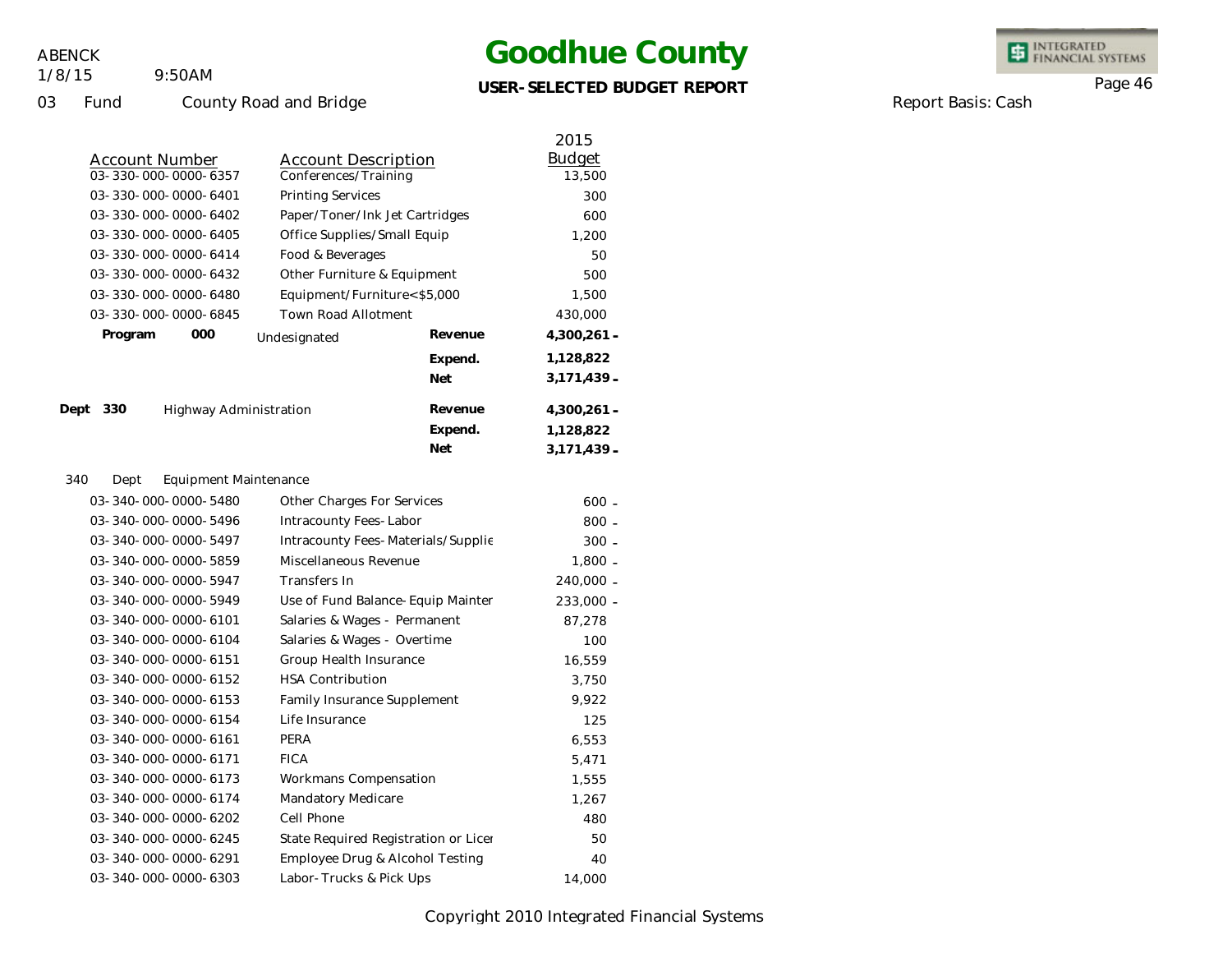1/8/15

9:50AM

# **Goodhue County**

### **USER-SELECTED BUDGET REPORT**

INTEGRATED<br>FINANCIAL SYSTEMS

Report Basis: Cash

Page 47

| 03 | Fund | County Road and Bridge |  |
|----|------|------------------------|--|
|----|------|------------------------|--|

|                                      |                                  |            | 2015          |
|--------------------------------------|----------------------------------|------------|---------------|
| <b>Account Number</b>                | <b>Account Description</b>       |            | <b>Budget</b> |
| 03-340-000-0000-6304                 | Other Machinery & Equipment Mair |            | 15,000        |
| 03-340-000-0000-6307                 | <b>Uniform Maintenance</b>       |            | 400           |
| 03-340-000-0000-6351                 | Property Insurance               |            | 35,593        |
| 03-340-000-0000-6357                 | Conferences/Training             |            | 250           |
| 03-340-000-0000-6405                 | Office Supplies/Small Equip      |            | 50            |
| 03-340-000-0000-6417                 | Safety Materials & Training      |            | 1,000         |
| 03-340-000-0000-6420                 | <b>Other General Supplies</b>    |            | 10,000        |
| 03-340-000-0000-6480                 | Equipment/Furniture<\$5,000      |            | 3,000         |
| 03-340-000-0000-6561                 | Motor Oil & Lubricants           |            | 11,000        |
| 03-340-000-0000-6562                 | Truck & Pickup Repair Parts      |            | 36,000        |
| 03-340-000-0000-6563                 | Heavy & Misc Equip Repair Parts  |            | 30,000        |
| 03-340-000-0000-6565                 | Diesel Fuel                      |            | 200,000       |
| 03-340-000-0000-6566                 | Propane                          |            | 350           |
| 03-340-000-0000-6567                 | Gasoline (Unleaded)              |            | 35,000        |
| 03-340-000-0000-6569                 | Small Tools & Shop Equipment     |            | 3,000         |
| 03-340-000-0000-6570                 | <b>Welding Supplies</b>          |            | 1,200         |
| 03-340-000-0000-6572                 | <b>Cutting Edges</b>             |            | 25,000        |
| 03-340-000-0000-6575                 | <b>Tires</b>                     |            | 32,000        |
| 03-340-000-0000-6663                 | <b>Vehicles Purchased</b>        |            | 246,000       |
| 03-340-000-0000-6669                 | Equipment/Furniture>=5,000       |            | 227,000       |
| 000<br>Program                       | Undesignated                     | Revenue    | 476,500 -     |
|                                      |                                  | Expend.    | 1,058,993     |
|                                      |                                  | <b>Net</b> | 582,493       |
| Dept<br>340<br>Equipment Maintenance |                                  | Revenue    | 476,500 -     |
|                                      |                                  | Expend.    | 1,058,993     |
|                                      |                                  | <b>Net</b> | 582,493       |
| 350<br>Shop Maintenance<br>Dept      |                                  |            |               |
| 03-350-000-0000-6201                 | Telephone                        |            | 3,500         |
| 03-350-000-0000-6209                 | Internet                         |            | 2,160         |
| 03-350-000-0000-6251                 | Electricity                      |            | 25,000        |
| 03-350-000-0000-6252                 | Natural Gas & Lp                 |            | 30,000        |
| 03-350-000-0000-6253                 | Water/Sewer/Garbage Pick Up      |            | 7,000         |
| 03-350-000-0000-6304                 | Other Machinery & Equipment Mair |            | 9,000         |
| 03-350-000-0000-6305                 | <b>Building Maintenance</b>      |            | 21,000        |
| 03-350-000-0000-6306                 | Grounds Maintenance              |            | 7,000         |
|                                      |                                  |            |               |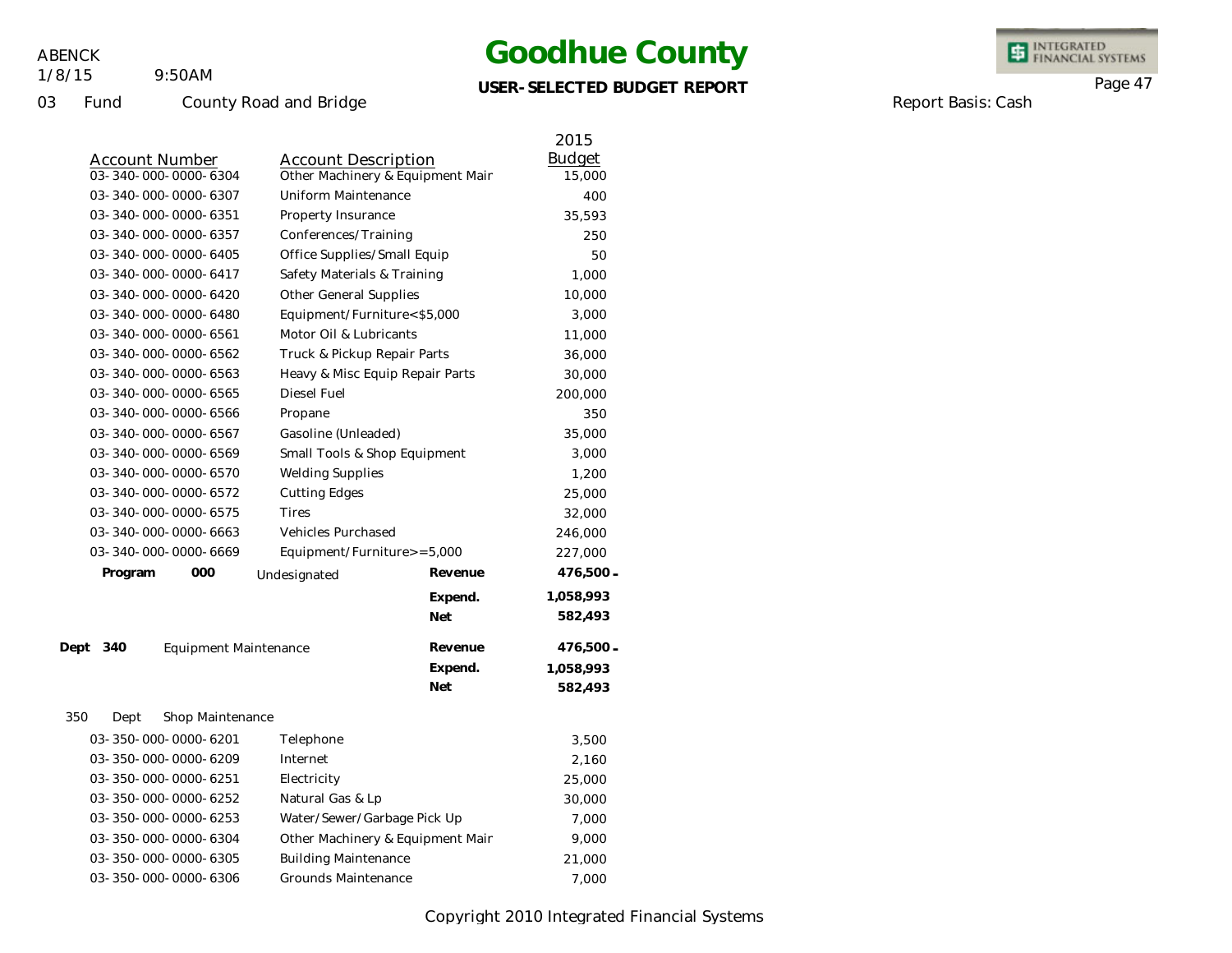9:50AM 1/8/15

# **Goodhue County**

### **USER-SELECTED BUDGET REPORT**

INTEGRATED<br>FINANCIAL SYSTEMS

Report Basis: Cash

Page 48

03 Fund County Road and Bridge

|                                                         |                                 |                                   | 2015          |
|---------------------------------------------------------|---------------------------------|-----------------------------------|---------------|
| <b>Account Number</b><br>$03 - 350 - 000 - 0000 - 6351$ | <b>Account Description</b>      |                                   | <b>Budget</b> |
|                                                         | Property Insurance              |                                   | 11,182        |
| 03-350-000-0000-6420                                    | <b>Other General Supplies</b>   |                                   | 6,000         |
| 03-350-000-0000-6480                                    | Equipment/Furniture<\$5,000     |                                   | 1,500         |
| 03-350-000-0000-6563                                    | Building & Systems Repair Parts |                                   | 2,800         |
| Program<br>000                                          | Undesignated                    | Revenue                           |               |
|                                                         |                                 | Expend.                           | 126,142       |
|                                                         |                                 | <b>Net</b>                        | 126,142       |
| Dept<br>350<br>Shop Maintenance                         |                                 | Revenue                           |               |
|                                                         |                                 | Expend.                           | 126,142       |
|                                                         |                                 | <b>Net</b>                        | 126,142       |
| 521<br>Dept<br>County Park                              |                                 |                                   |               |
| 03-521-000-0000-5818                                    | Rent/Lease Of Land              |                                   | $6,500 -$     |
| 03-521-000-0000-5859                                    | Miscellaneous Revenue           |                                   | $40 -$        |
| 03-521-000-0000-5949                                    |                                 | Use of Fund Balance-Byllesby Park | 25,000 -      |
| 03-521-000-0000-6106                                    | Per Diem in Lieu of Salaries    |                                   | 1,000         |
| 03-521-000-0000-6243                                    | Membership Dues & Fees          |                                   | 300           |
| 03-521-000-0000-6251                                    | Electric                        |                                   | 1,200         |
| 03-521-000-0000-6278                                    | <b>Consultant Fees</b>          |                                   | 2,000         |
| 03-521-000-0000-6306                                    | <b>Grounds Maintenance</b>      |                                   | 1,500         |
| 03-521-000-0000-6331                                    | Mileage                         |                                   | 450           |
| 03-521-000-0000-6332                                    | Meals & Meeting Expenses        |                                   | 150           |
| 03-521-000-0000-6343                                    |                                 | Equipment Rent (Dumpsters & Port  | 7,300         |
| 03-521-000-0000-6351                                    | Insurance                       |                                   | 268           |
| 03-521-000-0000-6414                                    | Food & Beverages                |                                   | 120           |
| 03-521-000-0000-6420                                    | General Supplies & Repair Parts |                                   | 3,000         |
| 03-521-000-0000-6621                                    | <b>Land Purchases</b>           |                                   | 25,000        |
| Program<br>000                                          | Undesignated                    | Revenue                           | $31,540 -$    |
|                                                         |                                 | Expend.                           | 42,288        |
|                                                         |                                 | <b>Net</b>                        | 10,748        |
| Dept<br>521<br>County Park                              |                                 | Revenue                           | $31,540 -$    |
|                                                         |                                 | Expend.                           | 42,288        |
|                                                         |                                 | <b>Net</b>                        | 10,748        |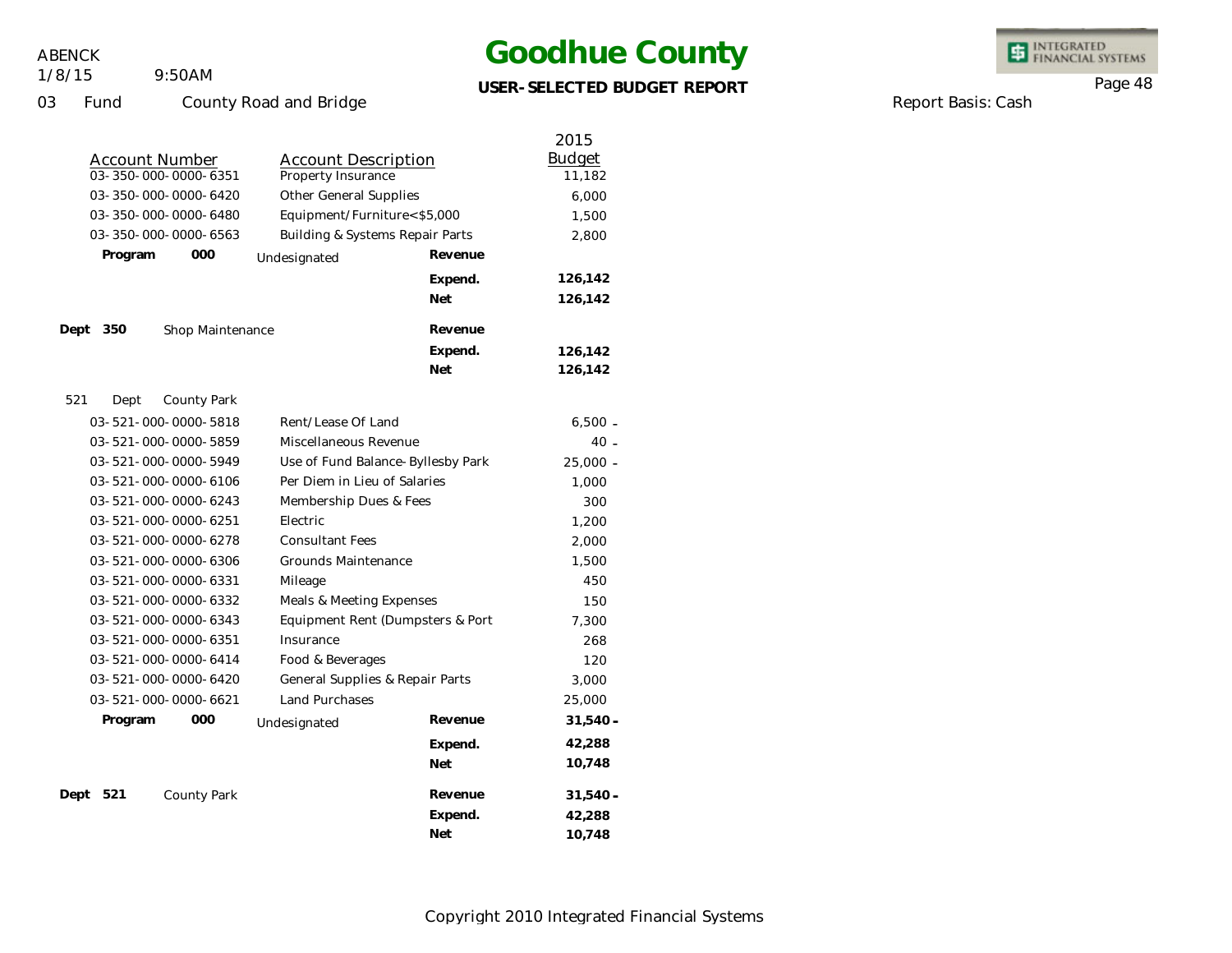1/8/15

9:50AM

# **Goodhue County**

**USER-SELECTED BUDGET REPORT**

INTEGRATED<br>FINANCIAL SYSTEMS

Report Basis: Cash

Page 49

11 Fund Health & Human Service Fund

|                                   |                                                               |            | 2015          |
|-----------------------------------|---------------------------------------------------------------|------------|---------------|
| <b>Account Number</b><br>400      | <b>Account Description</b><br>Health & Human Services General |            | <b>Budget</b> |
| Dept<br>11-400-000-0000-5001      | Current Real & Personal Property T.                           |            | 5,314,913 -   |
| 11-400-000-0000-5207              | PILT-Public Hunting & Game Refug                              |            | $500 -$       |
| 11-400-000-0000-5208              | <b>PILT-Gross Shelter Rent</b>                                |            | $5,500 -$     |
| 11-400-000-0000-5209              | PILT-30% Rental Reimbursement Ta                              |            | 60 –          |
| 11-400-000-0000-5211              | Market Value Credit Aid                                       |            | $52,741 -$    |
| 11-400-000-0000-5213              | PERA Rate Aid                                                 |            | $23,422 -$    |
| Program<br>000                    | Undesignated                                                  | Revenue    | 5,397,136 -   |
|                                   |                                                               | Expend.    |               |
|                                   |                                                               | <b>Net</b> | $5,397,136 -$ |
|                                   |                                                               |            |               |
| Dept<br>400                       | Health & Human Services General                               | Revenue    | $5,397,136 -$ |
|                                   |                                                               | Expend.    |               |
|                                   |                                                               | <b>Net</b> | $5,397,136 -$ |
| 420<br>Income Maintenance<br>Dept |                                                               |            |               |
| 11-420-600-0000-5840              | Admin Refunds Fees - Interest - Et                            |            | $100 -$       |
| 11-420-600-0010-5401              | Jail Pay To Stay                                              |            | $11,333 -$    |
| 11-420-600-0010-6101              | Salaries & Wages - Permanent                                  |            | 521,593       |
| 11-420-600-0010-6102              | Salaries & Wages-Part Time w/ Ben                             |            | 51,004        |
| 11-420-600-0010-6106              | Per Diem in Lieu of Salaries                                  |            | 1,200         |
| 11-420-600-0010-6107              | Salaries & Wages - Department Hea                             |            | 57,814        |
| 11-420-600-0010-6151              | Group Health Insurance                                        |            | 80,916        |
| 11-420-600-0010-6152              | <b>HSA Contribution</b>                                       |            | 16,401        |
| 11-420-600-0010-6153              | Family Insurance Supplement                                   |            | 37,099        |
| 11-420-600-0010-6154              | Life Insurance                                                |            | 679           |
| 11-420-600-0010-6161              | PERA                                                          |            | 47,281        |
| 11-420-600-0010-6171              | <b>FICA</b>                                                   |            | 39,085        |
| 11-420-600-0010-6173              | Workmans Compensation                                         |            | 2,034         |
| 11-420-600-0010-6174              | Mandatory Medicare                                            |            | 9,141         |
| 11-420-600-0010-6201              | Telephone                                                     |            | 5,200         |
| 11-420-600-0010-6202              | Cell Phone                                                    |            | 2,300         |
| 11-420-600-0010-6203              | Postage                                                       |            | 14,400        |
| 11-420-600-0010-6206              | Data Cards                                                    |            | 1,300         |
| 11-420-600-0010-6209              | Internet                                                      |            | 1,300         |
| 11-420-600-0010-6241              | Advertising                                                   |            | 400           |
| 11-420-600-0010-6243              | <b>Association Dues</b>                                       |            | 1,000         |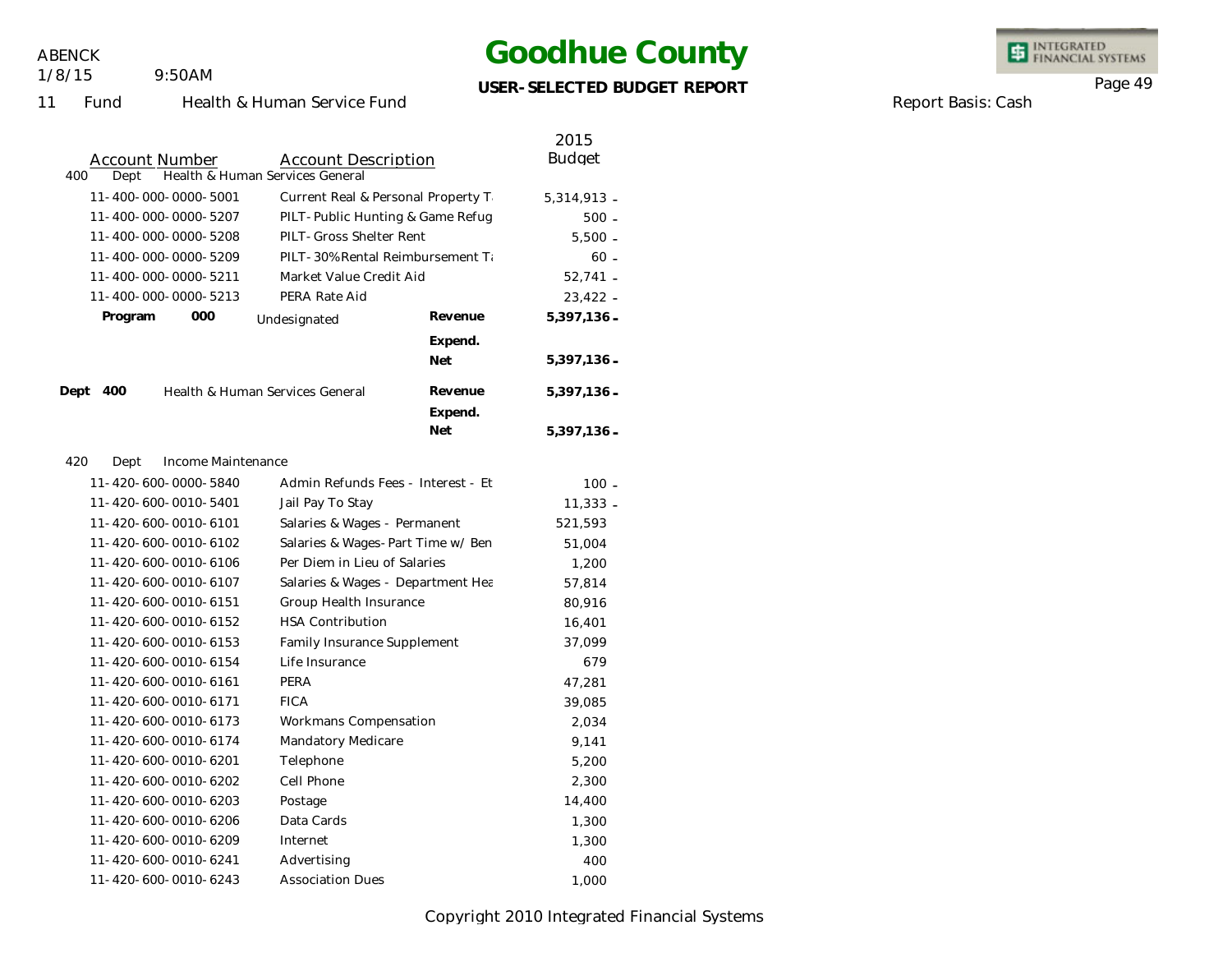1/8/15

11 Fund

9:50AM

Health & Human Service Fund

## **Goodhue County**

**USER-SELECTED BUDGET REPORT**

2015

INTEGRATED<br>FINANCIAL SYSTEMS

Page 50

Report Basis: Cash

| Account Number<br>11-420-600-0010-6244 | <b>Account Description</b><br>Subscriptions |         |
|----------------------------------------|---------------------------------------------|---------|
| 11-420-600-0010-6251                   | Electricity                                 |         |
| 11-420-600-0010-6252                   | Natural Gas                                 |         |
| 11-420-600-0010-6253                   | Water/Sewer Dumpster                        |         |
| 11-420-600-0010-6268                   | Software Maintenance Contracts              |         |
| 11-420-600-0010-6274                   | <b>Audit Fees</b>                           |         |
| 11-420-600-0010-6283                   | Oth Profess, Tech & Merit Services          |         |
| 11-420-600-0010-6302                   | Copies/Copier Maintenance                   |         |
| 11-420-600-0010-6305                   | <b>Building Repair/Maintenance</b>          |         |
| 11-420-600-0010-6331                   | Mileage                                     |         |
| 11-420-600-0010-6332                   | Meals & Lodging                             |         |
| 11-420-600-0010-6333                   | Other Travel Expense                        |         |
| 11-420-600-0010-6335                   | Motor Pool Vehicle Usage                    |         |
| 11-420-600-0010-6342                   | Rent/Lease Income Maintenance               |         |
| 11-420-600-0010-6345                   | Postage Meter                               |         |
| 11-420-600-0010-6351                   | Liability Insurance                         |         |
| 11-420-600-0010-6357                   | Conferences/Schools                         |         |
| 11-420-600-0010-6358                   | Other Charges                               |         |
| 11-420-600-0010-6382                   | Data Processing Charges Goodhue             |         |
| 11-420-600-0010-6401                   | <b>Printing Services</b>                    |         |
| 11-420-600-0010-6405                   | Office Supplies                             |         |
| 11-420-600-0010-6432                   | Other Furniture & Equipment                 |         |
| 11-420-600-0010-6480                   | Equipment/Furniture<\$5,000                 |         |
| 11-420-600-0020-6101                   | Salaries & Wages - Permanent                |         |
| 11-420-600-0020-6104                   | Salaries & Wages-Overtime                   |         |
| 11-420-600-0020-6151                   | Group Health Insurance                      |         |
| 11-420-600-0020-6152                   | <b>HSA Contribution</b>                     |         |
| 11-420-600-0020-6153                   | Family Insurance Supplement                 |         |
| 11-420-600-0020-6154                   | Life Insurance                              |         |
| 11-420-600-0020-6161                   | PERA                                        |         |
| 11-420-600-0020-6171                   | <b>FICA</b>                                 |         |
| 11-420-600-0020-6174                   | Mandatory Medicare                          |         |
| 11-420-600-0020-6332                   | Meals & Lodging                             |         |
| 600<br>Program                         | Income Maintenance                          | Revenue |
|                                        |                                             |         |

| <b>Account Description</b>         |            | <b>Budget</b> |
|------------------------------------|------------|---------------|
| Subscriptions                      |            | 200           |
| Electricity                        |            | 10,500        |
| <b>Natural Gas</b>                 |            | 3,150         |
| Water/Sewer Dumpster               |            | 2,590         |
| Software Maintenance Contracts     |            | 90,862        |
| <b>Audit Fees</b>                  |            | 4,450         |
| Oth Profess, Tech & Merit Services |            | 19,817        |
| Copies/Copier Maintenance          |            | 7,000         |
| Building Repair/Maintenance        |            | 36,403        |
| Mileage                            |            | 1,200         |
| Meals & Lodging                    |            | 400           |
| Other Travel Expense               |            | 50            |
| Motor Pool Vehicle Usage           |            | 1,600         |
| Rent/Lease Income Maintenance      |            | 64,400        |
| Postage Meter                      |            | 1,200         |
| Liability Insurance                |            | 9,446         |
| Conferences/Schools                |            | 3,376         |
| Other Charges                      |            | 2,000         |
| Data Processing Charges Goodhue    |            | 16,600        |
| <b>Printing Services</b>           |            | 200           |
| Office Supplies                    |            | 7,600         |
| Other Furniture & Equipment        |            | 1,050         |
| Equipment/Furniture<\$5,000        |            | 2,330         |
| Salaries & Wages - Permanent       |            | 924,076       |
| Salaries & Wages-Overtime          |            | 50,000        |
| Group Health Insurance             |            | 132,473       |
| <b>HSA Contribution</b>            |            | 26,250        |
| Family Insurance Supplement        |            | 76,069        |
| Life Insurance                     |            | 1,123         |
| PERA                               |            | 69,306        |
| <b>FICA</b>                        |            | 57,293        |
| Mandatory Medicare                 |            | 13,399        |
| Meals & Lodging                    |            | 150           |
| าcome Maintenance                  | Revenue    | 11,433        |
|                                    | Expend.    | 2,526,710     |
|                                    | <b>Net</b> | 2,515,277     |

**-**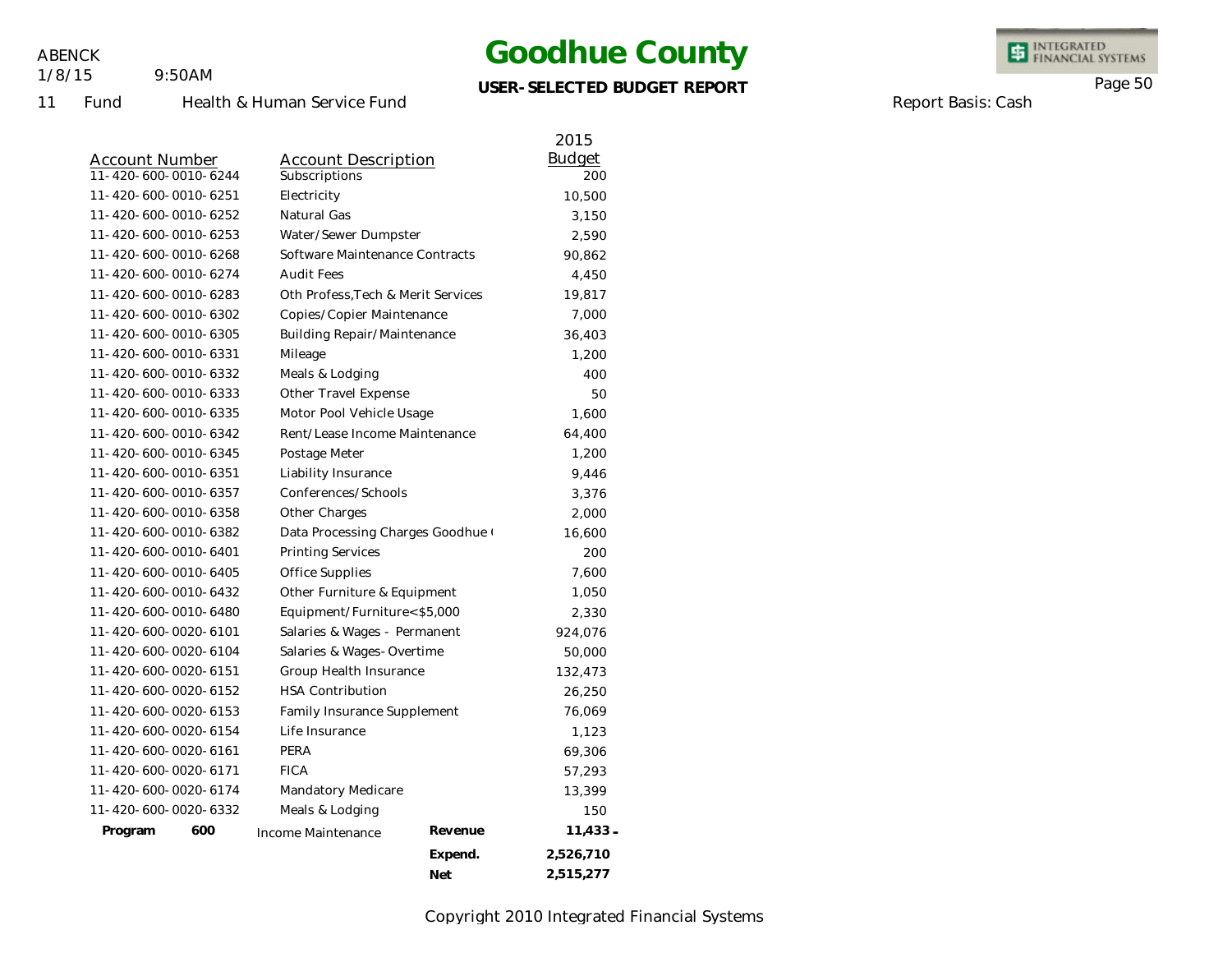1/8/15

9:50AM

## **Goodhue County**

**USER-SELECTED BUDGET REPORT**

INTEGRATED<br>FINANCIAL SYSTEMS

Report Basis: Cash

Page 51

11 Fund Health & Human Service Fund

| <b>Account Number</b><br>11-420-610-0000-5353 |     | <b>Account Description</b><br>93.558 TANF Co Wide Admin             |                                                                      | 2015<br><b>Budget</b><br>80,000 - |
|-----------------------------------------------|-----|---------------------------------------------------------------------|----------------------------------------------------------------------|-----------------------------------|
| 11-420-610-0000-5830                          |     | Maxis Afdc Recoveries                                               |                                                                      | $10,000 -$                        |
| 11-420-610-0010-6387                          |     |                                                                     | Welfare Fraud Investigator Contrac                                   | 600                               |
| 11-420-610-0100-6025                          |     |                                                                     | County Share Of State & Fed Disb                                     | 7,500                             |
| Program                                       | 610 | <b>AFDC</b>                                                         | Revenue                                                              | $90,000 -$                        |
|                                               |     |                                                                     |                                                                      | 8,100                             |
|                                               |     |                                                                     | Expend.                                                              | 81,900 -                          |
|                                               |     |                                                                     | <b>Net</b>                                                           |                                   |
| 11-420-620-0000-5830                          |     | Maxis Ga Recoveries                                                 |                                                                      | $2,400 -$                         |
| 11-420-620-0100-6025                          |     | Central Disb County Share                                           |                                                                      | 1,800                             |
| 11-420-620-0600-6020                          |     |                                                                     | Co Burials Payment For Recipients                                    | 30,000                            |
| Program                                       | 620 | <b>General Assistance</b>                                           | Revenue                                                              | $2,400 -$                         |
|                                               |     |                                                                     | Expend.                                                              | 31,800                            |
|                                               |     |                                                                     | <b>Net</b>                                                           | 29,400                            |
|                                               |     |                                                                     |                                                                      |                                   |
| 11-420-621-0000-5830                          | 621 | Recoveries Gamc County Share<br>General Assistance Medical (Revenue |                                                                      | $100 -$                           |
| Program                                       |     |                                                                     |                                                                      | $100 -$                           |
|                                               |     |                                                                     | Expend.                                                              |                                   |
|                                               |     |                                                                     | <b>Net</b>                                                           | $100 -$                           |
| 11-420-630-0000-5312                          |     |                                                                     | 10.561 FS Direct Admin FSPFNS Aic                                    | 243,000 -                         |
| 11-420-630-0000-5830                          |     |                                                                     | Maxis Food Stamp Recovery                                            |                                   |
| 11-420-630-0100-6025                          |     | Central Disb County Share                                           |                                                                      | 4,000                             |
| Program                                       | 630 | Food Stamp Certification and Revenue                                |                                                                      | 248,000 -                         |
|                                               |     |                                                                     | Expend.                                                              | 4,000                             |
|                                               |     |                                                                     | <b>Net</b>                                                           | 244,000 -                         |
|                                               |     |                                                                     |                                                                      | $35,000 -$                        |
| 11-420-640-0000-5289                          |     |                                                                     | DHS-St Incent MA C/S Ins & Health                                    |                                   |
| 11-420-640-0000-5290                          |     |                                                                     | DHS-IVD C/S State Incentives                                         |                                   |
| 11-420-640-0000-5355                          |     |                                                                     | 93.563 IVD Federal Admin Reimb<br>93.563 IVD Federal Incentive Incom |                                   |
| 11-420-640-0000-5356                          |     |                                                                     | 93.778 Fed MA C/S Medical Incentiv                                   | 115,000 -                         |
| 11-420-640-0000-5379<br>11-420-640-0000-5401  |     |                                                                     |                                                                      | $21,000 -$                        |
| 11-420-640-0010-6101                          |     | IV-D Application Fee & Pi Fee<br>Salaries & Wages - Permanent       |                                                                      | $6,500 -$                         |
| 11-420-640-0010-6102                          |     |                                                                     |                                                                      | 482,513                           |
| 11-420-640-0010-6151                          |     |                                                                     | Salaries & Wages-Part Time w/ Ben                                    | 50,408                            |
| 11-420-640-0010-6152                          |     | Group Health Insurance<br><b>HSA Contribution</b>                   |                                                                      | 81,761<br>13,594                  |
| 11-420-640-0010-6153                          |     | Family Insurance Supplement                                         |                                                                      | 26,459                            |
|                                               |     |                                                                     |                                                                      |                                   |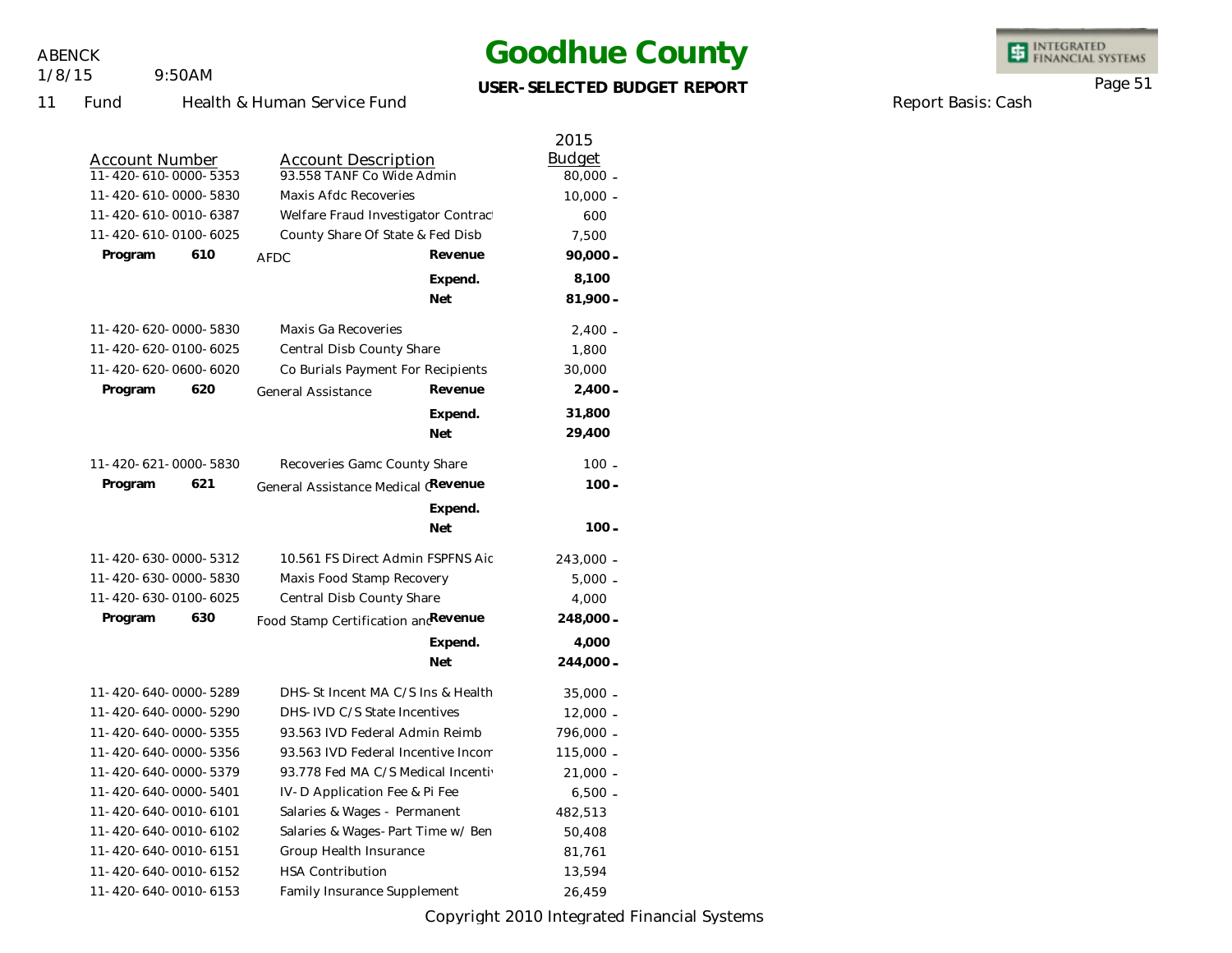1/8/15

9:50AM

## **Goodhue County**

### **USER-SELECTED BUDGET REPORT**

INTEGRATED<br>FINANCIAL SYSTEMS

Report Basis: Cash

Page 52

11 Fund

Health & Human Service Fund

|                                    | 2015                                 |
|------------------------------------|--------------------------------------|
| Account Description                | <b>Budget</b>                        |
| Life Insurance                     | 624                                  |
| PERA                               | 39,969                               |
| <b>FICA</b>                        | 33,041                               |
| Workmans Compensation              | 644                                  |
| Mandatory Medicare                 | 7,727                                |
| Telephone                          | 2,000                                |
| Postage                            | 10,050                               |
| Internet                           | 1,440                                |
| Electricity                        | 7,500                                |
| Natural Gas                        | 2,250                                |
| Water/Sewer Dumpster               | 1,850                                |
| Software Maintenance Contracts     | 38,851                               |
| Spec Costs (Sheriff Sop, Pat, Rop) | 14,000                               |
| Oth Profess, Tech & Merit Service  | 2,760                                |
| Child Support Blood Tests          | 2,000                                |
| Copies/Copier Maintenance          | 5,200                                |
| Mileage                            | 1,000                                |
| Meals & Lodging                    | 150                                  |
| Motor Pool Vehicle Usage           | 500                                  |
| Rent/Lease Child Support           | 46,000                               |
| Postage Meter                      | 1,100                                |
| Liability Insurance                | 4,749                                |
| Conferences/Schools                | 1,200                                |
| Data Processing Charges            | 2,775                                |
| Cs Federal Offset Fee              | 4,000                                |
| County Attorney Fees               | 50,000                               |
| Office Supplies                    | 3,600                                |
| Other Furniture & Equipment        | 3,600                                |
| Equipment/Furniture<\$5,000        | 2,660                                |
|                                    | 985,500 -                            |
| Expend.                            | 945,975                              |
| <b>Net</b>                         | $39,525 -$                           |
| DHS-State Share MA Access          | 58,750 -                             |
| 93.778 Federal Share MA Access     | 58,750 -                             |
| 93.778 Fed MA Admin Aid            | 511,534 -                            |
| <b>SCHA MA ACCESS</b>              | 60,000 -                             |
|                                    | Child Support and Collection Revenue |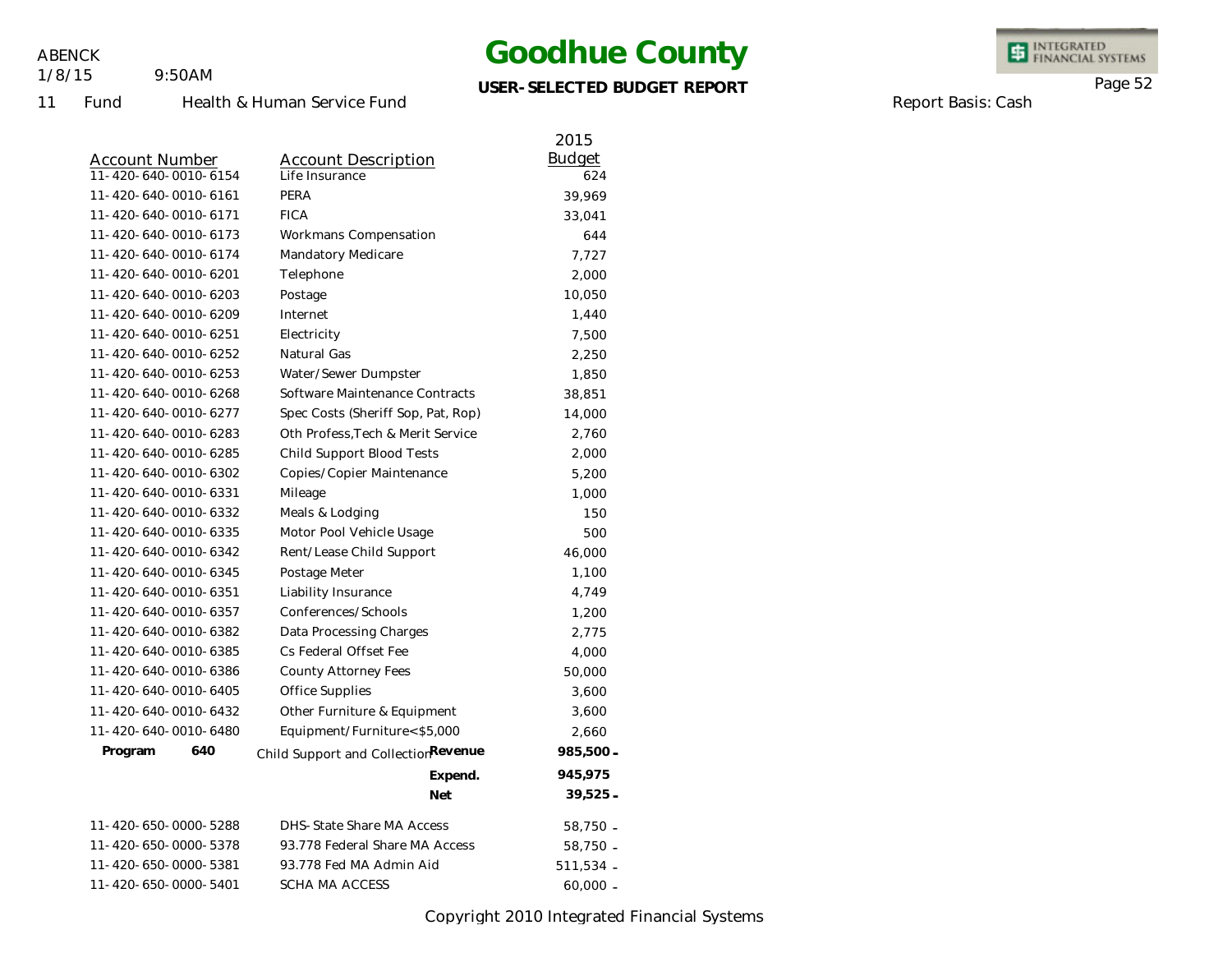11 Fund

1/8/15

9:50AM

Health & Human Service Fund

# **Goodhue County**

**USER-SELECTED BUDGET REPORT**

INTEGRATED<br>FINANCIAL SYSTEMS

Page 53 Report Basis: Cash

|                                               |                      |                                                        |                                     |            | 2015<br><b>Budget</b> |
|-----------------------------------------------|----------------------|--------------------------------------------------------|-------------------------------------|------------|-----------------------|
| <b>Account Number</b><br>11-420-650-0000-5830 |                      | <b>Account Description</b><br>Ma Recovery County Share |                                     | 60,000 -   |                       |
|                                               | 11-420-650-0010-6009 |                                                        | Ma Access Mileage                   |            | 80,000                |
|                                               | 11-420-650-0010-6011 |                                                        | Ma Access Parking                   |            | 2,000                 |
|                                               | 11-420-650-0010-6012 |                                                        | Ma Access Meals                     |            | 2,000                 |
|                                               | 11-420-650-0010-6013 |                                                        | Ma Access Lodging                   |            | 2,500                 |
|                                               | 11-420-650-0010-6014 |                                                        | Ma Access Interpreter               |            | 2,000                 |
|                                               | 11-420-650-0010-6016 |                                                        | <b>MA Access Three Rivers</b>       |            | 77,000                |
|                                               | 11-420-650-0010-6020 |                                                        | Ma (Death, Birth, Etc) Certificates |            | 250                   |
|                                               | 11-420-650-0010-6283 |                                                        | Ma Other Profess Technical Ehr      |            | 10,000                |
|                                               | 11-420-650-0100-6020 |                                                        | Nh < 65 Asst Living/Resid Care (9C  |            | 150,000               |
|                                               | 11-420-650-0400-5240 |                                                        | DHS-MA Cost Eff & Med Part B Ins    |            | 198,000 -             |
|                                               | 11-420-650-0400-5379 |                                                        | 93.778 IGR MA Cost Eff Insurance F  |            | 102,000 -             |
|                                               | 11-420-650-0400-6020 |                                                        | Cost Eff Insur Payments             |            | 300,000               |
|                                               | Program              | 650                                                    | <b>Medical Assistance</b>           | Revenue    | 1,049,034 -           |
|                                               |                      |                                                        |                                     | Expend.    | 625,750               |
|                                               |                      |                                                        |                                     | <b>Net</b> | 423,284 -             |
|                                               | 11-420-680-0000-5358 |                                                        | 93.566 Federal Administration - Re  |            | $200 -$               |
|                                               | Program              | 680                                                    | Indo-Chinese                        | Revenue    | $200 -$               |
|                                               |                      |                                                        |                                     | Expend.    |                       |
|                                               |                      |                                                        |                                     | <b>Net</b> | $200 -$               |
|                                               | 11-420-710-0000-5366 |                                                        | 93.658 Federal IVE IM Admin         |            | $2,500 -$             |
|                                               | Program              | 710                                                    | <b>Children's Services</b>          | Revenue    | $2,500 -$             |
|                                               |                      |                                                        |                                     | Expend.    |                       |
|                                               |                      |                                                        |                                     | <b>Net</b> | $2,500 -$             |
| Dept                                          | 420                  | Income Maintenance                                     |                                     | Revenue    | 2,389,167 -           |
|                                               |                      |                                                        |                                     | Expend.    | 4,142,335             |
|                                               |                      |                                                        |                                     | <b>Net</b> | 1,753,168             |
| 430                                           | Dept                 |                                                        | <b>Health and Social Services</b>   |            |                       |
|                                               | 11-430-700-0000-5200 |                                                        | <b>SCHA Community Reinvestment</b>  |            | $87,532 -$            |
|                                               | 11-430-700-0000-5289 |                                                        | DHS-Vulnerable Children & Adults    |            | $365,510 -$           |
|                                               | 11-430-700-0000-5292 |                                                        | DHS-MA LTSS MNChoices/State S5      |            | 160,000 -             |
|                                               | 11-430-700-0000-5367 |                                                        | 93.658 Federal SSIS Project Reimb   |            | 28,000 -              |
|                                               | 11-430-700-0000-5370 |                                                        | 93.667 SS Block Grant Title XX      | F          | 195,933 -             |
|                                               | 11-430-700-0000-5383 |                                                        | 93.778 MA LTSS MNChoices-Fed F      |            | 160,000 -             |
|                                               |                      |                                                        |                                     |            |                       |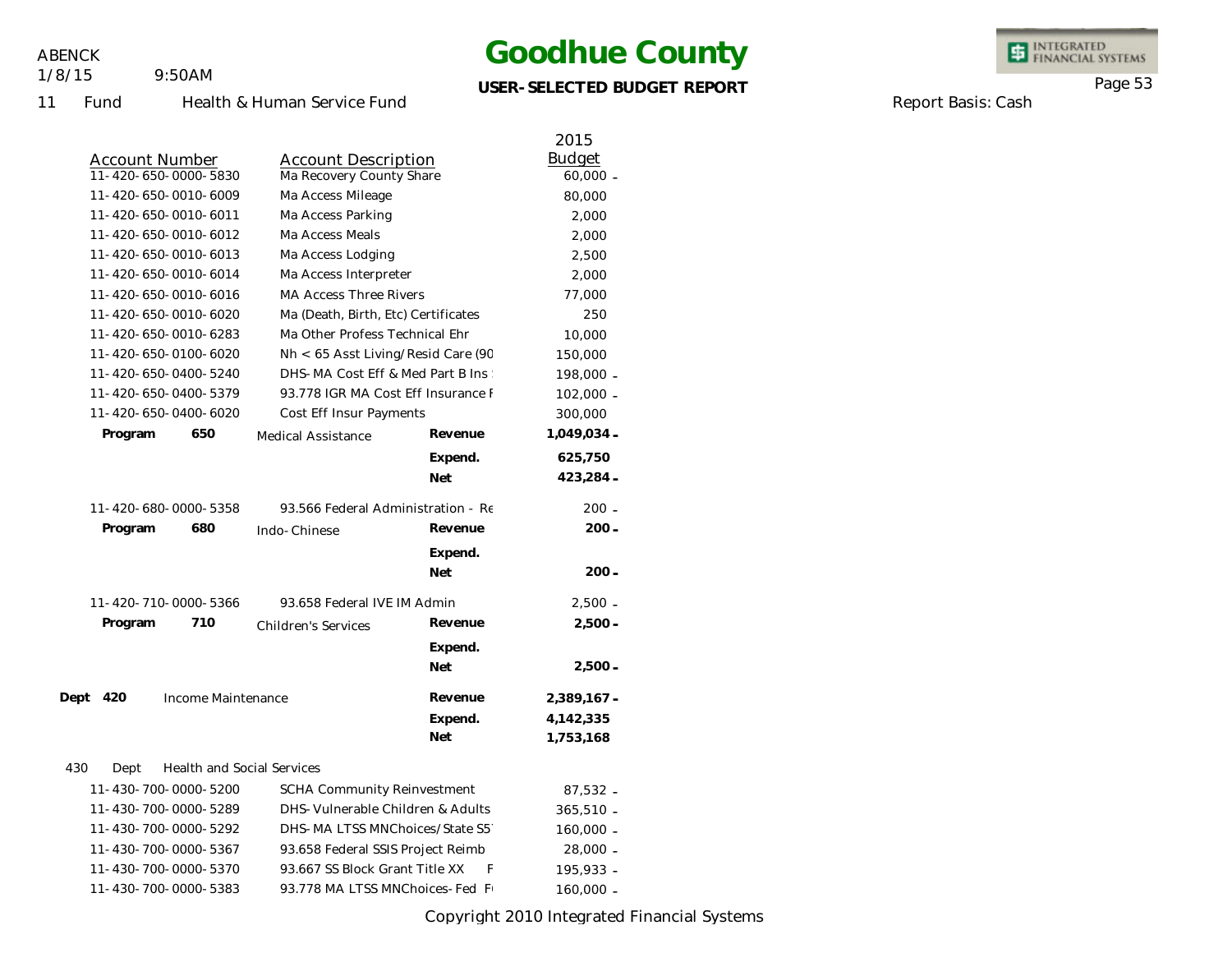1/8/15

9:50AM

## **Goodhue County**

**USER-SELECTED BUDGET REPORT**

2015 Budget INTEGRATED<br>FINANCIAL SYSTEMS

Report Basis: Cash

Page 54

11 Fund Health & Human Service Fund

| Account Number<br>11-430-700-0000-5840 | Account Description<br>Admin Refunds - Swf Rep F |
|----------------------------------------|--------------------------------------------------|
| 11-430-700-0010-6101                   | Salaries & Wages - Permane                       |
| 11-430-700-0010-6102                   | Salaries & Wages-Part Time                       |
| 11-430-700-0010-6104                   | Salaries & Wages - Overtime                      |
| 11-430-700-0010-6106                   | Per Diem in Lieu of Salaries                     |
| 11-430-700-0010-6107                   | Salaries & Wages - Departm                       |
| 11-430-700-0010-6151                   | Group Health Insurance                           |
| 11-430-700-0010-6152                   | <b>HSA Contribution</b>                          |
| 11-430-700-0010-6153                   | Family Insurance Supplemer                       |

| 11-430-700-0000-5840 | Admin Refunds - Swf Rep Fee & Ac   | $500 -$   |
|----------------------|------------------------------------|-----------|
| 11-430-700-0010-6101 | Salaries & Wages - Permanent       | 1,634,318 |
| 11-430-700-0010-6102 | Salaries & Wages-Part Time w/ Ben  | 137,133   |
| 11-430-700-0010-6104 | Salaries & Wages - Overtime        | 23,400    |
| 11-430-700-0010-6106 | Per Diem in Lieu of Salaries       | 1,180     |
| 11-430-700-0010-6107 | Salaries & Wages - Department Hea  | 55,547    |
| 11-430-700-0010-6151 | Group Health Insurance             | 226,380   |
| 11-430-700-0010-6152 | <b>HSA Contribution</b>            | 50,743    |
| 11-430-700-0010-6153 | Family Insurance Supplement        | 135,214   |
| 11-430-700-0010-6154 | Life Insurance                     | 1,787     |
| 11-430-700-0010-6161 | PERA                               | 137,025   |
| 11-430-700-0010-6171 | <b>FICA</b>                        | 113,274   |
| 11-430-700-0010-6173 | Workmans Compensation              | 4,349     |
| 11-430-700-0010-6174 | Mandatory Medicare                 | 26,491    |
| 11-430-700-0010-6201 | Telephone                          | 5,700     |
| 11-430-700-0010-6202 | Cell Phone                         | 9,060     |
| 11-430-700-0010-6203 | Postage                            | 7,400     |
| 11-430-700-0010-6206 | Data Cards                         | 300       |
| 11-430-700-0010-6209 | Internet                           | 1,440     |
| 11-430-700-0010-6241 | Advertising                        | 200       |
| 11-430-700-0010-6243 | <b>Association Dues</b>            | 1,000     |
| 11-430-700-0010-6244 | Subscriptions                      | 100       |
| 11-430-700-0010-6251 | Electricity                        | 12,000    |
| 11-430-700-0010-6252 | Natural Gas                        | 3,600     |
| 11-430-700-0010-6253 | Water/Sewer Dumpster               | 2,960     |
| 11-430-700-0010-6268 | Software Maintenance Contracts     | 63,454    |
| 11-430-700-0010-6274 | <b>Audit Fees</b>                  | 4,450     |
| 11-430-700-0010-6283 | Oth Profess, Techn & Merit Service | 149,951   |
| 11-430-700-0010-6302 | Copies/Copier Maintenance          | 3,700     |
| 11-430-700-0010-6305 | Building Repair/Maintenance        | 34,947    |
| 11-430-700-0010-6331 | Mileage                            | 17,840    |
| 11-430-700-0010-6332 | Meals & Lodging                    | 1,600     |
| 11-430-700-0010-6333 | Other Travel Expense               | 100       |
| 11-430-700-0010-6335 | Motor Pool Vehicle Usage           | 16,450    |
| 11-430-700-0010-6342 | Rent/Lease Social Services         | 73,600    |
| 11-430-700-0010-6345 | Postage Meter                      | 900       |
| 11-430-700-0010-6351 | Liability Insurance                | 10,143    |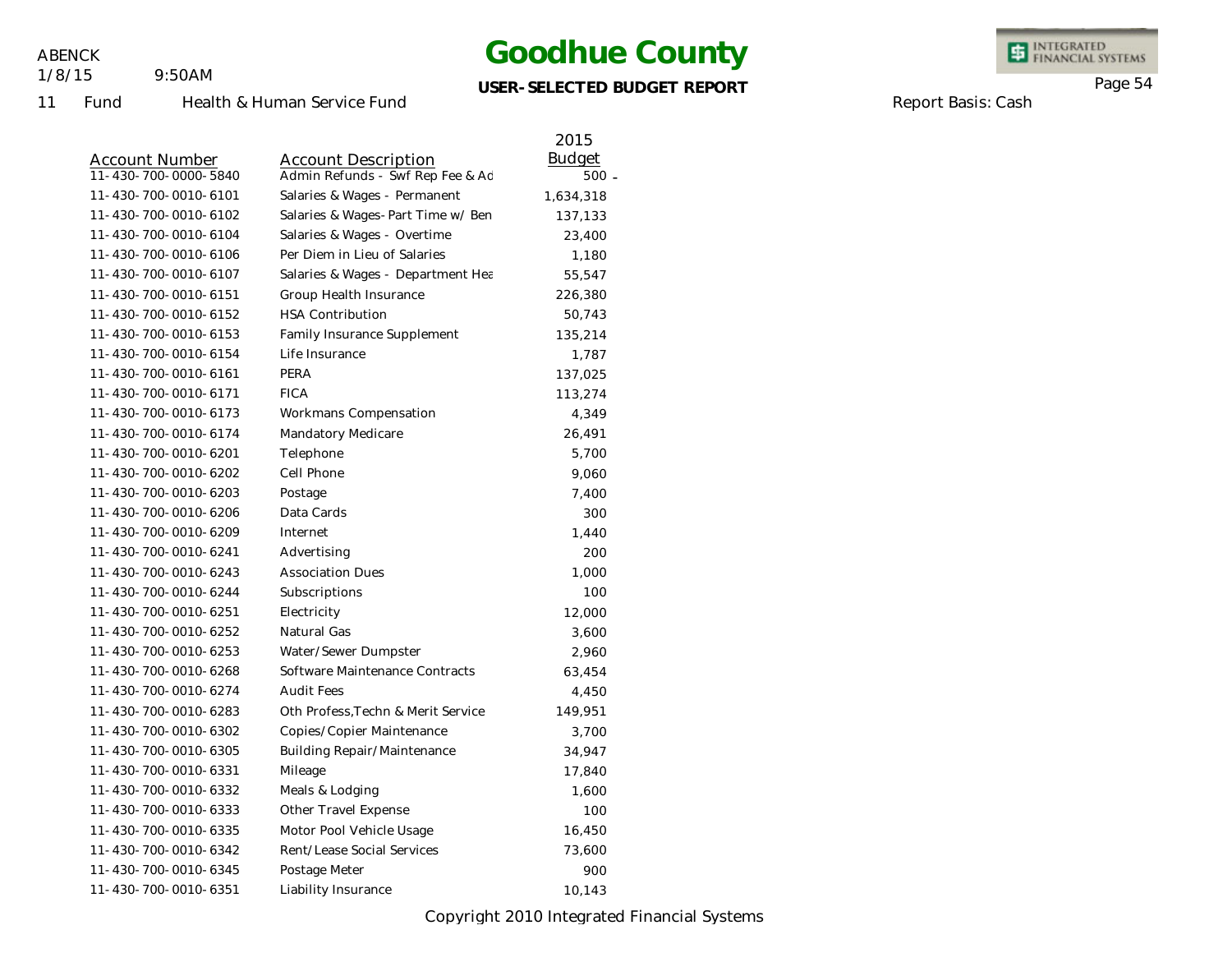1/8/15

9:50AM

## **Goodhue County**

**USER-SELECTED BUDGET REPORT**

INTEGRATED<br>FINANCIAL SYSTEMS

Report Basis: Cash

Page 55

11 Fund Health & Human Service Fund

|                       |                                     |  |                | 2015          |
|-----------------------|-------------------------------------|--|----------------|---------------|
| <b>Account Number</b> | <b>Account Description</b>          |  |                | <b>Budget</b> |
| 11-430-700-0010-6357  | Conferences/Schools                 |  | 3,500          |               |
| 11-430-700-0010-6358  | Other Charges                       |  |                | 2,000         |
| 11-430-700-0010-6382  | Data Processing Charges Goodhue     |  |                | 10,600        |
| 11-430-700-0010-6405  | Office Supplies                     |  |                | 7,500         |
| 11-430-700-0010-6432  | Other Furniture & Equipment         |  |                | 467           |
| 11-430-700-0010-6480  | Equipment/Furniture<\$5,000         |  |                | 5,513         |
| 11-430-700-3810-5380  | 93.778 MA Non-Waivered SSTS Adr     |  |                | 176,000 -     |
| 700<br>Program        | Social Services Program             |  | Revenue        | 1,173,475 -   |
|                       |                                     |  | Expend.        | 2,997,316     |
|                       |                                     |  | <b>Net</b>     | 1,823,841     |
| 11-430-710-0000-5401  | Out-Of-Home Placement Fees          |  |                | 100,000 -     |
| 11-430-710-3110-6020  | Mental Health Screenings            |  |                | 31,630        |
| 11-430-710-3410-5401  | <b>Ehm Fees</b>                     |  | M1             | $7,000 -$     |
| 11-430-710-3410-6020  | Electric Home Monitoring            |  |                | 12,000        |
| 11-430-710-3460-5372  | 93.674 Federal Grants - Self Regula |  |                | $5,800 -$     |
| 11-430-710-3460-6020  | Self-Regular                        |  |                | 5,800         |
| 11-430-710-3620-5832  | <b>Fcss Gced</b>                    |  | M <sub>3</sub> | 119,140 -     |
| 11-430-710-3620-6020  | <b>Family Based Counseling</b>      |  |                | 171,526       |
| 11-430-710-3621-6021  | SS Sex Offender Therapy             |  |                | 22,300        |
| 11-430-710-3623-5832  | Early Childhood Sw Gced             |  | Ν              | 26,190 -      |
| 11-430-710-3623-6020  | Early Childhood Social Worker       |  |                | 45,750        |
| 11-430-710-3624-6020  | Fernbrook Contract                  |  |                | 20,000        |
| 11-430-710-3640-5289  | DHS-Alternative Response State 27   |  |                | 4,609 -       |
| 11-430-710-3640-5352  | 93.556 Alternative Response IVB2 4  |  |                | $7,510 -$     |
| 11-430-710-3640-5364  | 93.645 Alternative Response IVB1 2  |  |                | $4,950 -$     |
| 11-430-710-3640-6020  | <b>Family Assessment Response</b>   |  |                | 17,069        |
| 11-430-710-3650-6020  | <b>Supervised Visitation</b>        |  |                | 3,200         |
| 11-430-710-3660-6020  | Family Group Decision Making        |  |                | 12,500        |
| 11-430-710-3670-5289  | DHS-Parental Support Outreach St    |  |                | $4,250 -$     |
| 11-430-710-3670-5352  | 93.556 Parental Support IVB2 F08    |  |                | $4,250 -$     |
| 11-430-710-3670-5361  | 93.590 Children's Trust Funds F05   |  |                | $4,250 -$     |
| 11-430-710-3670-5364  | 93.645 Parental Support IVB1 F08    |  |                | $4,250 -$     |
| 11-430-710-3670-6020  | Parental Support Outreach           |  |                | 17,000        |
| 11-430-710-3671-6020  | SCHA Community Reinvestment         |  |                | 5,071         |
| 11-430-710-3710-5401  | <b>Crisis Care Fees</b>             |  | M1             | $2,000 -$     |
| 11-430-710-3710-6020  | Regular Crisis Care-Ss              |  |                | 4,500         |
|                       |                                     |  |                |               |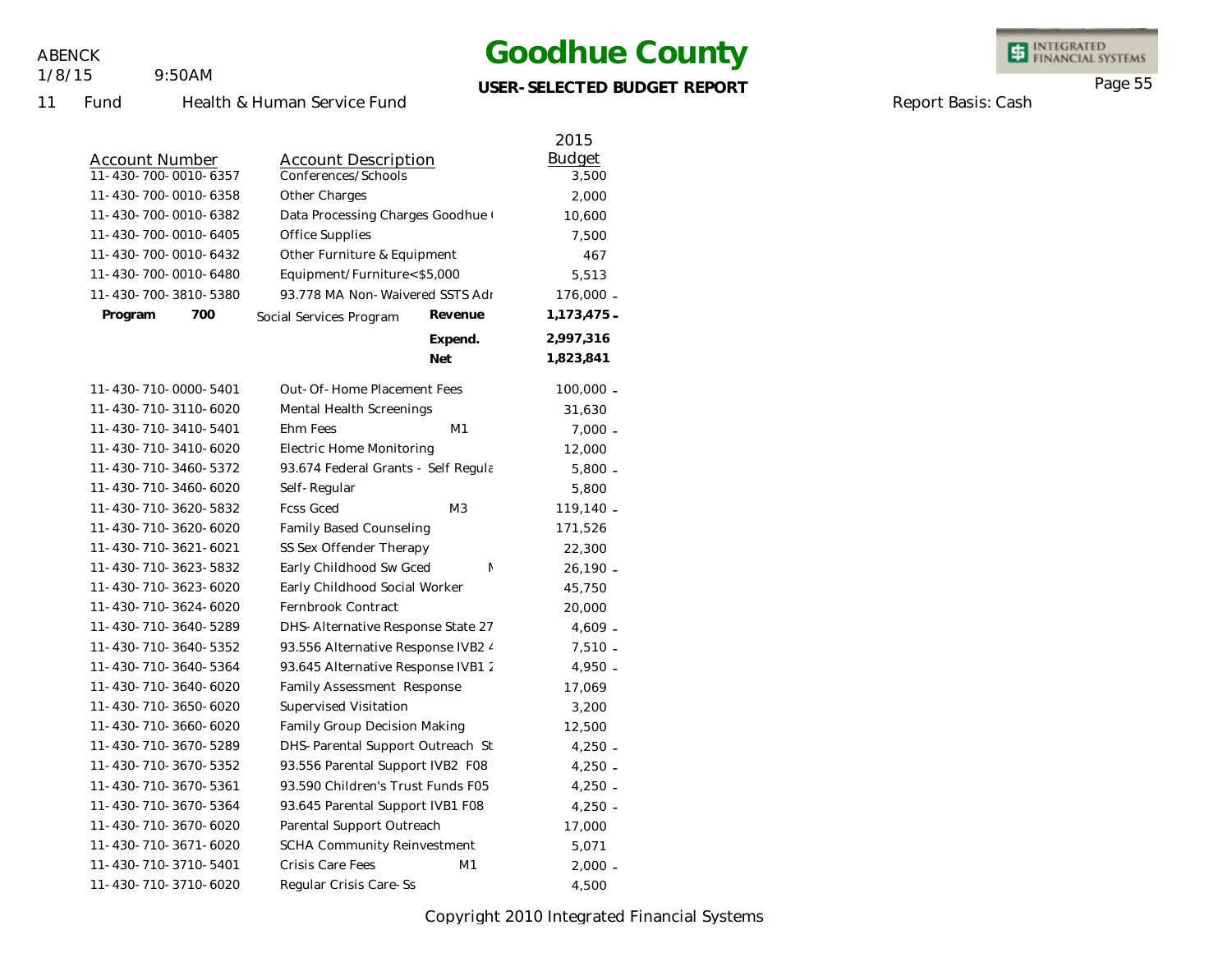1/8/15

11 Fund

9:50AM

Health & Human Service Fund

11-430-720-3370-5289

### **Goodhue County**

**USER-SELECTED BUDGET REPORT**

INTEGRATED<br>FINANCIAL SYSTEMS

Page 56

Report Basis: Cash

|                       |                                       |                                   | 2015          |
|-----------------------|---------------------------------------|-----------------------------------|---------------|
| <b>Account Number</b> | <b>Account Description</b>            |                                   | <b>Budget</b> |
| 11-430-710-3710-6056  | Crisis Shelter-Retainer Fee           |                                   | 8,000         |
| 11-430-710-3800-6057  | Treatment Foster Care -Ss             |                                   | 56,300        |
| 11-430-710-3800-6077  | Ive Treatment Foster Care - Ss        |                                   | 115,000       |
| 11-430-710-3810-5366  | 93.658 Foster Care IV-E Federal       |                                   | $100,000 -$   |
| 11-430-710-3810-5367  | 93.658 Foster Care IV-E SSTS Admi     |                                   | 70,000 -      |
| 11-430-710-3810-5402  | Foster Care Fees (Iv-E)               | M1                                | 25,000 -      |
| 11-430-710-3810-6057  | Regular Foster Care-Ss                |                                   | 75,000        |
| 11-430-710-3810-6058  | Regular Foster Care-Ss-Cs Expense     |                                   | 15,000        |
| 11-430-710-3810-6063  | Foster Parent Training                |                                   | 500           |
| 11-430-710-3810-6064  | Background Check/Daycare & Foste      |                                   | 370           |
| 11-430-710-3810-6077  | Iv-E Foster Care-Ss                   |                                   | 70,000        |
| 11-430-710-3820-6020  | Relative Custody Assistance           |                                   | 2,000         |
| 11-430-710-3831-6020  | Payments For Recipients-Rule 8 Cs     |                                   | 70,000        |
| 11-430-710-3850-6020  | Dept Of Corr Group Facility Ss        |                                   | 12,000        |
| 11-430-710-3851-6020  | Committments/Mcf-Rw                   |                                   | 5,000         |
| 11-430-710-3852-6020  | Dept Of Corr Group Facility Cs        |                                   | 279,000       |
| 11-430-710-3880-6020  | Extended Foster Care-Ind Living 18    |                                   | 3,000         |
| 11-430-710-3880-6077  |                                       | Extended Foster Care-Indep Living |               |
| 11-430-710-3890-6020  | Short Term Foster Care                |                                   | 4,000         |
| 11-430-710-3930-5381  | 93.778 IGR MA Fed CW/TCM              |                                   | 100,000 -     |
| 11-430-710-3930-6020  | <b>CW-TCM Fernbrook/Miscellaneous</b> |                                   | 1,500         |
| 11-430-710-3970-5366  | 93.658 IGR FSC LCTS IV-E Admin        |                                   | 55,000 -      |
| 11-430-710-3970-5379  | 93.778 IGR MA FSC LCTC Admin          |                                   | 52,000 -      |
| 11-430-710-3970-5832  | GCFSC No Seagr                        |                                   | $4,300 -$     |
| 11-430-710-3970-6020  | Gc Family Services Collaborative      |                                   | 107,000       |
| 710<br>Program        | <b>Children's Services</b>            | Revenue                           | 700,499 -     |
|                       |                                       | Expend.                           | 1,202,016     |
|                       |                                       | <b>Net</b>                        | 501,517       |
|                       |                                       |                                   |               |
| 11-430-720-3110-5290  | DHS-State Child Care BSF Admin        |                                   | $9,000 -$     |
| 11-430-720-3110-5362  | 93.575 Federal Child Care BSF Adm     |                                   | $13,000 -$    |
| 11-430-720-3110-6026  | <b>Bsf County Match</b>               |                                   | 23,800        |
| 11-430-720-3120-5289  | DHS-Child Care MFIP Admin State       |                                   | $4,273 -$     |
| 11-430-720-3120-5362  | 93.575 Child Care MFIP Admin Fede     |                                   | $9,700 -$     |
| 11-430-720-3140-6069  | Other Child Care Fee                  |                                   | 12,000        |
| 11-430-720-3140-6077  | Day Care Other/Ive                    |                                   | 5,000         |

DHS-MFIP Employment Services TA

12,000 5,000 19,706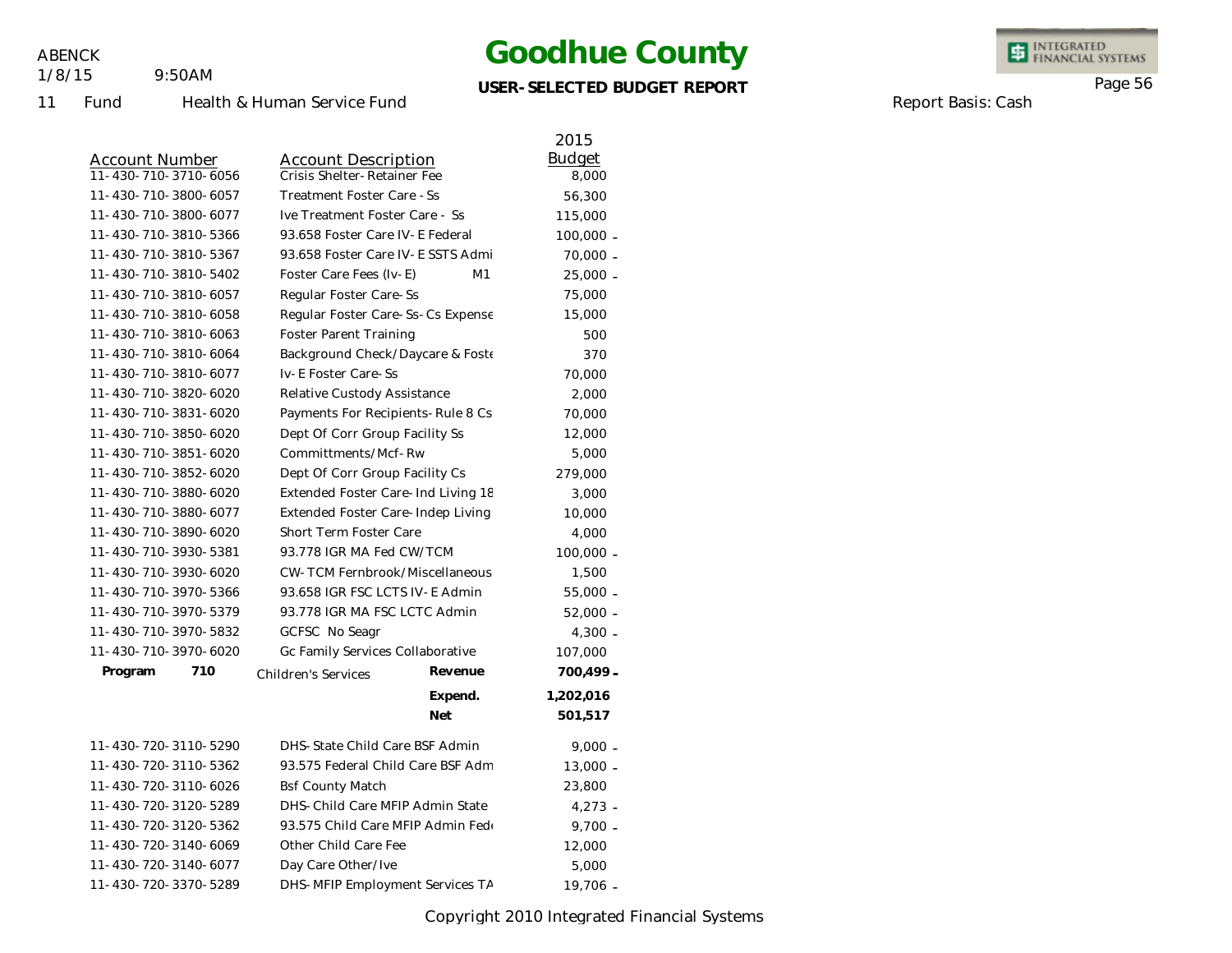1/8/15

9:50AM

## **Goodhue County**

**USER-SELECTED BUDGET REPORT**

INTEGRATED<br>FINANCIAL SYSTEMS

Report Basis: Cash

Page 57

11 Fund Health & Human Service Fund

|                      |                                                         |                                      |               | 2015        |
|----------------------|---------------------------------------------------------|--------------------------------------|---------------|-------------|
| Account Number       |                                                         | <b>Account Description</b>           | <b>Budget</b> |             |
|                      | 11-430-720-3370-5353<br>93.558 MFIP Employment Services |                                      |               | 199,249 -   |
| 11-430-720-3370-6020 |                                                         | Pmts For Recipients-Stride/Mfip Er   |               | 218,955     |
| 11-430-720-3980-5401 |                                                         | Daycare Licensing Application Fee    |               | $10,000 -$  |
| Program              | 720                                                     | Child Care/Stride                    | Revenue       | 264,928 -   |
|                      |                                                         |                                      | Expend.       | 259,755     |
|                      |                                                         |                                      | <b>Net</b>    | $5,173 -$   |
| 11-430-730-3021-6020 |                                                         | Drug Tests-RS Eden                   |               | 10,000      |
| 11-430-730-3050-5380 |                                                         | 93.778 MA/SSTS Rule 25               | F             | 70,000 -    |
| 11-430-730-3050-6020 |                                                         | Payments For Recipients Rule 25 As   |               | 2,000       |
| 11-430-730-3590-5289 |                                                         | DHS-State Share CCDTF Admin          |               | 10,000 -    |
| 11-430-730-3590-6020 |                                                         | Purchase Of Serv State Of Mn Ccdtf   |               | 160,000     |
| 11-430-730-3712-5401 |                                                         | Detox Fees/Rule 25                   | M9            | 85,000 -    |
| 11-430-730-3712-6020 |                                                         | Detox Costs                          |               | 200,000     |
| Program              | 730                                                     | Chemical Dependency                  | Revenue       | $165,000 -$ |
|                      |                                                         |                                      | Expend.       | 372,000     |
|                      |                                                         |                                      | <b>Net</b>    | 207,000     |
| 11-430-740-0010-5404 |                                                         | Psych Evaulations Court Services M   |               | 10,500 -    |
| 11-430-740-0010-6283 |                                                         | Oth Profess, Techn Merit & Ebill Ser |               | 46,665      |
| 11-430-740-0020-6101 |                                                         | Salaries & Wages Permanent Csp       |               | 133,387     |
| 11-430-740-0020-6151 |                                                         | Group Health Insurance Csp           |               | 16,559      |
| 11-430-740-0020-6152 |                                                         | <b>HSA Contribution</b>              |               | 2,500       |
| 11-430-740-0020-6153 |                                                         | Family Insurance Supplement Csp      |               | 9,922       |
| 11-430-740-0020-6154 |                                                         | Life Insurance Csp                   |               | 125         |
| 11-430-740-0020-6161 |                                                         | PERA                                 |               | 10,004      |
| 11-430-740-0020-6171 |                                                         | <b>FICA CSP</b>                      |               | 8,270       |
| 11-430-740-0020-6173 |                                                         | Workers Compensation Csp             |               | 463         |
| 11-430-740-0020-6174 |                                                         | Mandatory Medicare Csp               |               | 1,934       |
| 11-430-740-0020-6201 |                                                         | Telephone CSP                        |               | 150         |
| 11-430-740-0020-6206 |                                                         | Data Cards CSP                       |               | 650         |
| 11-430-740-0020-6331 |                                                         | Mileage Csp                          |               | 2,500       |
| 11-430-740-0020-6332 |                                                         | Meals Csp                            |               | 120         |
| 11-430-740-0020-6335 |                                                         | Motor Pool Vehicle Usage             |               | 4,000       |
| 11-430-740-0020-6351 |                                                         | Liability Insurance                  |               | 1,471       |
| 11-430-740-0020-6363 |                                                         | Csp Program and Activities Expense   |               | 5,200       |
| 11-430-740-3030-5289 |                                                         | DHS-Adult CSP/Rule 78/IMD Alt        |               | 190,750 -   |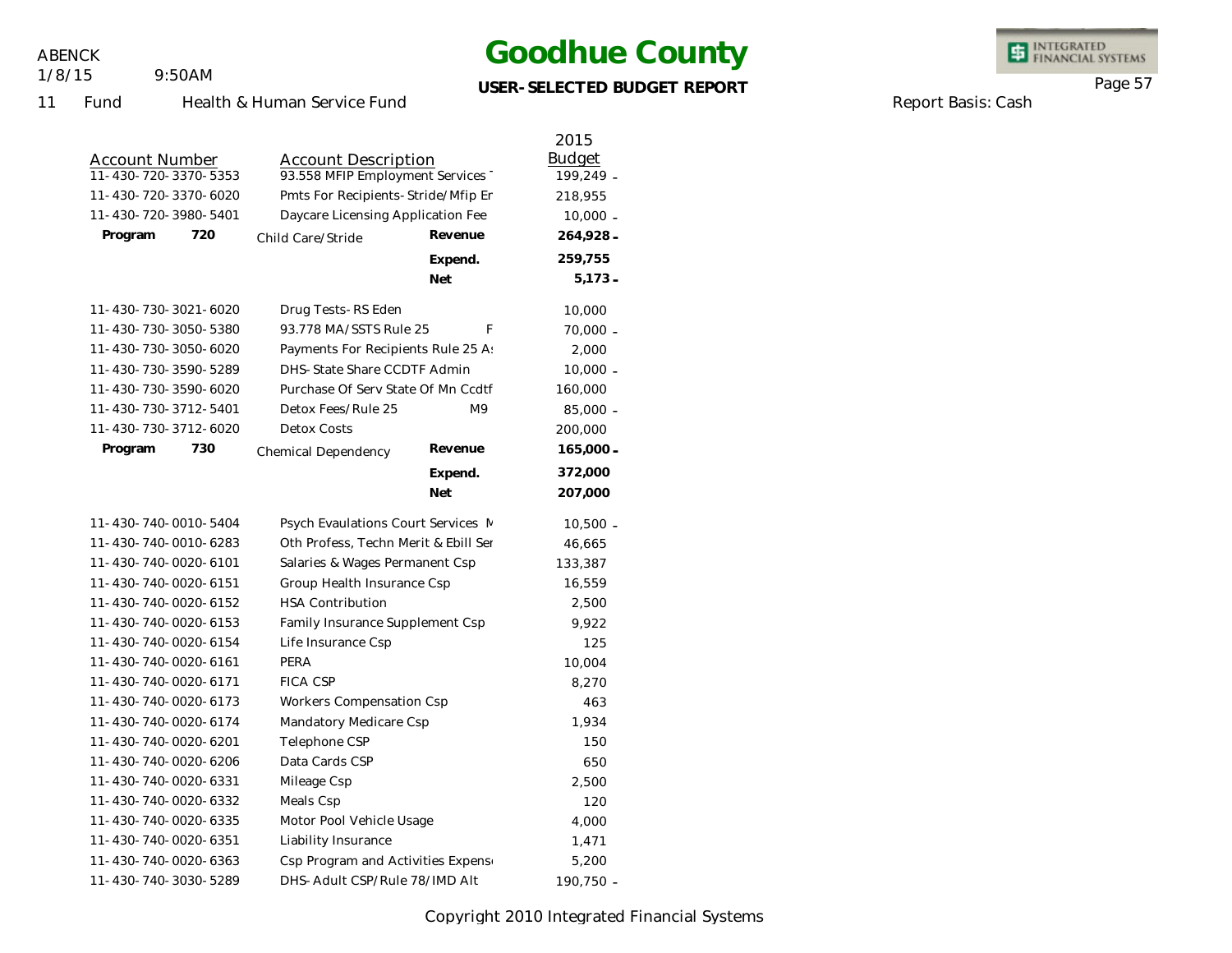1/8/15

9:50AM

## **Goodhue County**

**USER-SELECTED BUDGET REPORT**

INTEGRATED<br>FINANCIAL SYSTEMS

Report Basis: Cash

Page 58

11 Fund

Health & Human Service Fund

|                      |                                      | 2015          |
|----------------------|--------------------------------------|---------------|
| Account Number       | <b>Account Description</b>           | <b>Budget</b> |
| 11-430-740-3030-5290 | DHS-Adult MH Initiative Olmsted S    | 189,130 -     |
| 11-430-740-3030-6071 | Adult Csp Rule 78 Pos                | 80,000        |
| 11-430-740-3031-5289 | DHS-Adult MH Rehab ARMHS State       | $8,000 -$     |
| 11-430-740-3031-5379 | 93.778 IGR MA Adlt MH Reha ARMI      | $8,000 -$     |
| 11-430-740-3031-5401 | Adult Mh Rehab ARMHS Insur           | 44,000 -      |
| 11-430-740-3070-6020 | Mh Screenings Early Ident & Interve  | 31,630        |
| 11-430-740-3080-6020 | Mh Assessments                       | 56,000        |
| 11-430-740-3160-6020 | Transportation Mh Proact Txx         | 18,000        |
| 11-430-740-3161-6020 | Transportation-MH Client-Gas Car     | 4,000         |
| 11-430-740-3180-6020 | Client Flex Funds ADMHI              | 16,000        |
| 11-430-740-3300-5289 | DHS-MH/CHN Combined Grant            | 76,439 -      |
| 11-430-740-3300-5832 | Gced Therapy Counselors .25 M15      | 27,750 -      |
| 11-430-740-3360-6020 | <b>Adult Crisis Stabilization</b>    | 2,500         |
| 11-430-740-3370-6050 | Comm Based Supp Empl-Not Armh        | 30,000        |
| 11-430-740-3371-6050 | Center Based Supp Empl-Not Armh      | 35,000        |
| 11-430-740-3390-6020 | Fernbrook Behav Aide Activity        | 4,000         |
| 11-430-740-3430-6020 | Housing Subsidy                      | 5,000         |
| 11-430-740-3460-6050 | ARMHS Proact Comm Based Txx          | 45,000        |
| 11-430-740-3461-6050 | <b>ARMHS Proact Center Based Txx</b> | 55,000        |
| 11-430-740-3510-6020 | Zymhc-24 Hr Hotline                  | 200           |
| 11-430-740-3520-6020 | Adult Outpatient Psychotherapy       | 54,714        |
| 11-430-740-3540-6050 | <b>TXX Medication Management</b>     | 108,500       |
| 11-430-740-3620-6020 | Mental Health Family-Based Service   | 3,900         |
| 11-430-740-3670-6020 | Ed Dist Setting IV Programs          | 229,832       |
| 11-430-740-3720-6020 | Recipients-Living In State/Private F | 10,000        |
| 11-430-740-3721-6020 | State Hosp-Mh Hold Order             | 5,000         |
| 11-430-740-3722-6020 | Sex Offender Prgm State Oper Serv    | 35,000        |
| 11-430-740-3740-6096 | <b>Adult Residential Trm/Irts</b>    | 10,000        |
| 11-430-740-3830-6020 | <b>Rule 5 Social Services</b>        | 115,000       |
| 11-430-740-3830-6077 | Iv-E Rule 5 Social Services          | 68,000        |
| 11-430-740-3831-6020 | <b>Rule 5 Court Services</b>         | 65,000        |
| 11-430-740-3890-6020 | Respite MH Child - Fernbrook         | 2,000         |
| 11-430-740-3900-5381 | 93.778 IGR MA MH Case Mgmt/Chi       | 20,000 -      |
| 11-430-740-3900-5401 | Children MH-TCM SCHA                 | 13,000 -      |
| 11-430-740-3900-5832 | <b>GCED MH Case Mgmt</b><br>M        | 58,170 -      |
| 11-430-740-3900-6025 | Non Fed Share Mh-Tcm Cont Vend,      | 120,000       |
| 11-430-740-3910-5381 | 93.778 IGR MA Fed MH Case Mgmt       | 200,000 -     |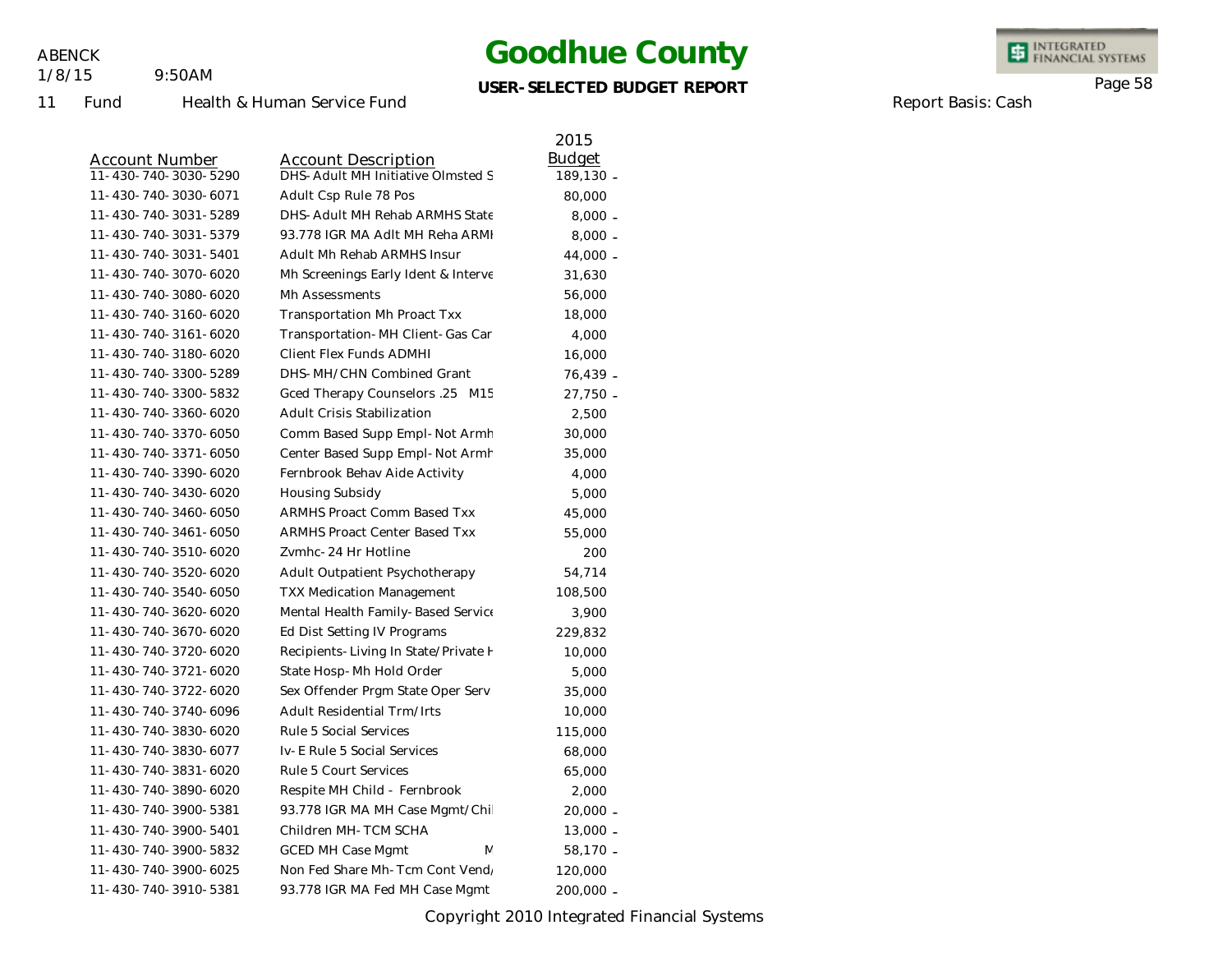1/8/15

9:50AM

## **Goodhue County**

**USER-SELECTED BUDGET REPORT**

INTEGRATED<br>FINANCIAL SYSTEMS

Report Basis: Cash

Page 59

11 Fund Health & Human Service Fund

|      | <b>Account Number</b> | <b>Account Description</b>               |             | 2015<br><b>Budget</b> |
|------|-----------------------|------------------------------------------|-------------|-----------------------|
|      | 11-430-740-3910-5401  | Adult MH-TCM SCHA                        | Ν           | 370,563 -             |
|      | 11-430-740-3930-6020  | General Case Mgmt Purchased              |             | 6,000                 |
|      | Program<br>740        | Mental Health Program                    | Revenue     | 1,216,302 -           |
|      |                       |                                          | Expend.     | 1,459,196             |
|      |                       |                                          | <b>Net</b>  | 242,894               |
|      | 11-430-750-0000-5240  | DHS-MR Waiver Services State Shar        |             | 140,000 -             |
|      | 11-430-750-0000-5382  | 93.778 IGR MA MR Waiver Svcs Fed         |             | 140,000 -             |
|      | 11-430-750-3160-6050  | <b>Transportation Dd Proact Txx</b>      |             | 18,000                |
|      | 11-430-750-3340-5289  | DHS-DD SILS Program                      | $S^{\cdot}$ | $52,200 -$            |
|      | 11-430-750-3340-6050  | Txx Purchase Of Service-Sils             |             | 74,571                |
|      | 11-430-750-3350-5289  | DHS-DD Family Support Program            |             | 19,654 -              |
|      | 11-430-750-3350-6083  | Family Support Program Subsidy           |             | 19,654                |
|      | 11-430-750-3381-6020  | Community Based Employment               |             | 70,000                |
|      | 11-430-750-3382-6020  | Center Based Employment                  |             | 30,000                |
|      | 11-430-750-3410-6094  | Mr Waiver Adaptive Aids                  |             | 26,000                |
|      | 11-430-750-3660-6050  | <b>Txx Payments For Recipients Adult</b> |             | 15,000                |
|      | 11-430-750-3740-6020  | $lcf/Mr + 7$                             |             | 65,000                |
|      | 750<br>Program        | Developmental Disabilities               | Revenue     | 351,854 -             |
|      |                       |                                          | Expend.     | 318,225               |
|      |                       |                                          | <b>Net</b>  | $33,629 -$            |
|      | 11-430-760-3022-6020  | Caregiver Support/Adult                  |             | 2,000                 |
|      | 11-430-760-3580-5240  | DHS-Consumer Support Grant               |             | $4,000 -$             |
|      | 11-430-760-3930-5381  | 93.778 IGR MA VA/DD-TCM Adlt 1           |             | $30,000 -$            |
|      | 11-430-760-3950-6050  | Guardianship/Conservatorship Txx         |             | 125,000               |
|      | 11-430-760-3980-5401  | Adult Foster Care Licensing & Bg         |             | $5,000 -$             |
|      | Program<br>760        | <b>Adult Services</b>                    | Revenue     | 39,000 -              |
|      |                       |                                          | Expend.     | 127,000               |
|      |                       |                                          | <b>Net</b>  | 88,000                |
| Dept | 430                   | <b>Health and Social Services</b>        | Revenue     | 3,911,058 -           |
|      |                       |                                          | Expend.     | 6,735,508             |
|      |                       |                                          | <b>Net</b>  | 2,824,450             |
| 463  | Dept                  | Quality Assurance-Health Srvs            |             |                       |
|      | 11-463-463-0000-5290  | DHS-Alternative Care Waiver              |             | 54,800 -              |
|      | 11-463-463-0000-5291  | DHS-Waivers/State                        |             | 167,500 -             |
|      |                       |                                          |             |                       |

#### Copyright 2010 Integrated Financial Systems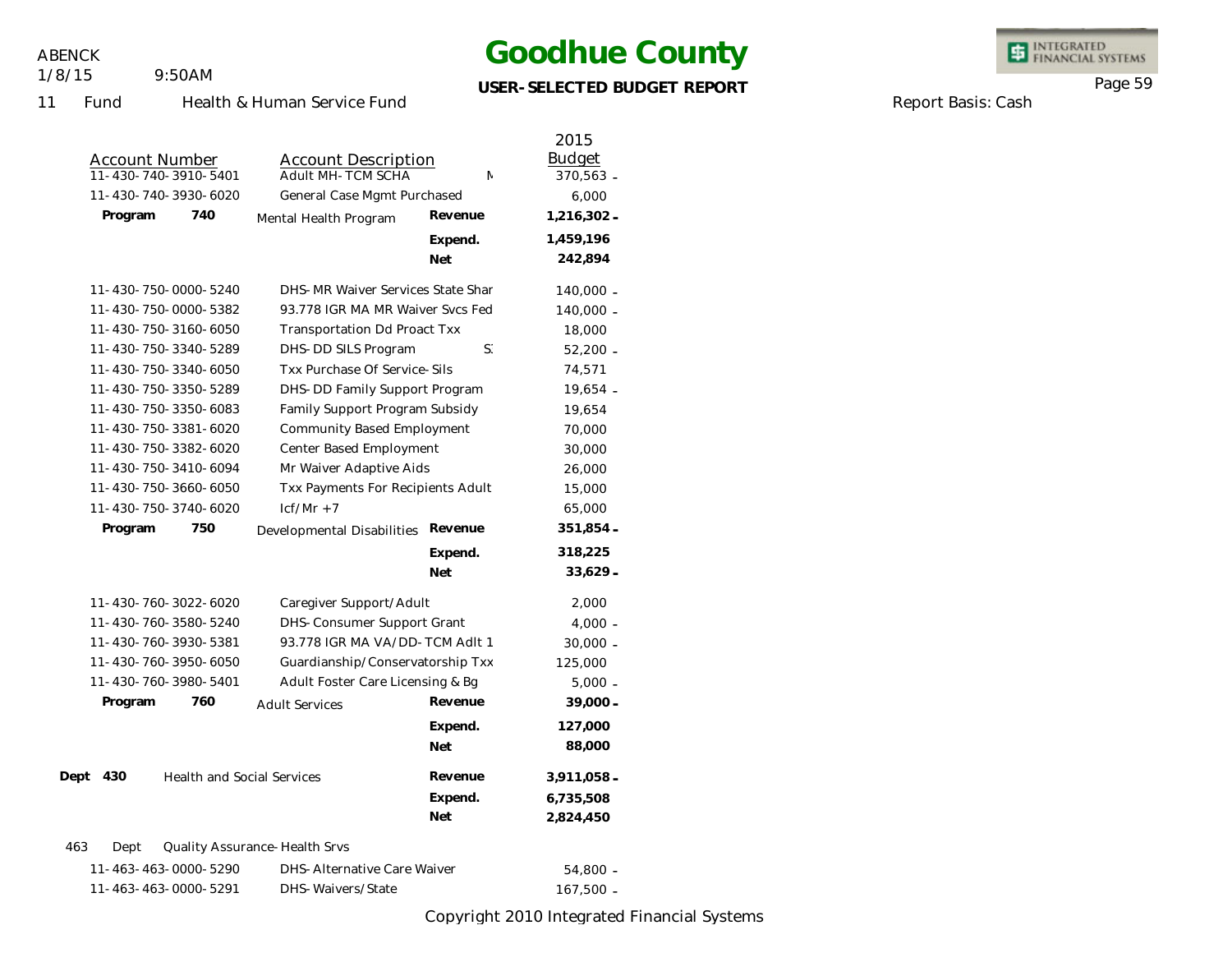1/8/15

11 Fund

9:50AM

## **Goodhue County**

**USER-SELECTED BUDGET REPORT**

- - -

2015

INTEGRATED<br>FINANCIAL SYSTEMS

Page 60

Report Basis: Cash

Health & Human Service Fund

| 11-463-463-0000-5381<br>93.778 IGR Waivers/Federal<br>167,500 -<br>11-463-463-0000-5402<br><b>SCHA Ability Care</b><br>80,000 -<br>11-463-463-0000-5403<br><b>SCHA Community Well</b><br>$35,000 -$<br>11-463-463-0000-5410<br><b>Consultation Fees/Contract Fees</b><br>$2,700 -$<br>11-463-463-0000-5428<br>Spenddown Fees From Client<br>$10,000 -$<br>11-463-463-0000-5429<br>SCHA/Elderly Waiver/Care Coordin<br>230,000 -<br>11-463-463-0000-5431<br><b>SCHA/Nrs Facility</b><br>40,000 -<br>SCHA/MA & PHN Clinic<br>11-463-463-0000-5435<br>SCHA/CCC Reimbursement<br>11-463-463-0000-5859<br>45,000 -<br>11-463-463-0000-6101<br>Salaries & Wages - Permanent<br>462,720<br>11-463-463-0000-6102<br>Salaries & Wages-Part Time w/ Ben<br>202,570<br>11-463-463-0000-6151<br>Group Health Insurance<br>71,701<br><b>HSA Contribution</b><br>11-463-463-0000-6152<br>16,200<br>11-463-463-0000-6153<br>Family Insurance Supplement<br>42,665<br>11-463-463-0000-6154<br>Life Insurance<br>680<br>11-463-463-0000-6161<br>PERA<br>49,897 |           |
|-----------------------------------------------------------------------------------------------------------------------------------------------------------------------------------------------------------------------------------------------------------------------------------------------------------------------------------------------------------------------------------------------------------------------------------------------------------------------------------------------------------------------------------------------------------------------------------------------------------------------------------------------------------------------------------------------------------------------------------------------------------------------------------------------------------------------------------------------------------------------------------------------------------------------------------------------------------------------------------------------------------------------------------------------|-----------|
|                                                                                                                                                                                                                                                                                                                                                                                                                                                                                                                                                                                                                                                                                                                                                                                                                                                                                                                                                                                                                                               |           |
|                                                                                                                                                                                                                                                                                                                                                                                                                                                                                                                                                                                                                                                                                                                                                                                                                                                                                                                                                                                                                                               |           |
|                                                                                                                                                                                                                                                                                                                                                                                                                                                                                                                                                                                                                                                                                                                                                                                                                                                                                                                                                                                                                                               |           |
|                                                                                                                                                                                                                                                                                                                                                                                                                                                                                                                                                                                                                                                                                                                                                                                                                                                                                                                                                                                                                                               |           |
|                                                                                                                                                                                                                                                                                                                                                                                                                                                                                                                                                                                                                                                                                                                                                                                                                                                                                                                                                                                                                                               |           |
|                                                                                                                                                                                                                                                                                                                                                                                                                                                                                                                                                                                                                                                                                                                                                                                                                                                                                                                                                                                                                                               |           |
|                                                                                                                                                                                                                                                                                                                                                                                                                                                                                                                                                                                                                                                                                                                                                                                                                                                                                                                                                                                                                                               |           |
|                                                                                                                                                                                                                                                                                                                                                                                                                                                                                                                                                                                                                                                                                                                                                                                                                                                                                                                                                                                                                                               | $1,000 -$ |
|                                                                                                                                                                                                                                                                                                                                                                                                                                                                                                                                                                                                                                                                                                                                                                                                                                                                                                                                                                                                                                               |           |
|                                                                                                                                                                                                                                                                                                                                                                                                                                                                                                                                                                                                                                                                                                                                                                                                                                                                                                                                                                                                                                               |           |
|                                                                                                                                                                                                                                                                                                                                                                                                                                                                                                                                                                                                                                                                                                                                                                                                                                                                                                                                                                                                                                               |           |
|                                                                                                                                                                                                                                                                                                                                                                                                                                                                                                                                                                                                                                                                                                                                                                                                                                                                                                                                                                                                                                               |           |
|                                                                                                                                                                                                                                                                                                                                                                                                                                                                                                                                                                                                                                                                                                                                                                                                                                                                                                                                                                                                                                               |           |
|                                                                                                                                                                                                                                                                                                                                                                                                                                                                                                                                                                                                                                                                                                                                                                                                                                                                                                                                                                                                                                               |           |
|                                                                                                                                                                                                                                                                                                                                                                                                                                                                                                                                                                                                                                                                                                                                                                                                                                                                                                                                                                                                                                               |           |
|                                                                                                                                                                                                                                                                                                                                                                                                                                                                                                                                                                                                                                                                                                                                                                                                                                                                                                                                                                                                                                               |           |
| <b>FICA</b><br>11-463-463-0000-6171<br>41,248                                                                                                                                                                                                                                                                                                                                                                                                                                                                                                                                                                                                                                                                                                                                                                                                                                                                                                                                                                                                 |           |
| 11-463-463-0000-6174<br>Mandatory Medicare<br>9,647                                                                                                                                                                                                                                                                                                                                                                                                                                                                                                                                                                                                                                                                                                                                                                                                                                                                                                                                                                                           |           |
| 11-463-463-0000-6202<br>Cell Phone<br>790                                                                                                                                                                                                                                                                                                                                                                                                                                                                                                                                                                                                                                                                                                                                                                                                                                                                                                                                                                                                     |           |
| Data Cards<br>11-463-463-0000-6206<br>950                                                                                                                                                                                                                                                                                                                                                                                                                                                                                                                                                                                                                                                                                                                                                                                                                                                                                                                                                                                                     |           |
| 11-463-463-0000-6241<br>Advertising<br>110                                                                                                                                                                                                                                                                                                                                                                                                                                                                                                                                                                                                                                                                                                                                                                                                                                                                                                                                                                                                    |           |
| 11-463-463-0000-6245<br>State Required Registration or Licer<br>600                                                                                                                                                                                                                                                                                                                                                                                                                                                                                                                                                                                                                                                                                                                                                                                                                                                                                                                                                                           |           |
| <b>Consultant Fees</b><br>11-463-463-0000-6278<br>200                                                                                                                                                                                                                                                                                                                                                                                                                                                                                                                                                                                                                                                                                                                                                                                                                                                                                                                                                                                         |           |
| Other Contracted Vendor<br>11-463-463-0000-6297<br>600                                                                                                                                                                                                                                                                                                                                                                                                                                                                                                                                                                                                                                                                                                                                                                                                                                                                                                                                                                                        |           |
| 11-463-463-0000-6331<br>Mileage<br>5,000                                                                                                                                                                                                                                                                                                                                                                                                                                                                                                                                                                                                                                                                                                                                                                                                                                                                                                                                                                                                      |           |
| 11-463-463-0000-6332<br>Meals & Lodging<br>600                                                                                                                                                                                                                                                                                                                                                                                                                                                                                                                                                                                                                                                                                                                                                                                                                                                                                                                                                                                                |           |
| 11-463-463-0000-6333<br>Other Travel Expense                                                                                                                                                                                                                                                                                                                                                                                                                                                                                                                                                                                                                                                                                                                                                                                                                                                                                                                                                                                                  | 50        |
| 11-463-463-0000-6335<br>Motor Pool Vehicle Usage<br>5,000                                                                                                                                                                                                                                                                                                                                                                                                                                                                                                                                                                                                                                                                                                                                                                                                                                                                                                                                                                                     |           |
| 11-463-463-0000-6342<br>Land & Building Lease/Rent<br>100                                                                                                                                                                                                                                                                                                                                                                                                                                                                                                                                                                                                                                                                                                                                                                                                                                                                                                                                                                                     |           |
| 11-463-463-0000-6357<br>Conferences/Schools/Workshops<br>800                                                                                                                                                                                                                                                                                                                                                                                                                                                                                                                                                                                                                                                                                                                                                                                                                                                                                                                                                                                  |           |
| 11-463-463-0000-6433<br><b>Billable Medical Supplies</b><br>20,000                                                                                                                                                                                                                                                                                                                                                                                                                                                                                                                                                                                                                                                                                                                                                                                                                                                                                                                                                                            |           |
| 463<br>Program<br>Revenue<br>833,500 -<br>LTCC/Waiver Management                                                                                                                                                                                                                                                                                                                                                                                                                                                                                                                                                                                                                                                                                                                                                                                                                                                                                                                                                                              |           |
| 932,128                                                                                                                                                                                                                                                                                                                                                                                                                                                                                                                                                                                                                                                                                                                                                                                                                                                                                                                                                                                                                                       |           |
| Expend.<br><b>Net</b><br>98,628                                                                                                                                                                                                                                                                                                                                                                                                                                                                                                                                                                                                                                                                                                                                                                                                                                                                                                                                                                                                               |           |
|                                                                                                                                                                                                                                                                                                                                                                                                                                                                                                                                                                                                                                                                                                                                                                                                                                                                                                                                                                                                                                               |           |
| Revenue<br>Dept<br>463<br>Quality Assurance-Health Srvs<br>833,500 -                                                                                                                                                                                                                                                                                                                                                                                                                                                                                                                                                                                                                                                                                                                                                                                                                                                                                                                                                                          |           |
| Expend.<br>932,128                                                                                                                                                                                                                                                                                                                                                                                                                                                                                                                                                                                                                                                                                                                                                                                                                                                                                                                                                                                                                            |           |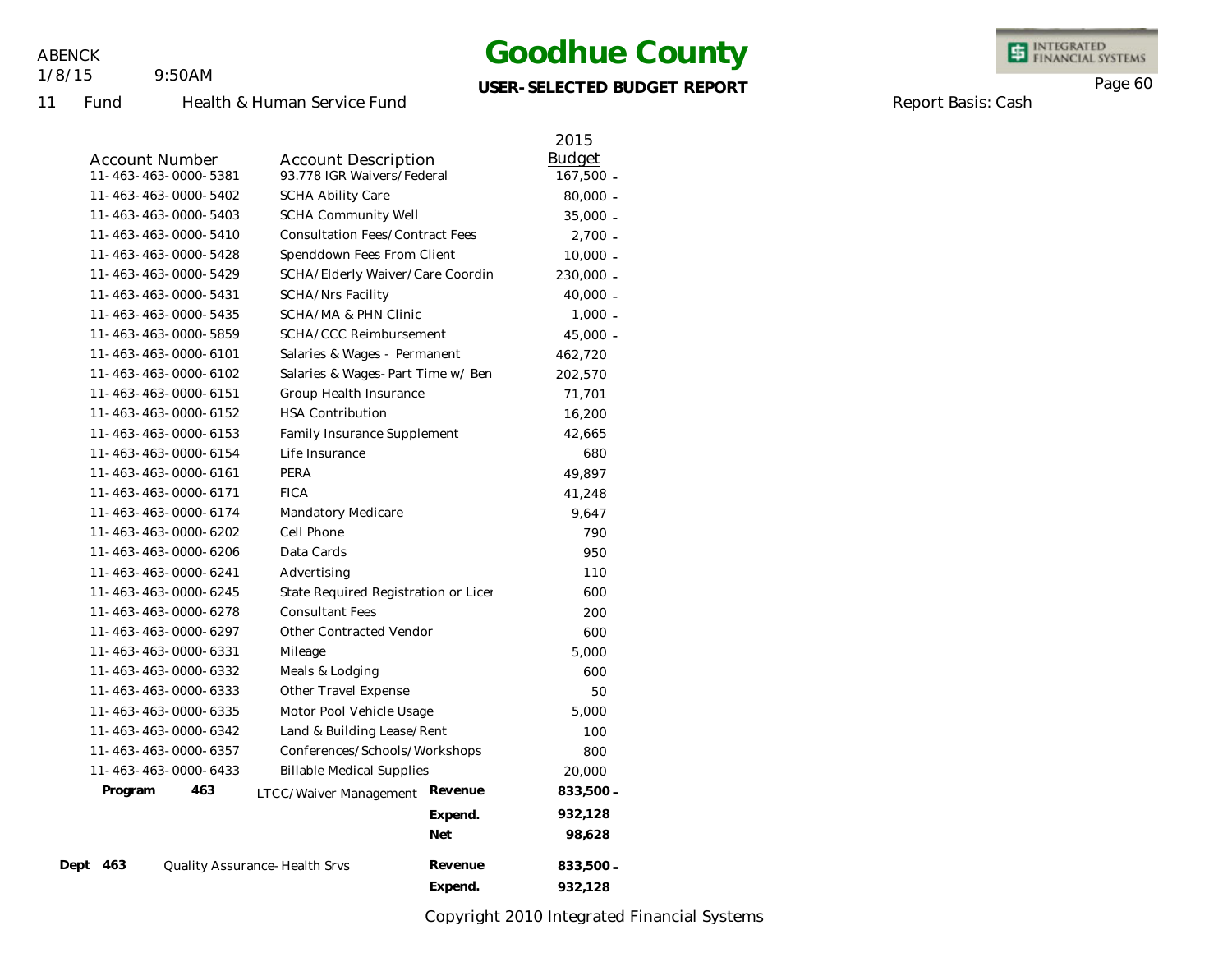11 Fund

1/8/15

9:50AM

Health & Human Service Fund

# **Goodhue County**

### **USER-SELECTED BUDGET REPORT**

INTEGRATED<br>FINANCIAL SYSTEMS

Page 61

Report Basis: Cash

|     | <b>Account Number</b> |                      | <b>Account Description</b>    | <b>Net</b>                      | 2015<br><b>Budget</b><br>98,628 |
|-----|-----------------------|----------------------|-------------------------------|---------------------------------|---------------------------------|
| 466 | Dept                  |                      | Healthy Communities/Behaviors |                                 |                                 |
|     |                       | 11-466-437-0000-5201 | Clearway Grant                |                                 | 176,947 -                       |
|     |                       | 11-466-437-0000-6101 | Salaries & Wages - Permanent  |                                 | 59,353                          |
|     |                       | 11-466-437-0000-6151 | Group Health Insurance        |                                 | 9,935                           |
|     |                       | 11-466-437-0000-6152 | <b>HSA Contribution</b>       |                                 | 1,750                           |
|     |                       | 11-466-437-0000-6153 | Family Insurance Supplement   |                                 | 1,984                           |
|     |                       | 11-466-437-0000-6154 | Life Insurance                |                                 | 75                              |
|     |                       | 11-466-437-0000-6161 | PERA                          |                                 | 4,451                           |
|     |                       | 11-466-437-0000-6171 | <b>FICA</b>                   |                                 | 3,680                           |
|     |                       | 11-466-437-0000-6174 | Mandatory Medicare            |                                 | 861                             |
|     |                       | 11-466-437-0000-6202 | Cell Phone                    |                                 | 360                             |
|     |                       | 11-466-437-0000-6203 | Postage                       |                                 | 50                              |
|     |                       | 11-466-437-0000-6241 |                               | Advertising/Communications Mark | 3,050                           |
|     |                       | 11-466-437-0000-6244 | Subscriptions                 |                                 | 200                             |
|     |                       | 11-466-437-0000-6331 | Mileage & Transportation      |                                 | 2,000                           |
|     |                       | 11-466-437-0000-6332 | Meals & Lodging               |                                 | 100                             |
|     |                       | 11-466-437-0000-6333 | Other Travel Expense          |                                 | 15                              |
|     |                       | 11-466-437-0000-6335 | Motor Pool Vehicle Usage      |                                 | 600                             |
|     |                       | 11-466-437-0000-6342 | Land & Building Lease/Rent    |                                 | 50                              |
|     |                       | 11-466-437-0000-6357 |                               | Conferences/Schools/Workshops   | 1,800                           |
|     |                       | 11-466-437-0000-6401 | <b>Printing Services</b>      |                                 | 50                              |
|     |                       | 11-466-437-0000-6405 | <b>Office Supplies</b>        |                                 | 250                             |
|     |                       | 11-466-437-0000-6407 | <b>Grant Supplies</b>         |                                 | 300                             |
|     |                       | 11-466-437-0000-6414 | Food & Beverages              |                                 | 400                             |
|     |                       | 11-466-437-0000-6850 | County Allocation             |                                 | 85,450                          |
|     | Program               | 437                  | Clearway Grant                | Revenue                         | 176,947 -                       |
|     |                       |                      |                               | Expend.                         | 176,764                         |
|     |                       |                      |                               | <b>Net</b>                      | $183 -$                         |
|     |                       | 11-466-440-0000-5281 |                               | MDH-Tobacco Free Communities G  | 161,778 -                       |
|     |                       | 11-466-440-0000-6101 | Salaries & Wages - Permanent  |                                 | 74,129                          |
|     |                       | 11-466-440-0000-6154 | Life Insurance                |                                 | 62                              |
|     |                       | 11-466-440-0000-6161 | PERA                          |                                 | 5,560                           |
|     |                       | 11-466-440-0000-6171 | <b>FICA</b>                   |                                 | 4,596                           |
|     |                       | 11-466-440-0000-6174 | Mandatory Medicare            |                                 | 1,075                           |
|     |                       |                      |                               |                                 |                                 |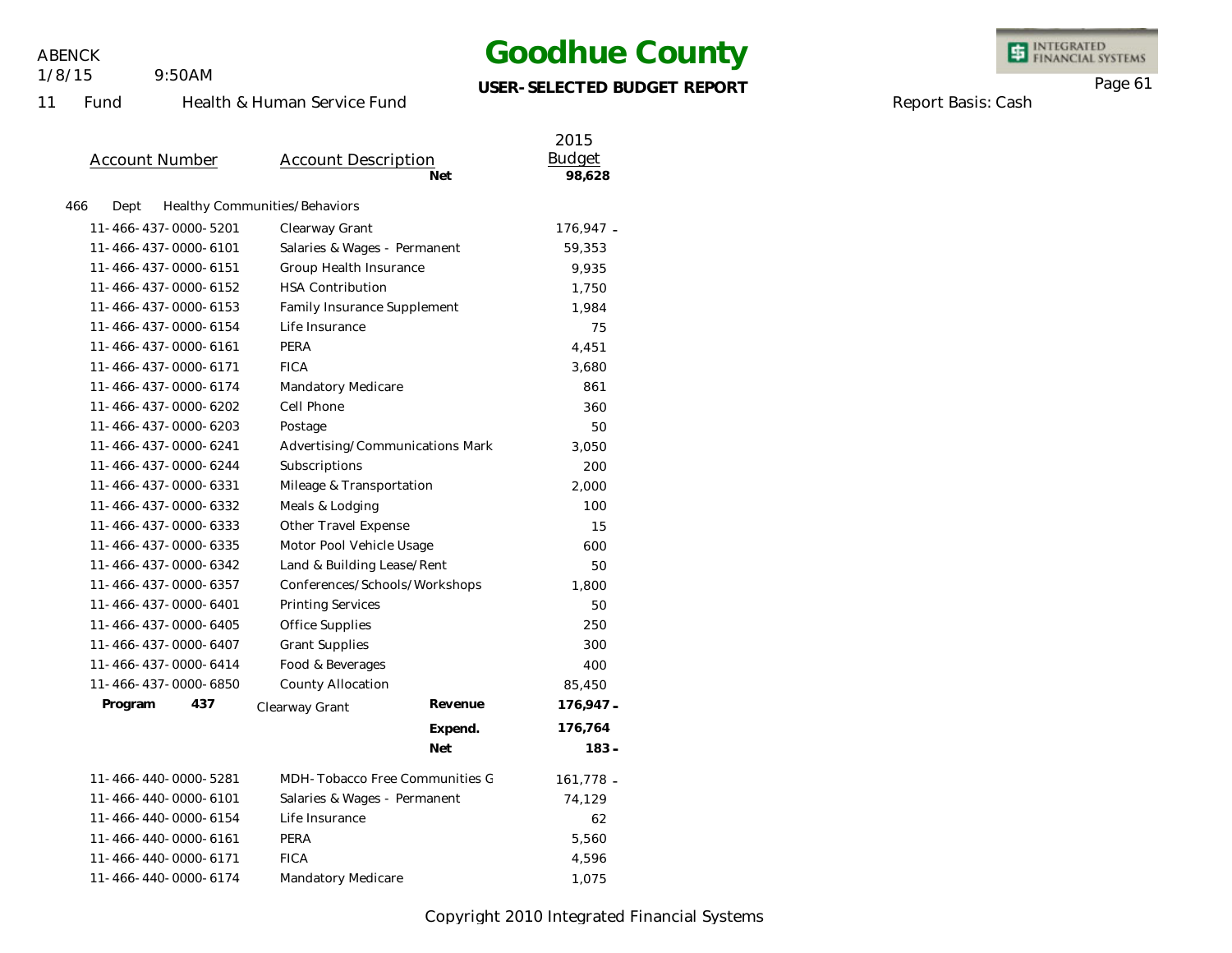1/8/15

11 Fund

9:50AM

## **Goodhue County**

### **USER-SELECTED BUDGET REPORT**

INTEGRATED<br>FINANCIAL SYSTEMS

Page 62

Report Basis: Cash

Health & Human Service Fund

|                      |                                        | 2015          |
|----------------------|----------------------------------------|---------------|
| Account Number       | <b>Account Description</b>             | <b>Budget</b> |
| 11-466-440-0000-6202 | Cell Phone                             | 360           |
| 11-466-440-0000-6203 | Postage                                | 485           |
| 11-466-440-0000-6241 | Advertising/Media                      | 12,915        |
| 11-466-440-0000-6297 | <b>Other Contracted Vendor</b>         | 6,120         |
| 11-466-440-0000-6331 | Mileage & Transportation               | 100           |
| 11-466-440-0000-6335 | Motor Pool Vehicle Usage               | 625           |
| 11-466-440-0000-6405 | Office Supplies                        | 75            |
| 11-466-440-0000-6407 | <b>Grant Supplies</b>                  | 1,600         |
| 11-466-440-0000-6414 | Food & Beverages                       | 300           |
| 11-466-440-0000-6850 | County Allocation                      | 48,181        |
| 440<br>Program       | Tobacco Free Communities (Revenue      | $161,778 -$   |
|                      | Expend.                                | 156,183       |
|                      | <b>Net</b>                             | $5,595 -$     |
| 11-466-450-0000-5203 | Follow Along Program (FSC)             | $6,000 -$     |
| 11-466-450-0000-5280 | <b>MDH-Local Public Health Grant</b>   | 45,000 -      |
| 11-466-450-0000-5289 | DHS-Medical Assistance-State           | $6,000 -$     |
| 11-466-450-0000-5347 | 93.251 Universal Newborn Hearing       | $400 -$       |
| 11-466-450-0000-5353 | 93.558 TANF Grant - Federal Funds      | 40,000 -      |
| 11-466-450-0000-5379 | 93.778 IGR Medical Assistance-Fed      | $7,000 -$     |
| 11-466-450-0000-5389 | 93.994 MCH Block Grant                 | 41,134 -      |
| 11-466-450-0000-5410 | <b>Consultation Fees/Contract Fees</b> | $4,500 -$     |
| 11-466-450-0000-5424 | <b>Health Insurance Fees</b>           | $1,200 -$     |
| 11-466-450-0000-5435 | SCHA/MA & PHN Clinic                   | $60,000 -$    |
| 11-466-450-0000-6101 | Salaries & Wages - Permanent           | 166,565       |
| 11-466-450-0000-6102 | Salaries & Wages-Part Time w/ Ben      | 185,644       |
| 11-466-450-0000-6151 | Group Health Insurance                 | 28,978        |
| 11-466-450-0000-6152 | <b>HSA Contribution</b>                | 6,360         |
| 11-466-450-0000-6153 | Family Insurance Supplement            | 15,756        |
| 11-466-450-0000-6154 | Life Insurance                         | 320           |
| 11-466-450-0000-6161 | PERA                                   | 26,416        |
| 11-466-450-0000-6171 | <b>FICA</b>                            | 21,837        |
| 11-466-450-0000-6174 | Mandatory Medicare                     | 5,107         |
| 11-466-450-0000-6202 | Cell Phone                             | 450           |
| 11-466-450-0000-6232 | <b>Publications &amp; Brochures</b>    | 500           |
| 11-466-450-0000-6245 | State Required Registration or Licer   | 300           |
| 11-466-450-0000-6278 | <b>Consultant Fees</b>                 | 800           |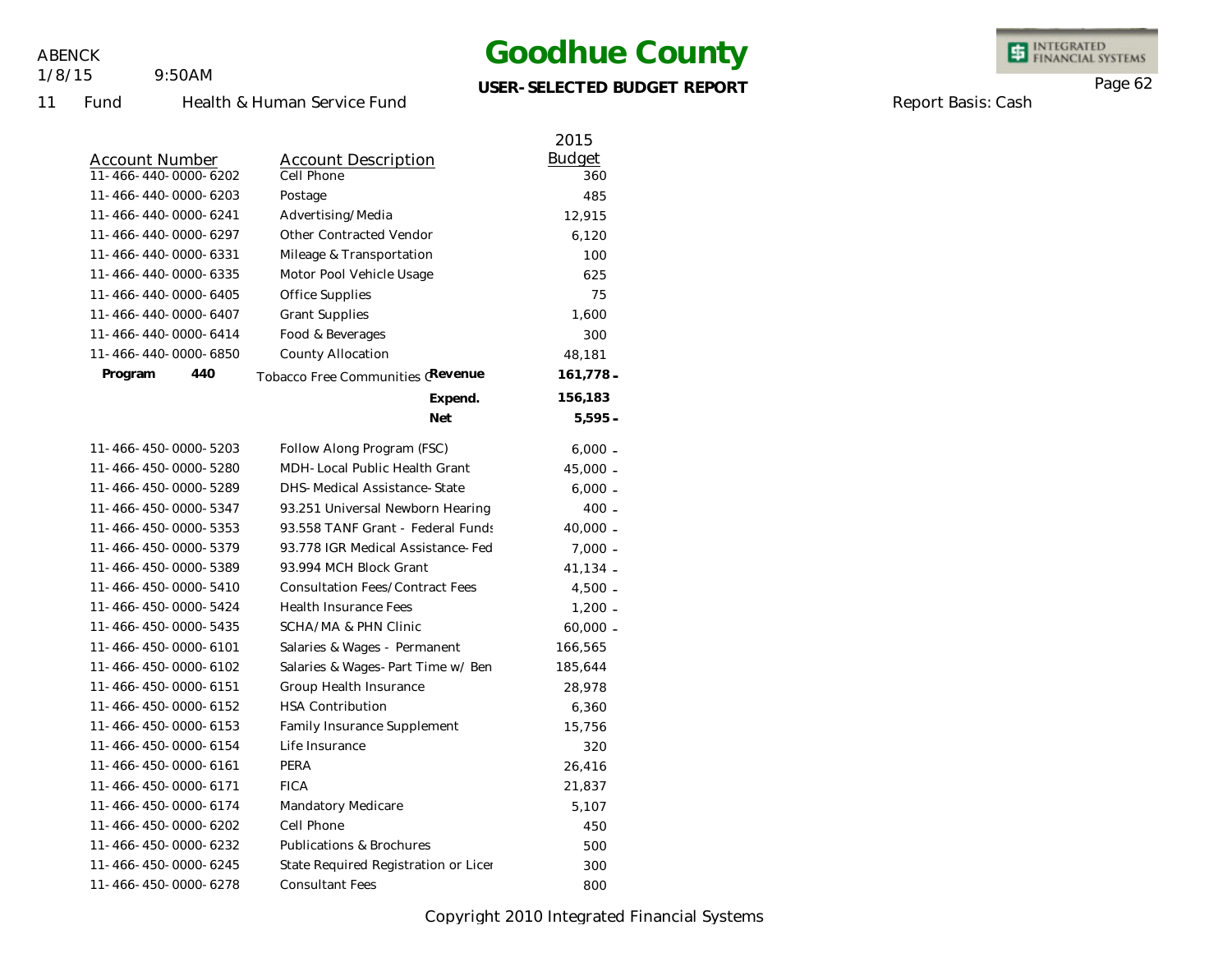1/8/15

9:50AM

# **Goodhue County**

### **USER-SELECTED BUDGET REPORT**

INTEGRATED<br>FINANCIAL SYSTEMS

Report Basis: Cash

Page 63

11 Fund Health & Human Service Fund

|                       |                                    | 2015          |
|-----------------------|------------------------------------|---------------|
| <b>Account Number</b> | <b>Account Description</b>         | <b>Budget</b> |
| 11-466-450-0000-6331  | Mileage                            | 4,000         |
| 11-466-450-0000-6332  | Meals & Lodging                    | 25            |
| 11-466-450-0000-6335  | Motor Pool Vehicle Usage           | 1,400         |
| 11-466-450-0000-6357  | Conferences/Schools/Workshops      | 250           |
| 11-466-450-0000-6407  | <b>Grant Supplies</b>              | 600           |
| 11-466-450-0000-6420  | <b>Other General Supplies</b>      | 25            |
| 11-466-450-0000-6452  | Ledgers, Reference, & Law Books    | 500           |
| 450<br>Program        | Parent/Child Health PromotiRevenue | 211,234 -     |
|                       | Expend.                            | 465,833       |
|                       | <b>Net</b>                         | 254,599       |
| 11-466-458-0000-5292  | DHS-CTC Outreach/State             | $38,450 -$    |
| 11-466-458-0000-5382  | 93.778 CTC Outreach/Federal        | $38,450 -$    |
| 11-466-458-0000-6101  | Salaries & Wages - Permanent       | 34,415        |
| 11-466-458-0000-6102  | Salaries & Wages-Part Time w/ Ben  | 5,030         |
| 11-466-458-0000-6151  | Group Health Insurance             | 6,748         |
| 11-466-458-0000-6152  | <b>HSA Contribution</b>            | 1,033         |
| 11-466-458-0000-6153  | <b>Family Insurance Supplement</b> | 119           |
| 11-466-458-0000-6154  | Life Insurance                     | 54            |
| 11-466-458-0000-6161  | PERA                               | 2,958         |
| 11-466-458-0000-6171  | <b>FICA</b>                        | 2,446         |
| 11-466-458-0000-6174  | Mandatory Medicare                 | 572           |
| 11-466-458-0000-6331  | Mileage                            | 100           |
| 11-466-458-0000-6335  | Motor Vehicle Pool                 | 400           |
| 11-466-458-0000-6357  | Conferences/Schools/Workshops      | 150           |
| 11-466-458-0000-6405  | Office Supplies                    | 80            |
| 11-466-458-0000-6407  | <b>Grant Supplies</b>              | 1,300         |
| 458<br>Program        | Child/Teen Checkup Outread Revenue | 76,900 -      |
|                       | Expend.                            | 55,405        |
|                       | <b>Net</b>                         | $21,495 -$    |
| 11-466-462-0000-5310  | 10.557 WIC Grant                   | 170,236 -     |
| 11-466-462-0000-6101  | Salaries & Wages - Permanent       | 89,134        |
| 11-466-462-0000-6102  | Salaries & Wages-Part Time w/ Ben  | 17,210        |
| 11-466-462-0000-6151  | Group Health Insurance             | 9,439         |
| 11-466-462-0000-6152  | <b>HSA Contribution</b>            | 1,450         |
| 11-466-462-0000-6153  | Family Insurance Supplement        | 198           |
|                       |                                    |               |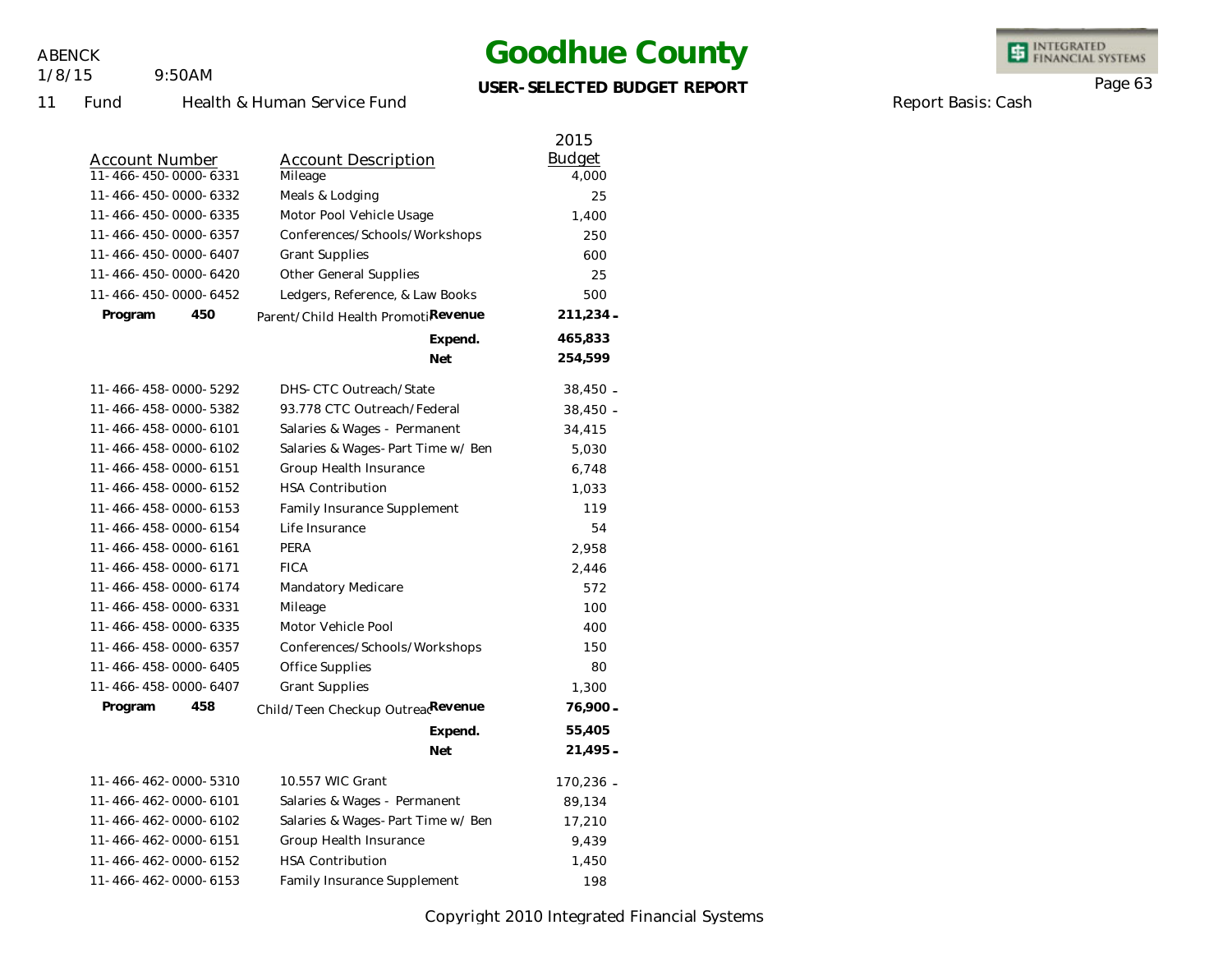1/8/15

11 Fund

9:50AM

Health & Human Service Fund

## **Goodhue County**

### **USER-SELECTED BUDGET REPORT**

INTEGRATED<br>FINANCIAL SYSTEMS

Page 64

Report Basis: Cash

|                                                  |                                              |                                      | 2015                |
|--------------------------------------------------|----------------------------------------------|--------------------------------------|---------------------|
| <b>Account Number</b><br>11-466-462-0000-6154    | <b>Account Description</b><br>Life Insurance |                                      | <b>Budget</b><br>72 |
| 11-466-462-0000-6161                             | PERA                                         |                                      | 7,976               |
| 11-466-462-0000-6171                             | <b>FICA</b>                                  |                                      | 6,594               |
| 11-466-462-0000-6174                             | Mandatory Medicare                           |                                      | 1,542               |
| 11-466-462-0000-6201                             | Telephone                                    |                                      | 1,500               |
| 11-466-462-0000-6202                             | Cell Phone                                   |                                      | 1,000               |
| 11-466-462-0000-6203                             | Postage/Freight                              |                                      | 500                 |
| 11-466-462-0000-6206                             | Data Cards                                   |                                      | 100                 |
| 11-466-462-0000-6245                             | State Required Registration or Licer         |                                      | 100                 |
| 11-466-462-0000-6278                             | <b>Consultant Fees</b>                       |                                      | 3,000               |
| 11-466-462-0000-6297                             | <b>Other Contracted Vendor</b>               |                                      | 5,000               |
| 11-466-462-0000-6331                             | Mileage                                      |                                      | 400                 |
| 11-466-462-0000-6332                             | Meals And Lodging                            |                                      | 250                 |
| 11-466-462-0000-6335<br>Motor Pool Vehicle Usage |                                              |                                      | 850                 |
| 11-466-462-0000-6342                             | Land & Building Lease/Rent                   |                                      | 6,475               |
| 11-466-462-0000-6357                             | Conferences/Schools/Workshops                |                                      | 500                 |
| 11-466-462-0000-6405                             | Office Supplies                              |                                      | 200                 |
| 11-466-462-0000-6407                             | <b>Grant Supplies</b>                        |                                      | 1,900               |
| 462<br>Program                                   | <b>WIC Grant</b>                             | Revenue                              | 170,236 -           |
|                                                  |                                              | Expend.                              | 155,390             |
|                                                  |                                              | <b>Net</b>                           | 14,846 -            |
| 11-466-466-0000-5218                             | Indian Casino Aid                            |                                      | 19,000 -            |
| 11-466-466-0000-5280                             |                                              | <b>MDH-Local Public Health Grant</b> |                     |
| 11-466-466-0000-5336                             |                                              | 20.600 TZD Grant (Toward Zero De     |                     |
| 11-466-466-0000-6101                             | Salaries & Wages - Permanent                 |                                      | 109,006             |
| 11-466-466-0000-6151                             | Group Health Insurance                       |                                      | 16,559              |
| 11-466-466-0000-6152                             | <b>HSA Contribution</b>                      |                                      | 2,500               |
| 11-466-466-0000-6154                             | Life Insurance                               |                                      | 125                 |
| 11-466-466-0000-6161                             | PERA                                         |                                      | 8,175               |
| 11-466-466-0000-6171                             | <b>FICA</b>                                  |                                      | 6,758               |
| 11-466-466-0000-6174                             | Mandatory Medicare                           |                                      | 1,581               |
| 11-466-466-0000-6202                             | Cell Phone                                   |                                      | 360                 |
| 11-466-466-0000-6331                             | Mileage                                      |                                      | 1,200               |
| 11-466-466-0000-6332                             | Meals & Lodging                              |                                      |                     |
| 11-466-466-0000-6333                             |                                              | Other Travel Expenses                |                     |
| 11-466-466-0000-6335                             | Motor Pool Vehicle Usage                     |                                      | 400                 |
|                                                  |                                              |                                      |                     |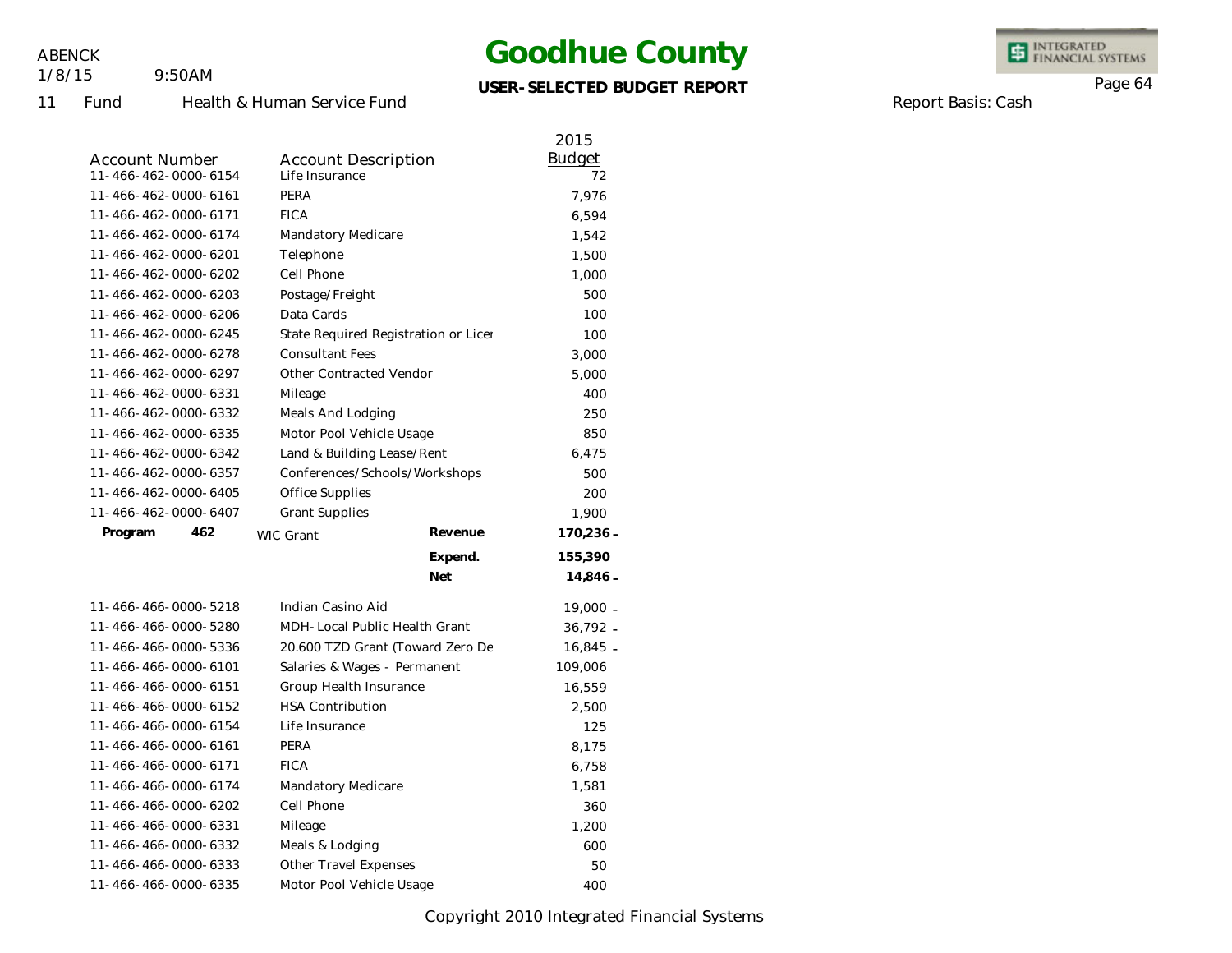1/8/15

9:50AM

## **Goodhue County**

### **USER-SELECTED BUDGET REPORT**

INTEGRATED<br>FINANCIAL SYSTEMS

Report Basis: Cash

Page 65

11 Fund Health & Human Service Fund

|                                                  |                                                    |                                    |                                   | 2015          |
|--------------------------------------------------|----------------------------------------------------|------------------------------------|-----------------------------------|---------------|
| Account Number<br><b>Account Description</b>     |                                                    |                                    | <b>Budget</b>                     |               |
| 11-466-466-0000-6353<br>Special Project          |                                                    |                                    | 8,140                             |               |
| 11-466-466-0000-6357                             |                                                    |                                    | Conferences/Schools/Workshops     |               |
| 11-466-466-0000-6405                             |                                                    | Office Supplies                    |                                   | 280           |
| 11-466-466-0000-6407                             |                                                    | <b>Grant Supplies</b>              |                                   | 800           |
| 11-466-466-0000-6414                             |                                                    | Food & Beverages                   |                                   | 300           |
| Program                                          | 466                                                | <b>Health Education</b>            | Revenue                           | $72,637 -$    |
|                                                  |                                                    |                                    | Expend.                           | 157,334       |
|                                                  |                                                    |                                    | <b>Net</b>                        | 84,697        |
| 11-466-472-0000-5282                             |                                                    | <b>MDH-SHIP Grant</b>              |                                   | 173,475 -     |
| 11-466-472-0000-6101                             |                                                    | Salaries & Wages - Permanent       |                                   | 48,546        |
| 11-466-472-0000-6154                             |                                                    | Life Insurance                     |                                   | 62            |
| 11-466-472-0000-6161                             |                                                    | PERA                               |                                   | 3.641         |
| 11-466-472-0000-6171                             |                                                    | <b>FICA</b>                        |                                   | 3,010         |
| 11-466-472-0000-6174                             |                                                    |                                    | Mandatory Medicare                |               |
| 11-466-472-0000-6241<br>Advertising              |                                                    |                                    |                                   | 1,000         |
| 11-466-472-0000-6283<br>Other Professional Fees  |                                                    |                                    | 900                               |               |
| 11-466-472-0000-6297<br>Other Contracted Vendor  |                                                    | 39,250                             |                                   |               |
| 11-466-472-0000-6331<br>Mileage & Transportation |                                                    | 400                                |                                   |               |
| 11-466-472-0000-6332<br>Meals & Lodging          |                                                    | 500                                |                                   |               |
| 11-466-472-0000-6335<br>Motor Pool Vehicle Usage |                                                    |                                    | 1,600                             |               |
|                                                  | 11-466-472-0000-6342<br>Land & Building Lease/Rent |                                    | 250                               |               |
| 11-466-472-0000-6353<br>11-466-472-0000-6405     |                                                    | Special Project<br>Office Supplies |                                   | 43,800<br>400 |
|                                                  |                                                    |                                    |                                   |               |
| Program                                          | 472                                                | <b>SHIP Grant</b>                  | Revenue                           | $173,475 -$   |
|                                                  |                                                    |                                    | Expend.                           | 145,403       |
|                                                  |                                                    |                                    | <b>Net</b>                        | 28,072 -      |
| Dept<br>466                                      |                                                    | Healthy Communities/Behaviors      | Revenue                           | $1,043,207 -$ |
|                                                  |                                                    |                                    | Expend.                           | 1,312,312     |
|                                                  |                                                    |                                    | <b>Net</b>                        | 269,105       |
| 467<br>Dept                                      | Disaster Preparedness                              |                                    |                                   |               |
| 11-467-467-0000-5346<br>93.069 PHEP (EP Grant)   |                                                    |                                    | 27,827 -                          |               |
| 11-467-467-0000-6102                             |                                                    |                                    | Salaries & Wages-Part Time w/ Ben |               |
| 11-467-467-0000-6151                             |                                                    |                                    | Group Health Insurance            |               |
| 11-467-467-0000-6152                             |                                                    | <b>HSA Contribution</b>            |                                   |               |
|                                                  |                                                    |                                    |                                   |               |

Copyright 2010 Integrated Financial Systems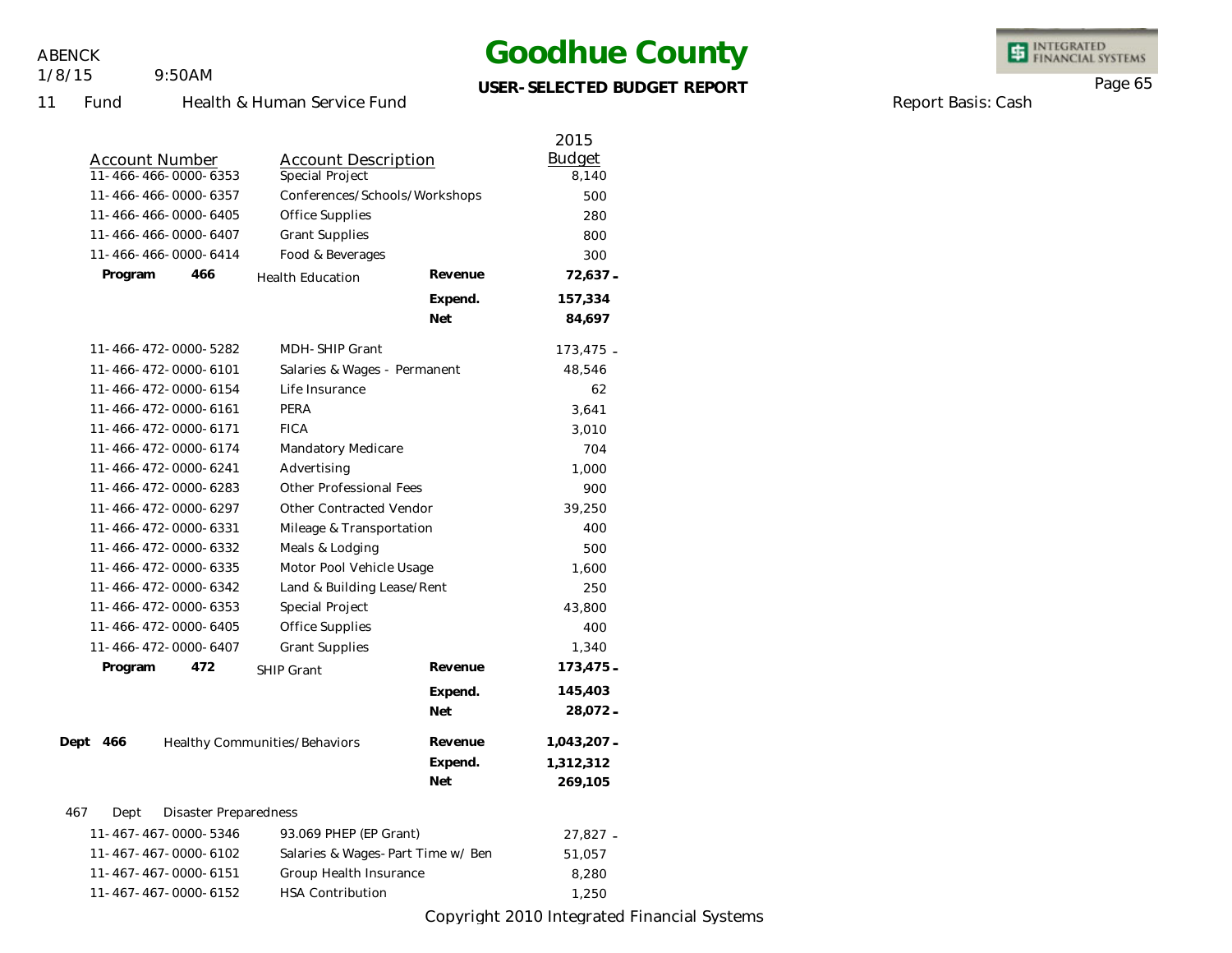1/8/15

9:50AM

### **Goodhue County**

#### **USER-SELECTED BUDGET REPORT**

INTEGRATED<br>FINANCIAL SYSTEMS

Report Basis: Cash

Page 66

11 Fund Health & Human Service Fund

|                                          |                                      | 2015          |
|------------------------------------------|--------------------------------------|---------------|
| Account Number                           | <b>Account Description</b>           | <b>Budget</b> |
| 11-467-467-0000-6154                     | Life Insurance                       | 63            |
| 11-467-467-0000-6161<br>PERA             |                                      | 3,829         |
| <b>FICA</b><br>11-467-467-0000-6171      |                                      | 3,166         |
| 11-467-467-0000-6174                     | Mandatory Medicare                   | 740           |
| 11-467-467-0000-6202                     | Cell Phone                           | 170           |
| 11-467-467-0000-6331                     | Mileage & Transportation             | 120           |
| 11-467-467-0000-6332                     | Meals & Lodging                      | 200           |
| 11-467-467-0000-6335                     | Motor Pool Vehicle Usage             | 560           |
| 11-467-467-0000-6357                     | Conferences/Schools/Workshops        | 100           |
| 11-467-467-0000-6407                     | <b>Grant Supplies</b>                | 100           |
| Program<br>467                           | Emergency Preparedness GraRevenue    | $27,827 -$    |
|                                          | Expend.                              | 69,635        |
|                                          | <b>Net</b>                           | 41,808        |
| Dept<br>467<br>Disaster Preparedness     | Revenue                              | 27,827 -      |
|                                          | Expend.                              | 69,635        |
|                                          | <b>Net</b>                           | 41,808        |
| 471<br><b>Infectious Disease</b><br>Dept |                                      |               |
| 11-471-471-0000-5280                     | <b>MDH-Local Public Health Grant</b> | 41,748 -      |
| 11-471-471-0000-5283                     | Refugee Health Disparity             | $600 -$       |
| 11-471-471-0000-5289                     | DHS-Medical Assistance-State         | $215 -$       |
| 11-471-471-0000-5348                     | 93.268 Child Imm (IPI & PERI Hep B   | $2,400 -$     |
| 11-471-471-0000-5379                     | 93.778 IGR Medical Assistance-Fed    | $285 -$       |
| 11-471-471-0000-5407                     | Immunizations-Private                | $3,000 -$     |
| 11-471-471-0000-5424                     | Health Insurance Immun/Reimb         | $1,000 -$     |
| 11-471-471-0000-5435                     | SCHA/MA Immunizations                | $200 -$       |
| 11-471-471-0000-6101                     | Salaries & Wages - Permanent         | 17,196        |
| 11-471-471-0000-6102                     | Salaries & Wages-Part Time w/ Ben    | 64,083        |
| 11-471-471-0000-6151                     | Group Health Insurance               | 8,280         |
| 11-471-471-0000-6152                     | <b>HSA Contribution</b>              | 2,250         |
| 11-471-471-0000-6153                     | Family Insurance Supplement          | 7,938         |
| 11-471-471-0000-6154                     | Life Insurance                       | 75            |
| PERA<br>11-471-471-0000-6161             |                                      | 6,096         |
| 11-471-471-0000-6171<br><b>FICA</b>      |                                      | 5,039         |
| 11-471-471-0000-6174                     | Mandatory Medicare                   | 1,179         |
| 11-471-471-0000-6203                     | Postage/Freight                      | 140           |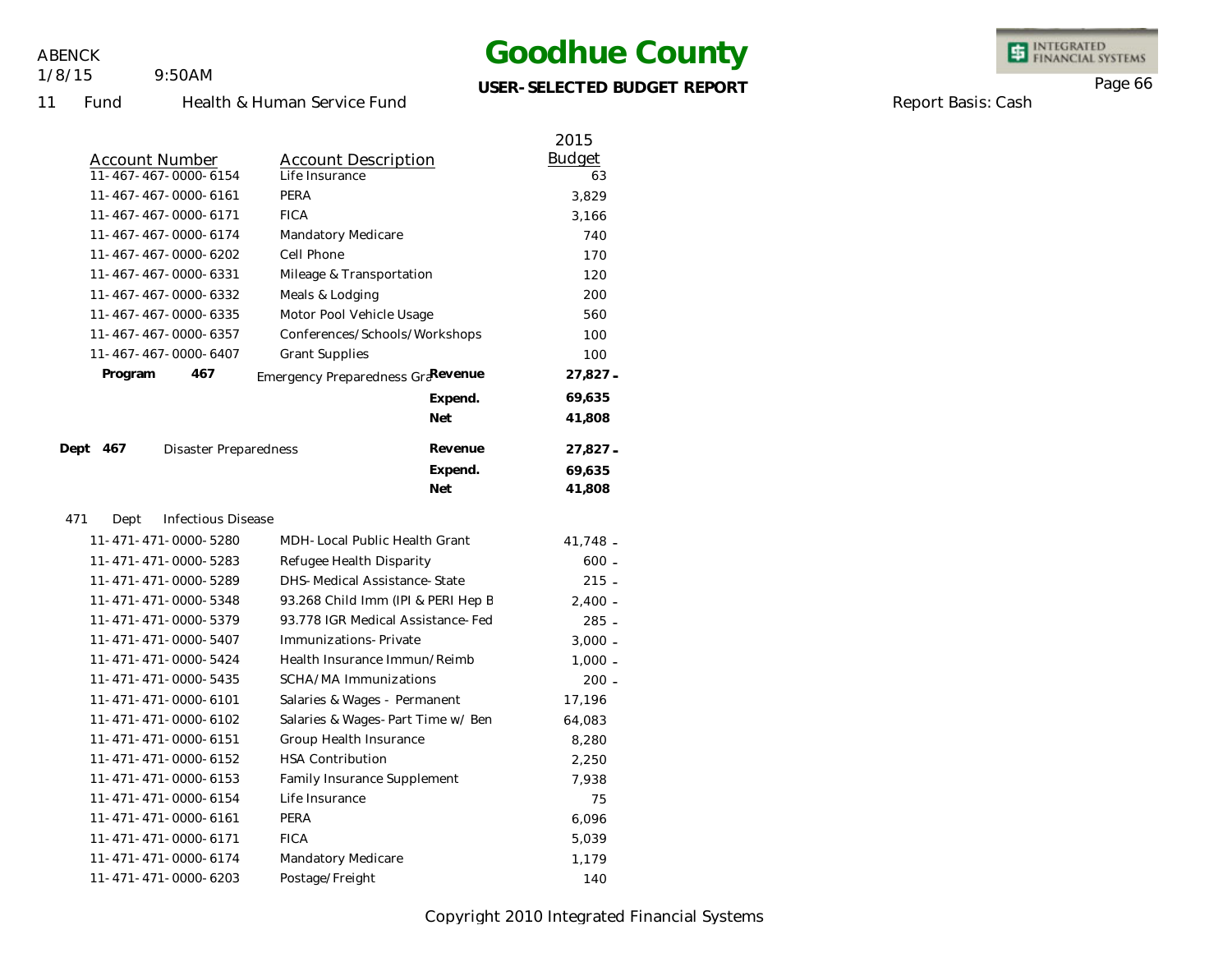1/8/15

9:50AM

## **Goodhue County**

#### **USER-SELECTED BUDGET REPORT**

**-**

**-**

INTEGRATED<br>FINANCIAL SYSTEMS

Report Basis: Cash

#### Page 67

11 Fund Health & Human Service Fund

|                                          | 2015                                        |            |
|------------------------------------------|---------------------------------------------|------------|
| <b>Account Number</b>                    | <b>Budget</b><br><b>Account Description</b> |            |
| $11 - 471 - 471 - 0000 - 6245$           | State Required Registration or Licer        | 100        |
| 11-471-471-0000-6331<br>Mileage          |                                             | 500        |
| 11-471-471-0000-6332                     | Meals & Lodging                             | 100        |
| 11-471-471-0000-6333                     | Other Travel Expenses                       | 50         |
| 11-471-471-0000-6335                     | Motor Pool Vehicle Usage                    | 400        |
| 11-471-471-0000-6357                     | Conferences/Schools/Workshops               | 200        |
| 11-471-471-0000-6405                     | Office Supplies                             | 60         |
| 11-471-471-0000-6431                     | Drugs & Medicine                            | 6,500      |
| 11-471-471-0000-6434                     | Non-Billable Medical Supplies               | 500        |
| 11-471-471-0000-6435                     | <b>Infection Control</b>                    | 1,100      |
| 471<br>Program                           | Disease Prevention & ControRevenue          | 49,448 -   |
|                                          | 121,786<br>Expend.                          |            |
|                                          | <b>Net</b>                                  | 72,338     |
| Dept<br>471<br><b>Infectious Disease</b> | Revenue                                     | $49,448 -$ |
|                                          | Expend.<br>121,786                          |            |
|                                          | <b>Net</b>                                  | 72,338     |
| 479<br>PHS Administration<br>Dept        |                                             |            |
| 11-479-478-0000-5280                     | MDH-Local Public Health Grant               | $7,500 -$  |
| 11-479-478-0000-6173                     | Workmans Compensation                       | 2,793      |
| 11-479-478-0000-6201<br>Telephone        |                                             | 2,960      |
| Cell Phone<br>11-479-478-0000-6202       |                                             | 1,440      |
| 11-479-478-0000-6203                     | Postage/Freight                             | 2,590      |
| 11-479-478-0000-6243                     | <b>Association Dues</b>                     | 1,000      |
| 11-479-478-0000-6245                     | State Required Registration or Licer        | 37         |
| 11-479-478-0000-6246                     | Adm/Processing Fees                         | 185        |
| 11-479-478-0000-6268                     | Software Maintenance Contracts              | 9,688      |
| 11-479-478-0000-6269                     | Software Enhancements                       | 1,961      |
| 11-479-478-0000-6278                     | <b>Consultant Fees</b>                      | 444        |
| 11-479-478-0000-6283                     | Other Professional & Tech Fees              | 4,643      |
| 11-479-478-0000-6284                     | <b>Contracted Services</b>                  | 148        |
| 11-479-478-0000-6302                     | Copies/Copier Maintenance                   | 4,750      |
| 11-479-478-0000-6304                     | Other Machinery & Equipment Mair            | 222        |
| 11-479-478-0000-6342                     | Land & Building Lease/Rent<br>19,200        |            |
| 11-479-478-0000-6351<br>Insurance        |                                             | 5,547      |
| 11-479-478-0000-6402                     | Copy Machine Paper & Toner                  | 800        |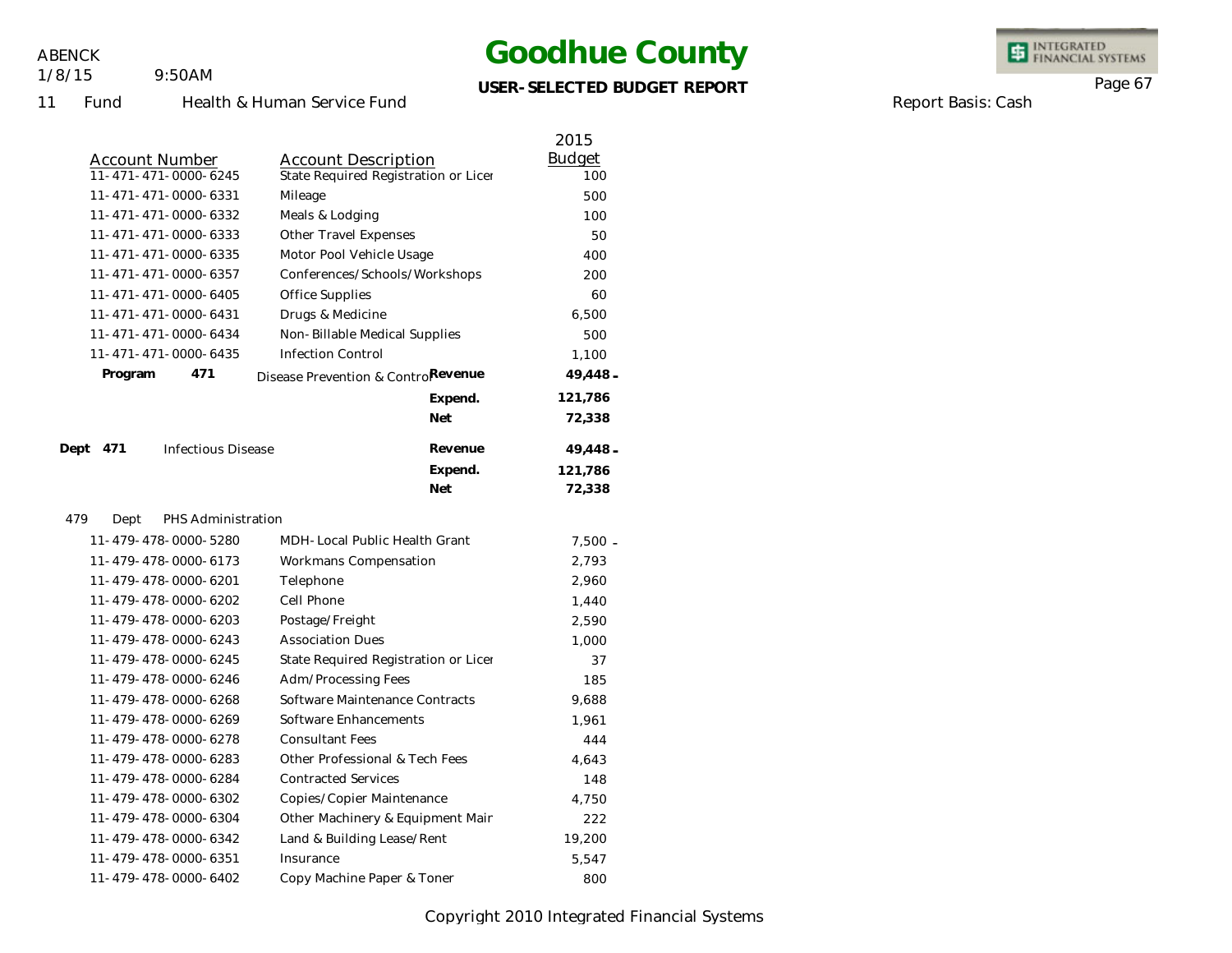1/8/15

9:50AM

### **Goodhue County**

### **USER-SELECTED BUDGET REPORT**

INTEGRATED<br>FINANCIAL SYSTEMS

Report Basis: Cash

Page 68

11 Fund **Health** 

|  | า & Human Service Fund |  |
|--|------------------------|--|
|  |                        |  |

|                       |                                      |            | 2015          |
|-----------------------|--------------------------------------|------------|---------------|
| <b>Account Number</b> | <b>Account Description</b>           |            | <b>Budget</b> |
| 11-479-478-0000-6405  | <b>Office Supplies</b>               |            | 1,250         |
| 11-479-478-0000-6414  | Food & Beverages                     |            | 92            |
| 11-479-478-0000-6420  | <b>Other General Supplies</b>        |            | 185           |
| 11-479-478-0000-6452  | Ledgers, Reference, & Law Books      |            | 93            |
| 11-479-478-0000-6997  | <b>Transfers Out</b>                 |            | 7,500         |
| 478<br>Program        | Non-SSTS Administration              | Revenue    | $7,500 -$     |
|                       |                                      | Expend.    | 67,528        |
|                       |                                      | <b>Net</b> | 60,028        |
| 11-479-479-0000-5859  | Miscellaneous Revenue                |            | $150 -$       |
| 11-479-479-0000-5947  | Transfers In - CEP Funds             |            | 17,630 -      |
| 11-479-479-0000-6101  | Salaries & Wages - Permanent         |            | 92,748        |
| 11-479-479-0000-6102  | Salaries & Wages-Part Time w/Ben     |            | 5,183         |
| 11-479-479-0000-6151  | Group Health Insurance               |            | 14,655        |
| 11-479-479-0000-6152  | <b>HSA Contribution</b>              |            | 2,563         |
| 11-479-479-0000-6153  | <b>Family Insurance Supplement</b>   |            | 2,778         |
| 11-479-479-0000-6154  | Life Insurance                       |            | 127           |
| 11-479-479-0000-6161  | PERA                                 |            | 7,345         |
| 11-479-479-0000-6171  | <b>FICA</b>                          |            | 6,072         |
| 11-479-479-0000-6173  | Workmans Compensation                |            | 19,149        |
| 11-479-479-0000-6174  | Mandatory Medicare                   |            | 1,420         |
| 11-479-479-0000-6201  | Telephone                            |            | 5,040         |
| 11-479-479-0000-6202  | Cell Phone                           |            | 2,160         |
| 11-479-479-0000-6203  | Postage/Freight                      |            | 4,410         |
| 11-479-479-0000-6241  | Advertising                          |            | 126           |
| 11-479-479-0000-6243  | <b>Association Dues</b>              |            | 1,800         |
| 11-479-479-0000-6245  | State Required Registration or Licer |            | 63            |
| 11-479-479-0000-6268  | Software Maintenance Contracts       |            | 22,901        |
| 11-479-479-0000-6269  | Software Enhancements                |            | 3,339         |
| 11-479-479-0000-6278  | <b>Consultant Fees</b>               |            | 756           |
| 11-479-479-0000-6283  | Other Professional & Tech Fees       |            | 8,173         |
| 11-479-479-0000-6284  | <b>Contracted Services</b>           |            | 252           |
| 11-479-479-0000-6302  | Copies/Copier Maintenance            |            | 13,045        |
| 11-479-479-0000-6304  | Other Machinery & Equipment Mair     |            | 378           |
| 11-479-479-0000-6331  | Mileage                              |            | 400           |
| 11-479-479-0000-6332  | Meals & Lodging                      |            | 500           |
| 11-479-479-0000-6335  | Motor Pool Vehicle Usage             |            | 200           |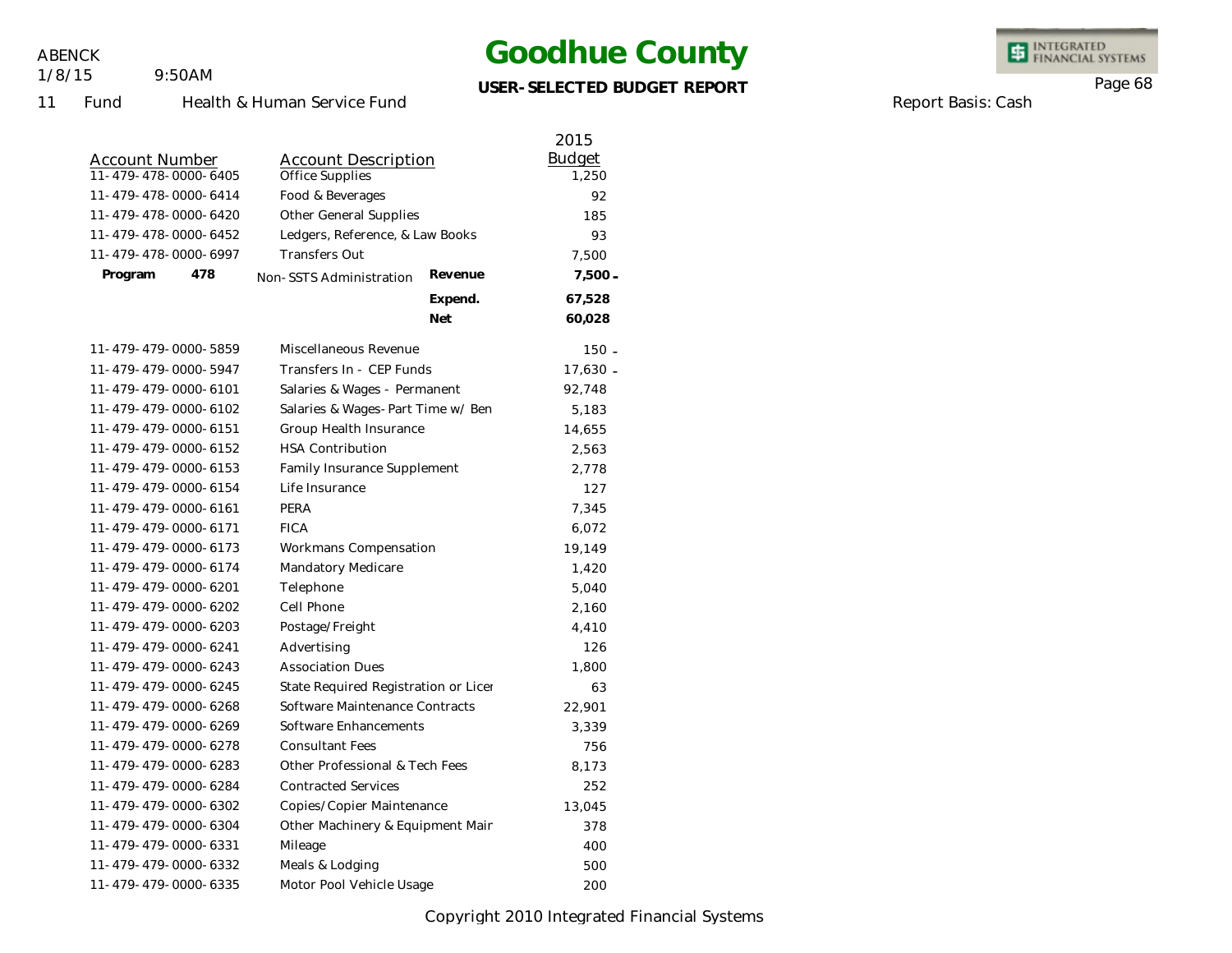1/8/15

9:50AM

## **Goodhue County**

**USER-SELECTED BUDGET REPORT**

INTEGRATED<br>FINANCIAL SYSTEMS

Report Basis: Cash

Page 69

11 Fund Health & Human Service Fund

|             |                |                      |                                 |         | 2015          |
|-------------|----------------|----------------------|---------------------------------|---------|---------------|
|             | Account Number |                      | Account Description             |         | <b>Budget</b> |
|             |                | 11-479-479-0000-6342 | Land & Building Lease/Rent      |         | 44,800        |
|             |                | 11-479-479-0000-6351 | Insurance                       |         | 12,943        |
|             |                | 11-479-479-0000-6357 | Conferences/Schools/Workshops   |         | 800           |
|             |                | 11-479-479-0000-6402 | Copy Machine Paper & Toner      |         | 504           |
|             |                | 11-479-479-0000-6405 | Office Supplies                 |         | 2,500         |
|             |                | 11-479-479-0000-6414 | Food & Beverages                |         | 158           |
|             |                | 11-479-479-0000-6420 | Other General Supplies          |         | 315           |
|             |                | 11-479-479-0000-6452 | Ledgers, Reference, & Law Books |         | 158           |
|             |                | 11-479-479-0000-6480 | Equipment/Furniture<\$5,000     |         | 17,630        |
|             | Program        | 479                  | <b>SSTS Administration</b>      | Revenue | 17,780 -      |
|             |                |                      |                                 | Expend. | 295,391       |
|             |                |                      |                                 | Net     | 277,611       |
| Dept<br>479 |                | PHS Administration   |                                 | Revenue | 25,280 -      |
|             |                |                      |                                 | Expend. | 362,919       |
|             |                |                      |                                 | Net     | 337,639       |
|             |                |                      |                                 |         |               |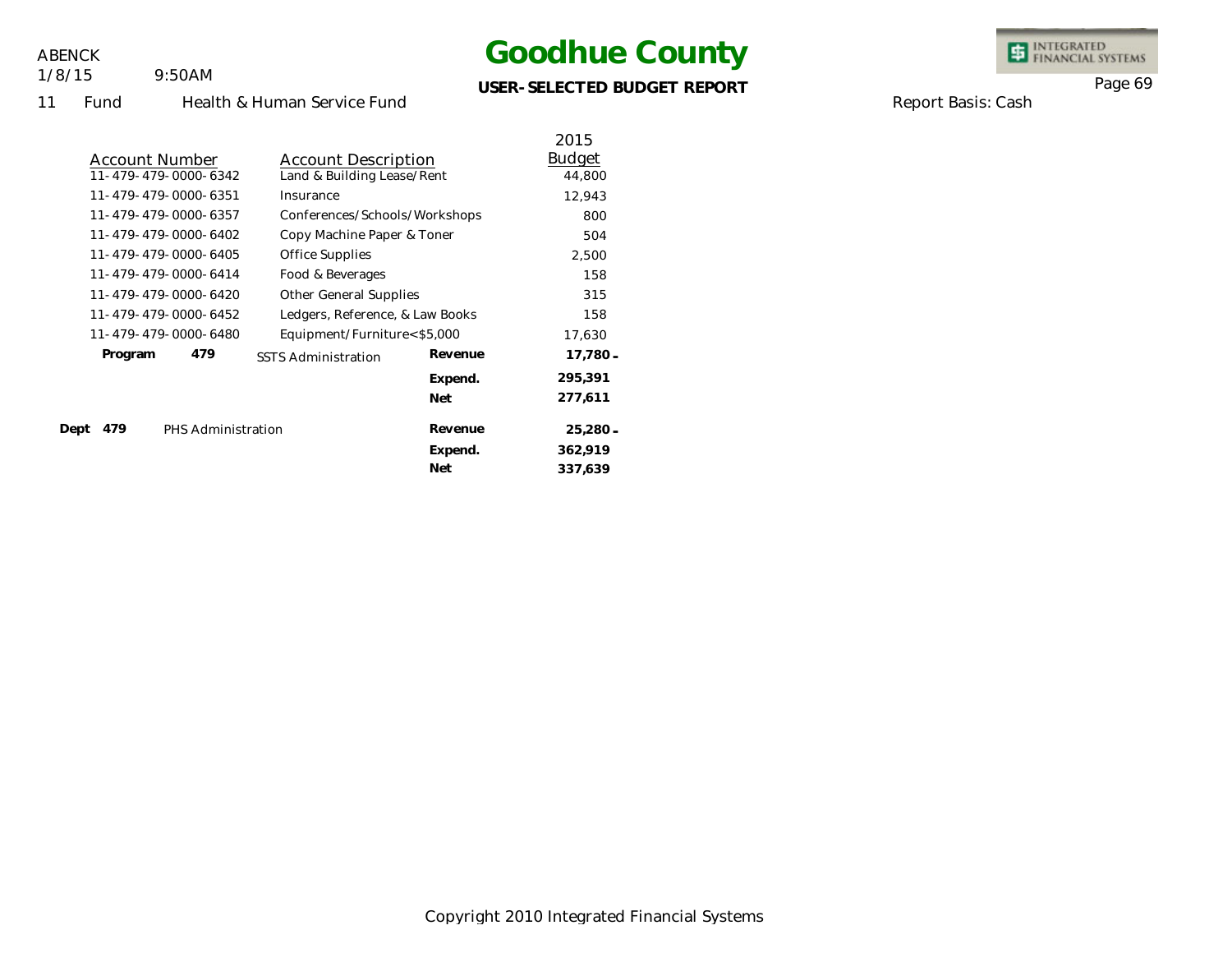9:50AM 1/8/15

### **Goodhue County**

INTEGRATED<br>FINANCIAL SYSTEMS

Page 70

#### **USER-SELECTED BUDGET REPORT**

Report Basis: Cash

21 Fund Countywide ISTS & Well Loan Program

| 391  | Account Number<br>Dept | <b>ISTS &amp; Well Loans</b> | Account Description               |            | 2015<br><b>Budget</b> |
|------|------------------------|------------------------------|-----------------------------------|------------|-----------------------|
|      |                        | 21-391-000-0000-5949         | Use of Fund Balance-ISTS Loan Prg |            | $4.068 -$             |
|      |                        | 21-391-000-0000-5951         | Loan Receipts-Principal           |            | $13,500 -$            |
|      |                        | 21-391-000-0000-6790         | <b>Principal Payments</b>         |            | 17,568                |
|      | Program                | 000                          | Undesignated                      | Revenue    | $17,568 -$            |
|      |                        |                              |                                   | Expend.    | 17,568                |
|      |                        |                              |                                   | Net        | Ω                     |
| Dept | 391                    | <b>ISTS &amp; Well Loans</b> |                                   | Revenue    | 17,568 -              |
|      |                        |                              |                                   | Expend.    | 17,568                |
|      |                        |                              |                                   | <b>Net</b> | O                     |
|      |                        |                              |                                   |            |                       |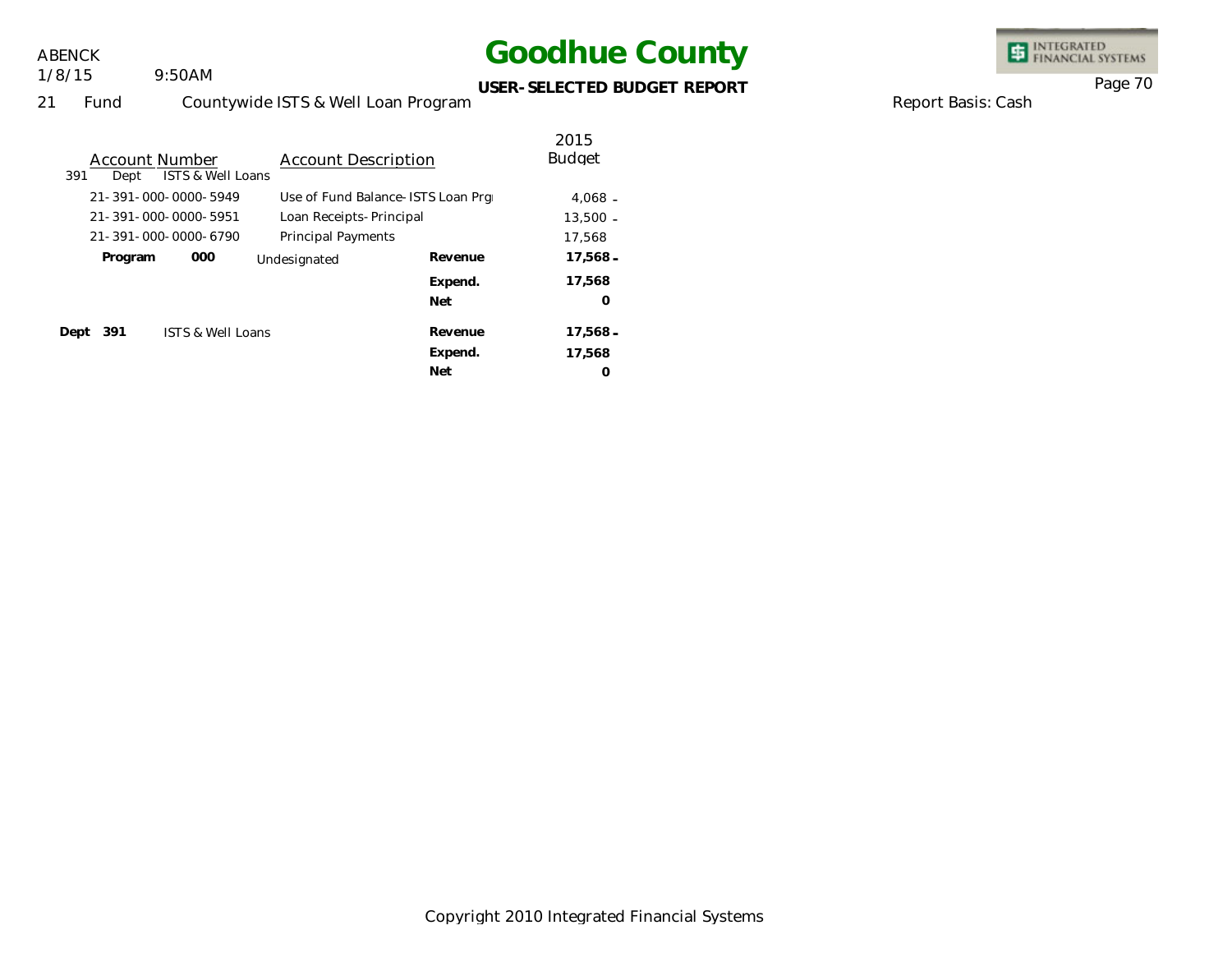1/8/15

9:50AM

### **Goodhue County**

**USER-SELECTED BUDGET REPORT**

INTEGRATED<br>FINANCIAL SYSTEMS

25 Fund Economic Development Authority

|      |                       |                      |                                                  |            | 2015          |
|------|-----------------------|----------------------|--------------------------------------------------|------------|---------------|
|      | <b>Account Number</b> |                      | <b>Account Description</b>                       |            | <b>Budget</b> |
| 700  | Dept                  | <b>EDA-General</b>   |                                                  |            |               |
|      |                       | 25-700-000-0000-5001 | Current Real & Personal Property T.              |            | $2,866 -$     |
|      |                       | 25-700-000-0000-5211 | Market Value Credit Aid                          |            | $28 -$        |
|      |                       | 25-700-000-0000-5859 | <b>MCIT Dividend</b>                             |            | $1,000 -$     |
|      |                       | 25-700-000-0000-5947 | Transfers In-1916 Building                       |            | $10,000 -$    |
|      |                       | 25-700-000-0000-6203 | Postage                                          |            | 100           |
|      |                       | 25-700-000-0000-6243 | Membership Dues & Fees                           |            | 200           |
|      |                       | 25-700-000-0000-6278 | <b>Consultant Fees</b>                           |            | 5,000         |
|      |                       | 25-700-000-0000-6351 | Insurance                                        |            | 1,844         |
|      |                       | 25-700-000-0000-6357 | Conferences/Schools/Workshops                    |            | 500           |
|      |                       | 25-700-000-0000-6414 | Food & Beverages                                 |            | 650           |
|      |                       | 25-700-000-0000-6850 | <b>Outside Funding Allotments</b>                |            | 2,100         |
|      |                       | 25-700-000-0000-6855 | <b>Economic Abatements</b>                       |            | 3,500         |
|      | Program               | 000                  | Undesignated                                     | Revenue    | 13,894 -      |
|      |                       |                      |                                                  | Expend.    | 13,894        |
|      |                       |                      |                                                  | Net        | O             |
| Dept | 700                   | <b>EDA-General</b>   |                                                  | Revenue    | 13,894 -      |
|      |                       |                      |                                                  | Expend.    | 13,894        |
|      |                       |                      |                                                  | <b>Net</b> | O             |
| 710  | Dept                  |                      | EDA-MIF Loan Program (2010 Flood Relief)         |            |               |
|      |                       | 25-710-000-0000-5951 | Principal Receipts (MIF Loan Progra              |            | 58,800 -      |
|      |                       | 25-710-000-0000-6999 | Future Fund Balance-MIF Loan Proc                |            | 58,800        |
|      | Program               | 000                  | Undesignated                                     | Revenue    | 58,800 -      |
|      |                       |                      |                                                  | Expend.    | 58,800        |
|      |                       |                      |                                                  | <b>Net</b> | 0             |
| Dept | 710                   |                      | EDA-MIF Loan Program (2010 Flood Relief) Revenue |            | 58,800 -      |
|      |                       |                      |                                                  | Expend.    | 58,800        |
|      |                       |                      |                                                  | <b>Net</b> | 0             |

Report Basis: Cash

Page 71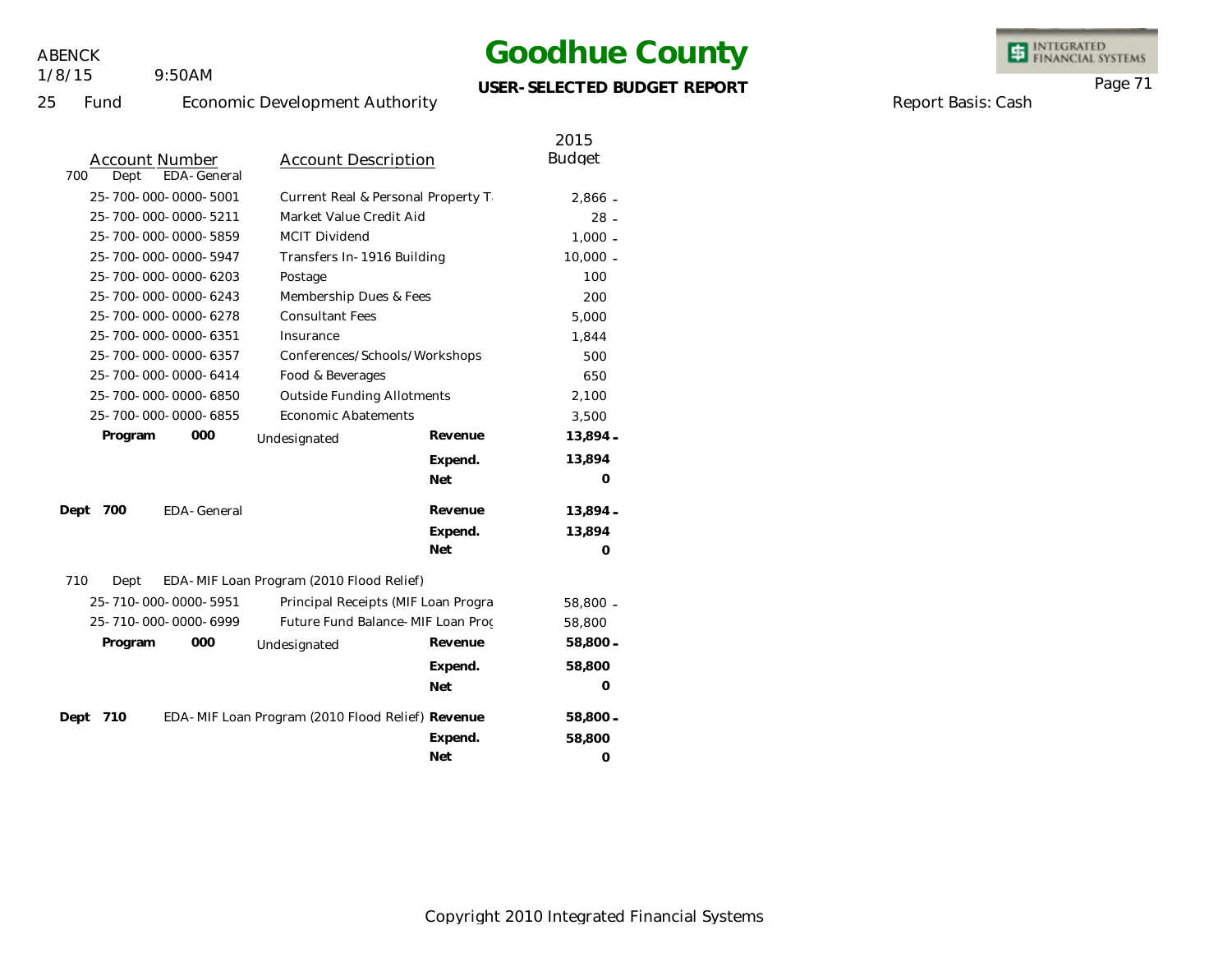9:50AM 1/8/15

## **Goodhue County**

**USER-SELECTED BUDGET REPORT**

INTEGRATED<br>FINANCIAL SYSTEMS

34 Fund Capital Plan

|      |                |                                |                                       |            | 2015          |
|------|----------------|--------------------------------|---------------------------------------|------------|---------------|
|      | Account Number |                                | <b>Account Description</b>            |            | <b>Budget</b> |
| 001  | Dept           | <b>General Government Misc</b> |                                       |            |               |
|      |                | 34-001-000-0000-5001           | Current Real & Personal Property T.   |            | 652,987 -     |
|      |                | 34-001-000-0000-5211           | Market Value Credit Aid               |            | $6,480 -$     |
|      |                | 34-001-000-0000-5947           | Transfers In                          |            | 50,579 -      |
|      |                | 34-001-000-0000-5950           | <b>Bond Proceeds-Capital Projects</b> |            | 865,000 -     |
|      |                | 34-001-000-0000-6480           | Equipment/Furniture<\$5,000           |            | 6,700         |
|      |                | 34-001-000-0000-6997           | <b>Transfers Out</b>                  |            | 290,630       |
|      | Program        | 000                            | Undesignated                          | Revenue    | 1,575,046 -   |
|      |                |                                |                                       | Expend.    | 297,330       |
|      |                |                                |                                       | <b>Net</b> | 1,277,716 -   |
| Dept | 001            | <b>General Government Misc</b> |                                       | Revenue    | 1,575,046 -   |
|      |                |                                |                                       | Expend.    | 297,330       |
|      |                |                                |                                       | <b>Net</b> | 1,277,716 -   |
| 011  | Dept           | District Court                 |                                       |            |               |
|      |                | 34-011-000-0000-6480           | Equipment/Furniture<\$5,000           |            | 7,500         |
|      | Program        | 000                            |                                       | Revenue    |               |
|      |                |                                | Undesignated                          |            |               |
|      |                |                                |                                       | Expend.    | 7,500         |
|      |                |                                |                                       | <b>Net</b> | 7,500         |
| Dept | 011            | <b>District Court</b>          |                                       | Revenue    |               |
|      |                |                                |                                       | Expend.    | 7,500         |
|      |                |                                |                                       | <b>Net</b> | 7,500         |
| 031  | Dept           | Administation                  |                                       |            |               |
|      |                | 34-031-000-0000-6480           | Equipment/Furniture<\$5,000           |            | 2,330         |
|      | Program        | 000                            | Undesignated                          | Revenue    |               |
|      |                |                                |                                       | Expend.    | 2,330         |
|      |                |                                |                                       | <b>Net</b> | 2,330         |
| Dept | 031            | Administation                  |                                       | Revenue    |               |
|      |                |                                |                                       | Expend.    | 2,330         |
|      |                |                                |                                       | <b>Net</b> | 2,330         |
| 041  | Dept           | Auditor/Treasurer              |                                       |            |               |
|      |                | 34-041-000-0000-6480           | Equipment/Furniture<\$5,000           |            | 6,600         |
|      | Program        | 000                            |                                       | Revenue    |               |
|      |                |                                | Undesignated                          |            |               |

Report Basis: Cash

Page 72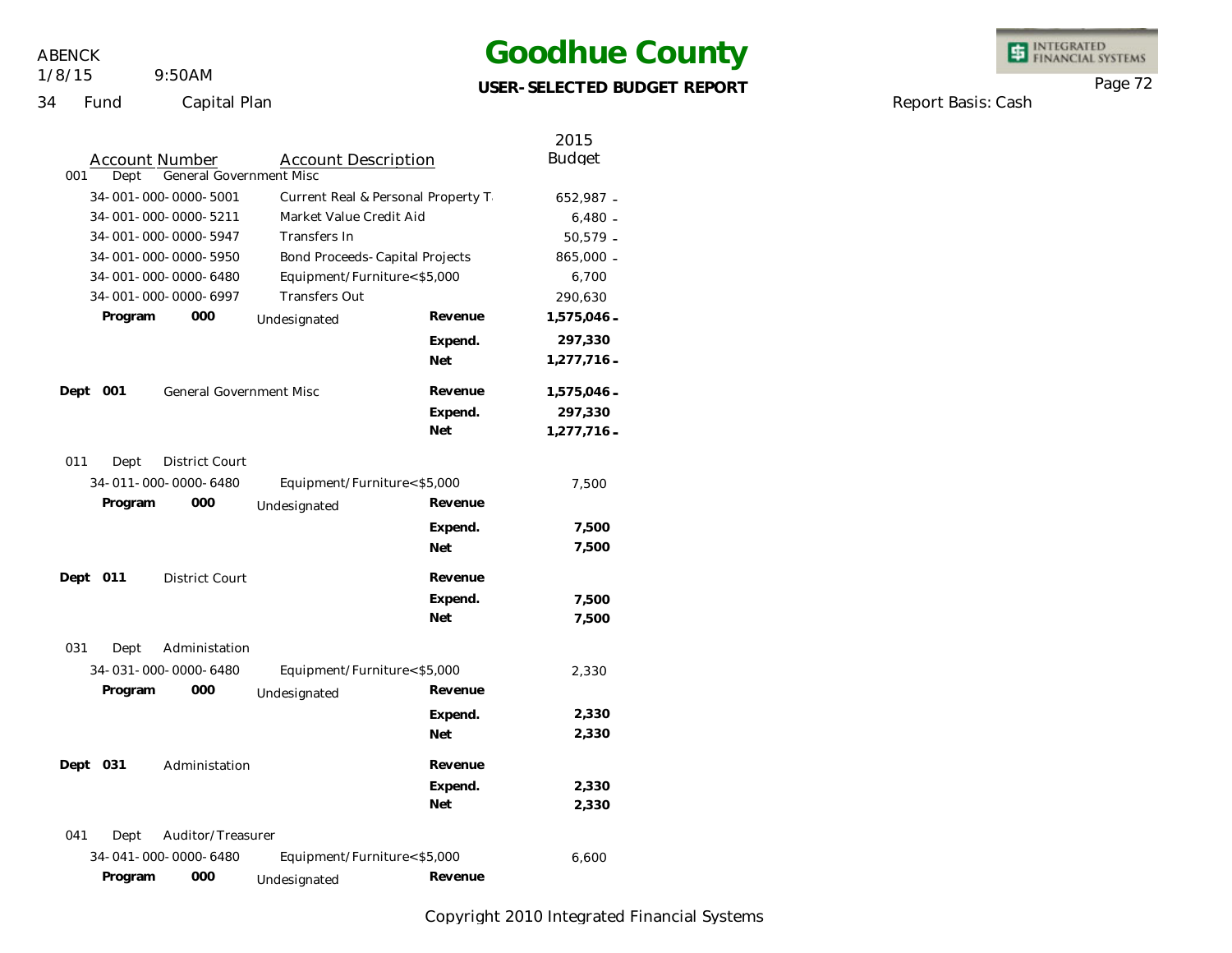9:50AM 1/8/15

# **Goodhue County**

#### **USER-SELECTED BUDGET REPORT**

INTEGRATED<br>FINANCIAL SYSTEMS

Report Basis: Cash

Page 73

34 Fund Capital Plan

| <b>Account Number</b>                                                                  | <b>Account Description</b>                                                | Expend.<br><b>Net</b>                        | 2015<br><b>Budget</b><br>6,600<br>6,600 |
|----------------------------------------------------------------------------------------|---------------------------------------------------------------------------|----------------------------------------------|-----------------------------------------|
| Dept<br>Auditor/Treasurer<br>041                                                       |                                                                           | Revenue<br>Expend.<br>Net                    | 6,600<br>6,600                          |
| 063<br>Dept                                                                            | Information Technology                                                    |                                              |                                         |
| 34-063-000-0000-6432<br>34-063-000-0000-6480<br>34-063-000-0000-6669<br>000<br>Program | Equipment/Furniture<\$5,000<br>Equipment/Furniture>=5,000<br>Undesignated | Other Furniture And Equipment <\$<br>Revenue | 10,000<br>1,000<br>35,000               |
|                                                                                        |                                                                           | Expend.<br><b>Net</b>                        | 46,000<br>46,000                        |
| Dept<br>063                                                                            | Information Technology                                                    | Revenue<br>Expend.<br>Net                    | 46,000<br>46,000                        |
| 091<br>Dept<br>Attorney                                                                |                                                                           |                                              |                                         |
| 34-091-000-0000-6480                                                                   | Equipment/Furniture<\$5,000                                               |                                              | 18,540                                  |
| Program<br>000                                                                         | Undesignated                                                              | Revenue                                      |                                         |
|                                                                                        |                                                                           | Expend.<br><b>Net</b>                        | 18,540<br>18,540                        |
| Dept<br>091<br>Attorney                                                                |                                                                           | Revenue<br>Expend.<br><b>Net</b>             | 18,540<br>18,540                        |
| 103<br>Surveyor<br>Dept                                                                |                                                                           |                                              |                                         |
| 34-103-000-0000-6480<br>34-103-000-0000-6669<br>Program<br>000                         | Equipment/Furniture<\$5,000<br>Equipment/Furniture>=5,000<br>Undesignated | Revenue<br>Expend.<br><b>Net</b>             | 6,100<br>8,000<br>14,100<br>14,100      |
| Dept<br>103<br>Surveyor                                                                |                                                                           | Revenue                                      |                                         |
|                                                                                        |                                                                           | Expend.                                      | 14,100                                  |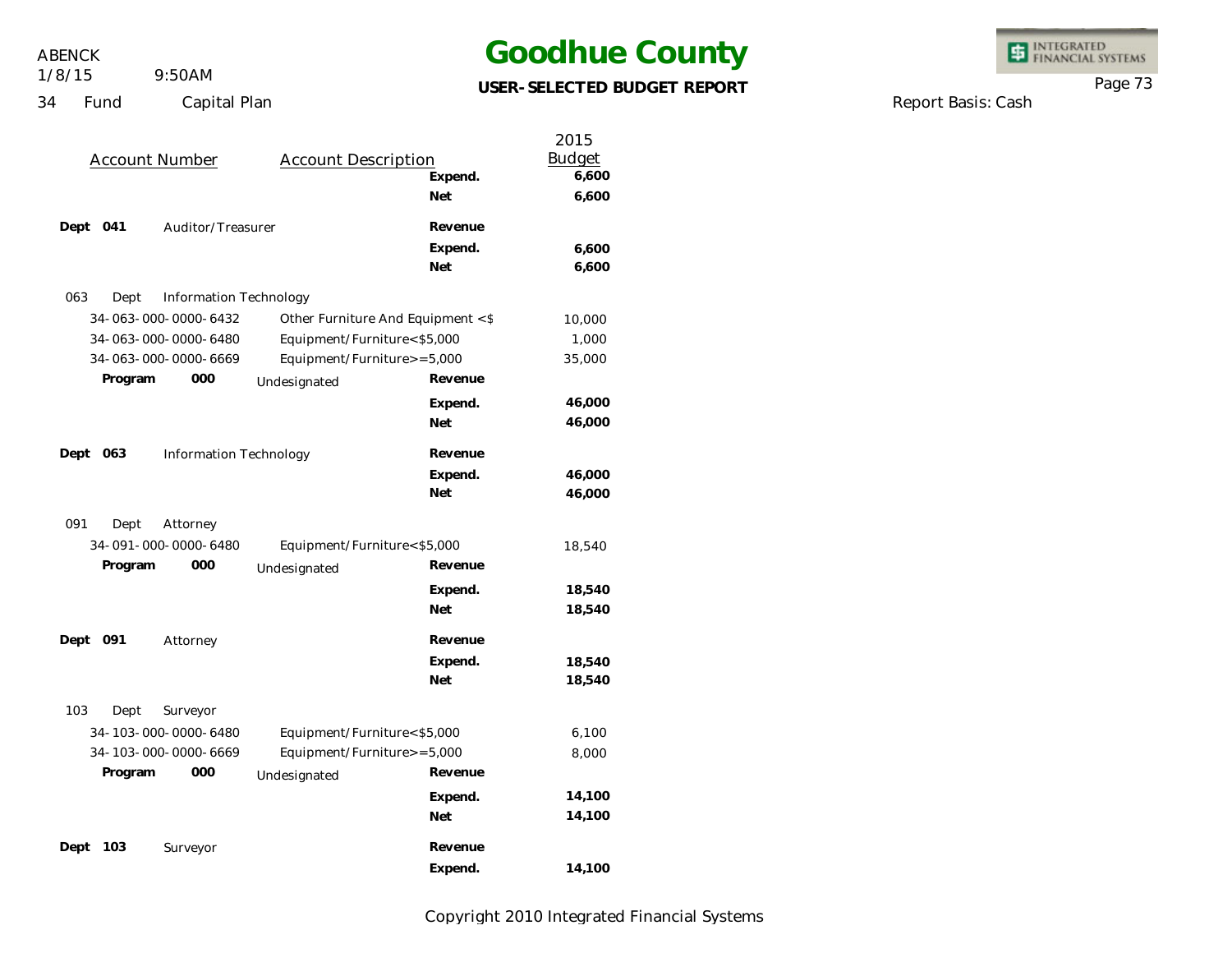9:50AM 1/8/15

# **Goodhue County**

#### **USER-SELECTED BUDGET REPORT**

**- 8,000**

**73,416 65,416**

**650,000 650,000**

650,000

**200,000 200,000**

200,000

**923,416 915,416**

**- 8,000**

2015 Budget

**14,100**

54,216 11,200 8,000

8,000 -

INTEGRATED<br>FINANCIAL SYSTEMS

Report Basis: Cash

Page 74

34 F

|      | Fund                  | Capital Plan         |                                     | UJLIT-,    |
|------|-----------------------|----------------------|-------------------------------------|------------|
|      | <b>Account Number</b> |                      | <b>Account Description</b>          | <b>Net</b> |
| 111  | Dept                  |                      | <b>General Government Buildings</b> |            |
|      |                       | 34-111-000-0000-5859 | <b>Energy Rebates</b>               |            |
|      |                       | 34-111-000-0000-6305 | <b>Building Maintenance</b>         |            |
|      |                       | 34-111-000-0000-6480 | Equipment/Furniture<\$5,000         |            |
|      |                       | 34-111-000-0000-6669 | Equipment/Furniture>=5,000          |            |
|      | Program               | 000                  | Undesignated                        | Revenue    |
|      |                       |                      |                                     | Expend.    |
|      |                       |                      |                                     | <b>Net</b> |
|      |                       | 34-111-113-0000-6305 | <b>Building Maintenance-ADC</b>     |            |
|      | Program               | 113                  | Buildings-ADC                       | Revenue    |
|      |                       |                      |                                     | Expend.    |
|      |                       |                      |                                     | <b>Net</b> |
|      |                       | 34-111-118-0000-6669 | Equipment/Furniture>=5,000          |            |
|      | Program               | 118                  | Buildings-Public Works              | Revenue    |
|      |                       |                      |                                     | Expend.    |
|      |                       |                      |                                     | <b>Net</b> |
| Dept | 111                   |                      | <b>General Government Buildings</b> | Revenue    |
|      |                       |                      |                                     | Expend.    |
|      |                       |                      |                                     | <b>Net</b> |
|      |                       |                      |                                     |            |

| 127  | Dept    | Land Use Management            |                             |         |         |
|------|---------|--------------------------------|-----------------------------|---------|---------|
|      |         | 34-127-127-0000-6480           | Equipment/Furniture<\$5,000 |         | 2,400   |
|      | Program | 127                            | <b>Building Activities</b>  | Revenue |         |
|      |         |                                |                             | Expend. | 2,400   |
|      |         |                                |                             | Net     | 2,400   |
| Dept | 127     | Land Use Management            |                             | Revenue |         |
|      |         |                                |                             | Expend. | 2,400   |
|      |         |                                |                             | Net     | 2,400   |
| 201  | Dept    | Sheriff                        |                             |         |         |
|      |         | 34-201-000-0000-6480           | Equipment/Furniture<\$5,000 |         | 31,200  |
|      |         | $34 - 201 - 000 - 0000 - 6663$ | <b>Vehicles Purchased</b>   |         | 189,000 |
|      |         | $34 - 201 - 000 - 0000 - 6669$ | Equipment/Furniture>=5,000  |         | 18,800  |
|      |         |                                |                             |         |         |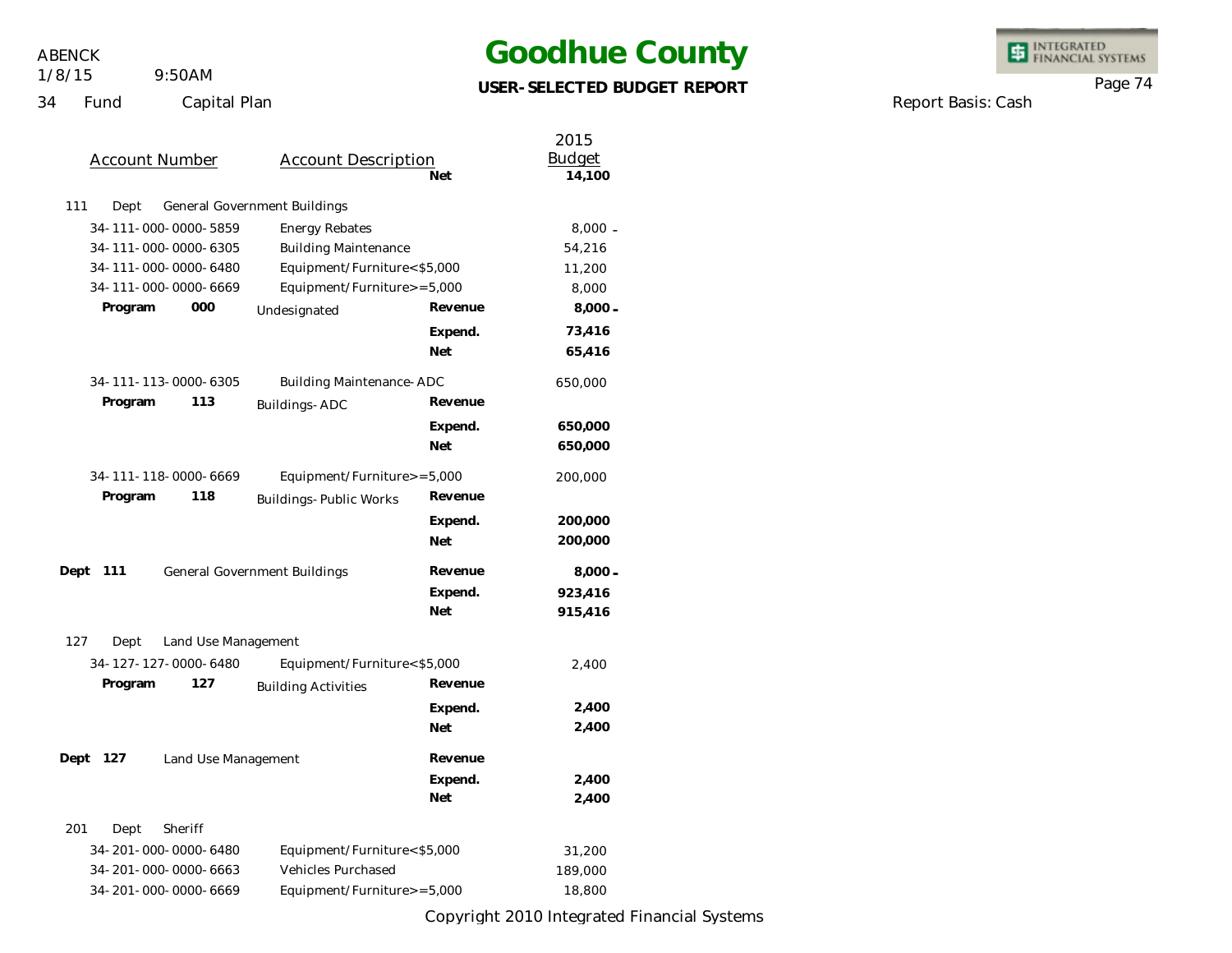9:50AM 1/8/15

### **Goodhue County**

**USER-SELECTED BUDGET REPORT**

INTEGRATED<br>FINANCIAL SYSTEMS

Report Basis: Cash

Page 75

34 Fund Capital Plan

|          |                       |                               |                             |            | 2015          |
|----------|-----------------------|-------------------------------|-----------------------------|------------|---------------|
|          | <b>Account Number</b> |                               | <b>Account Description</b>  |            | <b>Budget</b> |
|          | Program               | 000                           | Undesignated                | Revenue    |               |
|          |                       |                               |                             | Expend.    | 239,000       |
|          |                       |                               |                             | <b>Net</b> | 239,000       |
| Dept 201 |                       | Sheriff                       |                             | Revenue    |               |
|          |                       |                               |                             | Expend.    | 239,000       |
|          |                       |                               |                             | <b>Net</b> | 239,000       |
| 207      | Dept                  | <b>Adult Detention Center</b> |                             |            |               |
|          |                       | 34-207-000-0000-6480          | Equipment/Furniture<\$5,000 |            | 5,000         |
|          | Program               | 000                           | Undesignated                | Revenue    |               |
|          |                       |                               |                             | Expend.    | 5,000         |
|          |                       |                               |                             | <b>Net</b> | 5,000         |
| Dept     | 207                   | <b>Adult Detention Center</b> |                             | Revenue    |               |
|          |                       |                               |                             | Expend.    | 5,000         |
|          |                       |                               |                             | <b>Net</b> | 5,000         |
| 209      | Dept                  | Enhanced 911 System           |                             |            |               |
|          |                       | 34-209-000-0000-6480          | Equipment/Furniture<\$5,000 |            | 9,500         |
|          | Program               | 000                           | Undesignated                | Revenue    |               |
|          |                       |                               |                             | Expend.    | 9,500         |
|          |                       |                               |                             | <b>Net</b> | 9,500         |
| Dept     | 209                   | Enhanced 911 System           |                             | Revenue    |               |
|          |                       |                               |                             | Expend.    | 9,500         |
|          |                       |                               |                             | <b>Net</b> | 9,500         |
| 255      | Dept                  | Court Services                |                             |            |               |
|          |                       | 34-255-000-0000-6480          | Equipment/Furniture<\$5,000 |            | 11,330        |
|          | Program               | 000                           | Undesignated                | Revenue    |               |
|          |                       |                               |                             | Expend.    | 11,330        |
|          |                       |                               |                             | <b>Net</b> | 11,330        |
| Dept     | 255                   | <b>Court Services</b>         |                             | Revenue    |               |
|          |                       |                               |                             | Expend.    | 11,330        |
|          |                       |                               |                             | <b>Net</b> | 11,330        |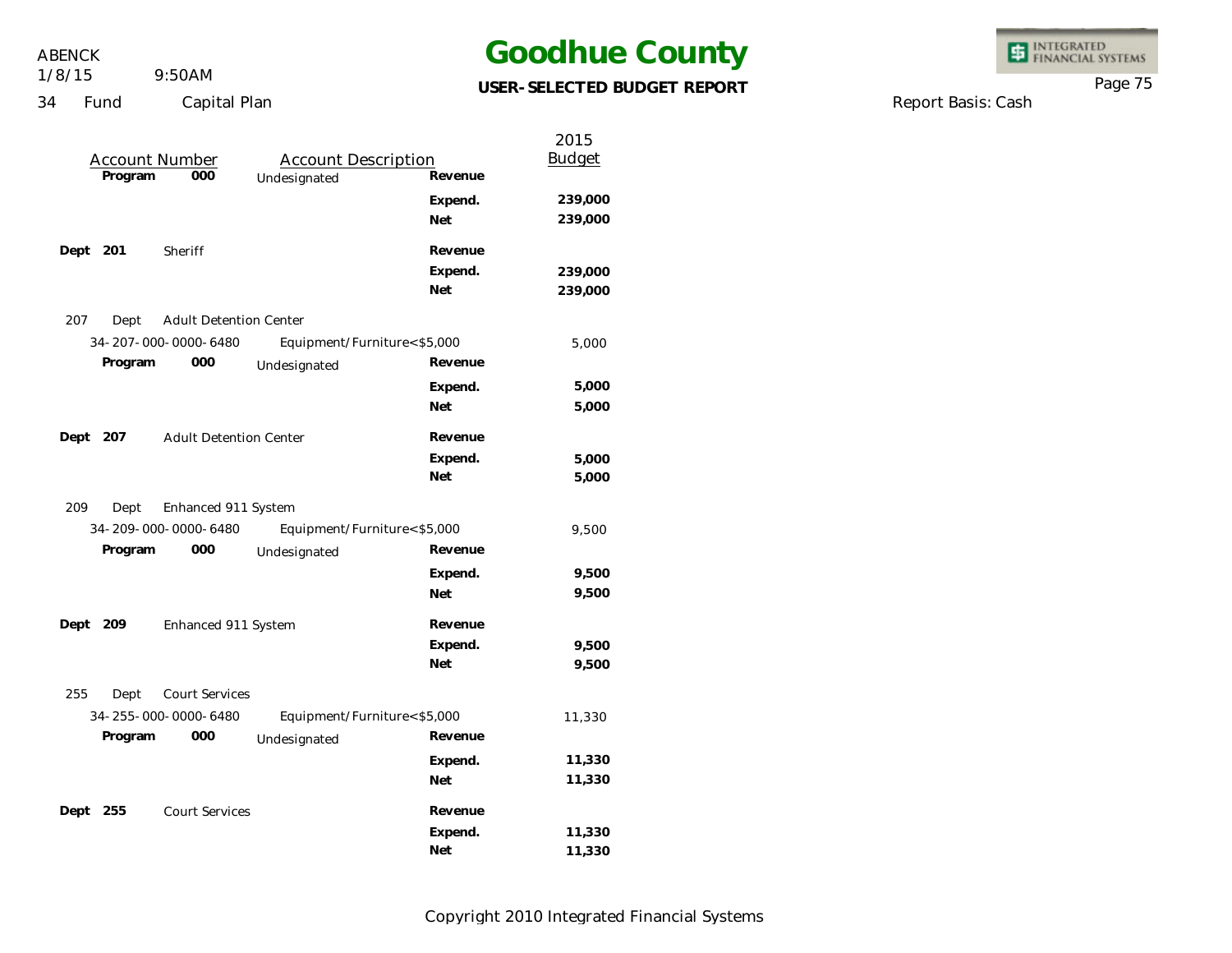9:50AM 1/8/15

### **Goodhue County**

**USER-SELECTED BUDGET REPORT**

INTEGRATED<br>FINANCIAL SYSTEMS

Page 76

Report Basis: Cash

35 Fund Debt Service Fund

| <b>Account Number</b><br>820<br>Dept                                                                                                                                          | <b>Account Description</b><br>2012A G.O. CIP Bonds-Highway Projects                                                                                                                                                                 |                                  | 2015<br><b>Budget</b>                                                                        |
|-------------------------------------------------------------------------------------------------------------------------------------------------------------------------------|-------------------------------------------------------------------------------------------------------------------------------------------------------------------------------------------------------------------------------------|----------------------------------|----------------------------------------------------------------------------------------------|
| 35-820-000-0000-5001<br>35-820-000-0000-5211<br>35-820-000-0000-5949<br>35-820-000-0000-6790<br>35-820-000-0000-6791<br>Program<br>000                                        | Current Real & Personal Property T<br>Market Value Credit Aid<br>Use of Fund Balance-Debt Residual<br><b>Principal Payments</b><br>Interest Payments<br>Undesignated                                                                | Revenue                          | $464,463 -$<br>4,609 -<br>1,296,963 -<br>1,720,000<br>46,035<br>1,766,035 -                  |
|                                                                                                                                                                               |                                                                                                                                                                                                                                     | Expend.<br><b>Net</b>            | 1,766,035<br>$\Omega$                                                                        |
| Dept<br>820                                                                                                                                                                   | 2012A G.O. CIP Bonds-Highway Projects                                                                                                                                                                                               | Revenue<br>Expend.<br><b>Net</b> | 1,766,035 -<br>1,766,035<br>0                                                                |
| 821<br>Dept<br>35-821-000-0000-5001<br>35-821-000-0000-5211<br>35-821-000-0000-6791<br>35-821-000-0000-6999<br>000<br>Program                                                 | 2014A G.O. CIP Bonds-Highway Projects<br>Current Real & Personal Property T<br>Market Value Credit Aid<br>Interest Payments<br>Future Fund Balance-2014A Hwy B<br>Undesignated                                                      | Revenue<br>Expend.<br>Net        | 1,243,723 -<br>12,342 -<br>149,635<br>1,106,430<br>1,256,065 -<br>1,256,065<br>0             |
| Dept<br>821                                                                                                                                                                   | 2014A G.O. CIP Bonds-Highway Projects                                                                                                                                                                                               | Revenue<br>Expend.<br><b>Net</b> | 1,256,065 -<br>1,256,065<br>$\Omega$                                                         |
| 825<br>Dept<br>35-825-000-0000-5001<br>35-825-000-0000-5211<br>35-825-000-0000-5859<br>35-825-000-0000-6790<br>35-825-000-0000-6791<br>35-825-000-0000-6999<br>000<br>Program | 2012B Taxable G.O. Bonds (QECB)<br>Current Real & Personal Property T<br>Market Value Credit Aid<br><b>Federal Tax Credit</b><br>Principal Payments<br><b>Interest Payments</b><br>Future Fund Balance-2012B QECB E<br>Undesignated | Revenue<br>Expend.<br><b>Net</b> | 108,644 -<br>$1,078 -$<br>39,795 -<br>99,615<br>44,678<br>5,224<br>149,517 -<br>149,517<br>O |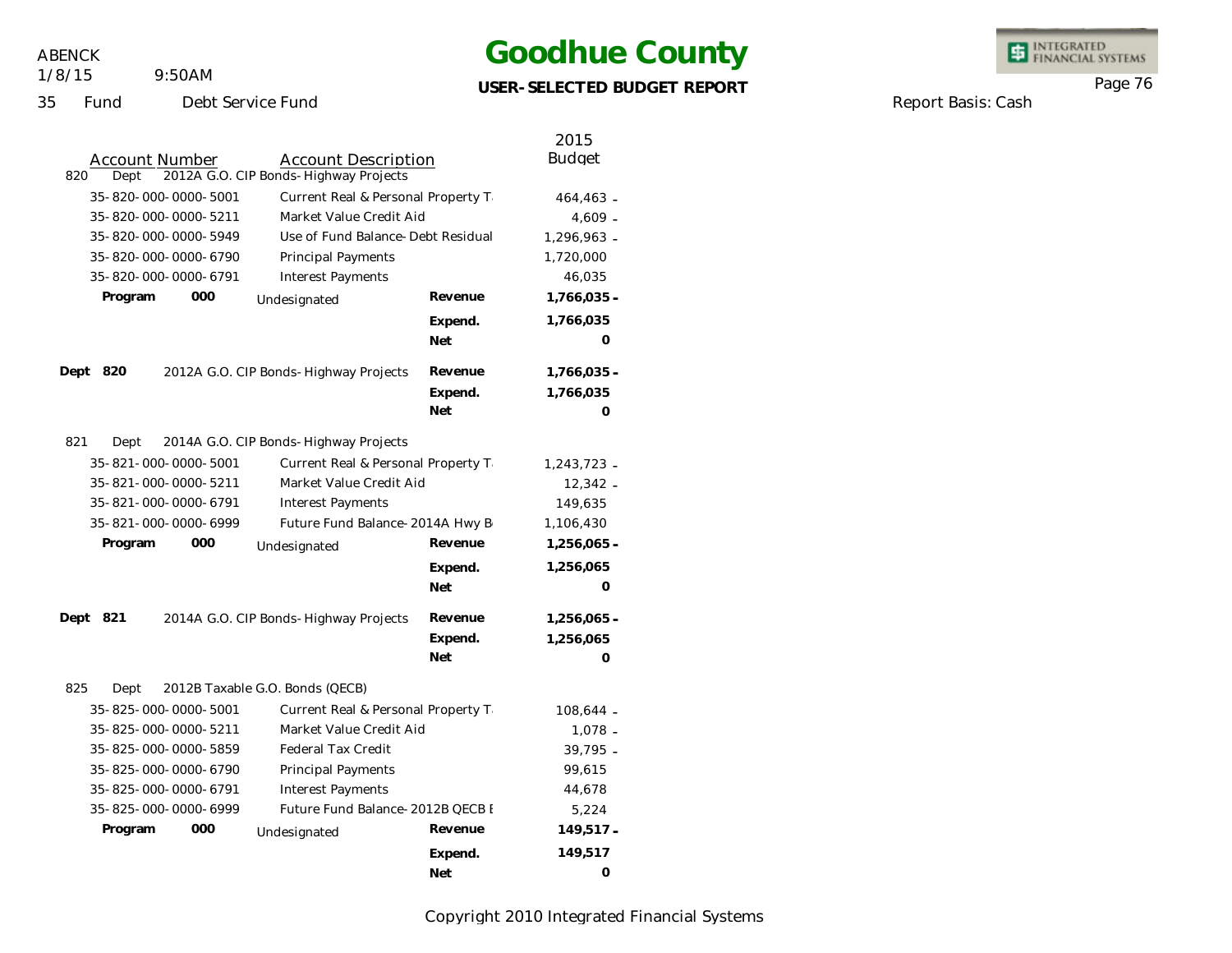1/8/15

#### 9:50AM

### **Goodhue County**

#### **USER-SELECTED BUDGET REPORT**

INTEGRATED<br>FINANCIAL SYSTEMS

Page 77

35 Fund Debt Service Fund

|                                                           |                                     |            | 2015          |
|-----------------------------------------------------------|-------------------------------------|------------|---------------|
| <b>Account Number</b>                                     | <b>Account Description</b>          |            | <b>Budget</b> |
| Dept 825                                                  | 2012B Taxable G.O. Bonds (QECB)     | Revenue    | $149,517 -$   |
|                                                           |                                     | Expend.    | 149,517       |
|                                                           |                                     | <b>Net</b> | Ω             |
| 830<br>Dept                                               | 2014 G.O. Bonds (Future Projects)   |            |               |
| 35-830-000-0000-5001                                      | Current Real & Personal Property T. |            | $163,518 -$   |
| 35-830-000-0000-5211                                      | Market Value Credit Aid             |            | $1,623 -$     |
| 35-830-000-0000-6999                                      | Future Fund Balance-Future Bondir   |            | 165,141       |
| 000<br>Program                                            | Undesignated                        | Revenue    | $165,141 -$   |
|                                                           |                                     | Expend.    | 165,141       |
|                                                           |                                     | <b>Net</b> | O             |
|                                                           |                                     |            |               |
| 830<br>Dept                                               | 2014 G.O. Bonds (Future Projects)   | Revenue    | $165,141 -$   |
|                                                           |                                     | Expend.    | 165,141       |
|                                                           |                                     | <b>Net</b> | 0             |
| 839<br>Dept<br>Welch Sewer Project                        |                                     |            |               |
| 35-839-000-0000-5021                                      | <b>Current Special Assessments</b>  |            | $6,285 -$     |
| Use of Fund Balance-1997B Welch !<br>35-839-000-0000-5949 |                                     |            | $4,469 -$     |
| Electricity<br>35-839-000-0000-6251                       |                                     | 500        |               |
| 35-839-000-0000-6283                                      | Other Professional Fees             |            | 900           |
| 35-839-000-0000-6351                                      | Insurance                           |            | 1,100         |
| 35-839-000-0000-6790                                      | Principal Payments                  |            | 7,843         |
| 35-839-000-0000-6791                                      | <b>Interest Payments</b>            |            | 411           |
| Program<br>000                                            | Undesignated                        | Revenue    | $10,754 -$    |
|                                                           |                                     | Expend.    | 10,754        |
|                                                           |                                     | <b>Net</b> | $\circ$       |
| 839<br>Welch Sewer Project<br>Dept                        |                                     | Revenue    | $10,754 -$    |
|                                                           |                                     | Expend.    | 10,754        |
|                                                           |                                     | <b>Net</b> | O             |

Report Basis: Cash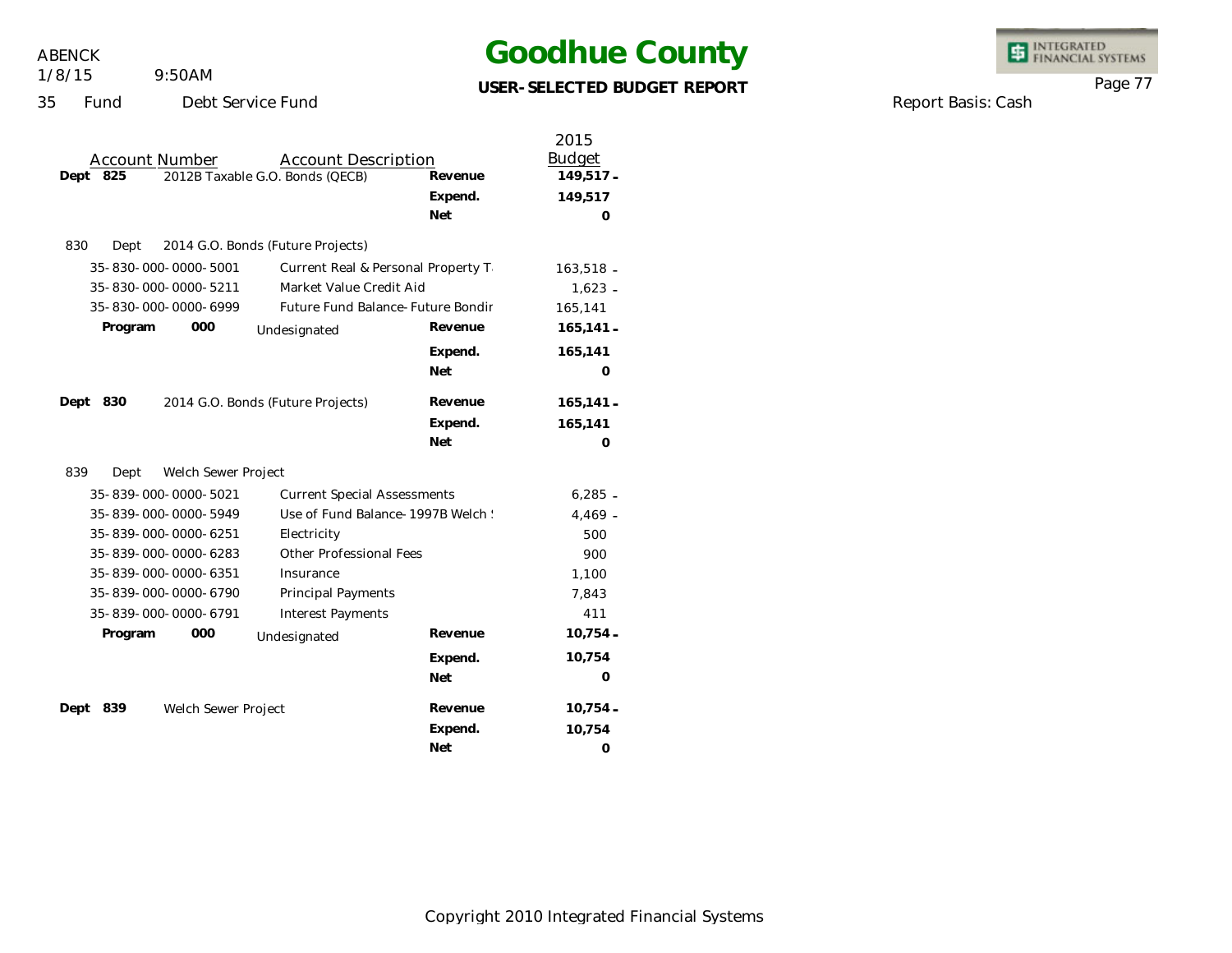ABENCK 1/8/15

9:50AM

### **Goodhue County**

**USER-SELECTED BUDGET REPORT**



Report Basis: Cash

Page 78

61 Fund Waste Management Facilities

|                                                       |                                    |                             | 2015        |
|-------------------------------------------------------|------------------------------------|-----------------------------|-------------|
| <b>Account Number</b><br><b>Account Description</b>   |                                    | <b>Budget</b>               |             |
| 390<br>Dept                                           | Waste Management Administrative    |                             |             |
| 61-390-000-0000-5001                                  | Current Real & Personal Property T |                             | $310,313 -$ |
| 61-390-000-0000-5211                                  | Market Value Credit Aid            |                             | $3,079 -$   |
| Program<br>000                                        | Undesignated                       | Revenue                     | $313,392 -$ |
|                                                       |                                    | Expend.                     |             |
|                                                       |                                    | <b>Net</b>                  | $313,392 -$ |
|                                                       |                                    |                             |             |
| 390<br>Dept                                           | Waste Management Administrative    | Revenue                     | 313,392 -   |
|                                                       |                                    | Expend.                     |             |
|                                                       |                                    | <b>Net</b>                  | 313,392 -   |
| 392<br>Dept<br>Solid Waste Management                 |                                    |                             |             |
| 61-392-000-0000-5947                                  | Transfers In                       |                             | $100 -$     |
| 61-392-000-0000-6101                                  | Salaries & Wages - Permanent       |                             | 39,360      |
| 61-392-000-0000-6151                                  | Group Health Insurance             |                             | 4,968       |
| 61-392-000-0000-6152                                  | <b>HSA Contribution</b>            |                             | 1,500       |
| 61-392-000-0000-6153                                  |                                    | Family Insurance Supplement |             |
| 61-392-000-0000-6154<br>Life Insurance                |                                    | 37                          |             |
| 61-392-000-0000-6161                                  | PERA                               |                             |             |
| 61-392-000-0000-6171                                  | <b>FICA</b>                        |                             | 2,440       |
| 61-392-000-0000-6173<br>Workmans Compensation         |                                    | 79                          |             |
| 61-392-000-0000-6174<br>Mandatory Medicare            |                                    | 571                         |             |
| 61-392-000-0000-6357<br>Conferences/Schools/Workshops |                                    |                             | 500         |
| 61-392-000-0000-6417                                  | Safety Equip & Training            |                             | 150         |
| Program<br>000                                        | Undesignated                       | Revenue                     | $100 -$     |
|                                                       |                                    | Expend.                     | 58,510      |
|                                                       |                                    | Net                         | 58,410      |
|                                                       |                                    |                             |             |
| Dept<br>392<br>Solid Waste Management                 |                                    | Revenue                     | $100 -$     |
|                                                       |                                    | Expend.                     | 58,510      |
|                                                       |                                    | <b>Net</b>                  | 58,410      |
| 397<br>Dept<br>Landfill                               |                                    |                             |             |
| 61-397-000-0000-5131                                  | Solid Waste Collector License      |                             | 7,600 -     |
| 61-397-000-0000-5480                                  | Landfill Fees                      |                             | 45,000 -    |
| 61-397-000-0000-5710                                  | Interest                           |                             | $330 -$     |
| 61-397-000-0000-5936                                  | Sale Of Scrap Metal                |                             |             |
| 61-397-000-0000-6241                                  | Advertising                        |                             |             |

Copyright 2010 Integrated Financial Systems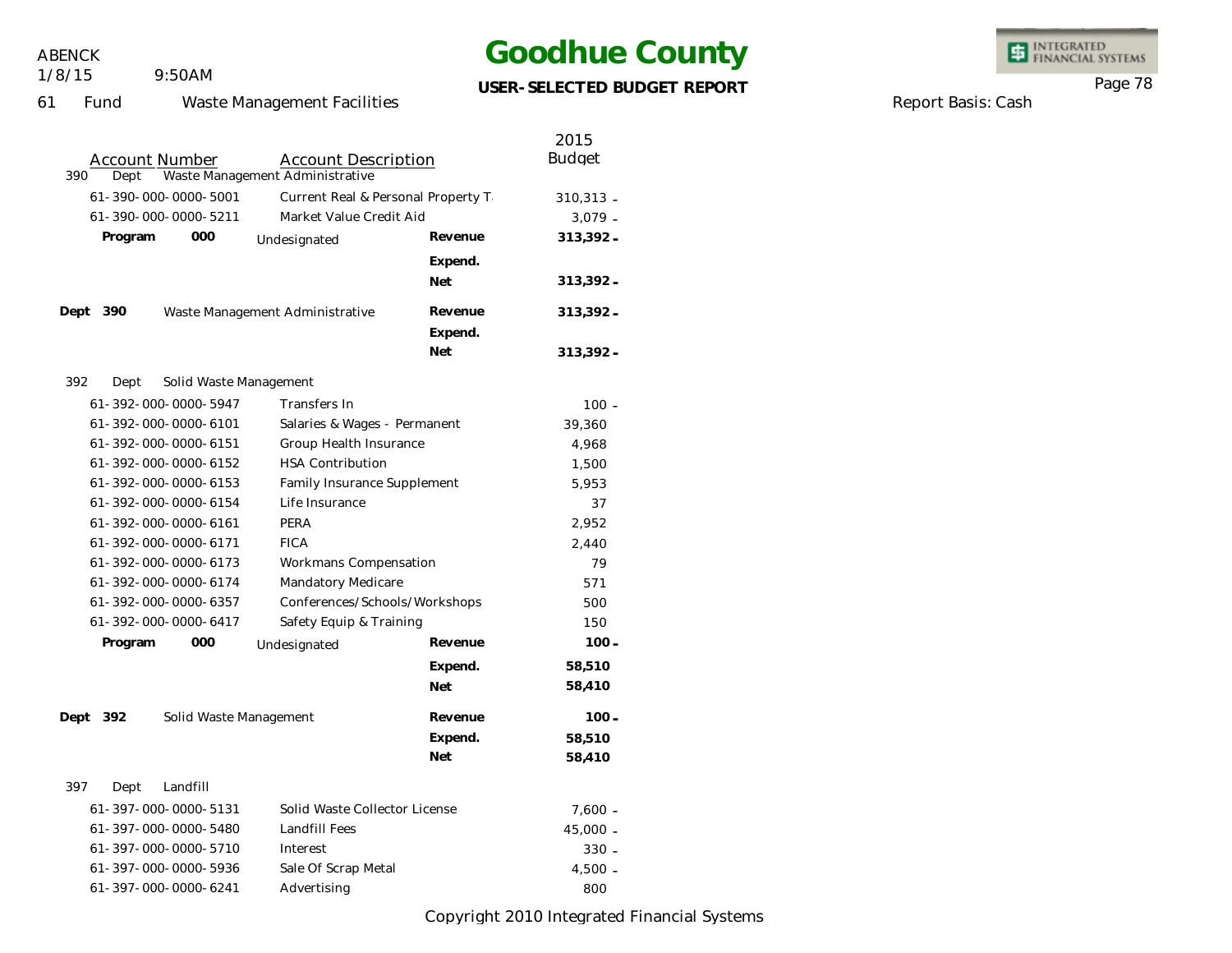1/8/15

9:50AM

### **Goodhue County**

#### **USER-SELECTED BUDGET REPORT**

INTEGRATED<br>FINANCIAL SYSTEMS

Page 79

Report Basis: Cash

Waste Management Facilities

61 Fund

|                                 |                                     |                                   | 2015          |  |
|---------------------------------|-------------------------------------|-----------------------------------|---------------|--|
| <b>Account Number</b>           | <b>Account Description</b>          |                                   | <b>Budget</b> |  |
| 61-397-000-0000-6245            |                                     | State/Registration/License/Permit |               |  |
| 61-397-000-0000-6258            |                                     | <b>Electronics Disposal</b>       |               |  |
| 61-397-000-0000-6283            | Water Monitoring                    |                                   |               |  |
| 61-397-000-0000-6306            | Landfill Site Maint                 |                                   | 2,000         |  |
| 61-397-000-0000-6342            | Land Lease                          |                                   | 6,600         |  |
| 61-397-000-0000-6343            | Machinery & Equipment Rental        |                                   | 10,000        |  |
| 61-397-000-0000-6349            | <b>Contract Operations</b>          |                                   | 39,000        |  |
| 61-397-000-0000-6351            | Insurance                           |                                   | 1,958         |  |
| 61-397-000-0000-6357            | Conferences/Schools                 |                                   | 480           |  |
| 61-397-000-0000-6401            | <b>Printing Services</b>            |                                   | 220           |  |
| 61-397-000-0000-6508            | Misc Site Supplies & Materials      |                                   | 150           |  |
| 61-397-000-0000-6835            | Closure Expenses-Letter Of Credit   |                                   | 14,025        |  |
| 61-397-000-0000-6839            | Misc Disposal                       |                                   | 19,000        |  |
| 61-397-000-0000-6840            | <b>Tire Disposal</b>                |                                   | 4,000         |  |
| 61-397-000-0000-6841            | Appliance Disposal                  |                                   | 3,500         |  |
| 000<br>Program                  | Undesignated                        | Revenue                           | $57,430 -$    |  |
|                                 |                                     | Expend.                           | 152,813       |  |
|                                 |                                     | <b>Net</b>                        | 95,383        |  |
| Landfill<br>Dept<br>397         |                                     | Revenue                           | 57,430 -      |  |
|                                 |                                     | Expend.                           | 152,813       |  |
|                                 |                                     | <b>Net</b>                        | 95,383        |  |
| 398<br>Recycling Center<br>Dept |                                     |                                   |               |  |
| 61-398-000-0000-5480            | Other Charges For Services          |                                   | $150 -$       |  |
| 61-398-000-0000-5859            | Recycling Ctr Lease & Other Misc Re |                                   | $6,800 -$     |  |
| 61-398-000-0000-5936            |                                     | Sale Of Recycled Aluminum & Tin   |               |  |
| 61-398-000-0000-5937            | Sale Of Recycled Glass              |                                   | $13,000 -$    |  |
| 61-398-000-0000-5938            | Sale Of Recycled Plastics           |                                   | 27,000 -      |  |
| 61-398-000-0000-5940            |                                     | Sale Of Recycled Newspaper & Carc |               |  |
| 61-398-000-0000-5941            | Sale Of Recycled Office Paper Etc   |                                   | $3,000 -$     |  |
| 61-398-000-0000-5942            | Sale Of Miscellaneous Recyclable    |                                   | $5,400 -$     |  |
| 61-398-000-0000-5947            | Transfers In-Capital Equipment      |                                   | $33,000 -$    |  |
| 61-398-000-0000-6101            | Salaries & Wages - Permanent        |                                   | 200,516       |  |
| 61-398-000-0000-6104            | Salaries & Wages - Overtime         |                                   | 6,000         |  |
| 61-398-000-0000-6151            |                                     | Group Health Insurance            |               |  |

61-398-000-0000-6152 HSA Contribution

5,000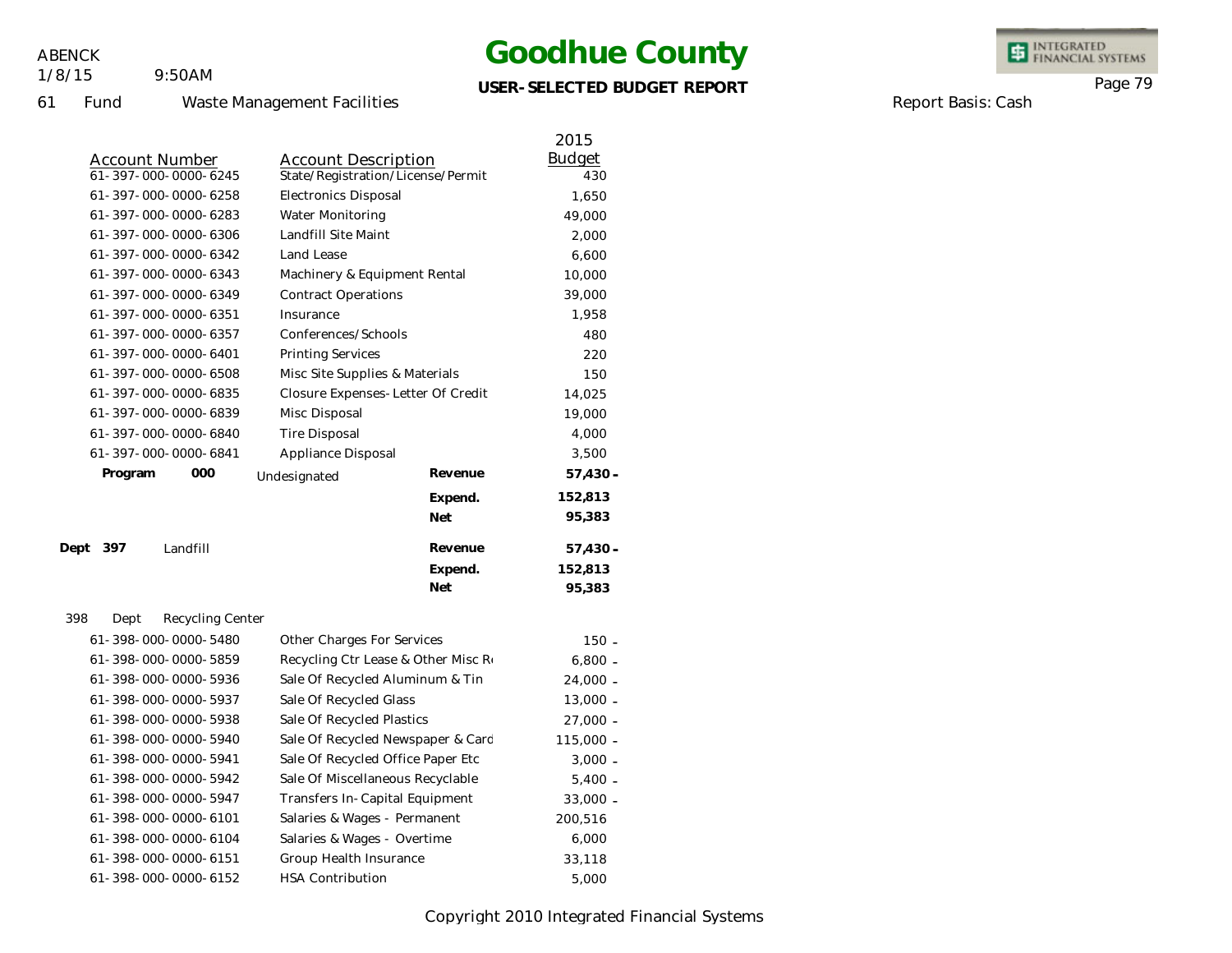1/8/15

61 Fund

9:50AM

Waste Management Facilities

### **Goodhue County**

#### **USER-SELECTED BUDGET REPORT**

INTEGRATED<br>FINANCIAL SYSTEMS

Page 80

Report Basis: Cash

| <b>Account Number</b> |     | <b>Account Description</b>        |                                  | 2015<br><b>Budget</b> |  |
|-----------------------|-----|-----------------------------------|----------------------------------|-----------------------|--|
| 61-398-000-0000-6154  |     | Life Insurance                    |                                  |                       |  |
| 61-398-000-0000-6161  |     | PERA                              |                                  |                       |  |
| 61-398-000-0000-6171  |     | <b>FICA</b>                       |                                  | 12,804                |  |
| 61-398-000-0000-6173  |     | Workmans Compensation             |                                  | 1,520                 |  |
| 61-398-000-0000-6174  |     | Mandatory Medicare                |                                  | 2,994                 |  |
| 61-398-000-0000-6201  |     | Telephone                         |                                  | 425                   |  |
| 61-398-000-0000-6202  |     | Cell Phone                        |                                  | 200                   |  |
| 61-398-000-0000-6209  |     | Internet                          |                                  | 550                   |  |
| 61-398-000-0000-6253  |     | Water & Sewer                     |                                  | 700                   |  |
| 61-398-000-0000-6283  |     | Other Professional Fees           |                                  | 200                   |  |
| 61-398-000-0000-6291  |     |                                   | Employee Drug & Alcohol Testing  | 120                   |  |
| 61-398-000-0000-6303  |     | Vehicle Maintenance               |                                  | 1,000                 |  |
| 61-398-000-0000-6304  |     |                                   | Other Machinery & Equipment Mair | 1,500                 |  |
| 61-398-000-0000-6305  |     | <b>Building Maintenance</b>       |                                  | 5,000                 |  |
| 61-398-000-0000-6306  |     | Grounds Maintenance               |                                  | 800                   |  |
| 61-398-000-0000-6307  |     | Uniform Maintenance               |                                  | 2,400                 |  |
| 61-398-000-0000-6351  |     | Insurance                         |                                  |                       |  |
| 61-398-000-0000-6357  |     |                                   | Conferences/Schools              |                       |  |
| 61-398-000-0000-6402  |     | Paper/Toner/Inkjet Cartridges     |                                  | 50                    |  |
| 61-398-000-0000-6405  |     | <b>Office Supplies</b>            |                                  | 100                   |  |
| 61-398-000-0000-6411  |     | Bldg/Grounds Supplies & Materials |                                  | 3,200                 |  |
| 61-398-000-0000-6417  |     | Safety Equip & Training           |                                  | 900                   |  |
| 61-398-000-0000-6418  |     |                                   | Processing Supplies              |                       |  |
| 61-398-000-0000-6420  |     |                                   | <b>Other General Supplies</b>    |                       |  |
| 61-398-000-0000-6562  |     |                                   | Truck & Pick Up Parts            |                       |  |
| 61-398-000-0000-6563  |     |                                   | <b>Equipment Repair Parts</b>    |                       |  |
| 61-398-000-0000-6567  |     |                                   | Gasoline (Unleaded)              |                       |  |
| 61-398-000-0000-6569  |     | Small Tools & Equipment           |                                  | 500                   |  |
| 61-398-000-0000-6575  |     | Tires                             |                                  | 3,000                 |  |
| 61-398-000-0000-6669  |     | Equipment/Furniture>=5,000        |                                  | 33,000                |  |
| Program               | 000 | Undesignated                      | Revenue                          | 227,350 -             |  |
|                       |     |                                   | Expend.                          | 352,585               |  |
|                       |     |                                   | <b>Net</b>                       | 125,235               |  |
| 61-398-192-0000-5274  |     |                                   | MN Dept of Environmental Asst-SC | 79,700 -              |  |
| 61-398-192-0000-6103  |     | Salaries & Wages-Part Time w/o Be |                                  | 6,000                 |  |
| 61-398-192-0000-6171  |     | <b>FICA</b>                       |                                  | 372                   |  |

372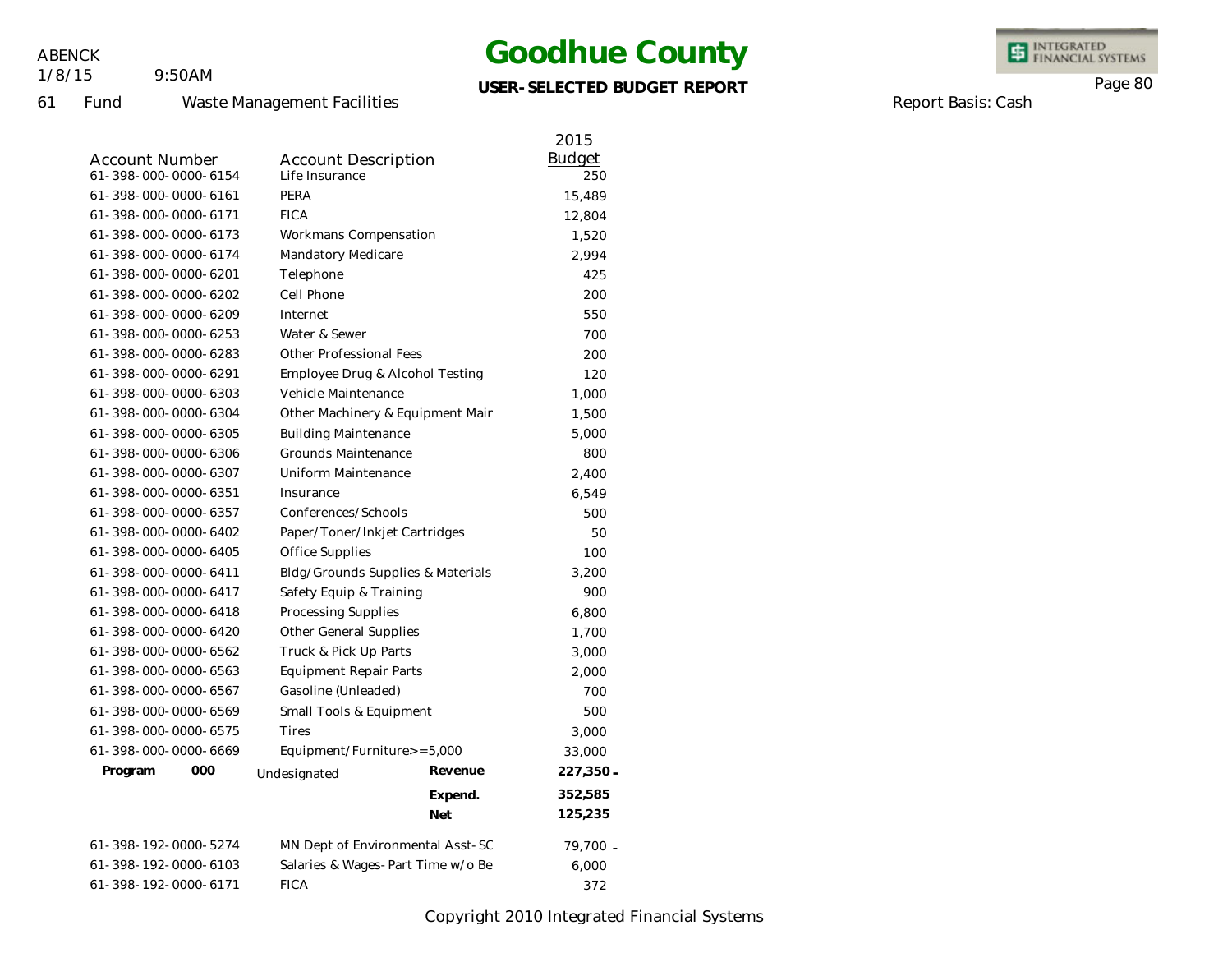1/8/15

9:50AM

## **Goodhue County**

#### **USER-SELECTED BUDGET REPORT**

INTEGRATED<br>FINANCIAL SYSTEMS

Report Basis: Cash

Page 81

61 Fund Waste Management Facilities

|                                                     |                                    | 2015                   |
|-----------------------------------------------------|------------------------------------|------------------------|
| <b>Account Number</b>                               | <b>Account Description</b>         |                        |
| 61-398-192-0000-6174                                | Mandatory Medicare                 | 87                     |
| 61-398-192-0000-6251<br>Electric                    |                                    | 9,000                  |
| 61-398-192-0000-6252<br>Natural Gas                 |                                    | 12,000                 |
| 61-398-192-0000-6480                                | Equipment/Furniture<\$5,000        | 5,700                  |
| 61-398-192-0000-6565<br>Diesel Fuel                 |                                    | 31,000                 |
| 61-398-192-0000-6566<br>Propane (Lp)                |                                    | 5,200                  |
| 61-398-192-0000-6839                                | Misc Disposal Costs                | 11,341                 |
| 192<br>Program<br><b>SCORE</b>                      | Revenue                            | 79,700 -               |
|                                                     | Expend.                            | 80,700                 |
|                                                     | <b>Net</b>                         | 1,000                  |
| Dept<br>398<br>Recycling Center                     | Revenue                            | 307,050 -              |
|                                                     | Expend.                            | 433,285                |
|                                                     | <b>Net</b>                         | 126,235                |
|                                                     |                                    |                        |
| 399<br>Household Hazardous Waste<br>Dept            |                                    | $6,200 -$              |
| 61-399-000-0000-5272                                | MN Dept of Pollution Control Olms  |                        |
| 61-399-000-0000-5480<br>Other Charges-Bulb Disposal |                                    | $4,700 -$<br>$6,000 -$ |
| 61-399-000-0000-5852                                | Cost Reimbursements                |                        |
| 61-399-000-0000-6101                                | Salaries & Wages - Permanent       | 26,240                 |
| 61-399-000-0000-6151                                | Group Health Insurance             | 3,312                  |
| 61-399-000-0000-6152                                | <b>HSA Contribution</b>            | 1,000                  |
| 61-399-000-0000-6153                                | <b>Family Insurance Supplement</b> | 3,969                  |
| 61-399-000-0000-6154<br>Life Insurance              |                                    | 25                     |
| 61-399-000-0000-6161<br>PERA                        |                                    | 1,968                  |
| <b>FICA</b><br>61-399-000-0000-6171                 |                                    | 1,627                  |
| 61-399-000-0000-6173                                | Workmans Compensation              | 46                     |
| 61-399-000-0000-6174                                | Mandatory Medicare                 | 380                    |
| 61-399-000-0000-6202<br>Cell Phone                  |                                    | 200                    |
| 61-399-000-0000-6203<br>Postage                     |                                    | 550                    |
| 61-399-000-0000-6241<br>Advertising                 |                                    | 3,700                  |
| 61-399-000-0000-6291                                | Employee Drug & Alcohol Testing    | 50                     |
| 61-399-000-0000-6351<br>Insurance                   |                                    | 1,072                  |
| 61-399-000-0000-6357                                | Conferences/Schools                | 200                    |
| 61-399-000-0000-6405<br>Office Supplies             |                                    | 50                     |
| 61-399-000-0000-6417                                | Safety Equip & Training            | 375                    |
| 61-399-000-0000-6418<br>Processing Supplies         |                                    | 2,500                  |